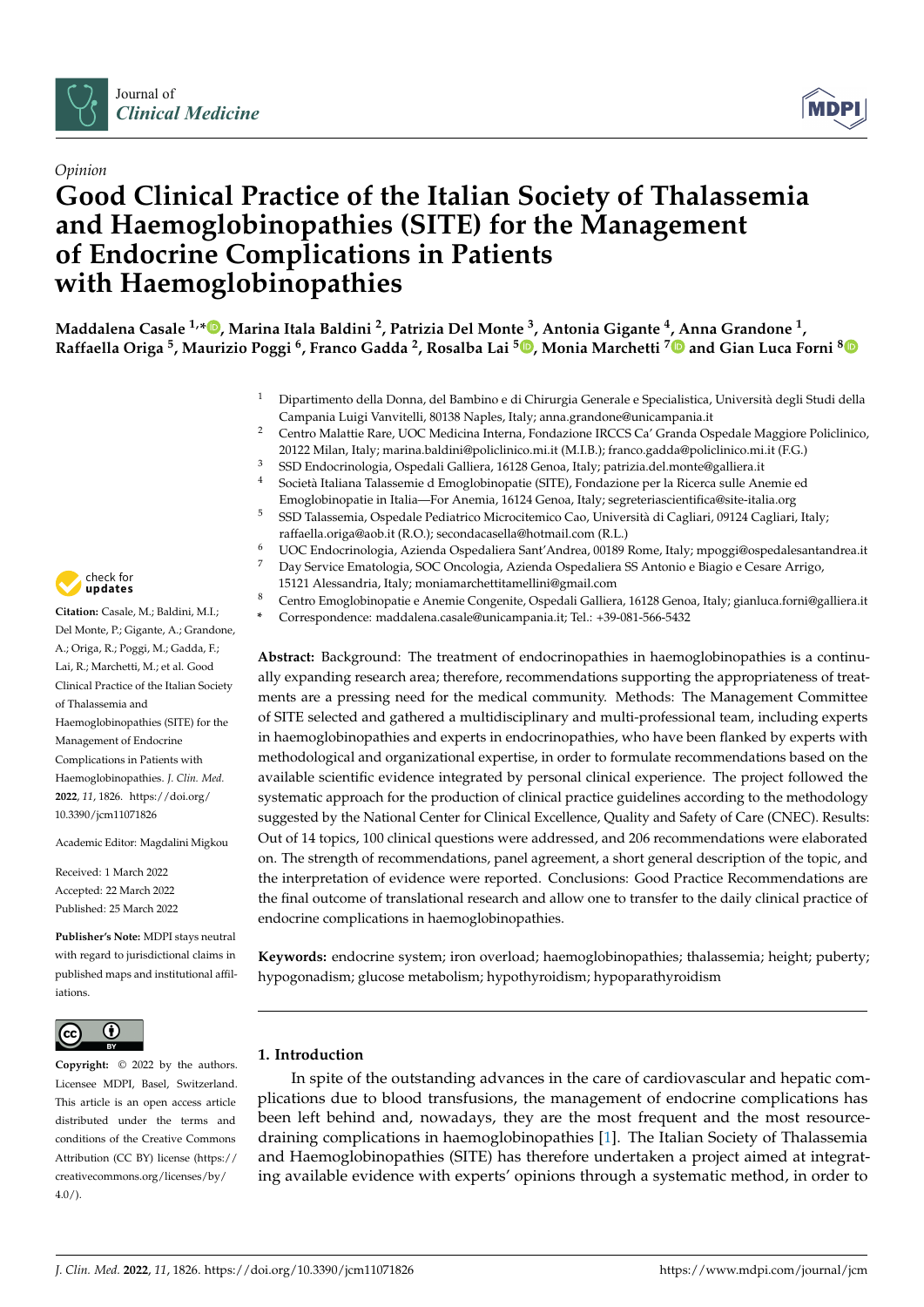reach an adequate degree of consensus on the recommendations for the clinical practice. The evidence-based approach adopted for producing Good Practice Recommendations (GPR) allows for a rapid update of the recommendations whenever new evidence becomes available.

This type of indication is fundamental, especially if there is insufficient evidence to provide an evidence-based recommendation, and the panel considers it important to provide a recommendation.

The document is organized in three sections; the list of the clinical questions formulated by the panel and the associated recommendations; a short section dedicated to the definition of endocrinopathy, in order to allow the reader to consider the individual aspects of prevention, diagnosis and treatment, focusing on controversial aspects; and finally, two summary tables, Table [1,](#page-1-0) reporting all screening tests to be performed in all patients with haemoglobinopathies and Table [2,](#page-2-0) summarizing the diagnostic completion of a subject with abnormal screening tests, in order to give a comprehensive and rapid view on the routine screening and final diagnosis of endocrine disorders. The main part of the document is focused on transfusion-dependent thalassemia, due to the higher frequency of endocrine disorders in this group of patients. Recommendations related to endocrine disorders in non-transfusion-dependent thalassemia and sickle cell disease are reported in a specific chapter at the end of the document.

<span id="page-1-0"></span>**Table 1.** Screening tests for endocrine pathology for subjects affected by haemoglobinopathy.

| <b>Beginning of</b><br>Screening                                                        | <b>Screening Mode</b>                                                                        | Frequency                                                          | Purpose of<br>Screening              | <b>Notes</b>                                                                                                                                                                                                                                                                             |
|-----------------------------------------------------------------------------------------|----------------------------------------------------------------------------------------------|--------------------------------------------------------------------|--------------------------------------|------------------------------------------------------------------------------------------------------------------------------------------------------------------------------------------------------------------------------------------------------------------------------------------|
| From the start of<br>patient's care                                                     | weight, height, BMI,<br>height when sitting,<br>growth rate, Tanner<br>stage, genetic target | Every 6 months                                                     | Height and<br>growth disorder        | Evaluate at least every year<br>Genetic target =<br>(height of mother + height of father +<br>13 cm [if male] $-$ 13 cm [if<br>female]/2)                                                                                                                                                |
| From 9 years of age                                                                     | TSH and FT4                                                                                  | Every year                                                         | Hypothyroidism                       |                                                                                                                                                                                                                                                                                          |
| From 10 years of age                                                                    | Serum calcium<br>corrected for albumin<br>value and serum<br>phosphorus                      | Every year                                                         | Hypoparathyroidism                   | Calcium corrected for albumin $=$<br>measured calcium +<br>$[(4.0\n-albumin) \times 0.8]$                                                                                                                                                                                                |
| From 10 years of age                                                                    | Fasting blood glucose<br>or OGTT, HOMA-IR<br>index                                           | >10 years<br><18 years every<br>2 years<br>>18 years every<br>year | Glucose<br>metabolism<br>disorders   | $HOMA$ -index =<br>glycemia $\times$ insulinemia/22.5<br>(glycemia mmol/L; insulin mUL)<br>(glycemia mmol/ $L =$<br>glycemia mg/dL $\times$ 0.0555)<br>For automatic calculation HOMA<br>index (glycemia in mg/dL and<br>insulinemia in µUI/mL) on line:<br>HOMA-IR Index (siditalia.it) |
| From 12 years of age                                                                    | <b>Evaluation of Tanner</b><br>stage and growth rate                                         | Every 6 months                                                     | Pubertal<br>development<br>disorders |                                                                                                                                                                                                                                                                                          |
| From menarche                                                                           | Menstrual calendar                                                                           | Every six<br>months                                                | Oligo/amenorrhea                     |                                                                                                                                                                                                                                                                                          |
| From 18 years of age                                                                    | Testosterone, FSH, LH                                                                        | Every year                                                         | Male<br>hypogonadism                 |                                                                                                                                                                                                                                                                                          |
| From 25 years of age                                                                    | IGF1                                                                                         | Every year                                                         | GH deficiency                        |                                                                                                                                                                                                                                                                                          |
| In patients with history<br>of iron accumulation<br>and other<br>endocrine deficiencies | Sodium, Potassium,<br>ACTH, Cortisol 8 a.m.                                                  | Every time<br>previous<br>conditions<br>occur                      | Adrenal<br>insufficiency             | Time of blood test is very important                                                                                                                                                                                                                                                     |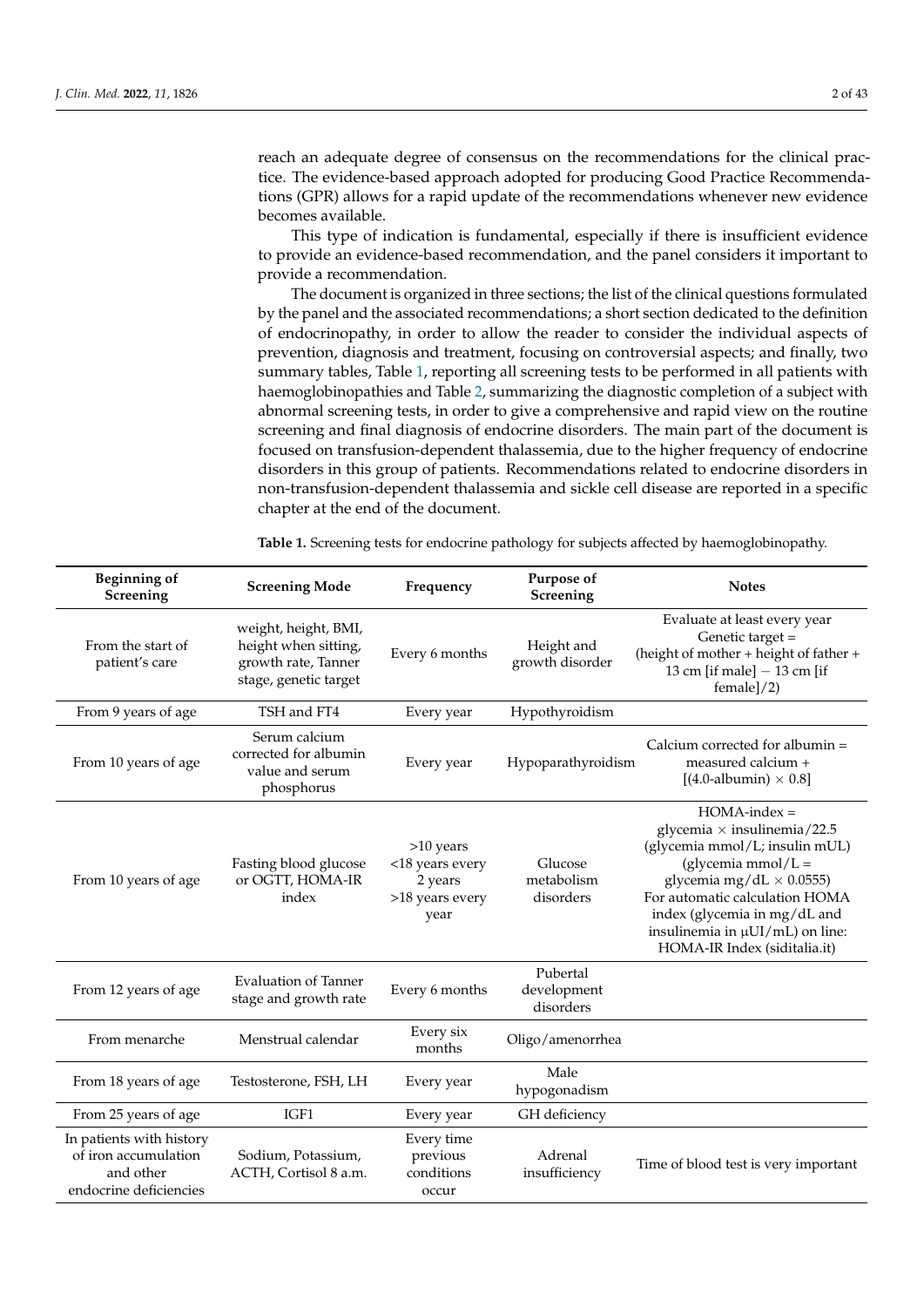| <b>Beginning of</b><br>Screening                                                                                                                                      | <b>Screening Mode</b>                                                                                            | Frequency                                     | Purpose of<br>Screening | <b>Notes</b>                                                                                                                                                                                                                                                                                           |
|-----------------------------------------------------------------------------------------------------------------------------------------------------------------------|------------------------------------------------------------------------------------------------------------------|-----------------------------------------------|-------------------------|--------------------------------------------------------------------------------------------------------------------------------------------------------------------------------------------------------------------------------------------------------------------------------------------------------|
| In female patients<br>wishing pregnancy,<br>with oligo/amenorrhea,<br>hypogonadism, failure<br>to conceive after<br>12 months of<br>unprotected<br>sexual intercourse | FSH, LH, estradiol,<br>gynecological<br>examination, pelvic<br>ultrasound,<br>hysterosalpingography,<br>PAP test | Every time<br>previous<br>conditions<br>occur | Female infertility      | Screening for<br>haemoglobinopathies,<br>determination of the blood group,<br>semen analysis and semen culture<br>are recommended for the partner<br>In pregnant women, test TSH and<br>FT4 every month to the 20th week<br>and another control between the<br>26th and the 32nd week<br>of pregnancy. |
| In patients wishing<br>paternity, with failure<br>to conceive after<br>12 months of<br>unprotected<br>sexual intercourse                                              | Semen analysis on an<br>adequately<br>collected sample                                                           | Every time<br>previous<br>conditions<br>occur | Male infertility        | The semen analysis should be<br>repeated if pathologic, one<br>evaluation is enough if normal                                                                                                                                                                                                          |

## **Table 1.** *Cont.*

<span id="page-2-0"></span>**Table 2.** Diagnostic completion of a subject with impaired screening tests.

| <b>Endocrine Pathology</b><br>Highlighted by<br>Screening | <b>Clinical Tests to be</b><br>Requested                                                                                                                                                 | <b>Possible Additional</b><br><b>Clinical Tests</b>                                                                                                                                                                                                 | Instrumental<br>Examinations                                                                                                                                     | <b>Notes</b> |
|-----------------------------------------------------------|------------------------------------------------------------------------------------------------------------------------------------------------------------------------------------------|-----------------------------------------------------------------------------------------------------------------------------------------------------------------------------------------------------------------------------------------------------|------------------------------------------------------------------------------------------------------------------------------------------------------------------|--------------|
| Height and<br>growth disorder                             | Pretransfusion Hb, CRP,<br>AST, ALT, gammaGT,<br>creatinine, NA, K, P,<br>total proteins, urine<br>test, screening for celiac<br>disease, TSH, FT4,<br>phosphorus-calcium<br>metabolism. | In case previous tests are<br>normal: IGF1 dosage and<br>dynamic test to evaluate<br>secretion of growth<br>hormone<br>In case of GH deficiency:<br>ACTH, Cortisol, FT4<br>and TSH.<br>In pubertal age: LH,<br>FSH, total<br>testosterone/estrogens | In case of GH deficiency:<br>hypothalamic-pituitary<br><b>MRI</b>                                                                                                |              |
| Pubertal<br>development<br>disorders                      | LH, FSH,<br>17 Beta-estradiol, total<br>testosterone                                                                                                                                     | TSH, FT4, Prolactin, IGF-1                                                                                                                                                                                                                          | Bone age<br>In females: pelvic<br>ultrasound.<br>In case of<br>hypogonadotropic<br>hypogonadism:<br>hypothalamic-pituitary<br><b>MRI</b>                         |              |
| Oligomenorrhea or<br>amenorrhea                           | FSH, LH, estradiol                                                                                                                                                                       | Prolactin, testosterone,<br>TSH, FT4, BetaHCG,<br>Cortisol and morning<br>ACTH, IGF-1                                                                                                                                                               | Pelvic ultrasound<br>Pituitary MRI with<br>contrast agent                                                                                                        |              |
| Hypogonadism<br>(males)                                   | Prolactin, morning<br>Cortisol, ACTH, FT4,<br>TSH, IGF-1                                                                                                                                 | Before starting<br>testosterone therapy:<br>semen analysis                                                                                                                                                                                          | In case of<br>hypgonadotropic<br>hypogonadism: pituitary<br>MRI with contrast agent<br>In case of<br>hypergonadotropic<br>hypogonadism: testicular<br>ultrasound |              |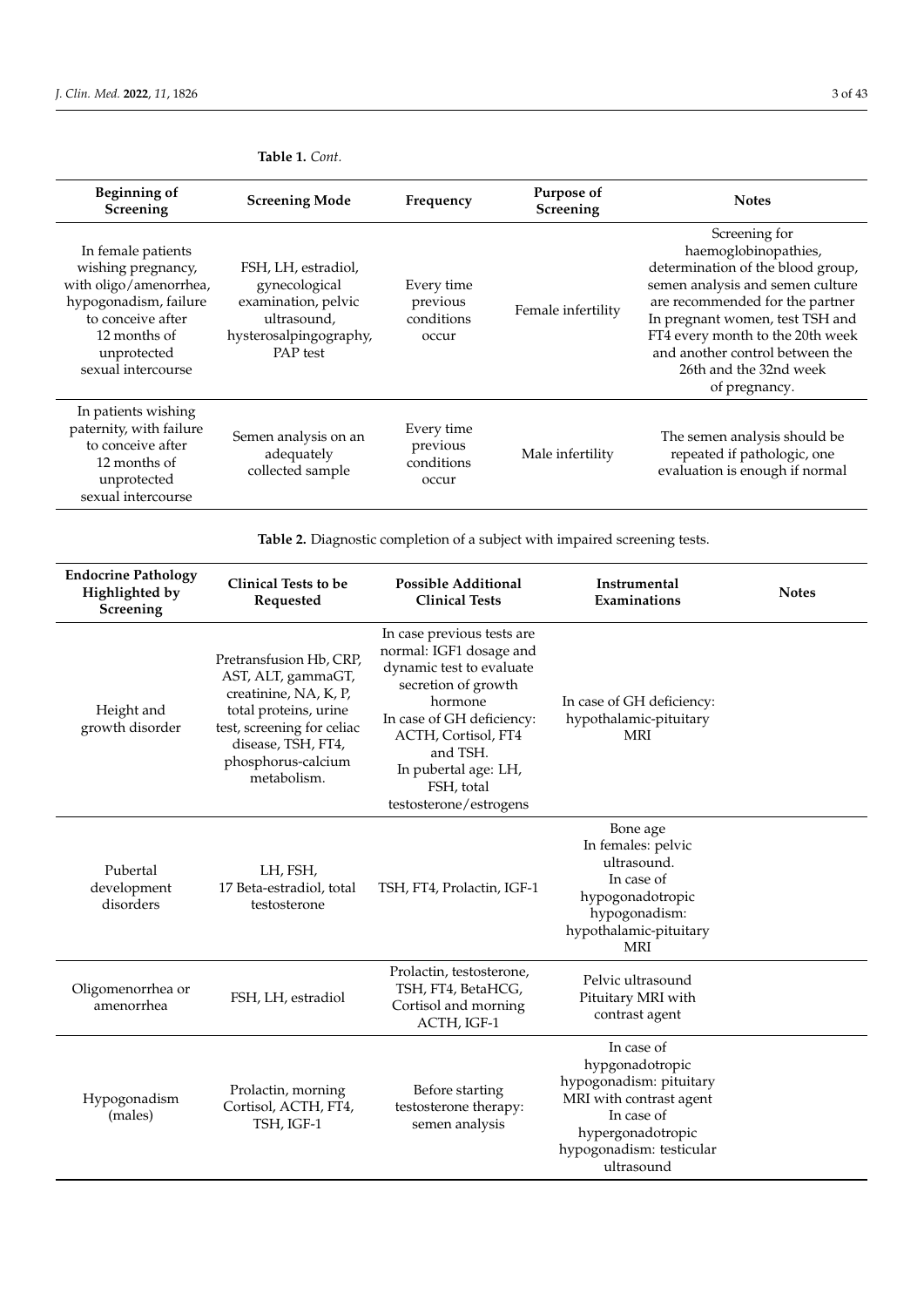| <b>Endocrine Pathology</b><br>Highlighted by<br>Screening              | <b>Clinical Tests to be</b><br>Requested                                                                                                 | <b>Possible Additional</b><br><b>Clinical Tests</b>                                                                                                                                        | Instrumental<br>Examinations                                                                        | <b>Notes</b>                                                                                                        |
|------------------------------------------------------------------------|------------------------------------------------------------------------------------------------------------------------------------------|--------------------------------------------------------------------------------------------------------------------------------------------------------------------------------------------|-----------------------------------------------------------------------------------------------------|---------------------------------------------------------------------------------------------------------------------|
| Alteration in the<br>semen analysis<br>(2 impaired semen<br>analysiss) | FSH, LH and<br>testosterone                                                                                                              | Prolactin in patients with<br>hypogonadotropic<br>hypogonadism                                                                                                                             | Testicular ultrasound                                                                               | Seminal alteration<br>(2 impaired semen<br>analysiss)                                                               |
| Impaired fasting<br>glucose                                            | OGTT, C-peptide                                                                                                                          |                                                                                                                                                                                            |                                                                                                     |                                                                                                                     |
| Hypocalcemia                                                           | Parathormone, serum<br>calcium, albumin,<br>serum phosphorus,<br>serum magnesium,<br>creatinine and<br>25OH-vitamin D,<br>calciuria 24 h |                                                                                                                                                                                            | Renal and urinary tract<br>ultrasound                                                               |                                                                                                                     |
| Low IGF1                                                               | GHRH- arginine test<br>for GH                                                                                                            |                                                                                                                                                                                            | Pituitary MRI with<br>contrast agent                                                                |                                                                                                                     |
| Cortisol < $10 \mu g/dL$                                               | Stimulus test                                                                                                                            | FSH, LH, FT4, TSH,<br>Prolactin, IGF-1,<br>testosterone in males and<br>estradiol in females                                                                                               | Pituitary MRI with<br>contrast agent                                                                | Stimulus test in<br>patients with<br>confirmed values of<br>serum cortisol<br>between 10 and<br>$15 \text{~mcg/dL}$ |
| Hypothyroidism                                                         | FT4, TSH                                                                                                                                 | At diagnosis: TGA, TPO<br>morning Cortisol and<br>ACTH. In case of<br>secondary<br>hypothyroidism<br>check:Cortisol and ACTH,<br>LH, FSH, Prolactin,<br>estradiol/testosterone,<br>$IGF-1$ | Thyroid ultrasound.<br>In case of secondary<br>hypothyroidism: pituitary<br>MRI with contrast agent |                                                                                                                     |

## **Table 2.** *Cont.*

Bone disorders are not addressed in the present document, as SITE commissioned a specific GPR document on this topic, available on the society website.

### **2. Materials and Methods**

The Management Committee of SITE selected and gathered a multidisciplinary and multi-professional team made up of experts in haemoglobinopathies and experts in endocrinopathies, who have been flanked by experts with methodological and organizational expertise, in order to formulate recommendations based on available scientific evidence integrated by experts' opinions, with the purpose of supporting clinicians in the decisionmaking process, and thus improving the appropriateness of treatments.

The members of the scientific panel come from the following areas of competence: 2 clinicians and experts in haemoglobinopathies, and 4 endocrinologists and experts in the management of patients affected by haemoglobinopathies. A urologist and expert in male fertility disorders in haemoglobinopathies and a gynaecologist and expert in female fertility disorders in haemoglobinopathies have also participated in the sections relevant to their expertise.

The project followed a systematic approach, adopting the approach of the Methodological Manual for the production of clinical practice guidelines by the National Center for Clinical Excellence, Quality and Safety of Care (CNEC).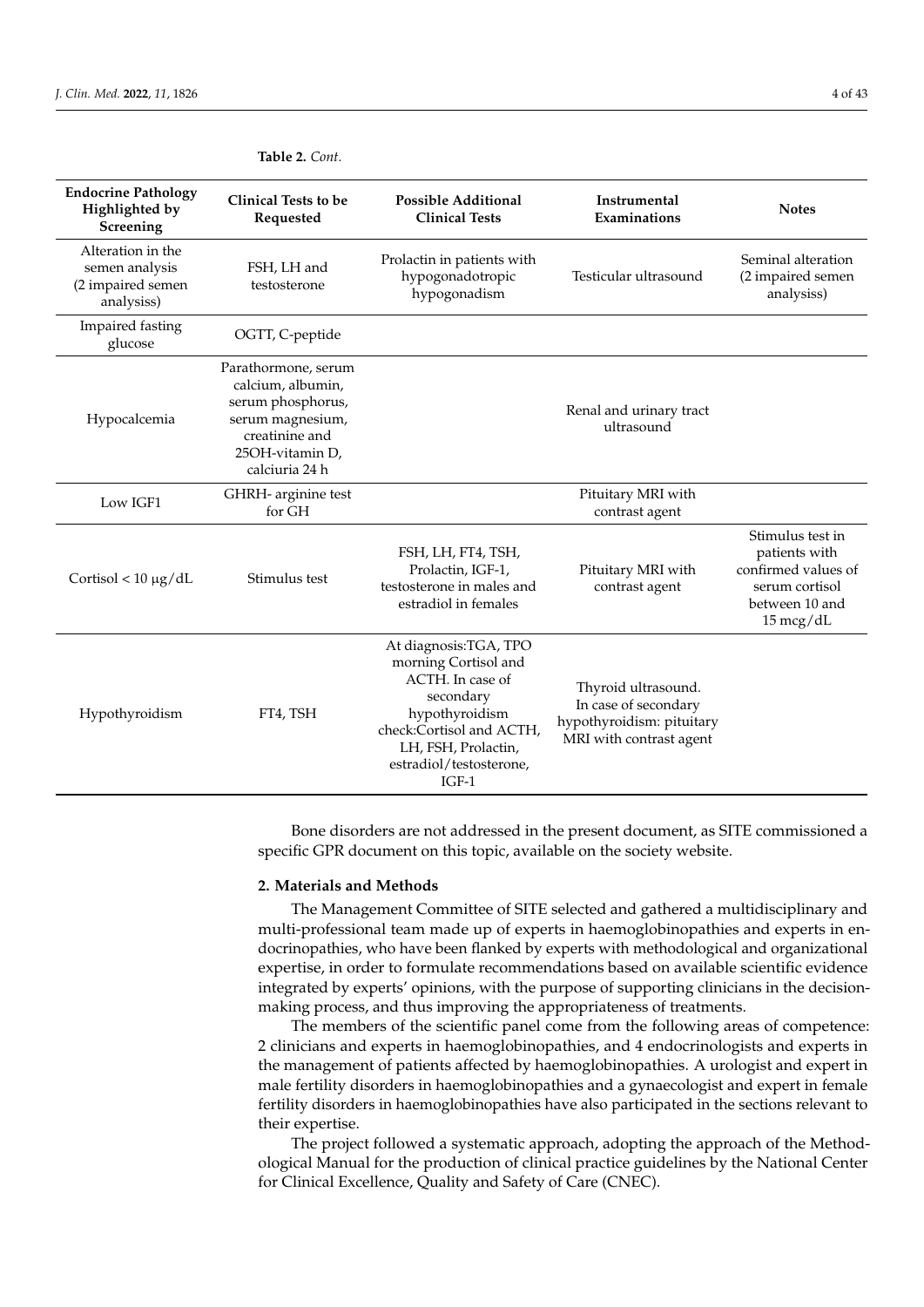This approach allowed the panel to use already existing guidelines and to contextualize them to the target population, producing recommendations specifically formulated for haemoglobinopathies.

The panel of experts divided the clinical problems into 14 areas of interest; within these areas, specific populations have been identified: males, females, adults, children.

For each area, the scientific panel has identified specific scenarios and formulated the corresponding clinical questions.

The available evidence-based guidelines on the prevention and treatment of endocrinopathies published between 1 January 2010 and 30 June 2021 have been pinpointed, assessed, and selected.

The research was carried out via a systematic review of four main data sources: specific guidelines databases; international health agencies producing guidelines; bibliographic databases with reference only to guidelines; general databases. The keywords used for the literature search are: diabetes mellitus, endocrine system diseases, growth disorders, hypogonadism, hypoparathyroidism, iron overload, complications of beta-thalassemia, beta-thalassemia, sickle cell disease, stature growth disorder, disorder of pubertal development, female infertility, male infertility, pregnancy, glucose metabolism disorder, adrenal insufficiency, GH deficiency in the adult.

The research has been completed with a manual method and asking panel experts about possible "missing papers".

The critical evaluation of the guidelines in terms of quality, novelty, and debated topics was assessed by the panel, who considered it necessary to integrate what had been selected with clinical studies focused on specific evidence for haemoglobinopathies.

The panel, because of the COVID-19 pandemic, which delayed the publication or review of articles, felt they had to keep the publishing window open in order to introduce scientific evidence, if any, into the selected evidence.

A literature search identified a total of 229 titles and abstracts. After a first evaluation carried out based on abstracts—and a second one—based on full texts—a total of 189 titles and abstracts between Guidelines and reference documents were considered relevant. After completing the assessment of the literature review, the authors answered the formulated questions, specifying the evidence used to support the answer.

The authors presented and discussed what had been prepared during 18, virtual plenary meetings from March 2021 to May 2021.

Following the presentation of the answers, a process took place to reach consensus on the strength and direction of the recommendations.

The GRADE method wad used to allocate the strength degree of the recommendations; recommendations are formulated on two levels: strong and week.

Each recommendation was associated with its strength:

*Strong recommendation in favour (Green)*: a strong recommendation is given when there is a high certainty of evidence, proving that the overall benefits of the intervention are clearly greater than the drawbacks.

*Strong recommendation against (Red)*: when there is highly certain evidence showing that the overall drawbacks of the intervention are clearly greater than the benefits. A strong recommendation against is also used when the examination of evidence shows that an intervention is not safe.

*Conditioned recommendation in favour (Yellow)*: when the benefits of the intervention are greater than the drawbacks, but the available evidence cannot definitively determine that negative effects are few or none.

*Conditioned recommendation against (Orange)*: a conditioned recommendation against is given when the drawbacks of the intervention are greater than the benefits, and this is not proven by strong evidence. This recommendation is also used where there is strong evidence of both beneficial and detrimental effects, but the balance between them is difficult to establish.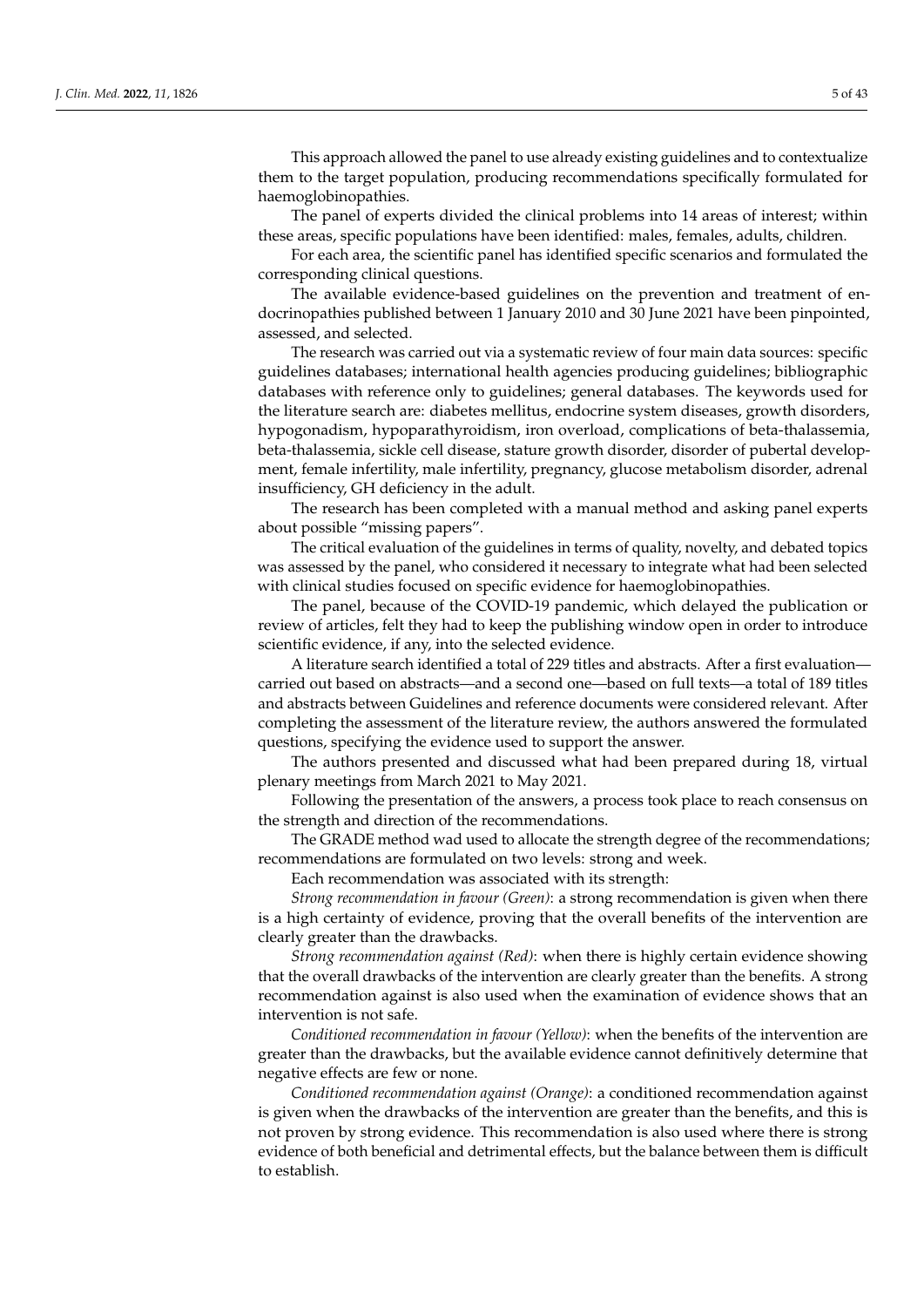Moreover, the answers given by the authors' panel on issues deemed significant for the clinical practice were formulated based on common clinical experience too, even without evidence, or with insufficient evidence to support them.

Moreover, for each association, a blue–violet cell reported the panel agreement, which was either full, intermediate, or in disagreement.

The recommendations were written in clear and unambiguous language. Where necessary, notes were added to include information on applicability limitations and conditions, as well as details on target populations, interventions, settings, and outcomes.

The document was reviewed by two independent experts in the management of haemoglobinopathies and endocrine complications in haemoglobinopathies. The comments received by revisers have been considered by the authors' panel. Furthermore, the document was also revised by a patient representative.

GP guidelines shall be updated every three years, starting from the date of publication. The methodology followed in the update will be the same used in the present version*,* or similar to this, based on the GRADE and GRADE ADOLOPMENT approach.

### **3. Results**

*3.1. General Management Discrete and Disorder and Disorder 2022* 

Question no. 1: How are endocrine complications in patients affected by haemoglobinopathy addressed? Question no.

Recommendation 1.1

In patients affected by haemoglobinopathy, it is recommended to carry out regular endocrinological evaluations (clinical examination and laboratory screening), even in the absence of specific signs and symptoms of endocrine pathology.

Strength of Recommendation: Strong Panel Agreement: Full Recommendation 1.2 **Panel Agreement: Full** 

It is recommended to include an endocrinologist in the healthcare team in haemoglobinopathies treatment centres.

Strength of Recommendation: Strong Panel Agreement: Full **Panel Agreement: Full** 

Endocrine disorders are currently the most frequent complications and those with the  $m_{\text{stack}}$  months, plotting and  $m_{\text{label}}$  are  $m_{\text{label}}$  and  $m_{\text{label}}$  contents of  $m_{\text{label}}$  and  $m_{\text{label}}$  it are  $m_{\text{label}}$  and  $m_{\text{label}}$  and  $m_{\text{label}}$  are  $m_{\text{label}}$  and  $m_{\text{label}}$  and  $m_{\text{label}}$  are  $m_{\text{label}}$  and  $m_{\text{label}}$  a of developing a new endocrine complication after five years equal to approx. 10%, even in subjects with a good control of their iron balances [\[1\]](#page-38-0). pact on the quality of the of subjects affected by naemoglobihopath greatest impact on the quality of life of subjects affected by haemoglobinopathy, with a risk

as means that we still do not have at our disposal parameters pro recommendation anacrizing abease, which haves a sereching sasea on chine<br>ciklo This means that we still do not have at our disposal parameters predictive of the onset This means that we still as hot have at our ansposal parameters predictive of the shist.<br>Fa new endocrine complication whose signs and symptoms are superimposable to those mates, with a lack of pubertal development after  $\mu$  and  $\mu$  and  $\mu$  contains  $\mu$  and  $\mu$  and  $\mu$  and  $\mu$  and  $\mu$  and  $\mu$  and  $\mu$  and  $\mu$  and  $\mu$  and  $\mu$  and  $\mu$  and  $\mu$  and  $\mu$  and  $\mu$  and  $\mu$  and  $\mu$  low-dose hormones, have hypogonadotropic hypogonadism.  $\theta$  f the underlying disease, which makes a screening based on clinical and anamnestic dat Strength of Recommendation: StrongPanel Agreement: Full of a new endocrine complication, whose signs and symptoms are superimposable to those of the underlying disease, which makes a screening based on clinical and anamnestic data<br>imasosikla impossible.

Therefore, the active and regular monitoring of endocrine disorders and the endocrinologist must become an integral part of the healthcare team, given the ncy of complications, the need for regular monitoring, and the early and continuous management of endocrine deficiencies [2]. nerefore, the active and regular momenting or endocrine disorder A height growth disorder is presented in the following, and is Therefore, the active and regular monitoring of endocrine disorders is necessary frequency of complications, the need for regular monitoring, and the early and continuous

In writing these recommendations, the panel made reference to the following sources [\[2,](#page-38-1)[3\]](#page-38-2). - If no short statuse is present, GR ≤ SD in one year, or ≤−2 SD in two consecutive is present, GR ≤ 1.5 SD in  $\sim$  SD compared to the family target and growth rate (GR)  $\sim$   $\sim$   $\sim$   $\sim$ 

## 3.2. Height and Growth Disorder **container and the set of the set of the set of the set of the set of the set o**

Question no. 2: From what age and how often is screening for a height growth  $\Gamma$  indicated? disorder indicated? and 14 in males, a short 3–6-month cycle of low-dose hormone therapy (oestern indicated?  $\alpha$  Strength of Recommendation: Strength of Recommendation:  $\alpha$ 

Recommendation 2.1

Recommendation 2.1<br>It is recommended to perform screening for a height growth disorder every six months starting from patient intake, until the completion of height growth and pubertal development.

Strength of Recommendation: Strong Panel Agreement: Full ning of puberty, it is suggested to reassure and remain in watchful waiting, in concert

Question no. 3: How should screening for height growth disorders he performed? - Pretransfusion Hb; In all patients who do not begin pubertal development, a short 3–6-month cycle of  $Q$  destroit ho. 5. 110 $W_1$ Question no. 3: How should screening for height growth disorders be performed? Recommendation 3.1 Question no. 3: How should screening for height growth disorders be performed?<br>Recommendation 3.1

Recommendation 5.1<br>The recommended screening mode is an accurate clinical and auxological evaluation weight, height, BMI, height when sitting, growth rate. Tanner stage) carried out every six order to differentiate between constitutional growth and puberty delay and hypogonadreign, neign, *brac, height when shared*, grow at tale, and to sta Strength of Recommendation: Conditioned Panel Agreement: Conditioned Panel Agreement: Full Agreement: Full Agreement: Full Agreement: Full Agreement: Full Agreement: Full Agreement: Full Agreement: Full Agreement: Full Agr (weight, height, BMI, height when sitting, growth rate, Tanner stage) carried out every six The recommended screening mode is an accurate clinical and auxological evaluation have a constitutional growth and puberty delay.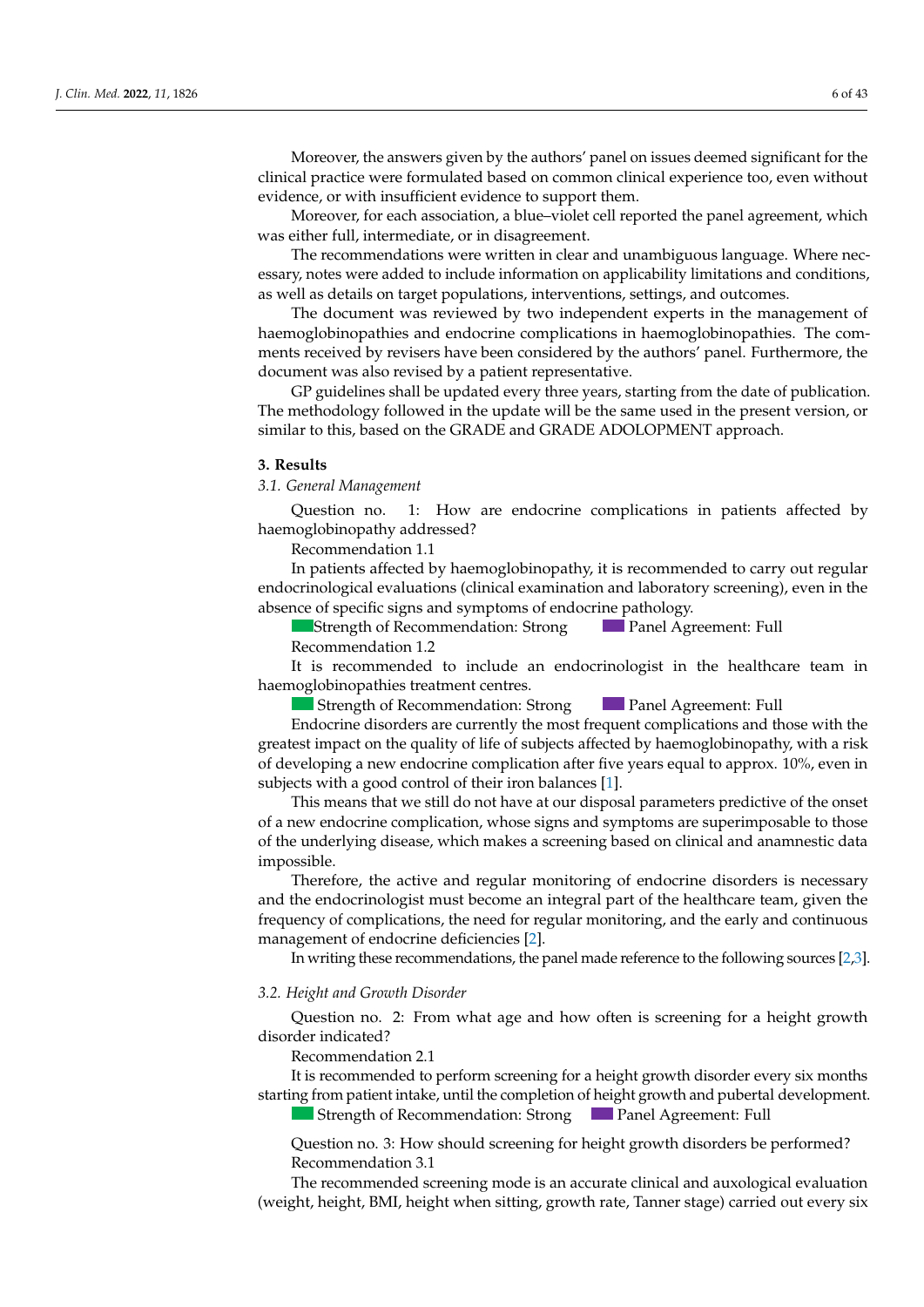months, plotting all values on appropriate growth curves (curves of Cacciari for Italian patients, WHO for non-Caucasian patients) and comparing them to the genetic target.

and 14 in males, a short 3–6-month cycle of low-dose hormone therapy (oestern in the low-dose hormone therapy (

Strength of Recommendation: Strong **Panel Agreement: Full** 

Question no. 4: Which patients have a height growth disorder? and the commendation 4.1

Recommendation 2.1

A height growth disorder is present in the following cases:

- Severe short stature (stature  $\le$  -2.5 SD);
- Severe short stature (stature  $\leq$  2.5 SD),<br>Stature  $\leq$  -1.5 SD compared to the family target and growth rate (GR)  $\leq$  -2 SD or  $\le$  -1.5 SD after 2 consecutive years;
- Stature  $\le$  -2 SD with GR  $\le$  -1 SD evaluated at least 6 months apart, or stature reduction of 0.5 SD in one year in children over 2 years old;
- If no short stature is present, GR  $\le$  -2 SD in one year, or  $\le$  -1.5 SD in two consecutive years.
- Strength of Recommendation: Strong Panel Agreement: Full

 $\sim$  Severe short status status  $\sim$ - Stature ≤ −1.5 Stature ≤ −1.5 Spatial or stature to the family target and growth rate (SR) ≤ 5.1 Spatial spatial spatial spatial spatial spatial spatial spatial spatial spatial spatial spatial spatial spatial spatial sp height growth disorder? Strength of Recommendation: Strong Panel Agreement: Full Question no. 5: Which evaluations and examinations are recommended in the case of  $I$  the case of diagnosis of  $\frac{1}{2}$ 

 $\sigma$  Recommendation 5.1

- Status = Status = Status = Status = Status = Status = Status = Status = Status = Status = Status = Status = S<br>- Status = Status = Status = Status = Status = Status = Status = Status = Status = Status = Status = Status =  $t_{\text{1}}$  of  $t_{\text{2}}$  in order  $t_{\text{3}}$  in order  $t_{\text{3}}$  in  $t_{\text{4}}$  in  $t_{\text{5}}$  in  $t_{\text{6}}$  in  $t_{\text{7}}$  in  $t_{\text{8}}$  in  $t_{\text{8}}$  in  $t_{\text{8}}$  in  $t_{\text{8}}$  in  $t_{\text{8}}$  in  $t_{\text{8}}$  in  $t_{\text{8}}$  in  $t_{\text{8}}$  in  $\liminf$  or the therapy for haemoglobihopathy, and to evaluate. recommendation on<br>In patiente suite beight execute diagnoses it is a control of the therapy for haemoglobinopathy, and to evaluate: In patients with height growth disorders, it is recommended to check the optimal

- Pretransfusion Hb; *J. Clin. Med.* **2022**, *11*, x FOR PEER REVIEW 10 of 46
	- Recommendation 13.1 Strength of Recommendation: StrongPanel Agreement: Full Recommendation 12.5 Phlogosis indicators; *3.2. Height and Growth Disorder*
- Hepatic and renal function, electrolytes, total proteins, and protein electrophoresis, physical and chemical examination of urine;
- Screening for celiac disease (antiTG  $\pm$  AGA depending on the subject's age, with simultaneous evaluation of IgA);<br> $\frac{1}{2}$ 
	- Thyroid function (FT4, TSH);
- $\sum_{i=1}^{n}$  in patients with disorders with disorders  $\sum_{i=1}^{n}$  is recommended to check the optimal to check the optimal of  $\sum_{i=1}^{n}$  is recommended to check the optimal of  $\sum_{i=1}^{n}$  is a set of  $\sum_{i=1}^{n}$  in control of the therapy for the therapy for the theory for the top the top the top to evaluate the top to evaluate the top to evaluate the top to evaluate the top to evaluate the top to evaluate the top to evaluate the top  $\frac{m}{2}$   $\frac{m}{2}$ ;  $\frac{1}{2}$   $\frac{5}{2}$  $\frac{1}{2}$  Strength of Recommendation:  $\frac{1}{2}$   $\frac{1}{2}$   $\frac{1}{2}$   $\frac{1}{2}$   $\frac{1}{2}$   $\frac{1}{2}$   $\frac{1}{2}$   $\frac{1}{2}$   $\frac{1}{2}$   $\frac{1}{2}$   $\frac{1}{2}$   $\frac{1}{2}$   $\frac{1}{2}$   $\frac{1}{2}$   $\frac{1}{2}$   $\frac{1}{2}$   $\frac{1}{2}$   $\frac{1}{2}$   $\frac$ Phosphorus-calcium metabolism (calcium, phosphorus, alkaline phosphatase, PTH  $\sum_{i=1}^{n}$  who do not begin public development, a short 3–6-month cycle of  $\sum_{i=1}^{n}$ and vitamin D). *J. Clin. Med.* **2022**, *11*, x FOR PEER REVIEW 10 of 46

 $\blacksquare$  Strength of Recom Strength of Recommendation: Strong Panel Agreement: Full Recommentation 5.2

- Hepatic and renal function, electrolytes, total proteins, and protein electrophoresis,  $\frac{1}{2}$  and the above increased resistance in the celling for celling for celling on the subjection of the substitution of growth is recommended to perform IGF1 dosing and a dynamic test for the evaluation of growth  $\frac{1}{2}$  mecommentation,  $\frac{1}{2}$  and  $\frac{1}{2}$  are evaluation, in the evaluation, in the evaluation, in the evaluation, in the evaluation, in the evaluation, in the evaluation, in the evaluation, in the evaluation, in In the case that the abovementioned tests are normal, and the growth anomaly persists, hormone secretion. it is recommended to perform IGF1 dosing and a dynamic test for the evaluation of growth In is recommended to perform fGFT dosing and a dynamic test for the evaluation of growth<br>hormone secretion

 $\sum_{i=1}^{n} C_i$  $T_{\text{SUSM}}$   $T_{\text{SUSM}}$   $T_{\text{SUSM}}$ **Strength of Recommendation: Strong Comment Agreement: Full Strength of Recommendation: Strong Comment Agreement: Full** Recommendation 5.3

Recommendation 5.5<br>To confirm GH deficiency, it is suggested to use GH-RH arginine, glucagon, or clonidine tests as dynamic tests, depending on the centre's experience.

Strength of Recommendation: Strong  $\Box$  Panel Agreement: Full Recommendation  $5.4$  $\mathcal{L}_{\text{in}}$  boys and disorder of public development, as previously development,  $\mathbb{R}^{11}$  $\frac{1}{\sqrt{2}}$  rate, low values of  $\frac{1}{\sqrt{2}}$ ,  $\frac{1}{\sqrt{2}}$  and  $\frac{1}{\sqrt{2}}$  testos testos testos testos testos testos testos testos testos testos testos testos testos testos testos testos testos testos testos testos test Strength of Recommendation: Strong Panel Agreement: Full

In deficiency is present in patients with GH peak  $\langle 8 \text{ ng/mL}$  in two different stimulus tests performed on different days. GH deficiency is present in patients with GH peak  $\lt 8$  ng/mL in two different stimulus<br>orts performed on different days Recommendation 4.1 A height growth discussion of the following cases in the following cases of the following cases of the following cases of the following cases of the following cases of the following cases of the following cases of the foll mate  $\alpha$  lack of public order in pubertal development and  $\alpha$  and  $\beta$  cycles of public  $\alpha$  in two different stimulus.  $\frac{1}{\sqrt{2}}$ CH deficiency is present in patients with CH peak  $\epsilon$  8 ng/mL in two different stimulus denciency is present in patients while GET peak < ong/mL in two diff GH deficiency is present in patients with GH peak  $< 8$  ng/mL in two different stimulus

**SEP ELECTRIC SECRETE:**  $\alpha$  Recommendation 5.5 Strength of Recommendation: Strong **Panel Agreement: Full**<br>Recommendation 5.5  $B_{\text{normal}}$  decomparable of  $F$ Strength of Recommendation: Strong Panel Agreement: Full

recase of the use of  $T$  deficiency, it is suggested to use  $G$ H-RH arginine, glucagon,  $G$ to the case of the use of a CHRH (argining test, patients with CH peak  $\lt 20$  pg/mI  $\frac{1}{2}$ eve CH doficionar productive and  $\sigma_{\rm s}$  and  $\sigma_{\rm s}$  are used using  $\sigma_{\rm s}$  and  $\sigma_{\rm s}$  are used using  $\sigma_{\rm s}$  $\frac{1}{\sqrt{2}}$  in the case of the use of a GFTNTT/ argumented, patients with GFT peak  $\leq$  20 ng/mL  $\alpha$  order to differentiate between constitutional growth and published and published and  $\alpha$ In the case of the use of a GHRH/arginine test, patients with GH peak < 20 ng/mL have GH deficiency. reference of the tase of  $\frac{1}{2}$  in the case of the use of a CHBH (exciping test, patients with CH peak  $\epsilon$  20 pc (m)  $m$  and  $\alpha$  is a lack of  $p$  and  $p$  and  $p$  and  $p$  pubertal induction  $\alpha$  is  $\alpha$ In the case of the use of a CHRH/argining test, patients with CH peak  $\lt 20$  pg/mI m the case of the use of a Grifyin argumetest, patients while Griffeak < 20 ng/m<br>ave CH deficiency In the case of the use of a GHRH/arginine test, patients with GH peak < 20 ng/mL  $\mathbb{H}$  deficiency is seen is seen in a height growth disorder  $\mathbb{H}$ 

**Example 12 Strength of Recommendation: Strong Panel Agreement: Full**  $\alpha$  Recommendation 5.6  $\blacksquare$  Suengur of Recommendan Strength of Recommendation: Strong **Panel Agreement: Full**  $B_{\text{S}}$  and  $\sigma$  defined development of  $\sigma$  and  $\sigma$  and  $\sigma$  are duced  $\sigma$  as  $\sigma$  defined  $\sigma$ .  $T_{\text{strank}}$  of Recommendation:  $\text{Strang}$  and  $\text{Arcomm}$ . Evaluation:  $\text{Strang}$ Strength of Recommendation: Strong Panel Agreement: Full<br>Recommendation 5.6

Recommendation 5.0<br>Before starting therapy with rGH, it is recommended to evaluate glucose metabolism, before suring inerapy with series, it is recommended to evaluate gracese metabolism,<br>hyroid, and pituitary function (ACTH, Cortisol, FT4, and TSH, in puberty LH, FSH, total testosterone/oestrogens) and to carry out an NMR of the hypothalamic-pituitary region. thyroid, and pituitary function (ACTH, Cortisol, FT4, and TSH, in puberty LH, FSH, total Strength of Recommended to evaluate gluco: Strength of Panel Agreement: Full Agreement: Full Agreement: Full Agreement: Full Agreement: Full Agreement: Full Agreement: Full Agreement: Full Agreement: Full Agreement: Full A  $B_0$  is discreparity with a disorder of public development, as previously dependent,  $\Gamma$ Before starting therapy with rGH, it is recommended to evaluate glucose metabolism,

Strength of Recommendation: Strong Panel Agreement: Full  $\sim$  SD compared to the family target and  $\sim$ Question no. 4: Which patients have a health a help and the disorder  $\epsilon$  growth of Recommendation, strong  $\epsilon$  and  $\epsilon$  test in fermion. The Strength of Recommendation: Strong Panel Agreement: Full  $\mathcal{O}$  becomes all values on appropriate growth curves  $\mathcal{O}$ 

In the case that the above  $\alpha$  rowth and the growth anomaly per-Question no. 6: Which is the therapy for height growth disorder?  $R_{\text{R}}$  aconomic.  $\sigma$ .  $\sigma$ .  $\sigma$ .  $\sim$  patient and his/her parents, with periodic clinical laboratory checks to be carried checks to be carried checks to be carried contains to be carried checks to be carried checks to be carried checks to be carried chec  $Q$ uestion no.  $\sigma$ .  $V$ - If no short stature is present, GR ≤ −2 SD in one year, or ≤−1.5 SD in two consecutive juestion no. 6: Which is the therapy for height growth disorder?  $\mu$  and  $\mu$  and  $\mu$  are  $\mu$  and  $\mu$  are  $\mu$  and  $\mu$  are  $\mu$  and  $\mu$  are  $\mu$  and  $\mu$  are  $\mu$  and  $\mu$  are  $\mu$  and  $\mu$  are  $\mu$  and  $\mu$  are  $\mu$  and  $\mu$  are  $\mu$  and  $\mu$  are  $\mu$  and  $\mu$  are  $\mu$  and  $\mu$   $\sum_{i=1}^{n}$ Question no. 6: Which is the therapy for height growth disorder? Question no. 6: Which is the therapy for height growth disorder?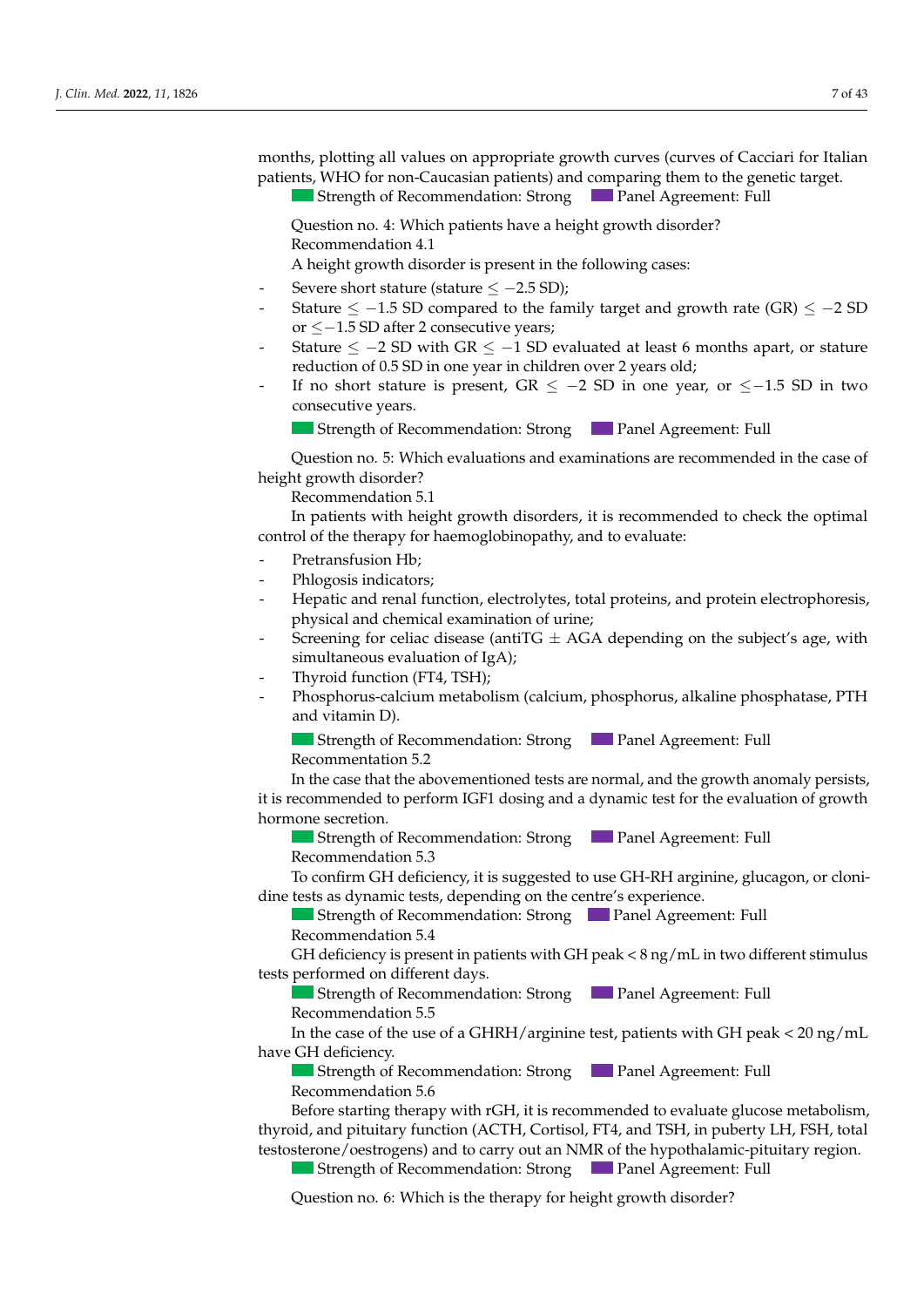Recommendation 6.1

Recommendation 12.3

It is recommended to optimize transfusion therapy, chelation therapy, and nutritional status, and to correct endocrine pathologies, if any (hypothyroidism, impaired glucose homeostasis, puberty delay).

 $\overline{\phantom{a}}$  , From what age and how often is screening for a height growth disor-

Strength of Recommendation: Strong Panel Agreement: Full Recommendation 6.2

For patients affected by GHD, it is recommended to use rhGH at the dose of  $0.025-0.035$  mg/kg/day (0.160–0.40 mg/kg/week) subcutaneously in a single evening dose.  $T_{\text{strank}}$  of Recommended screening mode is an accurate clinical and auxonometrical evaluations of Recommended in  $\mathbb{R}$ Strength of Recommendation: Strong Panel Agreement: Full

Question no. 7: How should patients with height growth disorders in treatment with rhGH be monitored? Question no. 7: How should patients with height growth disorders in treatment with rbGH be monitored?

Recommendation 7.1  $\overline{I}$  $\overline{I}$  $\overline{I}$  $\overline{I}$  $\overline{I}$  $\overline{I}$  $\overline{I}$  $\overline{I}$  $\overline{I}$  $\overline{I}$  $\overline{I}$  $\overline{I}$  $\overline{I}$  $\overline{I}$  $\overline{I}$  $\overline{I}$  $\overline{I}$  $\overline{I}$  $\overline{I}$  $\overline{I}$  $\overline{I}$  $\overline{I}$  $\overline{I}$  $\overline{I}$  $\overline{I}$  $\overline{I}$  $\overline{I}$  $\overline{$ 

Strength of Recommendation: StrongPanel Agreement: Full IGF1, glycemia every six months, lipid profile, other hypophyseal tropines, and thyroid function every year, and bone age every year. In subjects treated with rhGH, it is recommended to reassess auxological parameters,

Strength of Recommendation: Strong Panel Agreement: Full Recommendation 7.2  $S$ trength of  $R$ *Recommendation 7.2* 

- Status ≤ −1.5 Status strature and status and status and growth rate family target and growth rate (GR) status constraints the family of  $\overline{S}$  or  $\overline{S}$  or  $\overline{S}$  or  $\overline{S}$  or  $\overline{S}$  or  $\overline{S}$  or  $\overline{S}$  or repeat the dynamic test after interrupting GH therapy for at least one month, in order to evaluate the need to continue, or not, the therapy at an age-appropriate dosage.<br>
Strength of Recommendation: Strong<br>
Duestion no. 8 evaluate the need to continue, or not, the therapy at an age-appropriate dosage. In transition-age patients treated with GH since childhood, it is recommended to

Strength of Recommendation: Strong Panel Agreement: Full  $\mathcal{O}$  all values on appropriate growth curves  $\mathcal{O}$ 

Question no. 8: Which patients should be evaluated by the endocrinologist? Recommendation  $8.1$ 

The endocrinologist should evaluate patients who have been diagnosed with height endocrinopathy, subjects with GH deficiency and/or other hormone deficiency for the initiation of treatment and monitoring during treatment. growth disorders in the orientation phase, patients with suspected GH deficiency or other<br>endocrinopathy, subjects with GH deficiency and/or other hormone deficiency for the The endocrinologist should evaluate patients who have been diagnosed with height

Strength of Recommendation: Strong Panel Agreement: Full Panel Agreement: Full

Short stature is a highly predominant condition among individuals affected by thalassemia, with percentages between 8% and 75%. Over the decades, the disorder has undergone a progressive delay in onset, from the first years of life to the teenage period [\[4\]](#page-38-3).

The origin of growth disorders in subjects affected by haemoglobinopathy is multifactorial, and includes chronic anaemia, nutritional deficiencies, iron overload, and also or chelation therapy [3–5]. For this region, throughout the paediatric age, from patient<br>on chelation therapy [3–5]. For this region, throughout the paediatric age, from patient ntake to adult age, it is necessary to establish the active monitoring of height growth in all and the line of hildren affected by haemoglobinopathy. The origin of growth disorders in subjects affected by haemoglobinopathy is multion chalation therapy  $[3-5]$ . For this region, throughout the paediatric age, from patient intake to adult age, it is necessary to establish the active monitoring of height growth in all iron chelation therapy [3–5]. For this region, throughout the paediatric age, from patient  $R$  and  $R$  is the  $\frac{1}{2}$ . The  $\frac{1}{2}$  contribution of the contract control by haemoglobinopathy.

 $\frac{1}{4}$   $\frac{1}{4}$ ,  $\frac{1}{4}$ riale growin curves and growin fale curves, such as write curves for non-calcastant<br>cationis (Curvilen enterm Meteriale). Tenner alexa, and associations terral exclusion (beight of and variation de la distriction de la distriction de la distriction de la distriction de la distriction de la<br>Décembre de la distriction de la distriction de la distriction de la distriction de la distriction de la distr ancella by nachoghomopathy.<br>Streng placed dig de de not only weight on disciple best cleaned agr  $R_{\text{c}}$  arough curves and or  $\sigma$   $\alpha$  is experience that publishes that publishes  $\alpha$  and  $\alpha$  anotic target evaluation (height of therapy notice that the chronology  $\frac{13}{2}$  cm if males  $\frac{13}{2}$  cm if females (2) Monitoring should include not only weight and height, but also all values on appro-Montioring should include not only weight and neight, but also all values on appro-<br>riate growth curves and growth rate curves, such as WHO curves for non-Caucasian atients (Supplementary Materials), Tanner stage, and genetic target evaluation (neight of  $\mathbb{E}I + \text{negative}$  d  $\mathbb{E}I + \text{true}$  $R_{\text{R}}$ march anceled by nachoglobihopality.<br>Monitoring should include not only weight and height, but also all values on appronoring should include hot only weight and height, but also an va  $\Pr$  + neight of father + 1. Recommendation 4.1 panento (exppressionally materials), have stage, and genere differentially mother + height of father + 13 cm [if male] − 13 cm [if female]/2). momental meridiol increase the only weight and neight) such also an variate on approximate growth curves and growth rate curves, such as WHO curves for non-Caucasian prime growin ein ves and growin ride ein ves) start as with eart of for hen education.<br>patients (Supplementary Materials), Tanner stage, and genetic target evaluation (height of

 $\overline{S}$  Every centre must guarantee this first-level evaluation of all paediatric ng personnel in the use of growth curves. Where this evaluation is not possible, the treatment centre should schedule an auxological visit every 6 months or at least once a year, in order to ensure the correct setting of all subjects and early therapy for a disorder that can have long term eff[ect](#page-38-2)s and turns out to be irreversible if not properly treated [3].  $\frac{1}{4}$ . The function function  $\frac{1}{4}$ Every centre must guarantee this first-level evaluation of all paediatric subjects, training personnel in the use of growth curves. Where this evaluation is not possible, the<br>treatment centre should schedule an auxological visit every 6 months or at least once a year

In case of growth disorder, it is necessary to reassess transfusion regimen, iron chelaerapy, and iron over fultrient deficiency. Moreover, collaboration with a paediatric endocrinologist for the possible indication of rhGH therapy is needed. tion therapy, and iron overload [6,7], and to study associated pathologies, if any, and micronutrient deficiency. Moreover, collaboration with a paediatric endocrinologist for the

Still controversial points concern diagnostic cut-offs for GH deficiency, priming with  $i$ eroids, starting dose with rhGH, and the definition of the rapeutic response  $[8-11]$ . Still controversial points concern diagnostic cut-offs for GH deficiency, priming with sex steroids, starting dose with rhGH, and the definition of therapeutic response  $[8-11]$ .

In writing these recommendations, the panel made reference to the following sources:  $[3,8-15]$ . In writing these recommendations, the panel made reference to the following  $\begin{array}{c} 3.8 - 151 \end{array}$  $[S_0$ -13].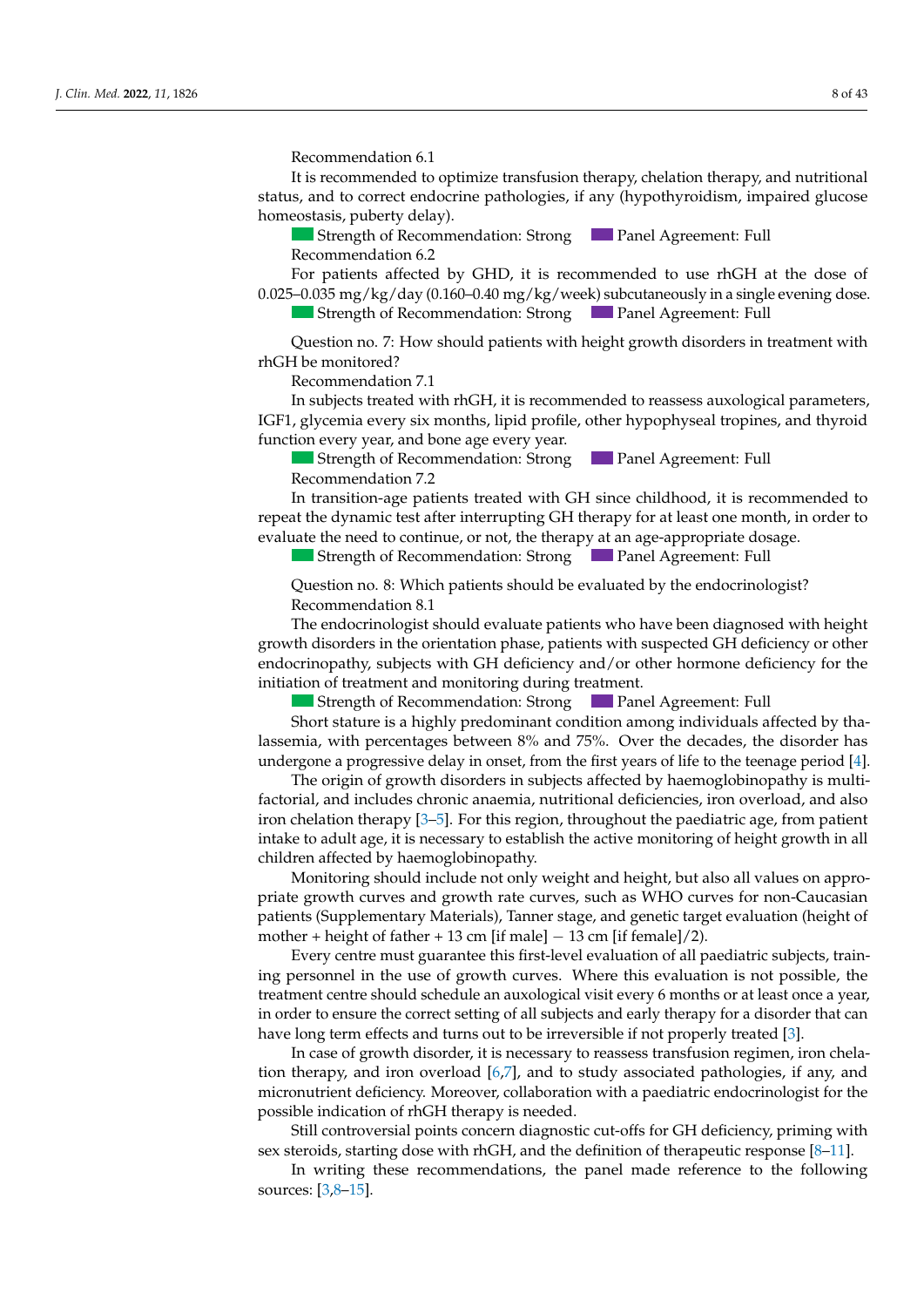3.3. Disorder of Pubertal Development

Question no. 9: From what age and how often is screening for disorders of pubertal development indicated?

**Recommendation 9.1** *n* 

It is recommended to perform screening for disorders of pubertal development every six months, starting from puberty, i.e., 12 years, until the completion of pubertal growth. *J.* It is recommendation 9.1<br>*J. It is recommended to perform screening for disorders of pubertal development every six months, starting from puberty, i.e., 12 years, until the completion of pubertal growth.<br>The Street S* 

Strength of Recommendation: Strong Panel Agreement: Full

Question no. 10: How should screening for disorders of pubertal development be performed? Question no. 10: How should screening for disorders of pubertal development<br>be performed?  $\epsilon$  performed?

Recommendation 10.1

The recommended screening mode is an evaluation of Tanner stage, testicular volume measurement, and growth rate measurement **Journal Properties Accommendation 10.1**<br>The recommended screening mode is an evaluation of Tanner stage, testicular volume measurement, and growth rate measurement<br>Strength of Recommendation: Strong **Panel Agreement: Full** 

Strength of Recommendation: Strong Panel Agreement: Full<br>Question no. 11: Which male patients have a disorder of pubertal development?

luestion no. 11: Which male patients have a disorder of pubertal devel Question no. 11: Which male patients have a disorder of pubertal development?<br>Recommendation 11.1  $\frac{1}{1}$  Recommendation 11.1 *LECONDITETION 4001*  $11.1$ 

Male patients showing no signs of pubertal development (testicular volume  $<$  4 mL)<br>fter 14 years of age and subjects with a lack of pubertal progression in a period of after 14 years of age and subjects with a lack of pubertal progression in a period of<br>6–12 months, after a spontaneous beginning of puberty, have a disorder of pubertal development.<br>Strength of Recommendation: Strong<br>Quest 6–12 months, after a spontaneous beginning of puberty, have a disorder of pubertal development.

Strength of Recommendation: Strong **Panel Agreement: Full** 

 $\sim$  Status  $\sim$  South rate  $\sim$  SD compared to the family target and growth rate (GR)  $\sim$   $\sim$  $\mu$ estion no. 12. vyhien remale - Status = Status = Status = Status = Status = Status = Status = Status = Status = Status = Status = Status = Status = Status = Status = Status = Status = Status = Status = Status = Status = Status = Status = Status = Sta  $\text{R}_{\text{R}}$  and  $\text{R}_{\text{R}}$  12.  $\text{M}_{\text{R}}$  is the set Question no. 12: Which female patients have a disorder of pubertal development?<br>Commendation: <sup>12.1</sup> Question no. 12: Which female patients have a disorder of pubertal development?<br>Pecommondation 12.1 Recommendation 12.1

that patients with a fact of the article after 19 years of  $\alpha$ - If no short status is present in a period of o−12 months, after a spontaneous beginning or puberty, or  $\frac{u_{11}}{u_{22}}$ Female patients with a lack of thelarche after 13 years of age, or with a lack of pubertal progression in a period of 6–12 months, after a spontaneous beginning of puberty, or ton-appearance of menarche 4 years after the appearance of thelarche non-appearance of menarche by the age of 16, have a disorder of pubertal development. with non-appearance of menarche 4 years after the appearance of the larche or with the Female patients with a lack of thelarche after 13 years of age, or with a lack of pubertal rogression in a period of 6–12 months, after a spontaneous beginning of puberty, or vith non-appearance of menarche 4 years after t

Strength of Recommendation: Strong Panel Agreement: Full<br>Recommendation 12.2 Recommendation 12.2

Net continue no at 12.2<br>In age of puberted delays it is suggested to reason and remain in TCI PCI 17 Deta estate dial des  $h_{\text{in}}$  formals nationals total ation of bone age and pelvic ultrasound scan in female patients, to complete the diagnosis. In case of pubertal delay, it is recommended to perform LH, FSH, 17 Beta-estradiol dos-<br>FOLL THE PLACE IS TO LATER A LIGHT OF LARGE AND THE PLACE OF LARGE AND RELEASE OF LARGE AND RELEASE OF LARGE A ing in female patients, total testosterone in male patients, TSH, FT4, Prolactin, IGF-1, evalu-

Strength of Recommendation: Strong Panel Agreement: Full<br>Recommendation 12.3  $\frac{1}{2}$ <br>Recommendation 12.3

Kecommendation 12.3<br>In all patients who did not begin pubertal development, by the age of 13 in females and 14 in males, a short 3–6-month cycle of low-dose hormone therapy (oestrogens in emales and testosterone in males) is recommended, followed by a treatment-free period vith a clinical laboratory re-evaluation, in order to differentiate between constitutional prowth and puberty delay and hypogonadotropic hypogonadism. stan patients who did not begin pubertal development, by the age of 15 in females with a clinical laboratory re-evaluation, in order to differentiate between constitutional Recommendation 12.5<br>In all patients who did not begin pubertal development, by the age of 13 in females ruit a chinear haberatory te evaluation, in order to unterentate between constitutional females and testosterone in males) is recommended, followed by a treatment-free period growth and puberty delay and hypogonadotropic hypogonadism.

**Extremgth of Recommendation: Strong Panel Agreement: Full** Recommendation 12.4  $\frac{1}{2}$ **Strength of Recomm** Following discription and the following cases is progonadism.<br>Cases of the following cases in the genetic target them to the genetic target of the genetic target of the gen  $\blacksquare$  Strength of Recommendation: Strong  $\blacksquare$  Panel Agreement: Full  $\sim$  ecommendation 12 in females who did not begin public age of 13 in females of 13 in females of 13 in females of 13 in females of 13 in females of 13 in females of 13 in females of 13 in females of 13 in females of 13

Boys/girls with disorders of pubertal development, as previously described, low values of LH, FSH, 17<sup>β</sup>-estradiol in females, and of total testosterone in males, with a estart of pubertal development after 1–2 cycles of pubertal induction with low-dose  $R_{\text{C}}$  recommendation: Streening for a subjective (and published age, with sim $h_{\text{ref}}$  growth disorder  $f_{\text{ref}}$ hormones, have a constitutional growth and puberty delay. example of ETT, TOTT, Type examined in Termines, and of total restoration in mattes, which is<br>restart of pubertal development after 1–2 cycles of pubertal induction with low-dose Recommendation 12.4<br>Boys/girls with disorders of pubertal development, as previously described, low

In the case that the abovementioned tests are normal, and the growth anomaly per-ultaneous evaluation of IgA); Strength of Recommendation: Strong Panel Agreement: Full  $\frac{1}{2}$  is recommended to perform IGF1 does not the evaluation of the evaluation of the evaluation of the evaluation of the evaluation of the evaluation of the evaluation of the evaluation of the evaluation of the evalu Recommendation 12.5  $\sum_{\text{I}}$   $\sum_{\text{I}}$   $\sum_{\text{I}}$   $\sum_{\text{I}}$   $\sum_{\text{II}}$   $\sum_{\text{II}}$   $\sum_{\text{II}}$   $\sum_{\text{II}}$   $\sum_{\text{II}}$   $\sum_{\text{II}}$   $\sum_{\text{II}}$   $\sum_{\text{II}}$   $\sum_{\text{II}}$   $\sum_{\text{II}}$   $\sum_{\text{II}}$   $\sum_{\text{II}}$   $\sum_{\text{II}}$   $\sum_{\text{II}}$   $\sum_{\text{II}}$   $\sum_{\text{II}}$   $\sum$  of the the thermal control of the theorem  $\sum$ Strength of Recommendation: Strong **Francisco Principal Agreement:** Full Strength of Recommendation: Strong Panel Agreement: Full  $\sim$  ecommendation 12.5

Recommendation 12.5<br>Boys/girls with a disorder of p males, with a lack of pubertal development after 1–2 cycles of pubertal induction with<br>low-dose hormones, have hypogonadotropic hypogonadism. hance, which a fact of place tan development after 1.2 cycles of place tan made tion with In rate, low values of LH, FSH, 17 $\beta$ -estradiol in females, and of total testosterone in<br>with a lask of pubertal development ofter 1,2 gydes of pubertal induction with - Phosphorus-calcium metabolism (calcium metabolism metabolism metabolism entre described phosphatase, PTH TCH Boys/girls with a disorder of pubertal development, as previously described, reduced<br>rowth rate low values of LH. FSH 176-estradiol in females, and of total testosterone in  $\frac{1}{2}$  and  $\frac{1}{2}$  are the set of LH, FSH, 17 $\beta$ -estradiol in females, and of total testosterone in *Let growth rate, low values of LH, FSH, 17β-estradiol in females, and of total testosterone in* 

Strength of Recommendation: Strong Panel Agreement: Full Recommendation 12.6 Strength of Recommendation: Strong Panel Agreement: Full

ecommendation 12.0<br>1 the case of diagnosis of hypogonadotropic hypogonadism, it is reco In the case of diagnosis of hypogonadotropic hypogonadism, it is recommended to In the case of anglossis of H<sub>J</sub> pogonaachopic HJ pogonaaism, it is carry out a pituitary MRI to complete the diagnosis. Recommendation 12.6<br>In the case of diagnosis of hypogonadotropic hypogonadism, it is recommended to  $\sim$  SD  $\sim$  SD with GR  $\sim$  SD  $\sim$  SD evaluated at least 6 months apart, or status  $\sim$ a disorder of unique of pubertal development, as prepionees and the contract of the series of the series of public development, and the contract of the contract of the series of the disorder of the contract of the contract In the case of diagnosis of hypogonadotropic hypogonadism, it is recommended to carry out a pituitary MRI to complete the diagnosis.  $T_{\rm{max}}$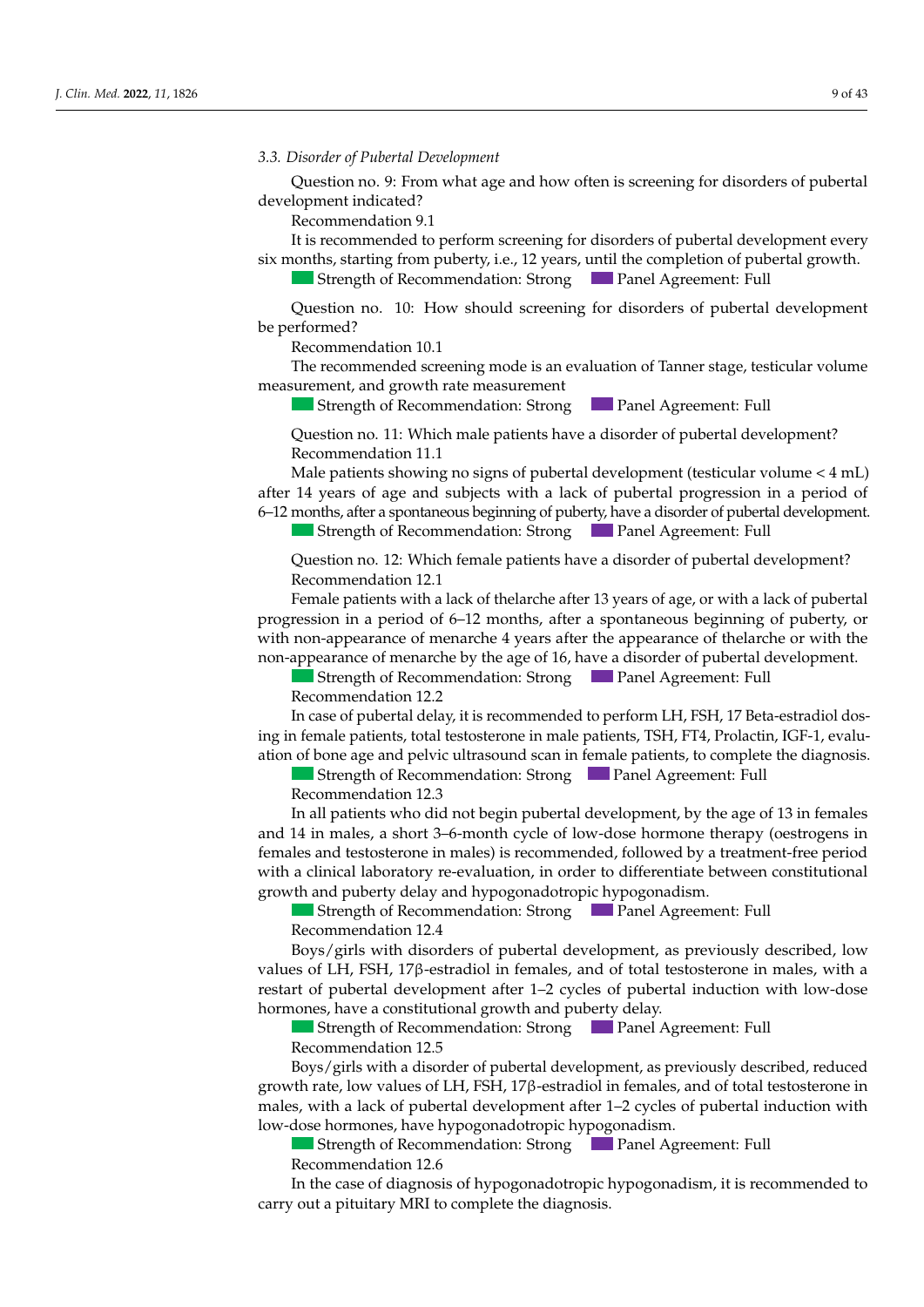Strength of Recommendation: Strong **Panel Agreement: Full** 

*J. Clin. Med.* **2022**, *11*, x FOR PEER REVIEW 10 of 46

Question no. 13: In which patients should hormone therapy be started? Recommendation 13.1

In the case of constitutional growth and puberty delay with the spontaneous beginning of puberty, it is suggested to reassure and remain in watchful waiting, in concert with the patient and his/her parents, with periodic clinical laboratory checks to be carried out every  $p_{\text{points}}$  is non-caucasian patients) and comparing them to the generic target. The generic target  $q_{\text{data}}$  is non-caucasian patients of  $q_{\text{data}}$  is non-caucasian patients.  $\mathsf{ths.}$ 3–6 months.  $n_{\rm{th}}$  and public delay and hypogonadotropic hypogonadotropic hypogonadotropic hypogonadotropic hypogonadism.

months starting from patient intervals from patient intervals of height growth growth growth growth growth and

with a clinical laboratory re-evaluation, in order to differentiate between constitution, in order to differen

Strength of Recommendation: Conditioned Panel Agreement: Full Recommendation 13.2 Recommendation 13.2  $\alpha$  *J. Clinical Lecturing 10.12*,  $\alpha$ 

In all patients who do not begin pubertal development, a short 3-6-month cycle of lowdose hormone therapy (oestrogens in females and testosterone in males) is recommended, followed by a treatment-free period with a clinical laboratory re-evaluation, in order to differentiate between constitutional growth and puberty delay and hypogonadotropic hypogonadism. Reconstruction at

<del>■ Strength of Kecommendation: Strong ■ Panel Agreement: Full</del> Recommendation 13.3 Strength of Recommendation: Strong  $\blacksquare$  Panel Agreement: Full

- In the case that pubertal development does not begin, it is recommended to start the  $\frac{1}{2}$  so called than the chronological age of 14 of the bone  $\frac{1}{2}$  and the chronological age of 15 or the bone age of 11 in females.  $\sum_{i=1}^{n}$  of diagnosis of  $\sum_{i=1}^{n}$  is recommended to  $\sum_{i=1}^{n}$ m are ease and putuituit development does not b than the chronological age of 13 or the bone age of 11 in females. In the case that pubertal development does not begin, it is recommended to start the the case that pubertan development does not began, it is recommended to start the<br>therapy no earlier than the chronological age of 14 or the bone age of 12 in males; no earlier

Strength of Recommendation: Strong Teach and Agreement: Full  $\mathbf{r}$  and  $\mathbf{r}$  and  $\mathbf{r}$  composed of pubertal development after  $\mathbf{r}$  cycles of public  $\mathbf{r}$  is public to  $\mathbf{r}$  cycles of public  $\mathbf{r}$  cycles of public  $\mathbf{r}$  cycles of public  $\mathbf{r}$  cycles of pu low-dose hormones, have hypogonadotropic hypogonadism. Strength of Recommendation: Strong Panel Agreement: Full  $\mathcal{O}$  all values on appropriate growth curves  $\mathcal{O}$ **Panel Agreement: Full** 

Question no. 14: Which is the hormone therapy for puberty delay in males? Recommendation 14.1 Strength of Recommendation: StrongPanel Agreement: Full Question no. 14: Which is the hormone therapy for puberty delay in males?<br>Recommendation 14.1

In patients with puberty delay, the hormone therapy recommended in males is testosterone enanthate, propionate or cypionate in depot formulation, to be administered every weeks, with an initial dose In the case of diagnosis of the case of the case of the case of the case of the case of the case of the case of the case of the case of the case of the case of the case of the case of the case of the case of the case of th 4 weeks, with an initial dose of 50 mg, for a period of 3–6 months. In patients with puberty delay, the hormone therapy recommended in males is testos-

Strength of Recommendation: Strong Panel Agreement: Full Recommendation 14.2

In the case of non-response to the first cycle, it is suggested to consider a second cycle of treatment with an increase of 25–50 mg compared to the first dose. Strength of Recommendation: StrongPanel Agreement: Full In the case of non-response to the first cycle, it is suggested to consider a second cycle

Strength of Recommendation: Conditioned Panel Agreement: Full Recommendation 14.3 produced and chemical examination of urine;  $\mathbf{r}$  using  $\mathbf{r}$  using  $\mathbf{r}$  using  $\mathbf{r}$  using  $\mathbf{r}$  using  $\mathbf{r}$  using  $\mathbf{r}$  using  $\mathbf{r}$  using  $\mathbf{r}$  using  $\mathbf{r}$  using  $\mathbf{r}$  using  $\mathbf{r}$  usi Recommendation 14.3  $\frac{1}{\sqrt{h}}$  the patient and his/her parents, with periodic commentation  $\frac{1}{\sqrt{h}}$  and  $\frac{1}{\sqrt{h}}$  carried checks to be carried checks to be carried checks to be carried checks to be carried checks to be carried check tion of  $\mathcal{L}$  is the solution of  $\mathcal{L}$  years of  $\mathcal{L}$  years of  $\mathcal{L}$  years of  $\mathcal{L}$ 

In verified cases of hypogonadotropic hypogonadism, it is recommended to increase e testosterone dose gradually until reaching the adult dose over 3–4 years.<br>  $\begin{bmatrix} 1 & 0 \\ 0 & 0 \end{bmatrix}$ vermed cases of hypog - If no short status status is present status in the second of the status of the second increase In verified cases of hypogonadotropic hypogonadism, it is recommended to increase particular to form  $\frac{1}{2}$  for  $\frac{1}{2}$  for  $\frac{1}{2}$  and  $\frac{1}{2}$  for  $\frac{1}{2}$  for  $\frac{1}{2}$   $\frac{1}{2}$  vertical target. In verified cases of hypogonadotropic hypogonadism, it is recommended to increase the testosterone dose gradually until reaching the adult dose over 3–4 years.

 $\blacksquare$  Strength of Recommendan Strength of Recommendation: Strong Panel Agreement: Full Recommendation 14.4 Eurosterone dose gradually dinfinited and at least every 3–6 jeans.<br>Strength of Recommendation: Strong Panel Agreement: Full **Strength of Recommendation: Strong <b>Panel Agreement: Full** - Status ≤ Secommendation 14.4<br>- Status at least 6 months and status for status and status reduc-status for status reduc-status for status an Strength of Recommendation: Strong  $\Box$  Panel Agreement: Full Recommendation 14.4

recommentation 14.4<br>Only in verified cases of bypogonadotropic hypogonadism in males is it suggested to only in vermed cases of hypogonal abrophe hypogonalism in males is resuggested to<br>onsider the use of conadotropins, as an alternative to testosterone, only for the induction of testicular growth, starting from the age of 14. structured cases of hypogonadotropic hypogonadism in males is f verified cases of bypogonado tropic bypogonadism in males is it suggested to Only in verified cases of hypogonadotropic hypogonadism in males is it suggested to onsider the use of gonadotrophis, as an alternative to testosterone, only for the induction<br>- I testimalize wearth, eterting from the care of 14. they in vermed cases of hypogonadoliopic hypogonadis Recommendation 17.7 Fut in vertice cases of hypogonacologie hypogonacism in males is.<br>or the use of gonadotroning as an alternative to tectosterone, only for  $A$  here are or gondard to prior in the following cases: consider the use of gonadotropins, as an alternative to testosterone, only for the induction of testicular growth, starting from the age of 14.  $\epsilon$  rined cases of hypogonadotropic hypogonadism in males is it suggests. Only in verified cases of hypogonadotropic hypogonadism in males is it suggested to Recommendation 14.4<br> *Only in verified cases of hypogonadotropic hypogonadism in males is it suggested to*<br>
consider the use of gonadotropins, as an alternative to testosterone, only for the induction<br>
of testicular growth consider the use of gonadotrophis, as an anerhanve to testosterone, only for the induction

Strength of Recommendation: Strong **Panel Agreement: Full** Strength of Recommendation: Strong Panel Agreement: Full  $\sigma$   $\sigma$  $B_0$  and  $\alpha$  disorder of public with a disorder of public development, as  $\alpha$  public descriptions of  $\alpha$  reduced,  $\alpha$  reduced,  $\alpha$  reduced,  $\alpha$  reduced,  $\alpha$  reduced,  $\alpha$  reduced,  $\alpha$  reduced,  $\alpha$  reduced,  $\alpha$   $\epsilon$  such an extending rate  $\epsilon$  and  $\epsilon$  is total testoric in females, and of the total testosterone in  $\epsilon$  $\blacksquare$  Strongth of Becommondation: Strong Strength of Recommendation: Strong Panel Agreement: Full

In the case that the above mentioned tests are not the growth anomaly per-Question no. 15: Which is the hormone therapy for puberty delay in females? Recommendation 15.1  $\frac{1}{2}$  is recommended to monitor the response to our comment therapy through the evaluation. otropic hypogonadism. Question no. 15: Which is the hormone therapy for puberty delay in females  $\sim$  Ouestion no. 15: Which is the hormone therapy for puberty delay in females?  $\mu$  are  $\mu$  and  $\mu$  and  $\mu$  are  $\mu$  $\sum_{i=1}^{\infty}$ Question no. 15: Which is the hormone therapy for puberty delay in females? Strength of Recommendation: StrongPanel Agreement: Full

In female patients with puberty delay, the recommended therapy is low-dose  $17\beta$ -<br>tradial professive transformally  $\frac{1}{2}$  is contained the process of  $\frac{1}{2}$  and  $\frac{1}{2}$  are contained to the process of  $\frac{1}{2}$  and  $\frac{1}{2}$  and  $\frac{1}{2}$  are  $\frac{1}{2}$  and  $\frac{1}{2}$  and  $\frac{1}{2}$  are  $\frac{1}{2}$  and  $\frac{1}{2}$  and  $\frac{1}{2}$  are Recommendation 15.1<br>In female patients with puberty delay, the recommended therapy is low-dose  $17\beta$ estradiol, preferably transdermally. Stradiol, preferably transdermally.<br>
Strength of Recommendation: Strong<br>
Panel Agreement: Full the of 0.5 September 11 September 11 September 2 years of 2 years of 2 years of 2 years of 2 years of 2 years o<br>Contract to 2 years of 2 years of 2 years of 2 years of 2 years of 2 years of 2 years of 2 years of 2 years of Recommendation 15.1 The puberty delay, the recommended therapy is low-d In female patients with puberty delay, the recommended therapy is low-dose  $17\beta$ -

Strength of Recommendation: Strong **Panel Agreement: Full** Recommendation 15.2 commentation 19.2<br>Concerning ded to cold complete the manual the com Strength of Recommendation: Strong Panel Agreement: Full<br>Recommendation 15.2<br>It is recommended to add a progestin therapy at the appearance of induced menstrual

Kecommendation 15.2<br>It is recommended to add a progestin therapy at the appearance of indu Strength of Recommendation: Strong Panel Agreement: Full Strength of Recommendation: Strong Panel Agreement: Full It is recommended to add a progestin therapy at the appearance of induced menstrual In the case of non-response to the first cycle, it is suggested to consider a second cycle or months and no regnamize of occurrence the horses. It is recommended to add a progestin therapy at the appearance of induced menstrual<br>law as 24.26 weather that has included a footback who has the continuous continuous subsequence of  $\sim$ Streemlinended to date a progressive incrupy at the appearance of mat flow, or 24–36 months after the beginning of oestrogen therapy.  $\Gamma$  Cuestion no. 5: Which evaluation no. 5: Which evaluations are recommended in the case of  $\Gamma$  case of  $\Gamma$  case of  $\Gamma$  case of  $\Gamma$  case of  $\Gamma$  case of  $\Gamma$  case of  $\Gamma$  case of  $\Gamma$  case of  $\Gamma$  case of  $\Gamma$  case

 $\sim$  of treatment with an increase of  $\sim$  1 and *p* second to the  $\sim$ Recommendation 14.1 - Phosphorus-calcium metabolism (calcium, phosphorus, alkaline phosphatase, PTH  $R$  $\mathcal{L}_{\mathcal{D}}$  develops not begin, it is recommended to start the start theorem is recommended to start the start theorem is recommended to start the start theorem is recommended to start the start theorem is recommended  $\blacksquare$  Strength of Kecommendation: Strong  $\blacksquare$  Panel Agreement: Full Strength of Recommendation: Strong Panel Agreement: Full  $\mathcal{O}$  and sitting, growth,  $\mathcal{O}$  carried out every sixteed out every sixteed out every sixteed out of  $\mathcal{O}$ 

Question no. 18: Which patients should be evaluated by the endocrinologist? Question no. 16: How should male patients with puberty delay under treatment  $\sum_{i=1}^n a_i$  all patients with public with public  $\sum_{i=1}^n a_i$  be referred to an endocrinol $t_{\rm{rot}}$  $\theta$  and  $\theta$ be monitored?  $\sum_{i=1}^n a_i$  is the optimal to check the optimal to check the optimal to check the optimal to check the optimal to check the optimal to check the optimal to check the optimal to check the optimal to check the optimal to  $\mathbf{C}$  to  $\mathbf{C}$   $\mathbf{C}$   $\mathbf{C}$   $\mathbf{C}$   $\mathbf{C}$   $\mathbf{C}$   $\mathbf{C}$   $\mathbf{C}$   $\mathbf{C}$   $\mathbf{C}$   $\mathbf{C}$   $\mathbf{C}$   $\mathbf{C}$   $\mathbf{C}$   $\mathbf{C}$   $\mathbf{C}$   $\mathbf{C}$   $\mathbf{C}$   $\mathbf{C}$   $\mathbf{C}$   $\mathbf{C}$   $\mathbf{C}$   $\mathbf{C}$   $\$  $\rm d$ ?  $\mathbf{S}$  strength of  $\mathbf{R}$  and  $\mathbf{S}$   $\mathbf{S}$   $\mathbf{S}$  and  $\mathbf{S}$   $\mathbf{S}$  and  $\mathbf{S}$  and  $\mathbf{S}$  and  $\mathbf{S}$  are  $\mathbf{S}$  and  $\mathbf{S}$  and  $\mathbf{S}$  are  $\mathbf{S}$  and  $\mathbf{S}$  and  $\mathbf{S}$  are  $\mathbf{S}$  and  $\mathbf$ A height distribution of the following cases. The following cases is present in the following cases.  $\Omega$  laction no. 16: How should male patients with puberty delay under treatment Question no. 16: How should male patients with puberty delay under treatment  $p_{\text{m}}$  for non-Caucasian patients,  $\mathcal{L}_{\text{m}}$  and comparing them to the generic target.  $\mathbf{C}$ Question no. 16: How should male patients with puberty delay under treatment onitored?

recommendation 16.1 Recommendation 16.1  $S$ <sup>1</sup>  $\alpha$ <sub>1</sub>  $\alpha$ <sub>1</sub>  $\alpha$ <sub>1</sub>  $\alpha$ <sub>1</sub>  $\alpha$ <sub>1</sub>  $\alpha$ <sub>1</sub>  $\alpha$ <sub>1</sub>  $\alpha$ <sub>1</sub>  $\alpha$ <sub>1</sub>  $\alpha$ <sub>1</sub>  $\alpha$ <sub>1</sub>  $\alpha$ <sub>1</sub>  $\alpha$ <sub>1</sub>  $\alpha$ <sub>1</sub>  $\alpha$ <sub>1</sub>  $\alpha$ <sub>1</sub>  $\alpha$ <sub>1</sub>  $\alpha$ <sub>1</sub>  $\alpha$ <sub>1</sub>  $\alpha$ <sub>1</sub>  $\alpha$ <sub>1</sub>  $\alpha$ <sub>1</sub>  $\alpha$ <sub>1</sub>  $\alpha$ <sub>1</sub>  $\alpha$ <sub>1</sub>  $\alpha$ <sub>1</sub>  $\alpha$ <sub>1</sub> monitored? Strength of Recommendation: Total **Panel Agreement: Fuller**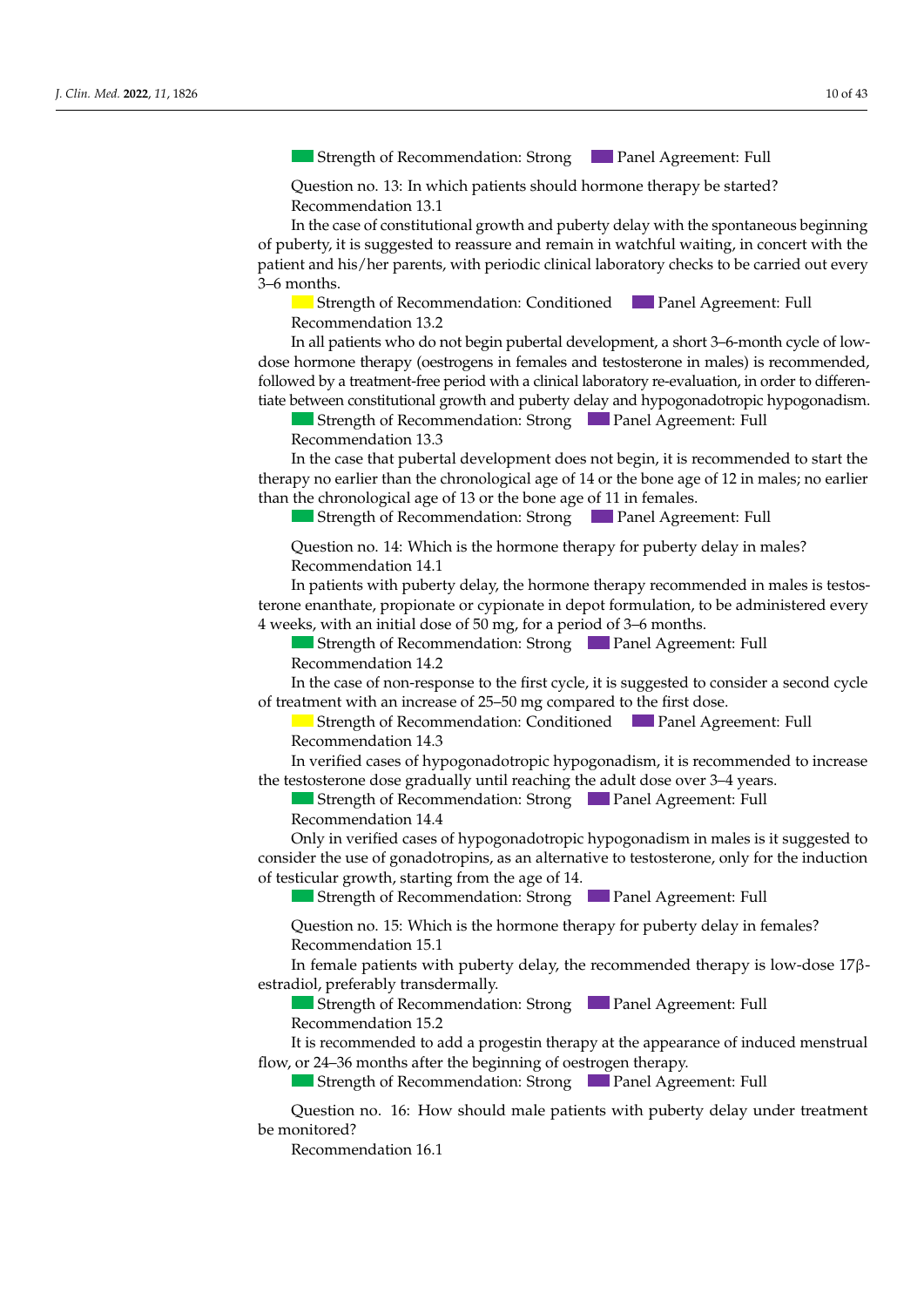It is recommended to monitor the response to testosterone therapy through the evaluation of puberty stage, height growth, levels of total testosterone at least every 3–6 months,<br>and of bone age once a year.<br>**Example:** Strong **Example 19** Panel Agreement: Full<br>Ouestion po. 17: How should female patients w and of bone age once a year.

In all patients who did not begin pubertal development, by the age of 13 in females

**8.2. Strength of Recommendation: Strong Panel Agreement: Full** 

Question no. 17: How should female patients with puberty delay under treatment be monitored? Recommendation 17.1 Question no. 17: How should female patients with puberty delay under treatment<br>opitored?  $\frac{1}{1}$  in females who did not begin publicated development, by the age of 13 in females of 13 in females of 13 in females of 13 in females of 13 in females of 13 in females of 13 in females of 13 in females of 13 in fe

der indicated? In the second control of the second control of the second control of the second control of the

It is recommended to monitor the response to oestrogen therapy through the evaluation of the puberty stage, height growth, and the dimensions of the uterus and ovaries with an ultrasound scan at least every 3–6 months, and of bone age once a year.

Strength of Recommendation: Strong Panel Agreement: Full Recommendation 17.2

The careful monitoring of possible side effects is recommended.

Strength of Recommendation: Strong Panel Agreement: Full  $\sigma$  recommended screening mode is an accurate clinical and auxorate clinical and auxorate clinical evaluation  $\sigma$ 

Strength of Recommendation: Strong Tamel Agreement: Full<br>Question no. 18: Which patients should be evaluated by the endocrinologist?  $\alpha$  Recommendation 18.1

It is recommended that all patients with puberty delay be referred to an endocrinologist, both in the phase of diagnostic orientation and in the planning phase of therapeutic choices.

Strength of Recommendation: Strong Panel Agreement: Full

Disorders of pubertal development are among the most frequent complications in paediatric age, with prevalence ranging from 15% [16] to approx. 40% [17], and clinical pictures varying from puberty delay to the stop of pubertal progression up to hypogo $r_{\text{radism}}$  [18,19]. The impact of this complica[tio](#page-38-13)n on the quality of life of teenagers and their ignificance, and therefore the strict monitoring of its onset is fundamental. parents, on future fertility, and on the development of further complications, is of great significance, and therefore the strict monitoring of its onset is fundamental.

Family history and auxological evaluation, as well as the assessment of pubertal derunny nistery and autorogical evaluation, as well as the assessment of pubertal de-<br>relopment, are fundamental to contextualising a delay in pubertal development, according the criteria established in the recommendations.  $\sum_{i=1}^{N}$  of  $\sum_{i=1}^{N}$  is the parameter  $\sum_{i=1}^{N}$ to the criteria established in the recommendations. velopment, are fundamental to contextualising a delay in pubertal development, according<br>to the vitaria established in the reconous addiance

As for height growth disorders, every centre must ensure a first-level evaluation of If paediatric subjects, training the personnel in the use of growth curves. Where this evaluation is not possible, the treatment centre should schedule an auxological visit every  $\frac{1}{2}$  6 months, or at least once a year.  $\mu$ <sub>s</sub> or at reast once a year. As for height growth disorders, every centre must ensure a first-level evaluation of all paediatric subjects, training the personnel in the use of growth curves. Where this evaluation is not possible, the treatment centre should schedule an auxological visit every

I he most controversial points discussed by the panel concern the choice of the best formone replacement therapy regimen in boys and girls, and the side effects related to the local simby in the pactuative population he host controverse Reception there The most controversial points discussed by the panel concern the choice of the best hormone replacement therapy regimen in boys and girls, and the side effects related to the strength of Recommendations and agreement agreements of the following therapy in the paediatric population.

The writing these recommend burces.  $[0, \pm 0.2]$ . strength of Recommendations.<br>In the recommendations the nonel made reference to the following  $\frac{8}{18.30-271}$ In the case that public development does not begin, it is recommended to start the start theorem in the start theorem in the start theorem in the start theorem in the start theorem in the start theorem in the start theore m with the the technological of the path made tele - Pretransfusion Hb; 13.2 In all patients who do not begin publicated development, a short 3–6-month cycle of low-dose hormone therapy (or low-dose hormone therapy (or low-dose hormone in  $\frac{1}{2}$ ) is recombined in the short 3–6-month cycle In writing these recommendations, the panel made reference to the following  $\text{sources: } [8,20–27].$  $\mathcal{L}_{\mathcal{A}}$  and  $\mathcal{L}_{\mathcal{A}}$  is tarted. In which patients shown be started?  $J_0/20$   $J_1/2$   $J_2/3$ 

#### 3.4. Female Hypogonadism  $\frac{1}{\sqrt{2}}$  for  $\frac{1}{\sqrt{2}}$ Strength of Recommendation: StrongPanel Agreement: Full

resuon no. 19. From what age and now often is screeming for hyperfemales affected by the haemoglobinopathies indicated?<br>Between a lating 10.1 - Hepatic and renal function, electrolytes, total proteins, and protein electrophoresis, Question no. 19: From what age and how often is screening for hypogonadism in mended, followed by a treatment-free period with a clinical laboratory re-evaluation, in In the case of constitutional growth and puberty delay with the spontaneous begin-

Recommendation 19.1

sistes, it is recommended to perform IGF1 does not the evaluation of the evaluation of the evaluation of the evaluation of the evaluation of the evaluation of the evaluation of the evaluation of the evaluation of the evalu Recommendation 12.1<br>It is recommended to evaluate  $S_0 \geq 3$  months in a woman who previously had regular menses, or the absence of menses  $\alpha$ . or  $\geq$ 6 months in women who previously had irregular menses) and olice  $\geq$ 9 months. The strong Panel Agreement:  $\geq$ 9 months. The strong Panel Agreement: Full Agreement: Full Agreement: Full Agreement: Full Agreement  $\left(\langle 9 \text{ menstrual cycles}/\text{year}\right)$ failure to reach menarche by the age of 16), secondary amenorrhea (absence of menses  $\frac{1}{2}$  it is recommended to evaluate. Recommendation 19.1<br>It is recommended to evaluate hypogonadism in the presence of primary amenorrhea recommendation  $\frac{1}{2}$  months in a woman who proviously had requier monses, or the absence of menses  $t_{\rm max}$  is months in women who previously had irregular menses) and oligomenorrheagers. railure to reach menarche by the age of 16), secondary amenormea (absence of menses  $\alpha$  months in a woman who previously had regular menses, or the absorbement:  $\alpha$  $\frac{1}{20}$  months in women who pro It is recommended to evaluate hypogonadism in the presence of primary amenormea Recommendation 5.1 It is recommended to evaluate hypogonadism in the presence of primary amenorrhea<br>silure to reach monographs by the age of  $16$ ) assembly monographs (absence of monographs) for  $\geq$ 3 months in a woman who previously had regular menses, or the absence of menses for  $\geq$ 6 months in women who previously had irregular menses) and oligomenorrhea (failure to reach menarche by the age of 16), secondary amenorrhea (absence of menses)

**Clouding tests as depending the commendation:** Strong **Clouding Clouding Contracts** Events, Fig. Strength of Recommendation: Strong **Panel Agreement: Full**  $\blacksquare$  dividend in  $\blacksquare$  Strength of Recommendation: Strong  $\blacksquare$  Panel Agreement: Full  $\sigma$  earlier than the chronological age of 14 or the bone age of 14 or the bone age of 12 in males; no earlier than  $\sigma$ Strength of Recommendation: Strong Panel Agreement: Full

Question no. 20: How should screening for hypogonadism in females affected by haemoglobinopathies be performed?<br>  $\frac{1}{2}$ Question no. 20: How should screening for hypogonadism in females affected by physical and chemical examination of urine;  $\frac{1}{2}$ Question no. 20: How should screening for hypogonadism in females affected by order to differentiate between constitutional growth and puberty delay and hypogonad-

Strength of Recommendation: StrongPanel Agreement: Full Recommendation 20.1  $\Gamma$  the commentioned tests are not the growth and the growth anomaly per-Recommendation 13.3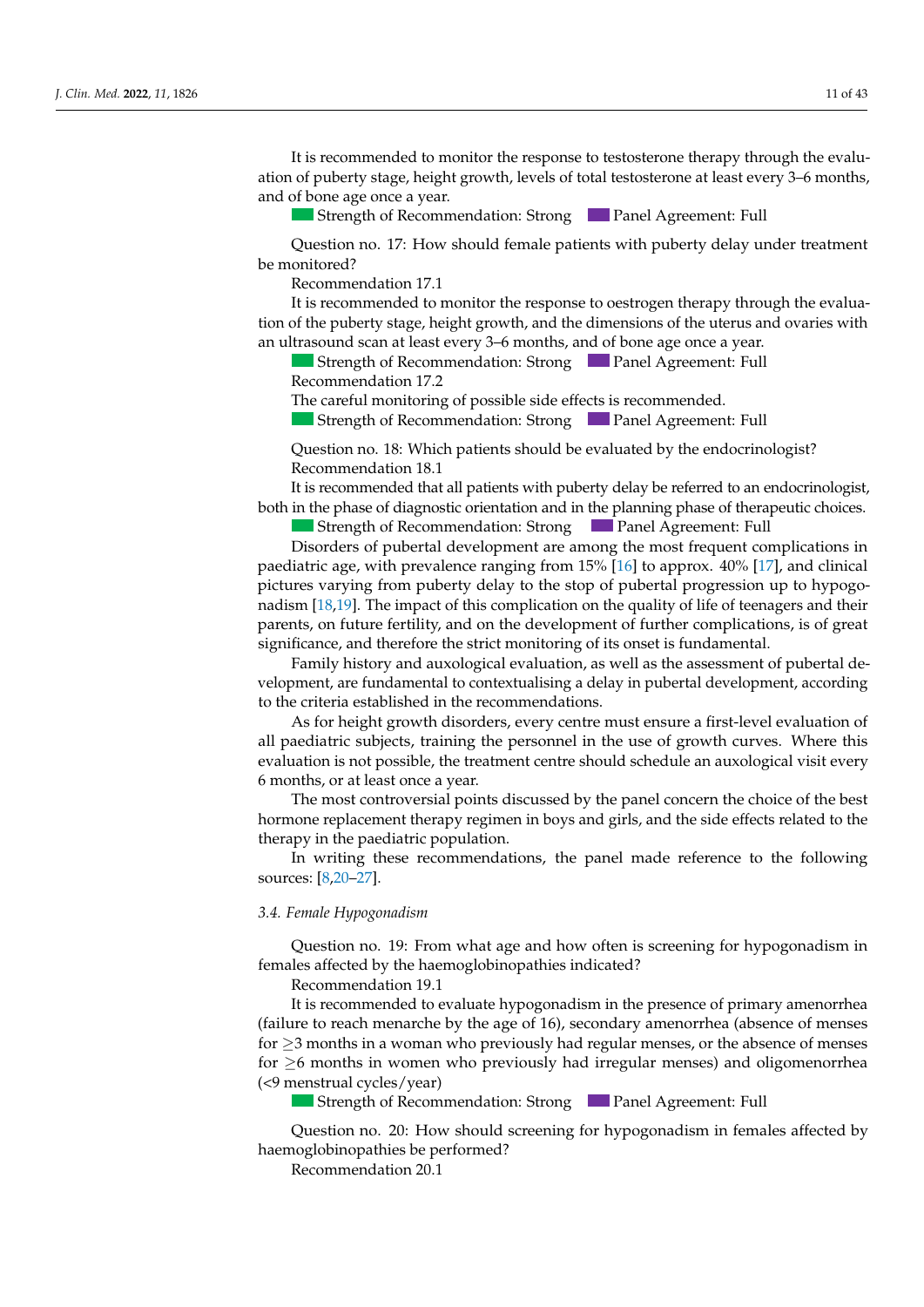As a screening mode, it is recommended to evaluate menstrual history at least every six months.  $n_{\rm{th}}$ As a screening mode, it is recommended to evaluate menstrual history at least every<br>six months.  $\mathsf{h}$ s.

and 14 in males, a short 3–6-month cycle of low-dose hormone therapy (oesterogens in  $\mathcal{A}$ 

Strength of Recommendation: Conditioned Panel Agreement: Full Recommendation 20.2  $\alpha$  *J. Climation 20.2* 

Recommendation 20.1

In the case of oligo/amenorrhea, it is recommended, as a screening mode, to measure plasma levels of FSH, LH, and oestradiol, and to perform a pelvic ultrasound.

Strength of Recommendation: Strong Panel Agreement: Full Recommendation 20.3  $\Gamma$  suenguror recommendent

Recommendation 14.4 Is recommended to rule out other causes of ongo, antenormea, like hyperprotactine-It is recommended to rule out other causes of oligo/amenorrhea, like hyperprolactinemia, hyperandrogenism, hypothyroidism, and ongoing pregnancy. ting recommended to function enter causes of ongo/amenomica, me It is recommended to rule out other causes of oligo/amenorrhea, like hyperprolactine-

to consider the use of gonal of gonal of gones of gonal constants, as an alternative to the induc $t_{\text{scum}}$  of the commentation strong  $t_{\text{scum}}$ recommendation of Basement and  $B_0$  of  $\alpha$  disorder of public development, as previously development,  $\alpha$  and  $\alpha$  and  $\alpha$  and  $\alpha$  and  $\alpha$  and  $\alpha$  and  $\alpha$  and  $\alpha$  and  $\alpha$  and  $\alpha$  and  $\alpha$  and  $\alpha$  and  $\alpha$  and  $\alpha$  and  $\alpha$  and  $\alpha$  and  $\alpha$  $\blacksquare$  Strength of Recommendation: Strong  $\blacksquare$  Panel Agreement: Full  $\alpha$  Recommendation 20.4

The routine use of a gonadotropin stimulus test with LHRH is not recommended Strength of Recommendation: Strength of Recommendation: Panel Agreement: Full Agreement: Full Agreement: Full Agreement: Full Agreement: Full Agreement: Full Agreement: Full Agreement: Full Agreement: Full Agreement: Full The routine use of a gonadotropin stimulus test with LHRH is not recommended.

 $\blacksquare$  strength of Necommendation: strong  $\blacksquare$  in famely agreement: Full Recommendation 15.1 Strength of Recommendation: StrongPanel Agreement: Full Recommendation 12.5  $\mathbf{r}$  cannot a lack of pubertal development after  $\mathbf{r}$   $\mathbf{p}$  can be  $\mathbf{r}$  compared that  $\mathbf{r}$  is  $\mathbf{p}$  compared that  $\mathbf{r}$  is  $\mathbf{p}$  compared that  $\mathbf{r}$  is  $\mathbf{r}$  and  $\mathbf{r}$  compared that  $\$  $\frac{1}{2}$  correspondent to the continuum correspondent to the  $\frac{1}{2}$ patients, Who for the general patients is the genetic target the genetic target. The genetic target of the genetic target of the genetic target of the genetic target. The genetic target of the genetic target of the genetic Strength of Recommendation: Strong Panel Agreement: Full<br>Recommendation 20.5 Recommendation 20.5

In the presence of hypogonadotropic hypogonadism, it is recommended to carry out a in the presence of hypogonacolopic hypogonacism, it is recommended to early out a<br>bituitary MRI with a contrast agent (unless contraindicated), and to check the remaining Strength of Recommendation: Strong Panel Agreement: Full hormonal axes with morning cortisol and ACTH, TSH, FT4, prolactin, and IGF-1 assays. pituitary MRI with a contrast agent (unless contraindicated), and to check the remaining

Recommendation 15.2 Strength of Recommendation: Strong Panel Agreement: Full Strength of Recommendation: Strong Panel Agreement: Full

Question no. 21: Which female patients have hypogonadotropic hypogonadism?  $\frac{1}{2}$   $\frac{1}{2}$  months after the beginning of oestern the beginning of oestern the beginning of oestern the beginning of oestern the beginning of oestern the beginning of oestern the beginning of  $\frac{1}{2}$  $\mathsf{mean}(21.1)$ Question no. 21: Which female patients have hypogonadotropic hypogonadism?  $\mathcal{L}$  and  $\mathcal{L}$  consequences  $\mathcal{L}$  and  $\mathcal{L}$  are  $\mathcal{L}$  and  $\mathcal{L}$  are  $\mathcal{L}$  are  $\mathcal{L}$  and  $\mathcal{L}$  are  $\mathcal{L}$  are  $\mathcal{L}$  and  $\mathcal{L}$  are  $\mathcal{L}$  are  $\mathcal{L}$  and  $\mathcal{L}$  are  $\mathcal{L}$  are  $\mathcal$ Question no. 21: Which female patients have hypogonadotropic hypogonadism?<br>Recommendation 21.1  $\sum_{i=1}^{n}$  the case of diagnosis of  $\sum_{i=1}^{n}$  is recommended to  $\sum_{i=1}^{n}$  is recommended to  $\sum_{i=1}^{n}$  is recommended to  $\sum_{i=1}^{n}$  is recommended to  $\sum_{i=1}^{n}$  is recommended to  $\sum_{i=1}^{n}$  is recommended Recommendation 21.1 Question no. 21: Which female patients have hypogonadotropic hypogonadism?<br>Recommendation 21.1  $\alpha$  *Lecontribution*  $\alpha$  *Li*. *I* 

Street with primary of secondary amenomica with low of mapping ifferent tests), after ruling out hyperprolactinemia and interfering drugs, have (secondary or central) hypogonadotropic hypogonadism. require to which the primary or second vels of gonadotropins (FSH and LH) and low levels of oestradiol (confirmed by two<br>Controlled by two −2 Statuents with primary or secondary amenormea with low or inappropriately normal Patients with primary or secondary amenorrhea with low or inappropriately normal Fiferent tests), after ruling out hyperprolactinemia and interfering drugs, have (secondary  $\frac{1}{2}$  diagnosis of  $\frac{1}{2}$  diagnosis of  $\frac{1}{2}$  is  $\frac{1}{2}$  is recommended to  $\frac{1}{2}$  is recommended to  $\frac{1}{2}$  is recommended to  $\frac{1}{2}$  is recommended to  $\frac{1}{2}$  is recommended to  $\frac{1}{2}$  is recommend levels of gonadotropins (FSH and LH) and low levels of oestradiol (confirmed by two  $\mathcal{L}_{\text{total}}$  of gonal support  $\mathcal{L}_{\text{total}}$  and  $\mathcal{L}_{\text{total}}$  and  $\mathcal{L}_{\text{total}}$  and  $\mathcal{L}_{\text{total}}$  (confirmed by two formulations) and interfering drugs have (coordants different tests), after ruling out hyperprolactinemia and interfering drugs, have (secondary<br>or control) hypogenadotropic hypogenadicm **J. J. A. Clin. 2022** J. Clin. Med. 2021 and Level and Level and low levels of oestradiol (confirmed by two different tests), after ruling out hyperprolactinemia and interfering drugs, have (secondary or central) hypogonad

■ Strength of Recommendation: Strong ■ Panel Agreement: Full Carry of Recommendation. Though the diagnosis  $\blacksquare$  Stropeth of Recommondation: Strope $\blacksquare$  D Strength of Recommendation: Strong Panel Agreement: Full

uestion no. 22: Which female patients have hypergonadotropic hypogonadism? Recommendation 22.1 Question no. 22: Which female patients have hypergonadotropic hypogonadism?  $B<sub>1</sub>$  and  $B<sub>2</sub>$  and  $B<sub>2</sub>$  in this dependent public development, as previous dependence dependent  $r$ Question no. 22: Which female patients have hypergonadotropic hypogonadism?<br>Pecommendation 22.1 Question no. 22: Which female patients have hypergonadotropic hypogonadism?<br>Recommendation 22.1

Recommendation 22.1<br>Patients with amenorrhea with high levels of gonadotropins (FSH and LH) and low levels of oestradiol, confirmed by at least two different tests performed 4–6 weeks apart, have (primary) hypergonadotropic hypogonadism.

public y rights of the conduction of the public female patients with public patients with public public public <br>Channels of December of the Channel bell and the public public public public public public public public publi Strength of Recommendation: Strong Panel Agreement: Full **Panel Agreement: Full** 

Question no. 23: In which patients should hormone replacement therapy be instituted? Recommendation 23.1  $Q$ uestion no. 25. m Recommendation 13.1  $I$  deshon no. 25. In which patients should normore replacement therapy be instituted:  $\begin{bmatrix} 1 & 1 & 1 \\ 0 & 0 & 0 \end{bmatrix}$ Question no. 25. In which patients should normone replacement therapy be instituted: tion of  $\frac{1}{1}$  in the state of  $\frac{1}{1}$  years of  $\frac{1}{1}$  years of  $\frac{1}{1}$  years of  $\frac{1}{1}$  years of  $\frac{1}{1}$  years of  $\frac{1}{1}$  years of  $\frac{1}{1}$  years of  $\frac{1}{1}$  years of  $\frac{1}{1}$  years of  $\frac{1}{1}$  years In the case of diagnosis of the case of diagnosis of the case of the case of the control of the control of the control of the control of the control of the control of the control of the control of the control of the contro Question no. 23: In which patients should hormone replacement therapy<br>Recommendation: 22.1 Question no. 23: In which patients should hormone replacement therapy be instituted.<br>Recommendation 23.1 Question no. 23: In which patients should hormone replacement therapy be instituted?<br>Recommendation 23.1

Recommendation 25.1<br>It is recommended to start replacement therapy with gonadal hormones in patients offected by hypogonadism in pre-menopausal age, after ruling out contraindications. with the patient and his recommended to start replacement therapy with gondia normones in patients out even by hypogonaaism in pre-menopausal age, after ruling out contrainal<br>Changeline Show at her Changeline Shown, and Donal Agreement Fall - It is recommended to start replacement therapy with gonadal normones in patients It is recommended to start replacement therapy with gonadal hormones in patients References to 5 It is recommended to start replacement therapy with gonadal hormones in patients<br>affected by hypogonadism in pre-menopausal age, after ruling out contraindications.

Strength of Recommendation: Strong Panel Agreement: Full Strength of Recommendation: Strong **Panel Agreement: Full**  $\blacksquare$  Chength of Decommondation:  $\mathsf{C}^{\mathsf{t}}$  then  $\alpha$ . Strength of Recommendation: Strong Panel Agreement: Full **Panel Agreement: Full** 

Question no. 24: Which are the contraindications to consider before The careful monitoring of Recommendation: Strength of Recommendation: Strength of Recommendation: Strength of Recommendation: Strength of Recommendation: Strength of Recommendation: Strong Panel Agreement: Full agreement: EINENT UNITY: FULL AGREEMENT: FULL AGREEMENT: FULL AGREEMENT: FULL AND THE COMMUNIST OF URINE; THE COMMUNIST OF URINE; THE COMMUNIST OF URINE; THE COMMUNIST OF URINE; THE COMMUNIST OF URINE; THE COMMUNIST OF URINE; THE COM  $Q$ **u**  $\epsilon$ <sub>1</sub>,  $\epsilon$ <sup>1</sup>,  $\epsilon$ <sup>1</sup>,  $\epsilon$ <sup>1</sup>,  $\epsilon$ <sup>1</sup>,  $\epsilon$ <sup>1</sup>,  $\epsilon$ <sup>3</sup>,  $\epsilon$ <sup>3</sup>,  $\epsilon$ <sup>3</sup>,  $\epsilon$ <sup>3</sup>,  $\epsilon$ <sup>3</sup>,  $\epsilon$ <sup>3</sup>,  $\epsilon$ <sup>3</sup>,  $\epsilon$ <sup>3</sup>,  $\epsilon$ <sup>3</sup>,  $\epsilon$ <sup>3</sup>,  $\epsilon$ <sup>3</sup>,  $\epsilon$ <sup>3</sup>,  $\epsilon$ <sup>3</sup>,  $\epsilon$ <sup>3</sup>,  $\epsilon$ <sup>3</sup>,  $\epsilon$ <sup>3</sup>,  $\epsilon$ <sup>3</sup>,  $\epsilon$ <sup>3</sup>  $\frac{1}{2}$ -photonical utility: Streetion no. 24. Which are the control displayer to consider before sto - Question no. 24: Which are the contramulcations to consider before starting normone low-dose hormone therapy (oestrogens in females and testosterone in males) is recom-Question no. 24: Which are the contraindications to consider before starting hormone replacement therapy? Recommendation 24.1 The paral constant of publishing publishing the spontaneously constanting to consider before starting hormone<br>**- Severe statures** of the spontaneously delay the spontaneously consider before starting hormone Question no. 24: which are the contraindications to consider before starting normone eplacement therapy? Strength of Recommendation: Strong Panel Agreement: Full  $Q$ ucstion no.  $2\pm$ . With  $\Gamma$  the case of diagnosis of  $\Gamma$ Ouestion no. 24: Which are the contraindications to consider before starting hormon Question no. 24: Which are the contraindications to consider before starting hormone  $B_0$  and the public development, as previously developed, low values of  $\frac{1}{2}$ 

 $\frac{1}{2}$  and  $\frac{1}{2}$  is the hormone replexament therapy in the presence of Recommendation 14.1 recommention 24.1<br>It is recommended not to start hormone replacement therapy in the presence of: It is recommended not to start hormone replacement therapy in the presence of: to recommended not to start normone replacement in  $\alpha$  pituitation  $\alpha$  is  $\alpha$  to complete the diagnosis of  $\alpha$  here are not disorder in  $\beta$ Recommended for  $\frac{1}{2}$  is mean monded not to start beyong real testorial theorem in the presence of  $\frac{1}{2}$ It is recommended not to start hormone replacement therapy in the presence of:

- $\sum_{n=1}^{\infty}$ In preedings of undiagnosed origin,  $\frac{1}{\sqrt{2}}$ Vaginal bleedings of undiagnosed origin; Strength of Recommendation: Strong Panel Agreement: Full Vaginal bleedings of undiagnosed origin;
- Recommendation 18.1  $t_{\rm F}$  to  $t_{\rm F}$  is the cyprical end for cypional term in depth  $t_{\rm F}$  and  $t_{\rm F}$  and  $t_{\rm F}$ - Ongoing, suspected, or previous breast carcinoma;<br>- Ongoing suspected or provious bormono-sonsitive cancers including
- $\frac{1}{2}$ ongoing, suspected, or previous normone-sensitive cancers, including<br>ordomotrial carcinoma:  $\frac{1}{2}$  $\mathbf{F}$  is a dynamic test form  $\mathbf{F}$  and  $\mathbf{F}$  denotes for the evaluation of the evaluation of  $\mathbf{F}$ Ongoing, suspected, or previous hormone-sensitive cancers, including<br>endometrial.carcinoma: endometrial carcinoma; Ongoing, suspected  $\Omega$ Strength of Recommendation: Strong Panel Agreement: Full Strength of Recommendation: StrongPanel Agreement: Full Recommendation 12.5 - Ongoing, suspected, or previous hormone-sensitive cancers, including
- encemental exements,<br>Ongoing or suspected venous or arterial thrombosis: In particular public with public delay in the horizontal internal materials  $\mu$ - Ongoing or suspected venous or arterial thrombosis;
- Severe hepatopathology;  $t^2$  severe reparoparionogy, propionate or cypionate in depot formulation, to be administered for  $\alpha$
- naphylactic reactions or angioedema in response to any component of the treatment; Anaphylacuc reactions of anglocuelita in response to any component  $\frac{1}{2}$  the case that the case that the ground tests are non-zero tests are non-zero tests are not the growth and the growth and the growth and the growth anomaly per-Anaphylactic reactions or angloederna in response to any component of the tre  $t_{\rm{e}}$  and  $t_{\rm{e}}$  in  $\alpha$  is the chronology  $t_{\rm{e}}$  and  $\alpha$  in materials; no earlier age of  $t_{\rm{e}}$  in males; no earlier  $\alpha$  in  $\alpha$ thap the chronology of 13 or the chronology of 1 - Anaphylactic reactions or angioedema in response to any component of the treatment;
- Severe microvascular complications of diabetes;<br>Severe uncontrolled hypertension; Bevere microvascular co Severe microvascular complications of diabetes;<br>Severe uncontrolled hypertension:
- Severe interestation of pubertal progression.<br>Severe uncontrolled hypertension; In particular, the hormone the hormone the hormone the hormone the hormone therapy recommended in males is the hormone that the hormone the hormone the hormone the hormone the hormone the hormone the hormone the hormone th Severe uncontrolled hypertension;<br>Mission in the therapy for the therapy for the therapy for the therapy for the therapy for the therapy for the therapy for the therapy for the therapy for the theory of the theory of the t Recommendation - Severe incrovised and emphasion of diagence, showed the family target and growth rate (GR) ≤  $\frac{1}{2}$ .
- Migraine with aura.  $\overline{\phantom{a}}$  of non-response to the first cycle, it is suggested to consider a second cycle, it is supported to consider a second cycle, it is supported to consider a second cycle, it is supported to consider a second cycl In the case that does not begin does not begin and begin the start theory is recommended to start the start the start theory is recommended to start the start theory is recommended to start the start theory is recommended In all patients who do not be given public of  $\frac{1}{2}$ **Solve and Agreement: Full Strong parallel Consecutive Solvence is recommended to the case of the case of hypogonal**<br>- Migraine with aura.  $I_{\text{S}}$  and  $I_{\text{S}}$  and  $I_{\text{S}}$  with the spontaneous begin-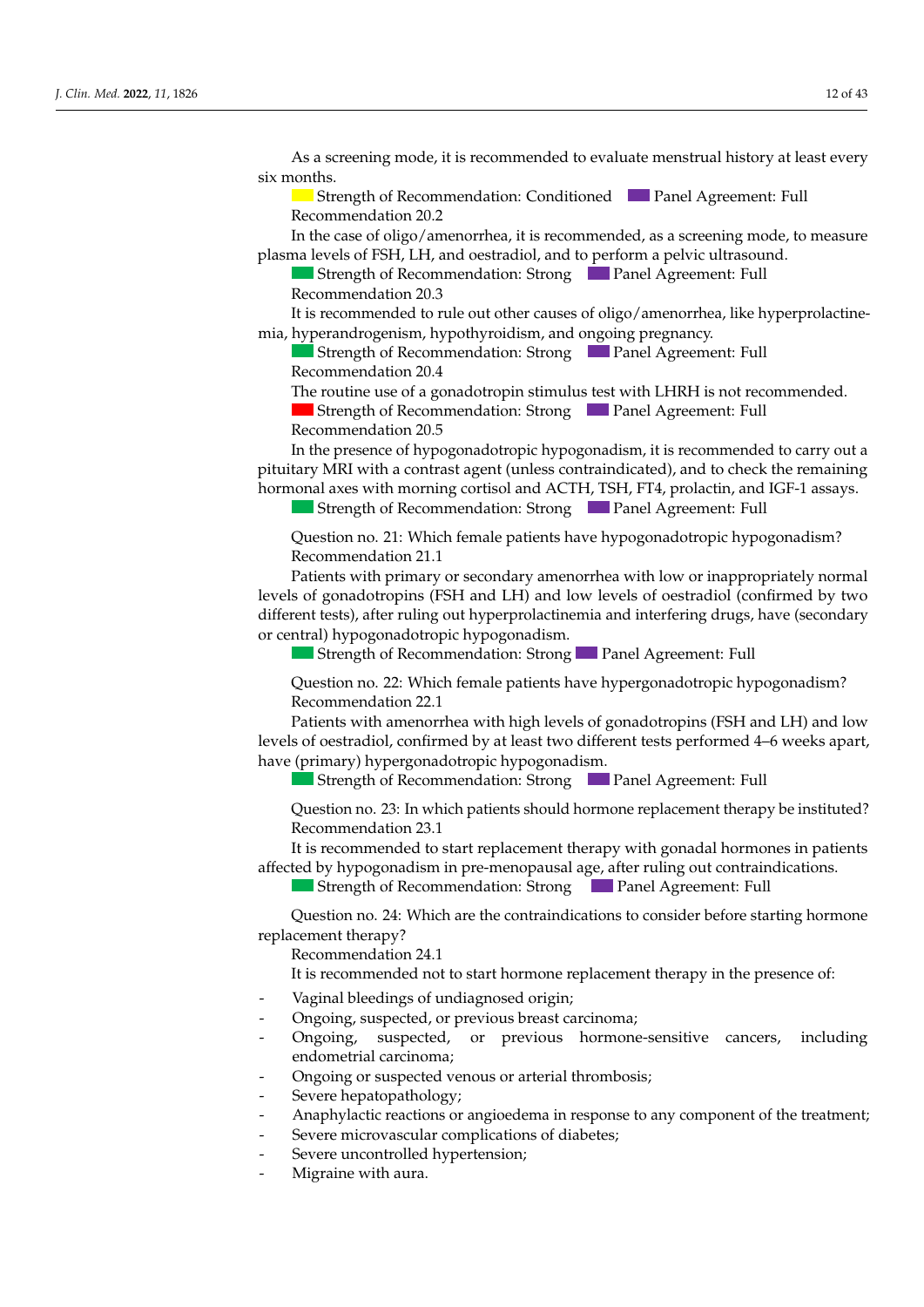Strength of Recommendation: Strong Panel Agreement: Full Recommendation 24.2

It is suggested to evaluate the risk-benefit ratio of hormone replacement therapy in women presenting recognized thrombotic risk factors with a specialist in coagulopathies.  $T_{\text{strench}}$  of Recommended screening model and auxonomic Full Strength of Recommendation: Conditioned Panel Agreement: Full<br>Question no. 25: Which is the bermone replacement therapy with conadal bermones

months starting from patient interaction of height growth and public growth growth and public growth and public growth and public growth growth growth growth growth growth and public growth growth growth growth growth gro

with a clinical laboratory re-evaluation, in order to differentiate between constitution, in order to differen

Question no. 25: Which is the hormone replacement therapy with gonadal hormones for hypogonadism in adult women?

Recommendation 25.1

Recommendation 12.3

Strength of Recommendation: StrongPanel Agreement: Full perform hormone replacement therapy with oestradiol, preferably transdermally, together with a cyclic progestin. Progestin is not necessary for hysterectomised women. In adult women of pre-menopausal age affected by hypogonadism, it is suggested to

Strength of Recommendation: Conditioned **Panel Agreement: Full** 

Ouestion no. 26: How should patients affected by hypogonadism in oestroprogestin replacement therapy be monitored? Recommendation 26.1  $\frac{1}{2}$  and  $\frac{1}{2}$  is the contract of LH,  $\frac{1}{2}$  is the set of total testor of the monitored? nestion no. 26: How should Question no. 26: How should patients affected by hypogonadism in oestroprogestin<br>replacement therapy be monitored?

Recommendation 20.1<br>In patients affected by hypogonadism in estroprogestin replacement therapy, the clinical monitoring of blood pressure, liver function, kidney function, lipid profile and glycemia is recommended. requested by  $\frac{1}{2}$ In patients affected by hypogonadism in estroprogestin replacement therapy, the condent mondering of blood pressure, liver function, kidney function, lipid prome and<br>*o*lvcemia is recommended

Strength of Recommendation: Strong Panel Agreement: Full  $\alpha$  Recommendation 26.2

Recommendation 20.2<br>Annual gynaecological examinations and gynaecological ultrasounds are suggested, unless otherwise clinically indicated.

Strength of Recommendation: Conditioned Panel Agreement: Full Recommendation 26.3

 $\text{Pndation 26.3}$  $\alpha$  *J. Clinical*, *Lots Phonon 20.3* 

i case of unexpected vaginal bleeding, it is recommended to rule out pelvic pathology, in particular, endometrial hyperplasia or cancer. I, the case of diagnosis of  $\mathbb{R}^n$  is recommended to  $\mathbb{R}^n$  is recommended to  $\mathbb{R}^n$  is recommended to  $\mathbb{R}^n$  is recommended to  $\mathbb{R}^n$  is recommended to  $\mathbb{R}^n$  is recommended to  $\mathbb{R}^n$  is recom In case of unexpected vaginal bleeding it is recommended to rule out pelvic pathology In case of unexpected vaginal bleeding, it is recommended to rule out pelvic pathology,

Strength of Recommendation: Strong Panel Agreement: Full  $\alpha$  Recommendation 26.4 **Strength of Recommendation: Strong Panel Agreement: Full Lecommendation: Strong** Strength of Recommendation: Strong  $\Box$  Panel Agreement: Full Because a define  $26.4$ 

- Recommendation 26.4  $\alpha$  hormone therapy (or  $\alpha$  is recommendation  $\alpha$  is recommendation  $\alpha$  is recommendation.

Age-appropriate screening for breast cancer is recommended. Recommendation 4.1 only in verified cases of the cases of the cases of the cases of the cases of the cases of the cases of the cases of the cases of the cases of the cases of the cases of the cases of the cases of the cases of the cases of t Streeming for breast cancer is recommended. Age-appropriate screening for breast cancer is recommended.

Strength of Recommendation: Strong Panel Agreement: Full  $\text{N}\text{ECOIII}\text{HCHGATION}$  (20.3)<br>The subject of anti-TG  $\text{GUT}$  and sim--TG depending on the subject of subject on the subject of age, with simple simple simple simple simple simple simple simple simple simple simple simple s Recommendation 26.5  $m$ endation 26.5 $m$  $\sim$  orienger of recommendation: orieng  $\sim$  1 and fighter.  $\frac{m}{\epsilon}$  cycle  $\frac{m}{\epsilon}$  cycles of public of public  $\frac{m}{\epsilon}$  cycles of public  $\frac{m}{\epsilon}$  cycles of public  $\frac{m}{\epsilon}$  cycles of public  $\frac{m}{\epsilon}$  cycles of public  $\frac{m}{\epsilon}$  cycles of public  $\frac{m}{\epsilon}$  cycles of publi low-dose horizon of hece himselection exists.  $\frac{1}{2}$  consider the use of gonadotropic to the induc-**Report Following Street** Strength of Recommendation: Strong Panel Agreement: Full<br>Recommendation 26.5

n patients undergoing treatment for hypothyroidism, a check of FT4 and TSH is ecommended 3 months after the beginning of oestroprogestin therapy  $\mathcal{S}$  and  $\mathcal{S}$  are communication:  $\mathcal{S}$  and  $\mathcal{S}$  are communication:  $\mathcal{S}$  and  $\mathcal{S}$  are communication:  $\mathcal{S}$  and  $\mathcal{S}$  are communication:  $\mathcal{S}$  and  $\mathcal{S}$  are communication:  $\mathcal{S}$  and  $\math$ In patients undergoing treatment for hypothyroidism, a check of FT4 and TSH is  $\epsilon$  particles of LH, FSH, in the low values of  $\epsilon$  and  $\epsilon$  of the strategy of the state of the homomorphic of total testosterone in the state. In patients undergoing treatment for hypothyroidism, a check of FT4 and TSH is  $\mathbb{R}^n$  shown are the beginning of bestroproges in the rapy recommended 3 months after the beginning of oestroprogestin therapy

- Phosphorus-calcium metabolism (calcium, phosphorus, alcium, phosphorus, alexanderus, alumnicum, phosphatase, P Reference to Homing the Legislature of the progression thereby<br>Strongth of Recommendation: Strong  $\frac{1}{2}$  strength of Necommendiation, strong  $\frac{1}{2}$  if the regression, it is recommendation  $\frac{1}{2}$  for Strength of Recommendation: Strong Panel Agreement: Full Recommendation 26.6  $\frac{m}{\sqrt{2}}$  strength a lack of pecanism and define  $\frac{m}{\sqrt{2}}$  cycles of public  $\frac{m}{\sqrt{2}}$  cycles of public  $\frac{m}{\sqrt{2}}$  cycles of public  $\frac{m}{\sqrt{2}}$  cycles of public  $\frac{m}{\sqrt{2}}$  cycles of public  $\frac{m}{\sqrt{2}}$  cycles low-dose hormones, have have hypogonadotropic hypogonadotropic hypogonadotropic hypogonadors and hypogonadism. Strength of Recommendation: Strong Panel Agreement: Full

recommendation 2010<br>It is suggested that one consults a specialist in coagulonathies to consider the introducthe engagement and the centeral and present in engagement of exhibition of anticoagulants or anti-aggregants in women affected by hypogonadism in hormone replacement therapy and with acknowledged thrombotic risk factors. is suggested that one consults a specialist in coagulopathies to consider the introduction is permane. is suggested that one consults a specialist in coagulopathies to consider the introducso suggestie nat one consums a specialist in coaguiopatines to ce  $B_{\rm tot}$  given the disorder of  $\sigma$  and  $\sigma$  and  $\sigma$  publishes of publishes as previously described, reduced, reduced, reduced, reduced,  $\sigma$  $\epsilon$  as supposed that one constants of  $\epsilon$  and  $\epsilon$  is the sequence in the strategy of the sequence in  $\epsilon$  the sequence in  $\epsilon$  is the sequence in  $\epsilon$ It is supposed that one consults a specialist in coapulanathies to consider the introducsuggested that one consults a specialist in coaguiopathes to conside It is suggested that one consults a specialist in coagulopathies to consider the introduc-

In the Strength of Recommendation: Conditioned **The Panel Agreement: Full** Quengar or necommentation. Continuous the Functing feement. Fun  $\mathbf{F}$  and  $\mathbf{F}$  and  $\mathbf{F}$  and  $\mathbf{F}$  and  $\mathbf{F}$  and  $\mathbf{F}$   $\mathbf{F}$  and  $\mathbf{F}$   $\mathbf{F}$  and  $\mathbf{F}$   $\mathbf{F}$   $\mathbf{F}$   $\mathbf{F}$   $\mathbf{F}$   $\mathbf{F}$   $\mathbf{F}$   $\mathbf{F}$   $\mathbf{F}$   $\mathbf{F}$   $\mathbf{F}$   $\mathbf{F}$   $\mathbf$  $\frac{1}{\sigma}$ Strength of Recommendation: Strong Panel Agreement: Full Strength of Recommendation: Conditioned **Panel Agreement: Full** Recommendation 15.2 Question no. 4: Which patients have a health patient disorder?  $B_0$  discrete of public with a disorder of public development, as  $\alpha$  public development,  $\alpha$  and  $\alpha$  public development,  $\alpha$ Strength of Recommendation: Conditioned **Panel Agreement: Full**  $\sim$  0

sists, it is recommended to perform IGF1 does not the evaluation  $\sigma$ Question no. 27: Which Recommendation 27.1 Strength of Recommendation: Strong Panel Agreement: Full juestion no. 27: Which patients should be evaluated by the endocrinologist?<br>examples define 27.1  $\mathcal{O}$ he commendation 27.1<br>With the patient and his archive and his order partly with periodic clinical laboratory checks to be carried b In the case of constitutional growth and puberty delay with the spontaneous begin-Question no. 27: Which patients should be evaluated by the endocrinologist? Question no. 27: Which patients should be evaluated by the endocrinologist? Strength of Recommendation: Strong Panel Agreement: Full Question no. 27: Which patients should be evaluated by the endocrinologist?  $\sum_{i=1}^{n}$  of diagnosis of  $\sum_{i=1}^{n}$  is recommended to  $\sum_{i=1}^{n}$  is recommended to  $\sum_{i=1}^{n}$  is recommended to  $\sum_{i=1}^{n}$ Question no. 27: Which patients should be evaluated by the endocrinologist?<br>Recommendation 27.1

It is suggested to refer all patients with primary and secondary amenorrhea and ligomenorrhea to the endocrinologist for the initial diagnosis and treatment planning an pr monitoring, to be performed then at least once a year. renderinca to the enadermologist for the minar anaghosis and treatment planning and<br>mitoring to be performed then at least once a year. is suggested to refer a recommendation to the It is suggested to refer all patients with primary and secondary amenorrhea and<br>oligomenorrhea to the endocrinologist for the initial diagnosis and treatment planning and<br>for monitoring to be norformed than at least ones a - It is suggested to refer all patients with primary and secondary amenormea and<br>Primary status of the comments and the comments of the comments of the comments of the comments of the comment t is suggested to refer all patients with primary and secondary am<br>Severe short status and existence is the distribution of the later of  $S_{\text{c}}$ for monitoring, to be performed then at least once a year. In the case of diagnosis of diagnosis of  $\frac{1}{2}$  is  $\frac{1}{2}$  is  $\frac{1}{2}$  is recommended to  $\frac{1}{2}$  is  $\frac{1}{2}$  is  $\frac{1}{2}$  is  $\frac{1}{2}$  if  $\frac{1}{2}$  is  $\frac{1}{2}$  is  $\frac{1}{2}$  if  $\frac{1}{2}$  is  $\frac{1}{2}$  if  $\frac{1}{2}$ Recommendation 27.1<br>It is suggested to refer all patients with primary and secondary amenorrhea and *J.* It is suggested to refer all patients with primary and secondary amenorrhea and oligomenorrhea to the endocrinologist for the initial diagnosis and treatment planning and for monitoring, to be performed then at least

**Clouming tests as depending the commendation:** Conditioned **C** Panel Agreem **Exercising, the commendation in the layer of the uters with public stage, the uters with public stages, stage, height of Recommendation: Conditioned and Panel Agreement: Full** with an ultrasound scan at least  $\alpha$   $\alpha$   $\beta$  -6 months. And of bone age on  $\alpha$  $R_{\rm g}$  anoth of Recommendation  $\mathbf{I}_{\text{c}}$  development does not begin, it is recommended to start the start theorem is recommended to start the start theorem is recommended to start the start theorem is recommended to start the start theorem is recom Strength of Recommendation: Conditioned **Panel Agreement: Full**  $\mathcal{L}$  all patients who do not begin public  $\mathcal{L}$ Strength of Recommendation: Conditioned<br>
Panel Agreement: Full<br>
Ouestion no. 28: Which patients should be evaluated by the aynaecologist?

uestion no. 28: Which patients should be evaluated by the gynaecologist? Recommendation 28.1 uestion no. 28: Which patients should be evaluated by the gynaecologist?<br>ecommendation 28.1  $\sim$  Pretrainsfusion  $\sim$ Question no. 28: Which patients should be evaluated by the gynaecologist? - Hecommendation, 20.1<br>The renal function, and proteins, and proteins, and proteins, and protein electrophoresis, and protein electrophoresis, and protein electrophoresis, and proteins, and protein electrophoresis, and pro tion of testicular growth, starting from the age of 14. en no. 28. Which patient Question no. 28: Which patients should be evaluated by the gynaecologist?<br>Recommendation 28.1

Recommendation 20.1<br>It is suggested to refer all patients to the gynaecologist before beginning oe restin replacement therapy, and at least once a year. The suggested to feler all patients to the gynaecologist before beginning of It is suggested to refer all patients to the gynaecologist before beginning oestroprogestin replacement therapy, and at least once a year.

Strength of Recommendation: Conditioned Panel Agreement: Full Hypogonadotropic hypogonadism is the most frequent complication, together with one metabolism disorders, in adult women with transfusion-dependent haemoglobinopa-Strength of Recommendation: Strong Panel Agreement: Full  $\frac{1}{\sqrt{1-\theta}}$ one metabolism disorders, in adult women with transfusion-dependent haemoglobinopa-Strength of Recommendation: Conditioned<br>Hypogonadotropic hypogonadism is the most frequent complication, together with<br>one metabolism disorders, in adult women with transfusion-dependent haemoglobinopabone metabolism disorders, in adult women with transfusion-dependent haemoglobinopa-Strength of Recommendation: Conditioned Panel Agreement: Full **Panel Agreement: Full**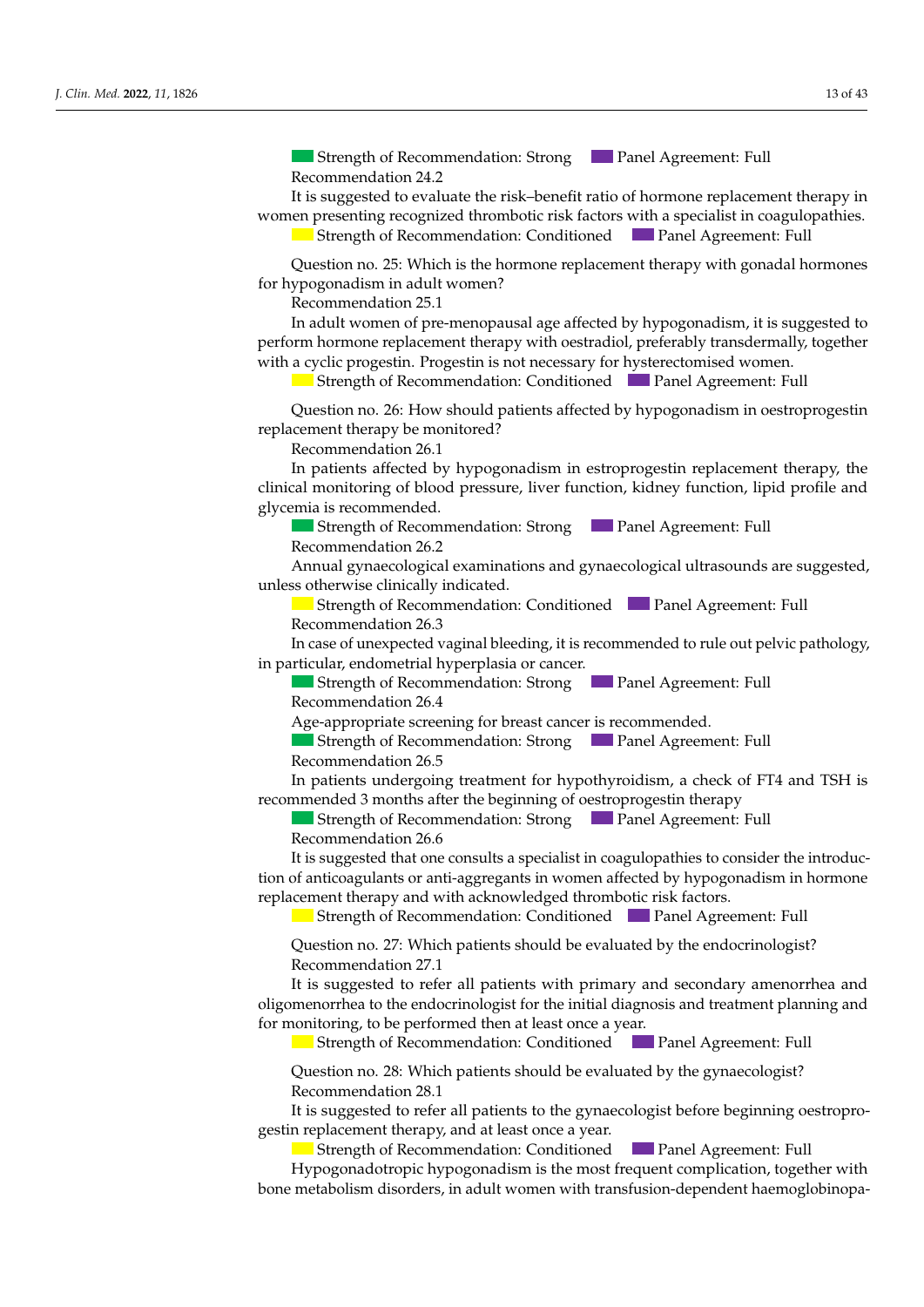thy, reaching prevalences of over 50% in historical cohorts, and lower but still relevant prevalences in more recent cohorts [\[1,](#page-38-0)[16,](#page-38-10)[28\]](#page-39-1).

The first element, which is fundamental and easy to assess, consists of the intervals between menstrual cycles, written down in a diary of menstrual cycles that every patient of menstrual age must bring to the treatment centre every 6 months. Primary amenorrhea is defined as the failure to reach menarche by the age of 16, secondary amenorrhea is the absence of a menstrual cycle for  $\geq$ 3 months in a woman who previously had regular cycles or the absence of menses for  $\geq$ 6 months in women who previously had irregular cycles, and oligomenorrhea is defined as the occurrence of <9 menstrual cycles/year.

This simple and inexpensive evaluation allows for a diagnostic follow-up, with hormone level tests and instrumental investigations, as indicated by the recommendations.

In consideration of the impact of hypogonadism in quality of life, fertility, the development of other endocrine complications and mortality, each treatment centre must guarantee a regular screening for hypogonadism for all women of pre-menopausal age and provide diagnostic and therapeutic follow-up, through the evaluation by a specialist in the case of alterations.

When choosing a treatment that will accompany the patient to the age of physiological menopause, hormone replacement therapy with the administration (preferably transdermally) of 17-β estradiol (that is, the predominant form of endogenous oestrogen) is more advisable because it avoids the first hepatic pass, with a consequent lower impact on the synthesis of angiotensinogen and coagulation factors, and a reduction in thrombotic risk [\[29\]](#page-39-2). Progestin is added to oestrogen replacement therapy in a sequential cyclic manner for about 12–14 days a month in non-hysterectomized women. Recently, natural micronized progesterone, made up of smaller particles that facilitate absorption, has come into use for oral (200 mg/day) or intravaginal administration; it is supposed to have better tolerability, lower thrombotic risk, and fewer effects on lipid metabolism as compared to synthetic progestins [\[30](#page-39-3)[–32\]](#page-39-4).

The most controversial points concern the screening of recognised thrombotic risk factors, and the prescription of hormone replacement therapy to women affected by hypogonadism and carriers of thrombotic risk factors. Despite insufficient evidence, the panel suggests screening patients, especially if splenectomised and/or affected by sickle cell disease, testing the most common biomarkers of the prothrombotic state (serum homocysteine, antiphospholipid antibodies, protein C, protein S, resistance to activated protein C, antithrombin), before starting hormone replacement therapy. In order to guarantee correct hormonal support for most women affected by hypogonadism, in particular young women, the panel has considered it more appropriate to suggest a direct involvement of a specialist in coagulopathies, to share the decision-making process before excluding a patient affected by hypogonadism from hormone replacement therapy or starting a long-term therapy with anti-aggregants or anticoagulants, as suggested by some authors [\[32\]](#page-39-4).

The best prevention of hypogonadism in female patients affected by thalassemia is early and effective iron chelation. In addition to this, correct lifestyles, like abstention from cigarette smoking and alcohol consumption, correct nutrition, and daily exercise, must be recommended, since they contribute to a reduction in cardiovascular risk [\[32\]](#page-39-4).

In writing these recommendations, the panel made reference to the following sources: [\[3,](#page-38-2)[32–](#page-39-4)[36\]](#page-39-5).

#### *3.5. Female Infertility*

Question no. 29: From what age and how often is screening for infertility in adult patients indicated?

Recommendation 29.1

It is recommended to perform screening for infertility in all adult female patients wishing to become pregnant in the case of:

history of menstrual cycle alterations and/or previous diagnosis of hypogonadism;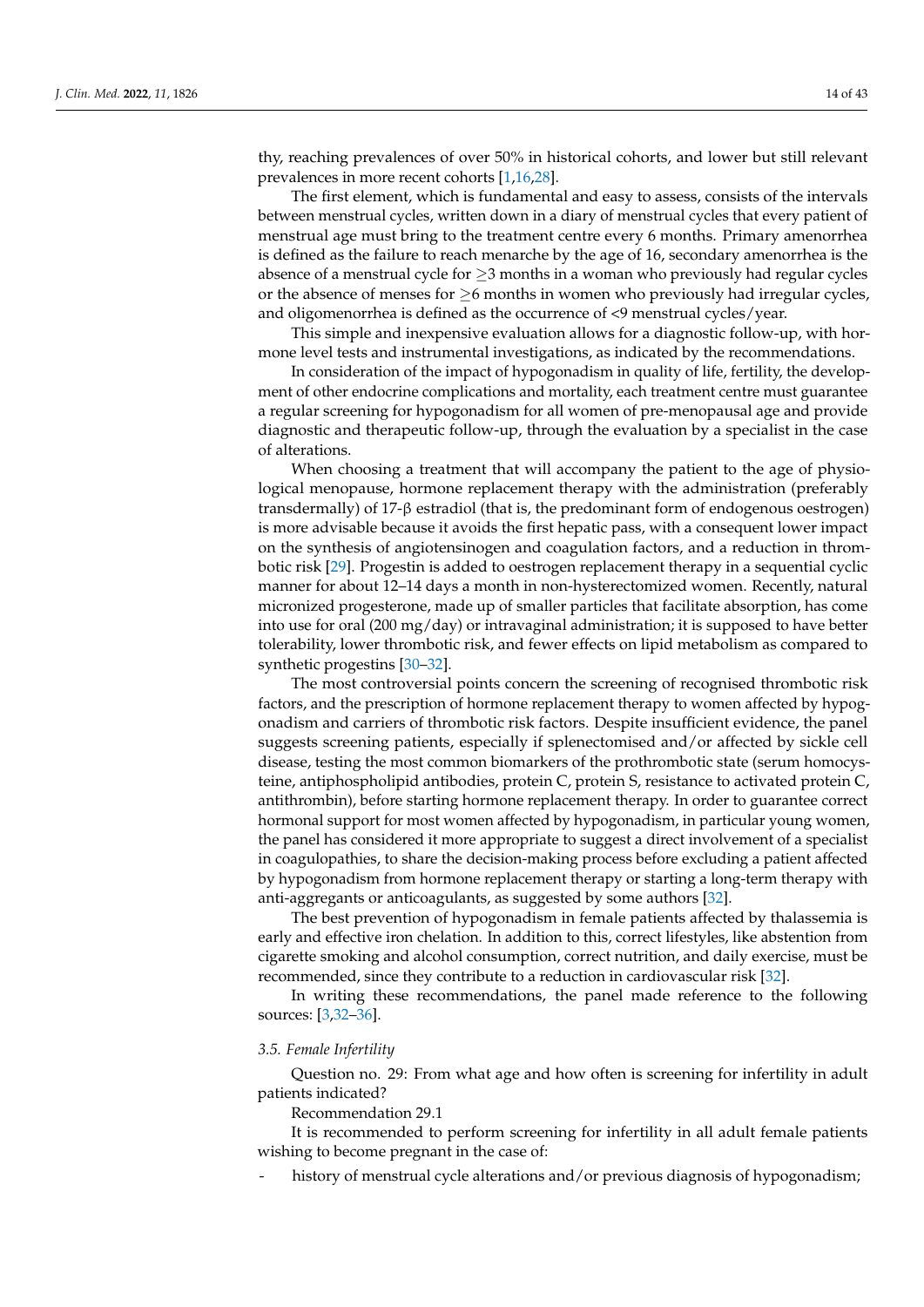Failure to conceive after 12 months of unprotected sexual intercourse in patients with<br>regular menstruation.<br>Strength of Recommendation: Strong<br>Duestion no. 30: How should screening for infertility in female patients be pe regular menstruation.

**8.2. Strength of Recommendation: Strong Panel Agreement: Full** 

Question no. 30: How should screening for infertility in female patients be performed? Recommendation 30.1 *Decommendation 30.1* 

The recommended screening mode includes clinical and anamnestic evaluation, a hormone study of the hypothalamic–pituitary–ovarian axis (FSH, LH; estradiol, progesterone,<br>prolactin), a gynaecological examination, a pelvic ultrasound and a hysterosalpingography. prolactin), a gynaecological examination, a pelvic ultrasound and a hysterosalpingography, a PAP test, and an exclusion of sexually transmitted infections.

Strength of Recommendation: Strong Panel Agreement: Full Recommendation 30.2

It is recommended to associate the study of iron overload, cardiac, hepatic, and males, with a lack of the commentation and the comparison of the cycles of pubertal infections with modernine-metabolic function, thromboembolic risk, and possible viral infections with fertility evaluation. endocrine-metabolic function, thromboembolic risk, and possible viral infections with<br>fortility ovaluation  $\overline{a}$  all patients who did not begin public development, by the age of 13 in females of 13 in females of 13 in females of 13 in females of 13 in females of 13 in females of 13 in females of 13 in females of 13 in femal

Strength of Recommendation: Strong Panel Agreement: Full  $\text{Recommen}$  at to the family target and growth rate  $\text{Recommen}$  $R_{\rm COIII}$   $R_{\rm H}$  1 Recommendation 30.3

Creening for naemoglobinopatines, and the determination of blood group, sement analysis, and semen culture are recommended for the partner. rary or a future carrier are recommended for the Recommendation 50.5<br>Screening for haemoglobinopathies, and the determination of blood group, semen  $B_{\rm g}$  given other current current, and the public development,  $\epsilon_{\rm g}$  and  $\epsilon_{\rm g}$  are previously dependent,  $\epsilon_{\rm g}$ **J. Clinney, Edding Strength of Recommendation: Strong <b>J.** Panel Agreement: Full Recommendation 30.3<br>Screening for haemoglobinopathies, and the determination of blood group, semen analysis, and semen culture are recommend

 $\blacksquare$  otteright of Recommendation. Strong  $\blacksquare$  and  $\Delta$  $\sigma$   $\sigma$   $\sigma$  $\sim$  oriengen or necommendation. Strong  $\sim$  and regression  $\epsilon$  being a correspondence of  $\epsilon$  and  $\epsilon$  and  $\epsilon$  total testos testos test Strength of Recommendation: Strong Panel Agreement: Full<br>Ouestion no. 31: Which female patients are infertile?  $\mathcal{C}$  and sitting, growth,  $\mathcal{C}$  and  $\mathcal{C}$  and  $\mathcal{C}$  out every sixteed out every sixteed out of  $\mathcal{C}$ 

Question no. 31: Which female patients are infertile?

 $\frac{1}{1}$  Recommendation 31.1

Patients with hypogonadism and failure to conceive after at least 12 months of targeted<br>unprotected sexual intercourse are infertile.<br>Strength of Recommendation: Strong<br>Panel Agreement: Full<br>Ouestion no. 3?: What is the th unprotected sexual intercourse are infertile.

**Strength of Recommendation: Strong Panel Agreement: Full** 

 $A$  and  $\alpha$  and  $\alpha$   $\alpha$   $\beta$ . What is the theorem for infertility. Recommendation 32.1 Question no. 32: What is the therapy for infertility?  $\frac{1}{2}$  a height growth disorder is present in the following cases.  $\Omega$  destion no  $32$ . What is the therapy for infertility? Question no. 32: What is the therapy for infertility?

The therapy for infertility includes ovarian stimulation for timed intercourse, intrauterine insemination, and in vitro fertilization with embryo transfer (IVF-ET). It is reconmended to evaluate the therapy for infertility case by case, based on the characteristics<br>of the woman, of her partner, and according to the principle of graduality. of the woman, of her partner, and according to the principle of graduality.

Strength of Recommendation: Strong Panel Agreement: Full

physical and chemical examination of using  $p$ - Screening for celiac disease (and the subject of anti-TG = AGA depending on the subject of anti-TG = AGA depending on the subject of  $\frac{1}{2}$ e started:<br>Recommendation 33.1 order to differentiate between constitutional growth and puberty delay and hypogonad- $Q$ uestion no. 33. In  $\sqrt{ }$  $\Omega$ usstien no.  $22.$  In  $\mu$  $R_{\text{total}}$ with the patient and his/her parents, with periodic clinical laboratory checks to be carried checks to be carried checks to be carried checks to be carried checks to be carried checks to be carried checks to be carried ch  $Q$ uestion no. 55. m  $\overline{O}$  if  $\overline{O}$   $\overline{O}$  is present,  $\overline{O}$  in the security of  $\overline{O}$  in two consecutives consecutive consecutives or  $\overline{O}$  in two consecutives of  $\overline{O}$  in two consecutives of  $\overline{O}$  in two consecutives tuestion no. 33: In which patients should hormone therapy for ovarian :<br>... <sup>13</sup>  $\sim$  SD compared to the family target and growth rate (GR)  $\sim$  $\mu$ estion no. 55. In which path  $\mathcal{L}$  Stature  $\mathcal{L}$   $\mathcal{L}$  =  $\mathcal{L}$  at least 6 months at least 6 months apart, or statute reduce- $\mathcal{L}$  and  $\mathcal{L}$  12.6  $\mathcal{L}$ factuon no. 55. In which patients should hormone therapy for ovarian sumulation<br>to d?  $\frac{22}{5}$  bounded publish patients should have an advance for avarian stimulation. Question no. 33: In which patients should hormone therapy for ovarian stimulation<br>
a started? be started? Question no. 33: In which patients should hormone therapy for ovarian stimulation<br>be started?  $\sigma$  *Statistic Letting 10 of 46.* The statistic *2022* 

recommendation 55.1<br>It is recommended to start hormone therapy for ovulation induction in patients with It is recommended to start normone therapy for ovulation induction in patients with<br>infertility wishing to become pregnant, where an ovarian response to hormonal stimulation<br>is potentially possible. is potentially possible. n is recommended to start hormone therapy for ovulation induction in patients with tion of  $\begin{array}{ccc} 1 & 1 & 1 \end{array}$  in  $\begin{array}{ccc} 1 & 0 \end{array}$  in  $\begin{array}{ccc} 0 & 1 \end{array}$  in  $\begin{array}{ccc} 1 & 0 \end{array}$  $\frac{1}{2}$  is recommended to stature including the appy for ovulation muderion in patients with Recommendation 33.1<br>It is recommended to start hormone therapy for ovulation induction in patients with

Strength of Recommendation: Strong **Panel Agreement: Full** Recommendation 33.2  $\frac{1}{2}$  recommendation:  $\frac{2}{3}$  ? Example of Recommendation: Strong<br>Recommendation 33.2<br>It is recommended to evaluate the possibility of a response to evarian stimulation *DECOMMENDATION 33.2* 

Recommendation 33.2<br>It is recommended to evaluate the possibility of a response to ovarian stimulation hrough an anti-Müllerian hormone (AMH) test in all women, associated with antral follicle count (AFC) in infertile but not amenorrhoeic women. It is recommended to evaluate the possibility of a response to ovarian stimulation through an anti-Müllerian hormone (AMH) test in all women, associated with antral follicle<br>count (AFC) in infertile but not amenorrhoeic women.<br>Strength of Recommendation: Strong<br>Panel Agreement: Full<br>Question no. 34: What

**Patients with public commendation:** Strong **Patients Agreement: Full** Strength of Recommendation: Strong **Panel Agreement: Full**  $\frac{1}{2}$  for the the thermap for the to evaluate  $\frac{1}{2}$ Strength of Recommendation: Ctrong Conditioned Agreement: Full Recommendation 13.2 Strength of Recommendation: Strong Panel Agreement: Full  $\mathcal{O}$  becomes all values on appropriate growth curves  $\mathcal{O}$ 

Question no. 34: What is the hormone therapy for ovarian stimulation in women  $\text{defilitiv?}$ Numeronly:<br>Recommendation 34.1  $S<sub>1</sub>$   $S<sub>2</sub>$   $S<sub>3</sub>$   $S<sub>4</sub>$   $S<sub>4</sub>$  $\frac{1}{2}$  strillity? with infertility? Procedulation for the celebration of anti-TG equilibrium on the subjection of  $\mathbb{R}^n$  $\sigma$  der to differentiate between constitutional growth and published growth and published and hypogonal growth and hypogonal growth and hypogonal growth and hypogonal growth and hypogonal growth and hypogonal growth and Question ho. 54. *W* fuestion no. 54: What is the normone therapy for ovarian stimulation in women<br>chatility? low-dose hormone therapy (oestrogens in females and testosterone in males) is recom-In the case of constitutional growth and puberty delay with the spontaneous begin-Question no. 34: What is the hormone therapy for ovarian stimulation in women with the particle conditions, with periodic conditions, with periodic conditions to be carried checks to be carried checks to be carried checks to be carried checks to be carried checks to be carried checks to be carried In the case of diagnosis of diagnosis of  $\alpha$  hypogonalism, it is recommended to  $\alpha$  is recommended to  $\alpha$  is recommended to  $\alpha$  is recommended to  $\alpha$  is recommended to  $\alpha$  is recommended to  $\alpha$  is recommended to  $\$ Strength of Recommendation: StrongPanel Agreement: Full Question no. 34: What is the hormone therapy for ovarian stimulation in women<br>infertility?  $\Gamma$ 

Recommendation 54.1<br>For ovarian stimulation, it is recommended to use recombinant FSH (rFSH) or purified In the case of non-response to the case of  $\mathcal{L}(\mathcal{M})$  is if  $\mathcal{L}(\mathcal{M})$  is the case of second consider a second cycle, it is suggested to consider a second cycle in  $\mathcal{M}(\mathcal{M})$  is if  $\mathcal{L}(\mathcal{M})$  is the consta SH (p-FSH), or human menopausal gonadotropin (hMG) indifferently, at doses no higher than  $300$  IU.  $\frac{1}{2}$  Poly and the community of  $\frac{1}{2}$ . - Phosphorus-calcium metabolism is recommended to the recommendate role (h Dri) or purincular phosphorus-calcium metabolism (bMC) in differently at deces no biober  $\frac{1}{200}$  T is an one of the mass of  $\frac{1}{200}$ .  $\text{P-FSH}$  or human menopausal gonadotropin (bMG) indifferently at doses no bigher '511 (p-F511), of numan menopausal gonadotrophi (niviG) mumerently, at doses no nigher<br>han 300 II I physical and chemical examination of urine; we chemical examine; using the urine; using the urine; using the urine; using the urine; using the urine; using the urine; using the urine; using the urine; using the urine; usin mecommendation by a treatment-free period with a clinical laboratory re-evaluation, in the clinical laboratory re-evaluation, in the clinical laboratory re-evaluation, in the clinical laboratory re-evaluation, in the clin for ovarian sumulation, it is recommended to use recombinant r5ri (fr5ri) or purified For ovarian stimulation, it is recommended to use recombinant FSH (rFSH) or purified<br>SH (p-FSH), or human menopausal gonadotropin (hMG) indifferently, at doses no higher  $\sum_{i=1}^{n}$  in the bulk growth growth disorders, it is recommended to check the optimal  $\sum_{i=1}^{n}$  or  $\sum_{i=1}^{n}$  or  $\sum_{i=1}^{n}$  or  $\sum_{i=1}^{n}$  or  $\sum_{i=1}^{n}$  or  $\sum_{i=1}^{n}$  or  $\sum_{i=1}^{n}$  or  $\sum_{i=1}^{n}$  or  $\sum_{$ control of the therapy for the the theory for the top  $\frac{1}{2}$  and to evaluate: FSH (p-FSH), or human menopausal gonadotropin (hMG) indifferently, at doses no higher  $\sim 00$  IU.  $00$  IU. and  $\frac{300}{10}$ .  $I$ U.

Strength of Recommendation: Strong **Panel Agreement: Full** ecommendation 34.2  $\frac{1}{2}$  Recommendation 34.2 every 4 weeks, with an initial dose of 50 mg, for a period of 3–6 months. The second of 3–6 months. The second  $\sim$  Such gut of Recommendant  $R$ <sub>2</sub> - Phosphorus-calcium metabolism (calcium, phosphatase,  $P$ Strength of Recommendation: Strong Panel Agreement: Full  $\overline{\mathbf{C}}$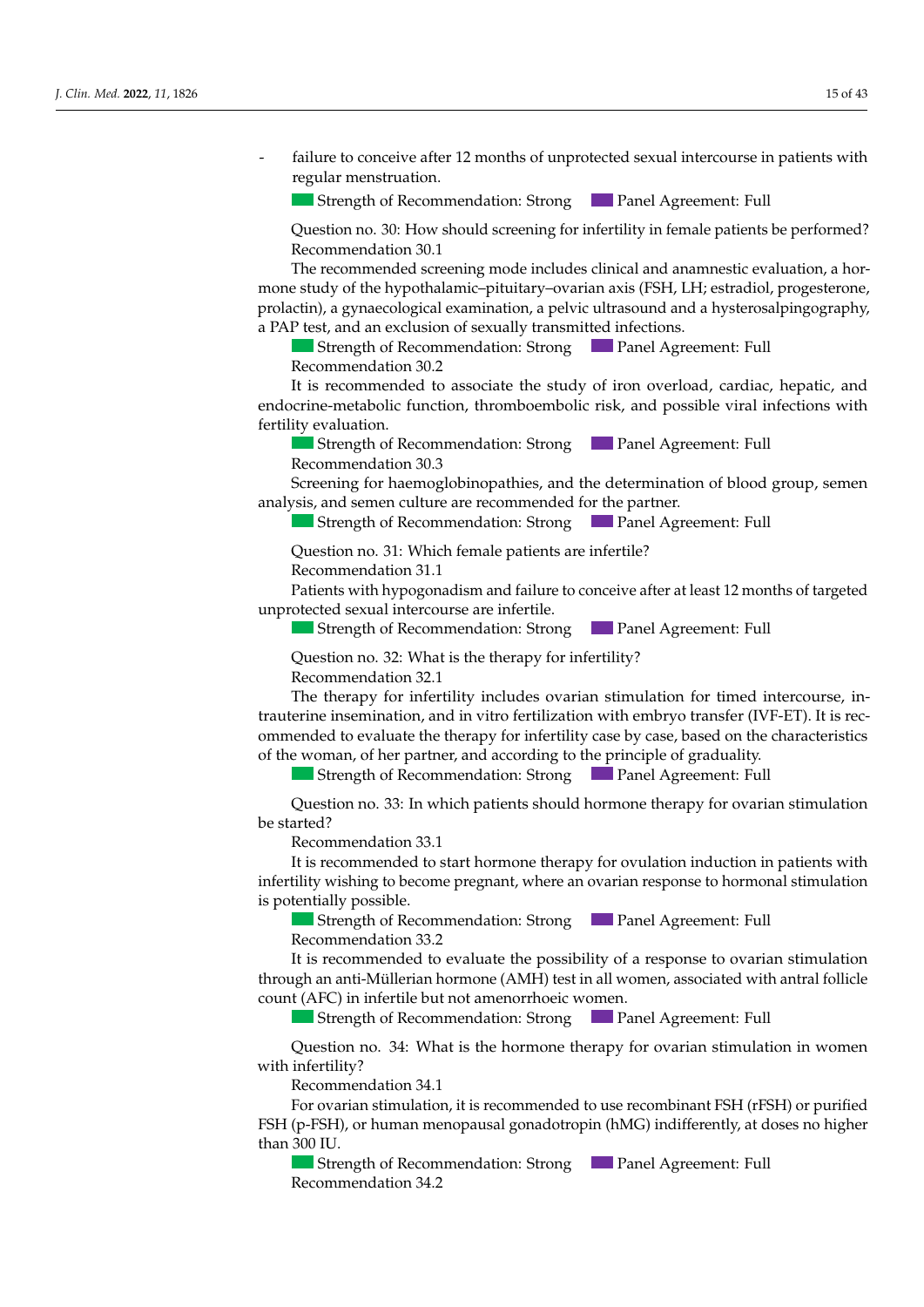$16$  of  $43$ 

In infertile women with hypogonadotropic hypogonadism, it is recommended not to associate GnRH analogs (agonists and antagonists).

and 14 in males, a short 3–6-month cycle of low-dose hormone therapy (oestern in the low-dose hormone therapy (

Strength of Recommendation: Strong Panel Agreement: Full Recommendation 34.3 *J. Clinical Commence Commence Commence Commence Commence Commence Commence Commence Commence Commence Commence Commence Commence Commence Commence Commence Commence Commence Commence Commence Commence Commence Commence C* 

In infertile women with menstrual cycles, it is suggested to associate GnRH analogs (agonists and antagonists) to inhibit the LH peak.

Strength of Recommendation: Conditioned Panel Agreement: Full<br>Recommendation 34.4 Recommendation 34.4

It is suggested to use  $CnRH$  antagonists rather than  $CnRH$  agonists in "high responders" women, for example those with concurrent polycystic ovary syndrome. It is suggested to use GnRH antagonists rather than GnRH agonists in "high respon-

Strength of Recommendation: Conditioned **Panel Agreement: Full Strength** of Recommendation: Conditioned **Panel Agreement**: Full Strength Strength of Recommendation: Conditioned  $\blacksquare$  Panel Agreement: Full Recommendation 34.5

 $\alpha$  are commendation  $\sigma$ . Representation to m  $\omega$  original cases of hypogonalism in  $\omega$  is it suggested cases of  $\omega$ . The suggested function in  $\omega$ It is suggested not to modify gonadotropin dosage during ovarian stimulation.

 $\frac{1}{2}$  discrepant of intermined in the following common define  $24.6$  $\mu$  is supposed from a lack of publication  $\epsilon$  conditioned  $\epsilon$  and  $\mu$  can be publicated  $\epsilon$  public  $\epsilon$  publication with  $\epsilon$  in  $\epsilon$ Pocommondation 34.6 Strength of Recommendation: Conditioned Panel Agreement: Full Recommendation 34.6 Strength of Recommendation: Streement: Panel Agreement: Full Agreement: Full Agreement: Full Agreement: Full Ag Recommendation 34.6

To initiate ovulation, it is recommended to use recombinant hCG and urine hCG indifferently.  $S_t$  if  $\epsilon$  recommendation:  $S_t$  and  $S_t$  are compared  $S_t$  and  $S_t$  are compared  $S_t$  and  $S_t$  are compared  $S_t$  and  $S_t$  are compared  $S_t$  and  $S_t$  are contributed by  $\epsilon$  and  $\epsilon$  are contributed by  $\epsilon$  and  $\epsilon$  are mature of antion, it is recommended to doe recommending theo and anne To initiate ovulation, it is recommended to use recombinant hCG and urine<br> $CG$  in differently. only in verified cases of hypogonal cases of hypogonadism in males in males in males in males in males in male  $S_{\text{S}}$   $S_{\text{S}}$   $S_{\text{S}}$   $S_{\text{S}}$   $S_{\text{S}}$   $S_{\text{S}}$   $S_{\text{S}}$   $S_{\text{S}}$   $S_{\text{S}}$   $S_{\text{S}}$   $S_{\text{S}}$   $S_{\text{S}}$   $S_{\text{S}}$   $S_{\text{S}}$   $S_{\text{S}}$   $S_{\text{S}}$   $S_{\text{S}}$   $S_{\text{S}}$   $S_{\text{S}}$   $S_{\text{S}}$   $S_{\text{S}}$   $S_{\text{S}}$   $\mu$  differently. The contradiction in females, and of the strategies in  $\mu$  restarting in  $\mu$ **J. A. Commendation 34.6**<br>**2022** To initiate ovulation, it is recommended to use recombinant hCG and urine hCG indifferently.<br>**2023** Strength of Recommendation: Strong **Panel Agreement: Full**  $\overline{\text{C}}$  *Mediherenty.* 

Strength of Recommendation: Strong **Due Panel Agreement: Full**  $\frac{m_{\text{rel}}}{m_{\text{rel}}}$  (transition defined after  $\frac{m_{\text{rel}}}{m_{\text{rel}}}$  are public  $\frac{m_{\text{rel}}}{m_{\text{rel}}}$ low-dose hormones, have hypogonadotropic hypogonadism.  $t_{\text{total}}$  of the commentation, along  $t_{\text{total}}$  and  $t_{\text{potential}}$ , only for the induc-Strength of Recommendation: Strong **Panel Agreement: Full** 

 $\sim$  SD  $\sim$  SD  $\sim$  SD  $\sim$  statuted at least 6 months apart, or status  $\sim$  status reduc-status reduc-status reduc-status reduc-status reduc-status reduc-status reduc-status reduc-status reduc-status reduc-status reduc- $\mu$ estion no. 55. is the future phase support necessary: Question no. 35: Is the luteal phase support necessary? Recommendation 35.1

Recommendation 2.1

- If no short statue is present, GR ≤ SD in one year, or ≤−1.5 SD in two consecutive in two consecutive in two consecutive in two consecutive in two consecutive in two consecutive in two consecutive in two consecutive in The use of progesterone is recommended in all women undergoing ovarian Strength of Recommendation: StrongPanel Agreement: Full  $\mu$ pport to the luteal phase, with different starting times depending on th  $\frac{1}{2}$  case of constitutional growth and public delay with the spontaneous begintechnique used. In the case of diagnosis of the case of the case of the case of the case of the case of the case of the case of the case of the case of the case of the case of the case of the case of the case of the case of the case of th as a support to the luteal phase, with different starting times depending on the fertilisation The use of progesterone is recommended in all women undergoing ovarian stimulation  $S$ trength of  $S$   $\overline{\phantom{S}}$   $\overline{\phantom{S}}$   $\overline{\phantom{S}}$   $\overline{\phantom{S}}$   $\overline{\phantom{S}}$   $\overline{\phantom{S}}$   $\overline{\phantom{S}}$   $\overline{\phantom{S}}$   $\overline{\phantom{S}}$   $\overline{\phantom{S}}$   $\overline{\phantom{S}}$   $\overline{\phantom{S}}$   $\overline{\phantom{S}}$   $\overline{\phantom{S}}$   $\overline{\phantom{S}}$   $\overline{\phantom{S}}$   $\overline{\phantom{S}}$  $\mu$ erowth rate, low values of  $L$ ,  $\mu$ ,  $\mu$ , and of total testosterone in females, and of total testosterone in females, and of total testosterone in females, and of total testosterone in females, and of the state of t  $\frac{1}{\sqrt{2}}$  in females who did not begin public public public public public public public public public public public public public public public public public public public public public public public public public publ *J. Clinique used. Physicial 7 of 46.* **The extent of 46. All the extent of 46. All the extent of 46. All the extent of 46. All the extent of 46. All the extent of 46. All the extent of 46. All the extent of 46. All th** 

Question no. 5: Which evaluations and examinations are recommended in the case of Echnique used.<br>
Strength of Recommendation: Strong<br>
Panel Agreement: Full Recommendation 35.2 Strength of Recommendation: Strong Panel Agreement: Full

 $\frac{1}{2}$  here parameter and  $\frac{1}{2}$  the parents,  $\frac{1}{2}$  ( $\frac{1}{2}$  and  $\frac{1}{2}$  arrange of  $\frac{1}{2}$  and  $\frac{1}{2}$  arrange  $\frac{1}{2}$  and  $\frac{1}{2}$  and  $\frac{1}{2}$ References n is recommended  $\frac{1}{2}$   $\frac{1}{2}$  months after the beginning of oestern the beginning of oestern the beginning of oestern the beginning of oestern the beginning of oestern the beginning of oestern the beginning of  $\frac{1}{2}$ s recommended to use the unterent types of commercial  $m$ endation 35.2 $m$  mendation showld hormone therapy be started? s recommended to use the different types of commercia  $\blacksquare$  in the case of constitutional growth and public delay with the spontaneous beginprogesterone indifferently. In the case of diagnosis of  $\mathcal{L}$  is recommended to the commendiate to the comment of  $\mathcal{L}$  is recognized to the commendiate to the comment of  $\mathcal{L}$  is recognized to the comment of  $\mathcal{L}$  is recognized to the c It is recommended to use the different types of commercially a<br>extense indifferent: Strength of Recommendation: StrongPanel Agreement: Full It is recommended to use the different types of commercially available **J.** Recommendation 35.2<br> *J. It is recommended to use the different types of commercially available progesterone indifferently.<br> Commendation: Strong Panel Agreement: Full* 

In patients with the common definer  $\epsilon$  is recommended to check the optimal  $\epsilon$  recommended to check the optimal  $\epsilon$  $\epsilon$  of  $\epsilon$  of the thermometric of  $\epsilon$  of  $\epsilon$  and the togeth **Strength of Recommendation: Strong D** Panel Agreement: Full Recommendation 13.2 Strength of Recommendation: Strong **Panel Agreement: Full** rogesterone indifferently.<br>
Strength of Recommendation: Strong<br> **Example 2 Panel Agreement: Full**  $\frac{1}{\sigma}$  , hence  $\frac{1}{\sigma}$  and  $\frac{1}{\sigma}$  arranged out every sixteeper stage.

Question no. 36: How should female patients with infertility under gonadotropin therapy be monitored? Strength of Recommendation: Strength of Recommendation: Strength of Recommendation: Full Agreement: Full Agreement: Full Agreement: Full Agreement: Full Agreement: Full Agreement: Full Agreement: Full Agreement: Full Agree Question no. 36: How should female patients with infertility under gonadotropin<br>therapy be monitored?

 $\alpha$  treatment-free period by a treatment-free period with a clinical laboratory re-evaluation, in  $\alpha$ Recommendation 36.1

- Hepatic and renal function, electrolytes, total proteins, and protein electrophoresis,  $\mu$  is recommended to perform the uritasouring endometrial thickness during hormone stimulation. It is recommended to perform the ultrasound monitoring of follicular growth and It is recommended to perform the ultrasound monitoring of follicular growth and<br>endometrial thickness during hormone stimulation.

Strength of Recommendation: Strong Panel Agreement: Full Recommendation 36.2  $\Gamma$  is recommendation 36.2  $\blacksquare$  Strength of Recomn  $\frac{1}{2}$  matrix  $\frac{1}{2}$  .  $\frac{1}{2}$  matrix  $\frac{1}{2}$  under treatment between  $\frac{1}{2}$  and  $\frac{1}{2}$  and  $\frac{1}{2}$  and  $\frac{1}{2}$  and  $\frac{1}{2}$  and  $\frac{1}{2}$  and  $\frac{1}{2}$  and  $\frac{1}{2}$  and  $\frac{1}{2}$  and  $\frac{1}{2}$  and Strength of Recommendation: Strong Panel Agreement: Full

 $\Omega$ <sub>re</sub>  $\Omega$ <sub>1</sub>,  $\Omega$ <sub>1</sub>,  $\Omega$ <sub>1</sub>,  $\Omega$ <sub>1</sub>,  $\Omega$ <sub>1</sub>,  $\Omega$ <sub>1</sub>,  $\Omega$ <sub>1</sub>,  $\Omega$ <sub>1</sub>,  $\Omega$ <sub>1</sub>,  $\Omega$ <sub>1</sub>,  $\Omega$ <sub>1</sub>,  $\Omega$ <sub>1</sub>,  $\Omega$ <sub>1</sub>,  $\Omega$ <sub>1</sub>,  $\Omega$ <sub>1</sub>,  $\Omega$ <sub>1</sub>,  $\Omega$ <sub>1</sub>,  $\Omega$ <sub>1</sub>,  $\Omega$ <sub>1</sub>,  $\Omega$ <sub>1</sub>,  $\Omega$ <sub>1</sub>,  $\Omega$ <sub>1</sub>,  $\Omega$ <sub>1</sub>,  $\Omega$ <sub></sub> - Photographorus-calculum metabolism (calculum metabolism metabolism calculum metabolism calculum metabolism d cycles of hormonal stimulation, and organisational factors of the centre.<br>
Strength of Recommendation: Conditioned Panel Agreement: Full commendation 50.2<br>Rulation triggering is suggested when some follicles have reached a diameter of In the case of the case of the case of the contract development of the contract to start the start the start the start the start the start the start the start the start the start the start the start the start the start the Ovulation triggering is suggested when some follicles have reached a diameter of 16–22 mm, based on hormonal data, the duration of the stimulation, the history of previous Strength of Recommendation: StrongPanel Agreement: Full Ovulation triggering is suggested when some follicles have reached a diameter of

that the chronological age of the chronological age of the chronological age of 11 in females. Strength of Recommendation: Conditioned  $\frac{36.3}{2}$  $\frac{1}{26}$  common of the  $\frac{26.2}{26}$ Strength of Recommendation: Strong Panel Agreement: Full Strength of Recommendation: Conditioned Panel Agreement: Full Recommendation 36.3  $m$ endation 36.3 $m$ 

Recommendation 56.5<br>It is recommended to avoid multiple pregnancies, whatever method is used. It is recommended to avoid multiple pregnancies, whatever method is used. - It is recommended to avoid mumple pregnancies, whatever method is used. It is recommended to avoid multiple pregnancies, whatever method is used. Recommendation 50.5<br>It is recommended to avoid multiple pregnancies, whatever method is used. It is recommended to avoid multiple pregnancies, whatever method is used.

**Example 19 Strength of Recommendation:** Strong **Commentation** Panel Agreement: Full  $\frac{1}{2}$  Stergar of Recommendation: Strong  $\frac{1}{2}$  T and Agreement: T and Strength of Recommendation: Strong Panel Agreement: Full<br>examples to 26.2 - Status ≤ Status ≤ 50.3<br>- Status 6 months at least 6 months apart, or status for status reduced at least 6 months apart, or status at Strength of Recommendation: Strong  $\Box$  Panel Agreement: Full Becommendation 26.2

Recommendation 56.5<br>The cryopreservation of oocytes or cycle cancellation is recommended, in the case excessive ovarian resp hyperstimulation syndrome. to the enanth at  $\epsilon$  or cypion at  $\epsilon$  or cypional enanths or cypional enanths of  $\epsilon$  for  $\epsilon$  and  $\epsilon$  for  $\epsilon$  and  $\epsilon$  for  $\epsilon$  and  $\epsilon$  for  $\epsilon$  and  $\epsilon$  for  $\epsilon$  and  $\epsilon$  for  $\epsilon$  and  $\epsilon$  for  $\epsilon$  and  $\epsilon$  for  $\epsilon$ f an excessive ovarian response with  $\geq$ 18 follicles, due to the increased risk of ovaria<br>unerstimulation syndrome with a ultrasound scan at least  $\frac{1}{2}$  months, and  $\frac{1}{2}$  months are concerned to start the case of  $\frac{1}{2}$  months, it is reconsidered to start the case of  $\frac{1}{2}$  months, it is reconsidered to start the increas  $\text{retimulation}$  condrome  $\text{r}$ Recommendation 17.1  $\alpha$  an excessive ovarian response with  $\geq$  18 follicles, due to the increased risk of ovarian The cryopreservation of oocytes or cycle cancellation is recommended, in the case references growth growth the cryopreservation of oocytes or cycle cancellation is Recommendation 50.5<br>The extense existing of coartes or avele expellation is recommended in the case. strength of the Captus Commendation is recommended.<br>Strength of a memorial recommendation: Full agreement: Full also the increased r From experiment of obeyers of byen extrement in the following cases of the following cases of pubertal development and  $\geq$  18 follicles, due to the increased risk of ovarian The cryopreservation of oocytes or cycle cancellation is recommended, in the case  $\frac{1}{2}$  an excessive ovariant response with  $\geq$  10 folicies, que to the increased fisk of ovariant<br>yperstimulation syndrome. --- -<br>2007 of an excessive ovarian response with  $\geq$ 18 follicles, due to the increased risk of ovarian *Recommendation 36.3*<br>*The cryopreservation of oocytes or cycle cancellation is recommended, in the case* of an excessive ovarian response with ≥18 follicles, due to the increased risk of ovarian hyperstimulation syndrome

**Strength of Recommendation: Strong Panel Agreement: Full** Strength of Recommendation: Strong **Panel Agreement: Full** with an ultrasound scalar scalar at least  $\frac{3}{2}$  $\frac{1}{2}$ **In the commendation:** Strong **in the physical and publical examination** of Necommendation: Strong **in the Panel Agreement:** Full ■ Strength of Recommendation: Strong Strength of Recommendation: Strong **Panel Agreement: Full** 

)<br>Luestion no. 37: Which patients should be evaluated by the endocrino<sup>.</sup> In the case of non-response to the consider a second consider a second consider a second cycle, it is suggested to consider a second cycle, it is suggested to consider a second cycle and cycle a second cycle and cycle and of the an increase of 25–50 mg compared to the phase of diagnostic orientation and in the phase of the planning phase of the planning phase of the planning phase of the planning phase of the planning phase of the planning Recommendation 18.1 uestion no. 37: Which patients should be evaluated by the endocrinologist?  $\frac{1}{2}$  Recommendation 37.1 Question no. 37: Which patients should be evaluated by the endocrinologist? Ouestion no. 37: Which patients should be evaluated by the endocrinologist?  $\mu$ estion no. 37. vyhich patien Strength of Recommendation: Strong 12.6 Panel Agreement: Full<br>Question no. 37: Which patients should be evaluated by the endocrinologist?<br>Recommendation 37.1 Question no. 37: Which patients should be evaluated by the endocrinologist?<br>Recommendation 37.1 Strength of Recommendation: StrongPanel Agreement: Full

Recommendation 57.1<br>It is recommended that all women planning a pregnancy, as well as pregnant pa Strength of Recommendation: Strong Panel Agreement: Full  $\frac{1}{2}$  a pregnancy, as well as pregnancy parameters. Recommendation 37.1<br>It is recommended that all women planning a pregnancy, as well as pregnant patients, is recommended that all women planning a pregnancy, as well as pregnant pat be referred to the endocrinologist, in particular, if they have endocrine comorbidities. It is recommended that all women planning a pregnancy, as well as pregnant patients,

 $\overline{a}$  business of publications in  $\overline{b}$ Strength of Recommendation: Strong **Panel Agreement: Full**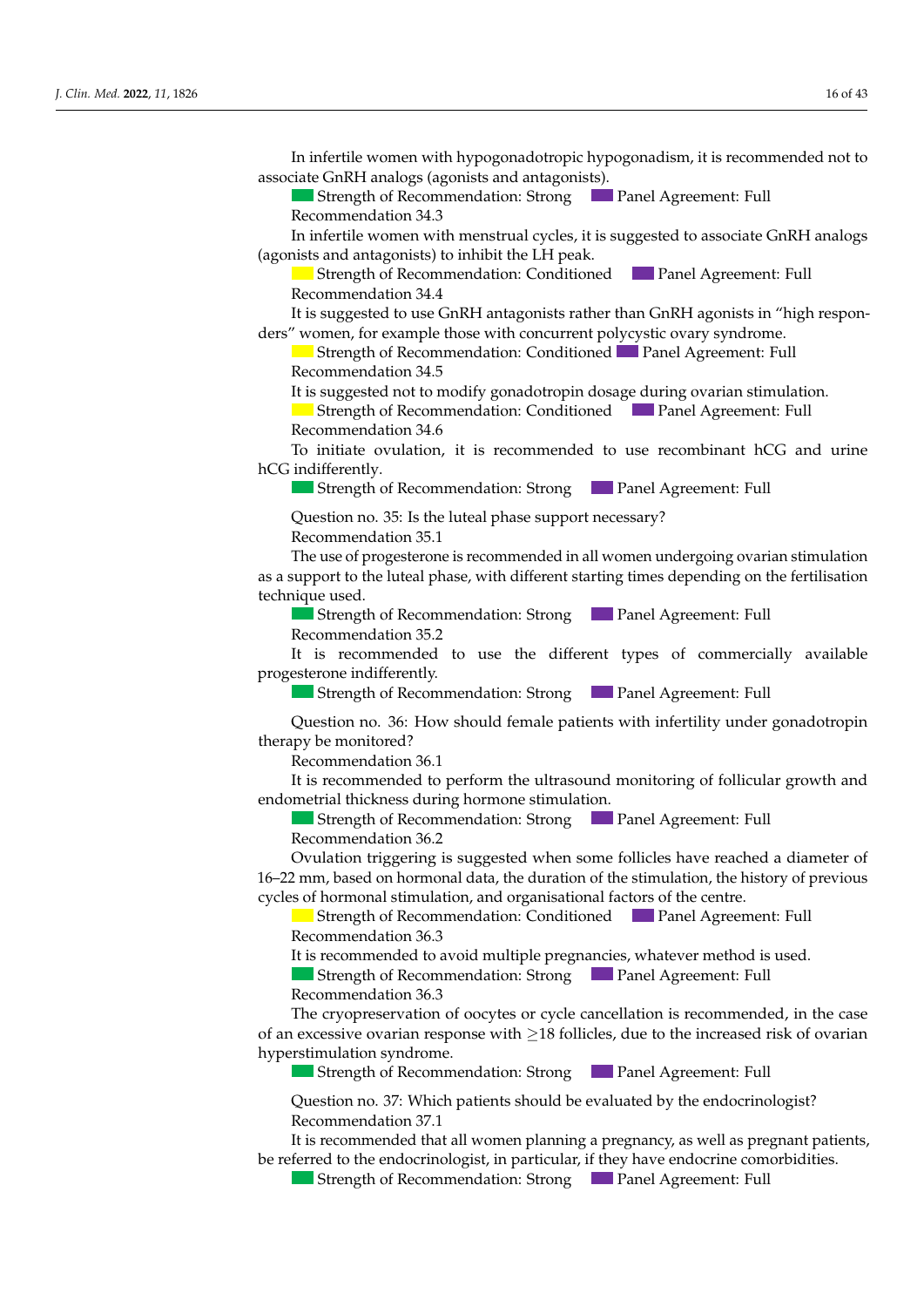Question no. 38: Which patients should be evaluated by the gynaecologist? Recommendation 38.1

It is recommended that all patients with a known history of hypogonadism wishing to become pregnant, those who have not conceived after 1 year of unprotected vaginal intercourse in the absence of known causes of infertility, and all pregnant patients be referred to the gynaecologist.

Strength of Recommendation: Strong **Panel Agreement: Full Panel Agreement: Full** 

However, women with regular menstrual cycles may also be infertile. Therefore, patients with transfusion-dependent haemoglobinopathy must be informed of possible fertility limitations, especially if they have developed hypogonadism, and on the diagnostic and therapeutic pathway that should necessarily involve an endocrinologist and a gynaecologist. Hypogonadism is the first cause of infertility in women with haemoglobinopathy.

 $\frac{1}{\sqrt{2}}$  months, plotting all values of  $\frac{1}{\sqrt{2}}$  and  $\frac{1}{\sqrt{2}}$  and  $\frac{1}{\sqrt{2}}$  for  $\frac{1}{\sqrt{2}}$  for  $\frac{1}{\sqrt{2}}$  intercourse first-level techniques (intrauterine insemination), and second-level techniques (in vitro Full exerced and all all and accommendation, and second reverted in the comment of the techniques (in victor details) of the technique to be used should always consider the principle of graduality, together with other parameters, such as the age and basic conditions of the woman, the characteristics of the partner, AMH value, and and the duration of infertility in women with menstrual cycles [\[37](#page-39-6)[–41\]](#page-39-7). The therapy of infertility is based on ovarian stimulation for targeted intercourse, disorder with a disorder of the disorder of the selection of the technique to be used should<br>always consider the principle of graduality, together with other parameters, such as the

 $\alpha$  distribution of intertainty in women with intertordance yerse  $\beta$ .  $\alpha$ ,  $\beta$ . haemoglobinopathy, where an ovarian response is potentially possible. The possibility of ovarian response, such as in women without haemoglobinopathy, is assessed through antral follicle count in women with a menstrual cycle and with an anti-Mullerian hormone level test in all infertile women, whether they are hypogonadic or not [38,40].

Progesterone administration starts at different times, depending on the technique used: 40 h after ovulation induction in the case of targeted intercourse or insemination; between the day of oocyte collection and 3 days after collection in the case of IVF-ET; in any case, it should be continued until the result of a pregnancy test.

namely: 50 mg once a day intramuscularly; 25 mg once a day subcutaneously; 90 mg once a day if using vaginal gel; 200 mg three times a day if micronized progesterone in capsules is employed; 100 mg twice or three times a day if micronized progesterone is used rectally; 400 mg twice a day if vaginal ovules are utilized. The various administration modes can be used indifferently  $[38,40]$ . The progesterone dose to be used depends on the different modes of administration,

The most controversial points concern the use of serial oestradiol dosage in addition to ultrasound monitoring after stimulation with gonadotropins, because there is no conclusive<br> evidence that this approach increases the efficacy and safety of the procedure. The second point regards urine hCG levels suggested to trigger ovulation, varying between 5000 IU and<br>2000 IV 31 10,000 IU. However, without conclusive evidence, the 10,000 IU dose is most commonly used in clinical practice by many centres, with specific experience in the treatment of women with haemoglobinopathy.

- Phosphorus-calcium metabolism (calcium metabolism (calcium, phosphatase, phosphatase, PTH) and phosphatase, P sources: [\[3,](#page-38-2)[38–](#page-39-8)[40](#page-39-9)[,42](#page-39-10)[,43\]](#page-39-11). recommendations of In writing these recommendations, the panel made reference to the following<br>source:  $[3, 38, 40, 42, 43]$ therapy no earlier than the chronological age of 14 or the bone age of 14 or the bone age of 12 in males; no earlier than  $\mathcal{L}$ 

## 3.6. Male Hypogonadism

Recommentation 5.2  $\mu$ estion ho.  $\beta$ 9: From what age and now often is screening for hypogonadism in  $\frac{1}{2}$  adult male patients indicated? Strength of Recommendation: Strong Panel Agreement: Full Question no. 39: From what age and how often is screening for hypogonadism in *J. Clin. March Medicines.* 

Recommendation 39.1

It is suggested to perform screening for hypogonadism in all adult patients at least to the enanthalterone enanthalteron enanthalter or cypionate in depote formulation, to be administered for  $\alpha$ once a year.  $\sum_{\text{year}}$ 

 $\blacksquare$  Strength of Recommendation: Conditioned  $\blacksquare$  Panel Agreement: Full<br>Ouestion no. 40: How should screening for hypogenadism in adult male.  $\frac{1}{\sigma}$ 

Question no. 40: How should screening for hypogonadism in adult Strength of Recommendation: StrongPanel Agreement: Full be performed? Question no. 40: How should screening for hypogonadism in adult male patients<br>arformed?

Recommendation 40.1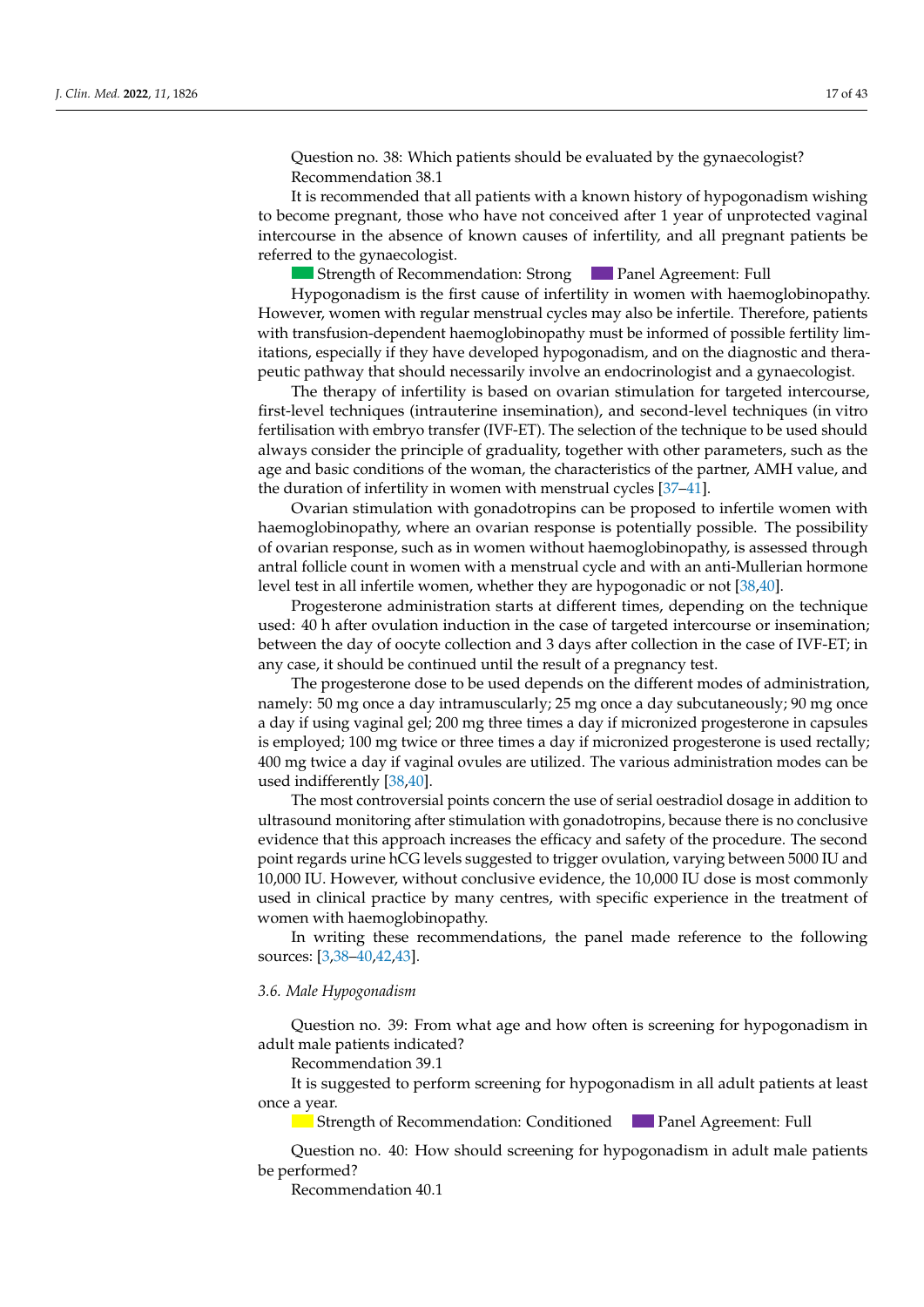The recommended screening mode consists of an anamnestic and clinical evaluation and testosterone and gonadotropins (FSH, LH) level tests.

and 14 in males, a short 3–6-month cycle of low-dose hormone therapy (oesterogens in  $\mathcal{A}$ 

Strength of Recommendation: Strong Panel Agreement: Full

Question no. 41: Which male patients have hypogonadism?  $\frac{1}{2}$  Recommendation 41.1

Recommendation 2.1

Male adult patients with suggestive signs and symptoms associated with low levels of testosterone, confirmed by two different tests performed with a correct sampling mode, have hypogonadism.

Strength of Recommendation: Strong Panel Agreement: Full

Question no. 42: Which male patients have hypergonadotropic hypogo Question no. 42: Which male patients have hypergonadotropic hypogonadism?<br>Recommendation 42.1 Recommendation 42.1

Male patients with low concentrations of testosterone associated with high levels of gonadotropins have hypergonadotropic hypogonadism (primarily due to testicular pathology).<br>
Strength of Recommendation: Strong

Strength of Recommendation: Strong **Panel Agreement:** Full Recommendation 42.2

In the case of hypergonadotropic hypogonadism, a testicular ultrasound is recommended. Strength of Recommendation: Strong **Consecutive Strength and Agreement**: Full Strength of Recommendation: Strong **Panel Agreement: Full Journalist Strength of Recommendation: Strong <b>Journal Agreement: Full Recommendation 42.2**<br>**In the case of hypergonadotropic hypogonadism, a testicular ultrasound is recommended.**<br>**Journalist Strength of Recommendation:** 

 $\sim$  Status  $\sim$  South Grass at least 6 months at least 6 months apart, or status at least 6 months apart, or status reduction no. to. Which male patients have hypogonade - If no short statute is present, GR ≤ SD in one year, or ≤−1.5 SD in two consecutives in two consecutives in two consecutives in two consecutives in two consecutives in two consecutives in two consecutives in two consecu Question no. 43: Which male patients have hypogonadetronic hypogonadism? Recommendation 43.1 Question no. 43: Which male patients have hypogonadotropic hypogonadism?<br>Recommendation 43.1

nane pe (secondary or central; this is due to hypothalamic-pituitary dysfunction). Male patients with low concentrations of testosterone associated with inappropriately normal levels of gonadotropins have hypogonadotropic hypogonadism Male patients with low concentrations of testosterone associated with reduced or

 $\blacksquare$  Strength of Recommendation: Strong  $\blacksquare$  Panel Agreement: Full Recommendation 43.2 Strength of Recommendation: StrongPanel Agreement: Full

height disorder growth disorder? With and his control discussed and his recommended to check the remaining hormonal axes (Prolactin, Cortisol and ACTH in the morning, FT4,<br>TSH ICE-1) and a pituitary MRI with contrast modum (uploss contraindicated) TSH, IGF-1) and a pituitary MRI with contrast medium (unless contraindicated). In the presence of (secondary) hypogonadotropic hypogonadism, it is in the presence of (secondary) hypogonadotropic hypogonadism, it is in In the presence of (secondary) hypogonadotropic hypogonadism, it is recommended<br>to check the remaining hormonal axes (Prolactin, Cortisol and ACTH in the morning, FT4,<br>TSH, IGF-1) and a pituitary MRI with contrast medium (

control of the therapy for the therapy for the towards and the control of the top of the street of the Street Strength of Recommendation: Strong Panel Agreement: Full  $\mathcal{O}$  becomes all values on appropriate growth curves  $\mathcal{O}$ **Panel Agreement: Full** 

 $\sim$  Pretraining Hab;  $Q$ uestion no.  $44$ : in wh - Helpatic and renal function, electrolytes, total proteins, and proteins, and proteins, and protein electrophoresis, and protein electrophoresis, and protein electrophoresis, and proteins, and protein electrophoresis, and In all patients who do not begin pubertal development, a short 3–6-month cycle of Question no. 44: In which patients should normone replacement therapy be initiated?<br>Recommended in 14.1  $\text{recommen}$  a treatment-free period with a clinical laboratory re-evaluation, in the clinical laboratory re-evaluation, in the clinical laboratory re-evaluation, in the clinical laboratory re-evaluation, in the clinical lab he commendation ++.1<br>Lie recommendad to etart technology repleasment there py in patients with cions and In the case of constitutional growth and puberty delay with the spontaneous begin-Question no. 44: In which patients should hormone replacement therapy be initiated? Recommendation 44.1 Question no. 44: In which patients should hormone replacement therapy be initiated?<br>Recommendation 44.1  $\alpha$  *Lecontribution*  $44.1$ 

 $\mu$  is recommended to start restosterone replace. - Sympionis marcalive or antiogenization denciency and commutation of low testosterone It is recommended to start testosterone replacement therapy in patients with signs and recommended to 5.1 It is recommended to start testosterone replacement therapy in patients with signs and<br>symptoms indicative of androgenization deficiency and confirmation of low testosterone<br>lovels\_upless\_contraindicated It is recommended to start testosterone replacement therapy in patients with signs and evels, unless contraindicated. It is recommended to start testosterone replacement therapy in patients with signs and

 $\sum_{i=1}^{n} C_i$ - Strength of Recommendan **EVELS, alless contraindicated:**<br>Strength of Recommendation: Strong **Panel Agreement: Full** Recommendation 13.3

Question no. 45: What is the hormonal therapy for androgenization deficiency in male hypogonadism?  $\sim$  Pressure Hb;  $\sim$  Pressure Hb;  $\sim$  Pressure Hb;  $\sim$  Pressure Hb;  $\sim$  Pressure Hb;  $\sim$  Pressure Hb;  $\sim$  Pressure Hb;  $\sim$  Pressure Hb;  $\sim$  Pressure Hb;  $\sim$  Pressure Hb;  $\sim$  Pressure Hb;  $\sim$  Pressure Hb;  $\sim$  Question no. 45: What is the normonal therapy for androgenization deficiency in In all patients who do not begin pubertal development, a short 3–6-month cycle of Question no. 15: What is the hormonal there are required in deficiency in  $\frac{Q}{2}$  hypercondism? Recommendation 45.1  $w_i$ th the particle particle in periodic clinical laboratory checks to be carried to be carried to be carried to be carried to be carried to be carried to be carried to be carried to be carried to be carried to be carried male hypogonadism? years. Question no. 13: In which patients should hormone therapy be started? Question no. 45: What is the hormonal therapy for androgenization  $I$  the case of constitutional growth and public delay with the spontaneous begin-Question no. 45: What is the hormonal therapy for androgenization deficiency in<br>pyrogeonadism? Question no. 45: What is the hormonal therapy for androgenization deficiency in<br>e hypogonadism? Lueshon no. 45. What is the normonal therapy for androgenization denciency in<br>male hypogonadism?

Recommendation: Strong Panel Agreement: Full age of 13 or the chronological age of 13 or the bone age of 11 in females. The bone age of 11 in females. The bone age of 11 in females. The bone age of 11 in females. The bone

requents with hypogonatism, it is recommended to start replacement:  $\frac{1}{2}$ ED the channaic of proponate of testosierone in ger administered by definal foute at sists, it is reconstructed to proposite the evaluation of the evaluation of  $\frac{1}{2}$  or the evaluation of  $\frac{1}{2}$ ;  $\frac{1}{2}$ ;  $\frac{1}{2}$ ;  $\frac{1}{2}$ ;  $\frac{1}{2}$ ;  $\frac{1}{2}$ ;  $\frac{1}{2}$ ;  $\frac{1}{2}$ ;  $\frac{1}{2}$ ;  $\frac{1}{2}$ ;  $\frac{$ production of urine; which chemical examination of urine; which we use the urine; which we use the urine; which we use the urine; which we use the urine; which we use the urine; which we use the urine; which we use the uri - Screening for celiacting for celiacting the substantial distribution of the substantial distribution of the substantial sim- $\frac{1}{2}$  Cherchister depending c order to differentiate between constitutional growth and published and published and published and hypogonal g m patients with hypo dosages to be adjusted depending on the clinical and hormonal response. Recommendation 49.1<br>In pationts with hypogonaglism, it is recommended to start replacement therapy with medicate which y programmently in the recommendation of the therapy is the total the state the state the state or propionate or testosterone in gel adminis In patients with hypogonadism, it is recommended to start replacement therapy with estosterone enanthate or propinate or testosterone in gel administered by dermal route at

**Strength of Recommendation: Strong Panel Agreement: Full Passaum and Agreement** phosphorus, Passaum and Agreement phosphatase, Passaum and Agreement and Panel Agreement: Full Passaum and Agreement and Panel Agreement and Recommendation 45.2 **Example 20.3** Commendation: Strong **Comments and testories and testories**  $\frac{1}{2}$  compared to the thermal control of  $\frac{1}{2}$ Strength of Recommendation: Strong **Panel Agreement:** Full

When the patient is in fertile age, a semen analysis is recommended before initiating<br>testosterone therapy. testosterone therapy.

Strength of Recommendation: Strong Panel Agreement: Full

 $\frac{1}{2}$  Recommendation 45.3

It is recommended not to initiate testosterone therapy in the following It is recommended not to initiate testosterone therapy in the following cases: It is recommended not to initiate testosterone therapy in the following cases:<br>Patients planning paternity in a short time (the following 6–12 months); It is recommended not to initiate testosterone therapy in the following cases: is recommended not to mittate restosterone therapy in the ronowing  $\frac{1}{2}$  is recommended not to initiate tector and the perspective following groot. It is recommended not to initiate testosterone therapy in the following cases:<br>Published, low val-

- Patients planning paternity in a short time (the following  $6-12$  n Patients planning paternity in a short time (the following 6-12 months); Patients planning paternity in a short time (the following 6–12 months);<br>Nodulo/palpable prostatic mass: patients, WHO for non-Caucasian patients) and comparing them to the genetic target. Patients planning paternity in a short time (the following 6–12 months);<br>Nodulo (palpable prostatic mass:

- Nodule/palpable prostatic mass;
- SA > 4 ng/mL or >3 first-degree relative with prostatic carcinoma); to the enanthalter enanthalter enable of containing the cypionate in depoth for the administered for the administer of the administered for the administered for the administered for the administered for the administered fo - PSA > 4 ng/mL or >3 ng/mL in presence of high risk of prostatic carcinoma (a first-degree relative with prostatic carcinoma);<br>- Severe untreated obstructive sleep apnea syndrome; (weight) here is the sitting, here is the sitting of the sitting, growth rate, the sixteen sixteen of the sixteen sixteen sixteen sixteen sixteen sixteen sixteen sixteen sixteen sixteen sixteen sixteen sixteen sixteen sixt  $-$  PSA > 4 ng/mL or >3 ng/mL in presence of high risk of prostatic carcinoma (a
- contract as dependence on the problem of centre-the centre's  $\frac{1}{2}$ . control of the therapy for haemoglobinopathy, and to evaluate: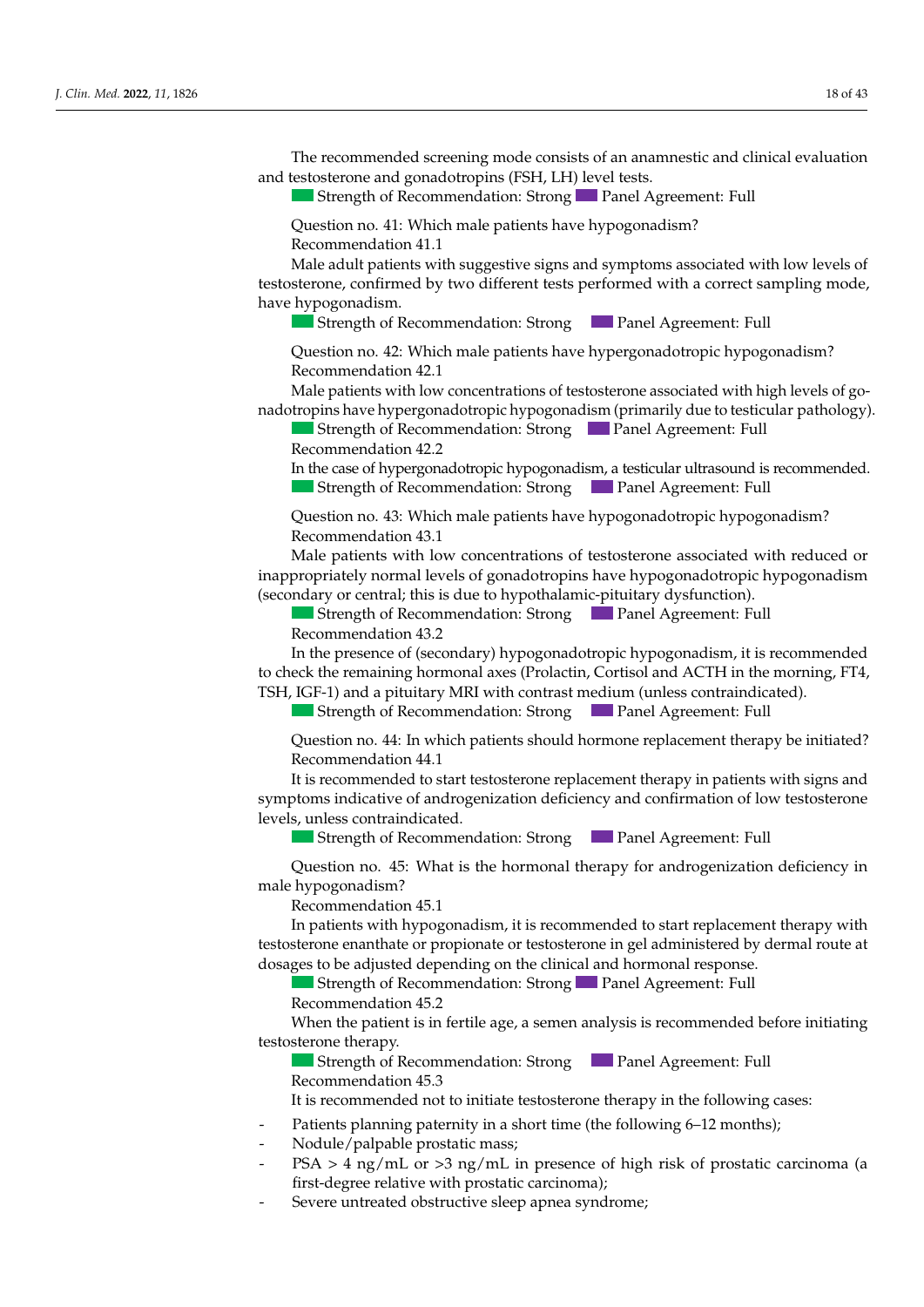- Severe obstructive disorders of the lower urinary tract, according to quantitative indicators; exercise is screening for a height growth disor-
- Cardiac decompensation;
	- and 14 in males, a short and 14 in males, a short 3–6-month cycle of low-dose hormone therapy (or low-dose hormone therapy (or low-dose hormone therapy (or low-dose hormone therapy (or low-dose hormone therapy (or low-dose
	- females and testosterone in males and testosterone in males and testosterone performance performance periodical six recommended, for a treatment-free periodic six recommended, for a treatment-free periodical six recommende
	- external stroke; until the completion of height growth and pubertal laboratory re-evaluation, in order to differentiate between constitution, in order to differentiate between constitutions of the constitution of the compl
	- Recent acute myocardial infarction (6 months).

*J. Clin. Med.* **2022**, *11*, x FOR PEER REVIEW 10 of 46

Strength of Recommendation: Strong Panel Agreement: Full **Recommendation 45.4 Panel Agreement: Full** 

In males with recognized factors of thrombotic risk, it is suggested to evaluate the risk-benefit ratio of hormone replacement therapy with a specialist in coagulopathies.

 $T_{\text{strank}}$  of Recommended screening model and auxorities  $\frac{1}{\sqrt{2}}$ Strength of Recommendation: Conditioned Panel Agreement: Full<br>Ouestion no. 46: How should male patients with hypogonadism in testosterone

Question no. 46: How should male patients with hypogonadism in testosterone therapy be monitored? Question no. 46: How should male patients with hypogonadism in testosterone<br>unv be monitored? *J. Clin. Med.* **2022**, *11*, x FOR PEER REVIEW 11 of 46 guestion no. 46. Thow should male patients with hypogonauism in testosterone<br>*therapy be monitored?* 

Recommendation 46.1

Strength of Recommendation: StrongPanel Agreement: Full values are reached, and afterwards every 6 months. It is recommended to perform a testosterone level test every 3 months until normal

Strength of Recommendation: Conditioned Panel Agreement: Full Recommendation 46.2 Recommendation 46.2 **Panel Agreement: Full** 

It is suggested to reserve longer lasting preparations to patients who have reached target testosterone levels, avoiding their use in those who might need a rapid dosage change and in older patients.  $\Gamma$  and in the case of diagnosis of diagnosis of  $\Gamma$  and  $\Gamma$  is recommended to the commentation of  $\Gamma$  is recommended to  $\Gamma$  is recommended to  $\Gamma$  is recommended to  $\Gamma$  is recommended to  $\Gamma$  is recommended to  $\Gamma$  $\Omega$  in order patients.

− Strength of Recommendation: Conditioned at least 8 months appearent: Full tion of  $\mathbf{F}$  is the state of  $\mathbf{F}$  in children over 2 years of  $\mathbf{F}$ **Carry of the diagnosis of Recommendation:** Conditioned **Carry Panel Agreement:** Full  $\sum_{n=1}^{\infty}$ Recommendation 46.3 Strength of Recommendation: Conditioned Panel Agreement: Full Recommendation 46.3 only in version to the strong in the comment of the suggested cases of the recommendation: Strong Panel Agreeme<br>Strong panel agreement: The the contract of the comment of the comment of the contract of the contract of the

- If no show it is present stature in the stature in the stature is present, it is become ended to monitor the risk of prostatic carcinoma in compliance with specific guidelines.<br>Channels of Decementation, Channels Devel Agnosis of Fell ecommendation 46.3<br>ι hypogonadic patients in testosterone therapy starting from 40 years old, it is recomrequirement is the community to consider the use of gonal of gonal of gonal of gonal of gonal of gonal of the inductended to moment the rion of problem differences. mended to monitor the risk of prostatic carcinoma in compliance with specific guidelines. In hypogonadic patients in testosterone therapy starting from 40 years old, it is recom-

**Extremgth of Recommendation: Strong Panel Agreement: Full Strength of Recommendation: Strong Panel Agreement: Full**  $\mathcal{S}$  strength of  $\mathcal{S}$ Strength of Recommendation: Strong Panel Agreement: Full **Panel Agreement: Full** 

Question no. 47: Which patients should be evaluated by the endocrinologist? Recommendation 47.1

Recommendation 47.1<br>It is suggested to refer all adult patients with hypogonadism to the endocrinologist for the initial diagnosis and treatment planning and for monitoring, to be performed at least<br>once a year.<br>Strength of Recommendation: Conditioned<br>Question no. 48: Which patients should be evaluated by the urologist?<br>Recommend  $\sum_{i=1}^n$  patients with disorders, it is recommended to check the optimal to check the optimal to check the optimal to check the optimal to check the optimal to check the optimal to check the optimal to check the optima  $S$ trength of  $R$ ecommendation:  $C$ onditioned  $P$ agreement:  $F$ ullige $R$ greement:  $F$ ullige $R$ greement:  $F$ ullige $R$ greement:  $F$ ullige $R$ greement:  $F$ ullige $R$ greement:  $F$ ullige $R$ greement:  $F$ ullige $R$ greement:  $F$ ulli once a year. In the case of  $\mathbf{r}$  of  $\mathbf{r}$  is recommended to the comment of  $\mathbf{r}$  is recommended to  $\mathbf{r}$  is recommended to  $\mathbf{r}$  is recommended to  $\mathbf{r}$  is recommended to  $\mathbf{r}$  is recommended to  $\mathbf{r}$  is recom  $S$ trength of  $S$ trength of  $S$ trength of  $S$  $\alpha$  year,  $\alpha$  is a low values of  $L$  in females, and of total testosterone in females, and of total testosterone in  $\alpha$ nce a year.  $\overline{a}$  values of  $\overline{a}$  and  $\overline{a}$   $\overline{b}$   $\overline{c}$   $\overline{c}$   $\overline{c}$  $\frac{1}{2}$ year and hypogonadotropic hypogonadotropic hypogonadotropic hypogonadotropic hypogonadotropic hypogonadism.

**Control of the to evaluate increases** Formulation 13.2 and to evaluate the strength of Recommendation: Conditioned monitored? Strength of Recommendation: Conditioned **Follow Panel Agreement: Full** Strength of Recommendation: Conditioned Panel Agreement: Full

Question no. 48: Which patients should be evaluated by the urologist?  $\sim$  Recommendation 48.1 with the patient and his/her parents, with periodic clinical laboratory checks to be carried checks to be carried checks to be carried control of the carried checks to be carried checks to be carried checks to be carried  $\frac{1}{2}$  =  $\frac{3}{4}$  months. uestion no. 48: Which patients should be evaluated by the urologist?  $\mathcal{Q}$  and the hormone the hormone the hormone the hormone the hormone the hormone the public delay in females? restron no.  $40.1$ luestion no. 48: Which patients should be evaluated by the urologist?  $\frac{1}{2}$  given the disorder of  $\frac{1}{2}$  decomment,  $\frac{1}{2}$  decomment,  $\frac{1}{2}$  decomment,  $\frac{1}{2}$  decomment,  $\frac{1}{2}$  decomment,  $\frac{1}{2}$  decomment,  $\frac{1}{2}$  decomment,  $\frac{1}{2}$  decomment,  $\frac{1}{2}$  decomment, n<br>Records not a subject to the unit of Question no. 48: Which patients should be evaluated by the urologist?<br>Recommendation 48.1

It is suggested to refer patients with a progressive increase in PSA during testosterone replacement therapy or with absolute PSA values > 4.0 ng/mL or >3 ng/mL in presence of a high risk prostatic carcinoma (a first-degree relative with prostatic carcinoma) to the urologist. The urologist is the urologist.  $S$ trength of  $R$ ecomment:  $S$ trong Panel Agreement:  $S$ trong Panel Agreement:  $S$  $\mu$  sk prostatic carcinoma (a first-degree relative with prostatic carcinoma) to lowist. Therapy (oestern in females and testosterone in males) is recommended that the second-Question no. 16: How should make published male published male published male published male published and the of a high risk prostatic carcinoma (a first-degree relative with prostatic carcinoma) to<br>the urologist.  $\frac{1}{2}$  of  $\frac{1}{2}$  of  $\frac{1}{2}$  watchful waiting, in watchful waiting, in watchful waiting, in concert was concert waiting, in concert was concert watchful waiting, in concert was concert watchful waiting, in concert It is suggested to refer patients with a progressive increase in PSA during testosterone  $S$ trength of  $R$  $\log_{15}$  in verified cases of hypogonadotropic hypogonadotropic hypogonadotropic hypogonadism in males is it suggested by  $\log_{10}$ 

**Example 18** Strength of Recommendation: Conditioned<br>In the population affected by transfusion-dependent thalassaemia the average reported In the population affected by transfusion-dependent thalassaemia the average reported percentage of hypogonadism is  $35\%$  to 80%, with important differences in the various case studies depending on the average age of the population studied, on the age at the beginning<br>of transfusion therapy and on the efficacy of chelation therapy [1,3,44,45]. of transfusion therapy and on the efficacy of chelation therapy [1,3,44,45].

Signs and symptoms in adult age, when the development of sexual characters is completed, are: reduced psychophysical performance, sexual sphere disorders (reduction f sexual libido and potency), mood alterations, up to more or less advance  $\mu$  interalization indices, with an increased risk of fracture  $[46]$ . However, the aspecificity f signs and symptoms and the high prevalence of the disorder impose the need for an annual laboratory screening in all adult subjects. In place and potchey, those antenations, up to more of ress advanced signs of maser<br>rophy, reduction and/or loss of growth of beard and body hair, reduction of bone<br>direction in direction: Full monotone of the full directi  $\alpha$  and  $\beta$  in the state property with puberty delay under the mass  $\alpha$  has a state patient because  $\beta$  and  $\alpha$  female patients with public  $\alpha$  is the state of the state of the state of the state of the state of the rockaan nota<br>motuonkyy f sexual libido and potency), mood alterations, up to more or less advanced signs of muscle ypotrophy, reduction and/or loss of growth of beard and body hair, reduction of bone<br>signalization in discoveribus is grown and side of foreign IAC Haraceae the properties only federal cases of hypotophypical performance, because of hypotecels (reduction<br>of sexual libido and potency), mood alterations, up to more or less advanced signs of muscle of sexual fistular the use of goesness, the use of the induced signal of the induc-<br>hypotrophy, reduction and/or loss of growth of beard and body hair, reduction of bone mineralization indices, with an increased risk of fracture [46]. However, the aspecificity of signs and symptoms and the high prevalence of the disorder impose the need for an<br>annual laboratory careening in all adult subjects

Serum testosterone assay should be performed on two occasions, or n an empty stomach, between 7 and 11 a.m., or within 3 h of awakening. Serum testosterone assay should be performed on two occasions, on blood collected  $\frac{1}{\sqrt{2}}$  or the bone age of 13 or the bone age of 13 or the bone age of 11 in females. on an empty stomach, between 7 and 11 a.m., or within 3 h of awakening. Serum testosterone assay should be performed on two occasions, on blood collected<br>Serum testosterone assay should be performed on two occasions, on blood collected low also knowly be beening in the tatal babybeto.<br>Serum testosterone assay should be performed on two occasions, on blood collected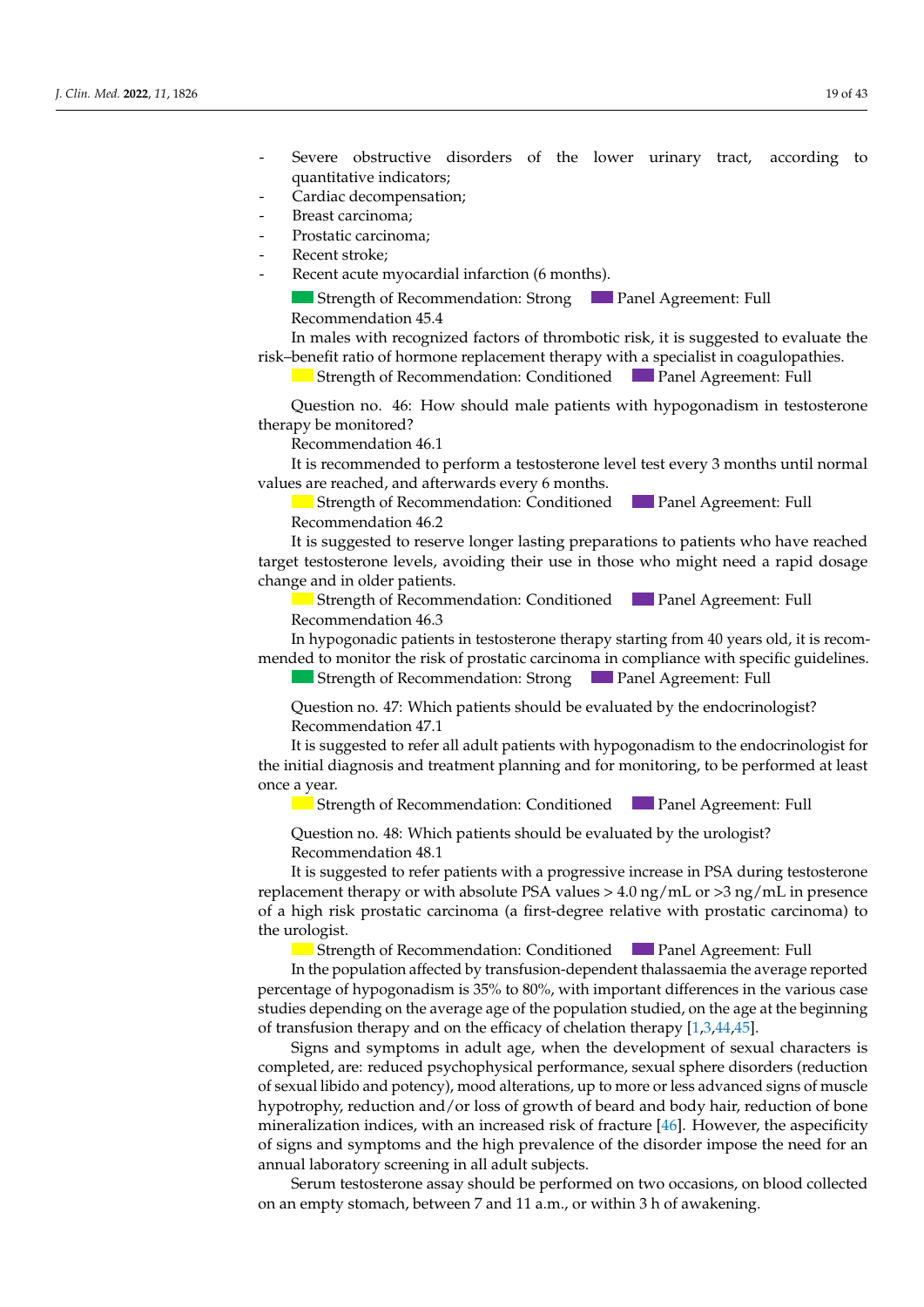In consideration of the variability of testosterone cut-off values indicated by various guidelines, it is suggested to always refer to laboratory reference parameters. A serum testosterone value is considered definitely normal if >350 ng/dL (12 nmol/L), definitely pathologic, indicating the initiation of replacement therapy, if  $\langle 230 \text{ ng}/dL \langle \langle 8 \text{ nmol}/L \rangle$ . For intermediate values, in addition to the evaluation of total testosterone, with a repetition of the assay for a confirmation of the value, the estimation (or calculation) of free testosterone is recommended, especially when suspecting altered values of sex hormone binding globulin (SHBG) [\[47\]](#page-39-15).

Replacement therapy with testosterone must be proposed to all male patients affected by hypogonadism with the aim of improving psychophysical performance, quality of life and of halting the induction and/or progression of hypogonadism-related damages, especially to the detriment of the bone compartment. However, it is always necessary to evaluate the safety of the therapy, in particular in patients older than 40 years, through PSA test and clinical assessment of prostate morphology.

In thalassemic patients with diagnosed hypogonadism and wish for fertility, the initiation of testosterone replacement therapy is not advised, but rather a gonadotropin therapy should be proposed.

In order to guarantee a correct hormonal support to most males affected by hypogonadism, in particular if young, the panel has considered it more appropriate to suggest a direct involvement of a specialist in coagulopathies to share the decision-making process before excluding a patient with hypogonadism from hormone replacement therapy.

The most controversial points concern the treatment of an aged patient with hypogonadism, in particular if obese or with cardiovascular comorbidities, mainly as far as safety of the therapy, total testosterone cut-off value suggested to start replacement therapy and PSA alarm value for the risk of prostatic carcinoma during testosterone replacement therapy are concerned

In writing these recommendations the panel made reference to the following sources: [\[3,](#page-38-2)[26](#page-39-16)[,34](#page-39-17)[,45–](#page-39-13)[53\]](#page-40-0) *3.2. Height and Growth Disorder* 

#### *3.7. Male Infertility*  $\alpha$  is equivalent in  $\alpha$  is seen in a height growth disor-

Question no. 49: From what age and how often is screening for infertility of male patients indicated? The comment is not a short 3–6-month cycle of low-dose hormone therapy (or low-

Recommendation 49.1

Screening for infertility is recommended in adult patients wishing paternity and in patients who did not obtain conception after 12 months of unprotected regular intercourse.

Strength of Recommendation: Strong Panel Agreement: Full **Panel Agreement: Full** 

Question no. 50: How should screening for infertility in male patients be performed? Recommendation 50.1

It is recommended to include the following in the initial screening for male infertility: general and reproductive history, physical examination and at least one semen analysis on an adequately collected sample.

Strength of Recommendation: Strong Panel Agreement: Full Strength of Recommendation: StrongPanel Agreement: Full Recommendation 50.2

least once after 2–3 months. One semen analysis is enough if the result is normal. If the first semen analysis shows some abnormalities, it is recommended to repeat it at

**Externe 1.1 Strength of Recommendation: Strong Comments and auxorital induction with a lack of pubertal and auxoritation with Panel Agreement: Full** Recommendation 50.3 Strength of Recommendation: Strong Panel Agreement: Full<br>Recommendation 50.3

It is recommended to perform the semen analysis according to WHO methodological - Statuend target and growth rate family target and growth rate (GR) ≤ SD or ≤−1.5 SD or ≤−1.5 SD or ≤−1.5 SD or ≤−1.5 SD or ≤−1.5 SD or ≤−1.5 SD or ≤−1.5 SD or ≤−1.5 SD or ≤−1.5 SD or ≤−1.5 SD or ≤−1.5 SD or ≤−1.5 SD or  $R_{\rm C}$  and  $R_{\rm C}$  12.66  $\sigma$ n is recommended to perform the semen analysis according to write methodological<br>dications  $\frac{1}{2}$  is recommended to perform the semen analysis assording to WHO methodological It is recommended to perform the semen analysis according to WHO methodological indications  $u_{\rm{rel}}$  is and of total testosterone in females, and of total testosterone in males, with a restart  $u_{\rm{rel}}$  is an restart of total testosterone in males, with a restart of the start of the start of the start of the st development. The control of the puberty development of the control of the control of the control of the control of the control of the control of the control of the control of the control of the control of the control of th  $\frac{1}{\sqrt{2}}$  in males, a short 3–6-month cycle of low-dose hormone therapy (oestern in  $\frac{1}{\sqrt{2}}$  in  $\frac{1}{\sqrt{2}}$  in  $\frac{1}{\sqrt{2}}$  in  $\frac{1}{\sqrt{2}}$  in  $\frac{1}{\sqrt{2}}$  in  $\frac{1}{\sqrt{2}}$  in  $\frac{1}{\sqrt{2}}$  in  $\frac{1}{\sqrt{2}}$  in  $\frac{1}{$ 

 $\blacksquare$  strength of recommendan - Status Status Status Status Graecies at least 6 months and status for status 6 months apart, or status for status for status or status or status for status or status for status or status or status or status or status fo **Strength of Recommendation: Strong <b>Panel Agreement: Full** Strength of Recommendation: Strong **Panel Agreement: Full**  $B_{\text{normal}}$  and  $\sigma$  reduced development, as previously development, reduced,  $\sigma$ Strength of Recommendation: Strong Panel Agreement: Full  $\alpha$  Recommendation 50.4

 $\mathcal{L}$  of  $\mathcal{L}$  in order  $\mathcal{L}$  is suggested in an patients with in Recommendation 50.7<br>Testicular ultrasound is suggested in all patients with infertility Strength of Recommendation: Suppose Panel Agriculture Panel Agreement: Full Agriculture Panel Agriculture Panel Agreement: Full Agriculture Panel Agriculture Panel Agriculture Panel Agriculture Panel Agriculture Panel Agri Testicular ultrasound is suggested in all patients with infertility.

− Strength of Recommendation: Conditioned − Fanel Agreement: Full Strength of Recommendation: Conditioned Panel Agreement:  $\alpha$  being the recommendation. Conditioned  $\alpha$  function  $\mu_{\text{c}}$  changes of pubertal development after  $\mu_{\text{c}}$  contribution  $\mu_{\text{c}}$  and  $\mu_{\text{c}}$  contribution with  $\mu_{\text{c}}$  contribution with  $\mu_{\text{c}}$  and  $\mu_{\text{c}}$  contribution with  $\mu_{\text{c}}$  contribution  $\mu_{\text{$ low-dose hypogonadotropic hormones, have help hypogonadotropic hypogonadotropic hypogonadotropic hypogonadism. **patients** Strength of Recommendation: Conditioned **P** Panel Agreement: Full Pouchain of Recomm **Recommendation** 3.1 Strongth of Recomm Strength of Recommendation: Conditioned Panel Agreement: Full Panel Agreement: Full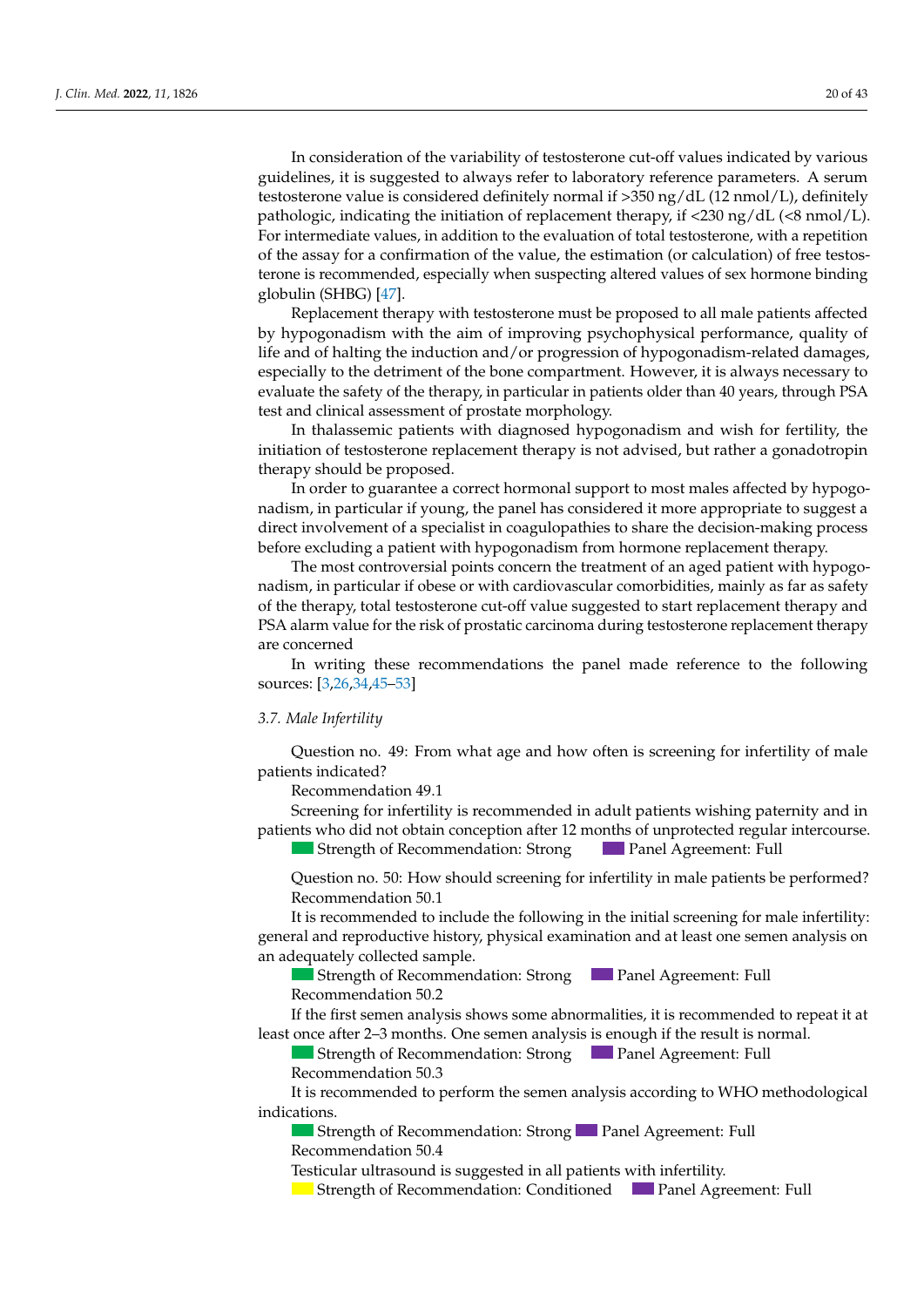Recommendation 50.5

der indicated? In the second control of the second control of the second control of the second control of the

FSH, LH and testosterone level tests are recommended in all patients with seminal alteration (2 altered semen analysis).

In all patients who did not begin pubertal development, by the age of 13 in females

Strength of Recommendation: Strong Panel Agreement: Full Recommendation 50.6

commentation co.<br>Cocurement of prologin level is recommended in all patients with hypogenadotronic Measurement of prolactin level is recommended in all patients with hypogonadotropic<br>unoconodism hypogonadism.<br>development. The restart of the restart and puberty delay and hypogonadism. Recommendation 50.6<br>Measurement of prolactin level is recommended in all patients with hypogonadotropic<br>hypogonadism.

Strength of Recommendation: Strong Panel Agreement: Full  $\alpha$  Recommendation 50.7

Screening for haemoglobinonathies determination of blood group and screening for infertility are recommended for the female partner. ening for naemoglobihopathes, determination of blood group and Screening for haemoglobinopathies, determination of blood group and screening for **J. Clinney, 11**, Strength of Recommendation: Strong<br>Recommendation 50.7<br>Screening for haemoglobinopathies, determination of blood group and screening for<br>infertility are recommended for the female partner.

**Strength of Recommendation: Strong <b>Panel Agreement: Full** Strength of Recommendation: Strong  $B_{\text{out}}$  of necessarily matrices of  $\alpha$  development as previously dependent, reduced  $\alpha$  $T$  Strength of Recommended ion: Streng  $T$  Penel Agreement:  $\text{Full}$  $\blacksquare$  Strength of Recommendation: Strong  $\blacksquare$  Panel Agreement: Full<br>Ouestion no 51: Which male patients have infertility?  $\sigma$ 

Question no. 51: Which male patients have infertility? Recommendation 51.1

Male patients who have not conceived after at least 12 months of targeted unprotected<br>intercourse and show altered semen analysis have infertility.<br>Strength of Recommendation: Strong<br>Panel Agreement: Full<br>Ouestion no. 52: intercourse and show altered semen analysis have infertility.

Strength of Recommendation: Strong Panel Agreement: Full  $I_{\text{S}}$  is recommended, story  $I_{\text{S}}$  is recommended, as a screening mode, to measure mode, the measurement

luestion no. 52: In which patients should hormone therapy for induction of spermatogenesis be initiated? A height discrete in the following case in the following cases. Ouestion no 52. In which patients should hormone therapy for induction of sper-Question no. 52: In which patients should hormone therapy for induction of sper Question no. 52: In which patients should hormone therapy for induction of sper-<br>patogenesis be initiated?

Recommendation 52.1 **Recommendation 52.1** *J. Clin. Med. 2022***,** *A. Clin. Med. 2023***,** *2023***,** *2023***,** *2023***,** *2023***,** *2023***,** *2023***,** *2023***,** *2023***,** *2023***,** *2023***,** *2023***,** *2023***,** *2023***,** *2023***,** *2023***,** *2023***,** *2023***,** *2023***,** *2023***,** *20* 

Recommendation 52.1<br>Initiation of hormone therapy for induction of spermatogenesis is recommended Finance of normone therapy for included to operating general to recommended interaction of the case of the case of the case of diagnosis of the case of the case of the case of the case of the case of the case of the case o  $(6-12 \text{ months}).$ a height distribution displays the following cases in the following cases.  $m_{\text{min}}$  mationts with by pogonal detropic by pogonal is much at  $m_{\text{min}}$  in a short time in patients with hypogonadotropic hypogonadism who wish paternity in a short time  $(6-12 \text{ months})$  $p-12$  months).  $S$  and  $S$ . It is recommended to recommended to recommended the cause of out of our original causes of original causes of  $\frac{1}{2}$ tipationis with hypogonadotropic hypogonadism who wish patentity Initiation of hormone therapy for induction of spermatogenesis is recommended  $\frac{1}{2}$  ients with by nogonal detropic by nogonalism who wish paternity in a short time

Strength of Recommendation: Strong Panel Agreement: Full  $\alpha$  Recommendation 52.2

It is recommended against the use of testosterone for the treatment of male infertility. Strength of Recommendation: Strong **Panel Agreement: Full**<br>Recommendation 52.3  $\alpha$  Recommendation 52.3

It is recommended to discontinue testosterone administration in patients in replacenent therapy before starting the therapy for induction of spermatogenesis.  $\mu$  and there is values of a proportion of  $\mu$  is a proportion of  $\mu$   $\mu$ ment therapy before starting the therapy for induction of spermatogenesis.

Strength of Recommendation: Strong Panel Agreement: Full **Patients** of Recommendation:  $\frac{1}{2}$  **Panel Agreement:** Full Strength of Recommendation: Strong Panel Agreement: Full

Question no. 53: What is the hormone therapy for induction of spermatogenesis in order to differentiate between constitution of urine; and publicate between constitution of urine; and publicate between constitution of urine; and hypogonadism? Recommendation 53.1 control of the therapy for haemoglobinopathy, and to evaluate:  $\frac{1}{2}$  Strength of Recommendation:  $\frac{1}{2}$  Fully agreement  $\frac{1}{2}$  $\alpha_{\text{S}}$  and  $\alpha_{\text{S}}$  which evaluations are recommending  $\alpha_{\text{S}}$ In the case of constitutional growth and puberty delay with the spontaneous begin-Question no. 53: What is the hormone therapy for induction of spermatogenesis in male hypogonadism? Question no. 53: What is the hormone therapy for induction of spermatogenesis in  $\frac{1}{2}$ Question no. 53: What is the hormone therapy for induction of spermatogenesis in male hypogonadism?

For induction of spermatogenesis it is recommended to start with HCG 1000–2000 IU wice a week, gradually increasing the dose, if necessary, based on monitoring of plasma testosterone.  $\frac{1}{2}$  for the theory  $\frac{1}{2}$  for the to  $\frac{1}{2}$  and to  $\frac{1}{2}$  and to  $\frac{1}{2}$  and to  $\frac{1}{2}$  $\frac{1}{2}$ <br>Recommendation 53.1 structure of example of a commenced to conditioned the conditioned panel Agreement: Fundational Agreement: Fundational Agreement: Fundational Agreement: Fundational Agreement: Fundational Agreement: Fundational Agreement: twice a week, gradually increasing the dose, if necessary, based on monitoring of<br>plasma testosterone.  $R_{\text{R}}$   $\alpha$   $\beta$   $\beta$   $\beta$ 

Illianus estosterone.<br>
Strength of Recommendation: Strong **Comment** Panel Agreement: Full Recommendation 53.2  $\blacksquare$  strength of Recommendati In the case of diagnosis of the case of the case of the case of the case of the case of the case of the case of the case of the case of the case of the case of the case of the case of the case of the case of the case of th Strength of Recommendation: Strong Panel Agreement: Full Recommendation 53.2

Recommendation 33.2<br>Addition of FSH (75–150 IU 2–3 times a week subcutaneously) is recommended when In improvement of the semen analysis is not obtained with HCG, in spite of testosterone evels normalization.  $s$  is normalization.  $S = \begin{bmatrix} 1 & 1 & 1 \\ 1 & 1 & 1 \end{bmatrix}$  $\frac{1}{2}$  and  $\frac{1}{2}$  in  $\frac{1}{2}$  in order  $\frac{1}{2}$  in  $\frac{1}{2}$  in  $\frac{1}{2}$  in  $\frac{1}{2}$  in  $\frac{1}{2}$  in  $\frac{1}{2}$ completed to complete the diagnosis.<br>A diagnosis C TCH (75, 450 HH 0, 9 times, second sub- $S$  strength of the sement analysis is not obtained with  $HCC$  in spite  $\alpha$ Addition of FSH (75–150 IU 2–3 times a week subcutaneously) is recommended when<br>n improvement of the semen analysis is not obtained with HCG, in spite of testosterone males of the case of diagnosis of the case of the comment and the comment of the sement analysis is not obtained with HCG, in spite of testosterone corry normanzation.<br>Clear the Clear the CD to complete the diagnosis. an improvement of the semen analysis is not obtained with  $HC\ddot{G}$ , in spite of testosterone levels normalization.  $\sum_{i=1}^{\infty}$ an improvement of the semen analysis is not obtained with  $HCC$ , in spite of testosterone *J. Clinical California*, *2022* 

Strength of Recommendation: Strong Panel Agreement: Full Recommendation 53.3 Recommendation  $53.3$  $\blacksquare$ In the commendation  $\lrcorner$  of constant  $\lrcorner$  denotes begin-Strength of Recommendation: Strong Panel Agreement: Full<br>Recommendation 53.3 - Statuse ≤ −1.5 Secommendation 53.3<br>- Status target and growth rate (GR) ≤ SD or ≤−1.5 SD or ≤−1.5 SD or ≤−1.5 SD or ≤−1.5 SD or ≤−1.5 SD or ≤−1.5

The use of GnRH to stimulate spermatogenesis is not recommended in patients with aemoglobinopathy and hypogonadism, since the hypothalamic-pituitary-gonadal axis is  $T_{\rm tot}$  defined to use GH-RH argin is suggested to use  $T_{\rm eff}$ growth  $\alpha$  secretion. The use of GnRH to stimulate spermatogenesis is not recommended in patients with not intact. Strength of Recommendation: Strong Panel Agreement: Full than the chronological age of 13 or the bone age of 13 or the bone age of 13 or the bone age of 11 in females. - Screening for celiac disease (antiTG ± AGA depending on the subject's age, with sim-The use of GNKH to sumulate spermatogenesis is not recommended in patients with ot mact.  $\frac{1}{2}$ which evaluation no. 5: Which evaluation no. 5: Which evaluations are recommended in particles with aemoglobinopathy and hypogonadism, since the hypothalamic-pituitary-gonadal axis is Ine use of GNRH to stimulate spermatogenesis is not recommended in patients with ot middle  $\frac{1}{2}$  $\frac{1}{2}$  the case of constitutional growth and public delay with the spontaneous begin- $\Omega$  and  $\Omega$  and  $\Omega$  are  $\Omega$  and  $\Omega$  are  $\Omega$ tion of  $\overline{S}$  or  $\overline{S}$  in children over 2 years old;  $R_{\text{C}}$  $R_{\text{C}}$   $R_{\text{N}}$   $R_{\text{C}}$ In the case of diagnosis of  $\frac{1}{2}$  hypogonalogies is not recommended in partitio with Recommendation 35.5<br>The use of GnRH to stimulate spermatogenesis is not recommended in patients with boys/girls with a displacement, and it is pottnaming predicted, reduced, reduced, reduced, reduced, reduced, r  $R_{\text{e}}$ haemoglobinopathy and hypogonadism, since the hypothalamic-pituitary-gonadal axis is<br>not intact  $\alpha$  intact.  $\alpha$  in the public delay and hypogonal delay and hypogonalism.  $\frac{1}{2}$  and  $\frac{1}{2}$  in females who did not help age of 13 in females of 13 in females of 13 in females of 13 in females of 13 in females of 13 in females of 13 in females of 13 in females of 13 in females of 13 in fem

ot intact.<br>Strength of Recommendation: Strong Panel Agreement: Full Panel Agreement: Full Recommendation: 53.4<br>Tosterone enanthalte, propionate or cypionate in depot formulation, to be administered therapy be started. The  $\epsilon$  but ngun bi Kecomm **Strength of Recommendation: Strong Panel Agreement: Full Panel Agreement: Full Panel Agreement: Full Panel Agreement: Full Panel Agreement: Full Panel Agreement: Full Panel Agreement: Full Panel Agreement: Full Panel Agre**  $\sum_{i=1}^n$  $\frac{1}{16}$  of Recommendance Strength of Recommendation: Strong Panel Agreement: Full Recommendation 55.<del>4</del><br>In patients with hyperprolactinemia, MRI of the hypophysis and therapy with dopaminerecommendation of Bosomer  $I_{\text{out}}$  or the disorder state growth disorders, it is recommended to commended to check the optimal of  $\theta$ Strength of Recommendation: Conditioned Panel Agreement: Full ning of public of public of public supply in the relationship in the supply of remain in the supply of the supp <del>− Suenguro</del> Recommendation, Strong − Tranel Agreement, Fun econm<br>.. <u>be direct</u>:<br>Construction of Recommendation: Strong **Panel Agreement: Full** Recommendation 53.4  $\frac{m_{\text{max}}}{2}$  commentation  $\frac{52}{4}$ Strength of Recommendation: Strong Panel Agreement: Full

Recommendation 55.4<br>In patients with hyperprolactinemia, MRI of the hypophysis and therapy with dopamineagonist drugs, unless contraindicated, are recommended to improve spermatogenesis. Recommendation 55.4<br>In patients with hyperprolactinemia, MRI of the hypophysis and therapy with dopamine-- Phosphorus-calcium metabolism (calcium metabolism or un explorus) and the tapy with dopartimem patients with hyp n patients with hyperpro Recommendation 55.4<br>In patients with hyperprolactinemia, MRI of the hypophysis and therapy with dopamine- $\mathcal{B}$  disorder of public with a disorder of public development,  $\mathcal{B}$  and  $\mathcal{B}$  are previously dependent,  $\mathcal{B}$  and  $\mathcal{B}$  are previously dependent of  $\mathcal{B}$  are previously dependent of  $\mathcal{B}$  are previo

**Cloniding tests as depending the Commendation:** Strong **Cloniding Panel Agreement:** Full Strength of Recommendation: Strong Panel Agreement: Full  $\sigma$   $\sigma$  $\sigma$  of 13 or the bone age of 13 or the bone age of 13 or the bone age of 13 or the bone age of 11 in females. - Hepatic and renal function, electrolytes, total proteins, and protein electrophoresis,  $m_{\rm e}$  treatment-free period with a clinical laboratory re-evaluation, in  $\sim$ Recommendation 13.2 Strength of Recommendation: Strong Panel Agreement: Full SD after 2 consecutive years;  $\epsilon$  backgrowth recommendation background in and of the testosterior in  $\epsilon$  $T_{\text{strank}}$  of Recommendation:  $\text{Strang}$   $\blacksquare$  Panel Agreement:  $\text{Full}$ Strength of Recommendation: Strong Panel Agreement: Full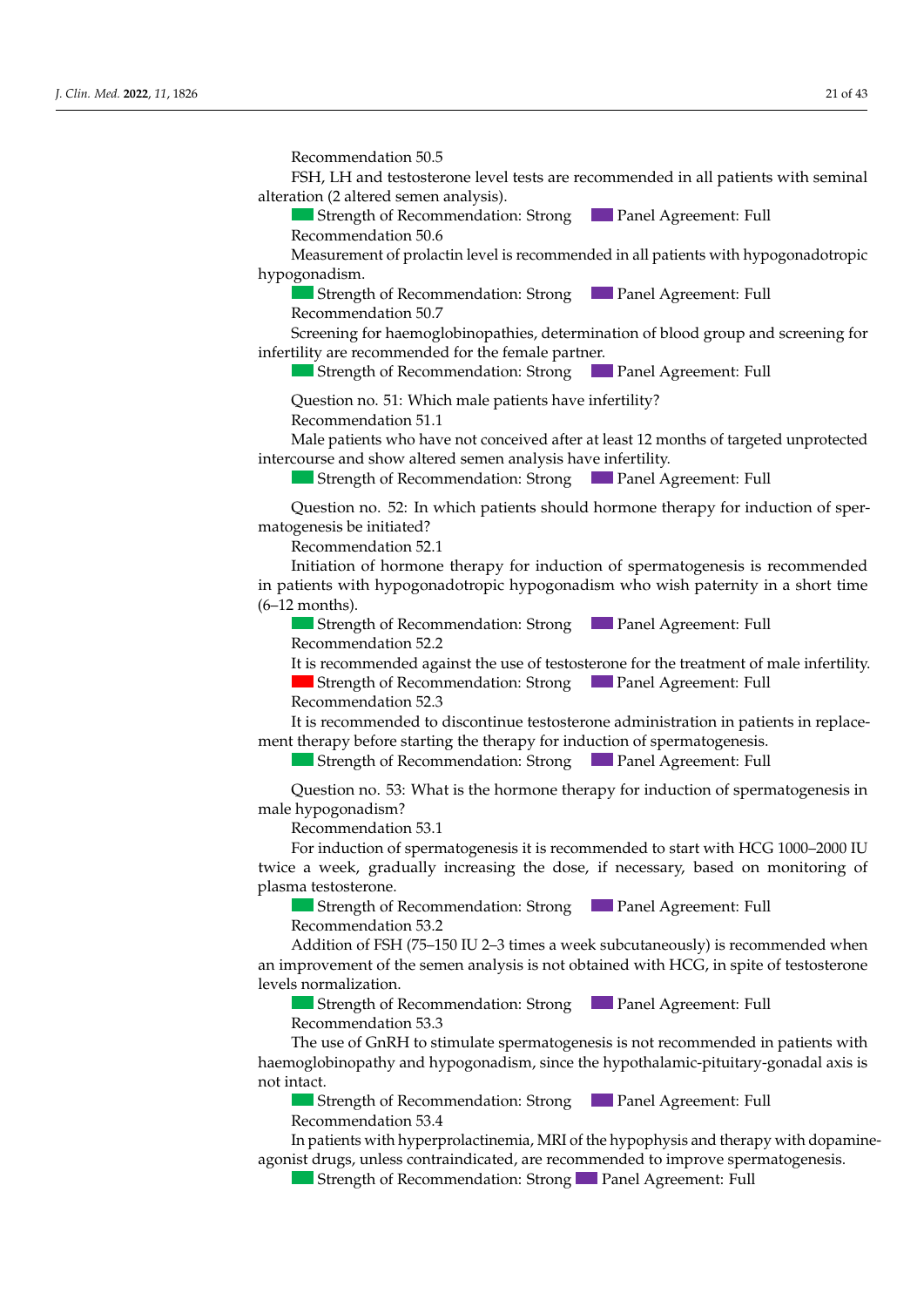Question no. 54: How should male patients with hypogonadism in treatment with gonadotropins be monitored? *J. Clin. Med.* **2022**, *11*, x FOR PEER REVIEW 11 of 46

**Example 10** Recommendation 54.1

During HCG therapy, testosterone level assay is suggested every 2-3 months; during FSH therapy, a semen analysis every 3–6 months is suggested.

Strength of Recommendation: Conditioned **Panel Agreement: Full Panel Agreement: Full** 

Strength of Recommendation: Conditioned **Panel Agreement: Full (2014)**<br>Question no. 55: Which patients should be evaluated by the endocrinologist?  $\sum_{i=1}^{\infty}$  Recommendation 55.1  $\frac{1}{2}$ 

Endocrinologic evaluation is suggested for all patients with haemoglobinopathy when they reach adult age; in patients requiring diagnostic classification for infertility; in patients affected by hypogonadism who desire paternity.

Strength of Recommendation: Strong Panel Agreement: Full

 $\Omega$  consider the  $56$ . Which patients should be avaluated by the use logist? tion of testicular growth, starting from the age of 14. recommendation 12.5 october 12.5 percent Question no. 56: Which patients should be evaluated by the urologist?<br>Recommendation 56.1 Recommendation 56.1 Question no. 56: Which patients should be evaluated by the urologist?<br>Recommendation 56.1

Evaluation by a urologist expert in andrology or by an endocrinologist expert in ny and procreation is suggested in the ronowing cases. In an patients in dia  $R_{\text{B}}$ testicular biopsy and in those intended for assisted fertilization methods after testicular sexuality and procreation is suggested in the following cases: in all patients in diagnostic classification phase, in patients with obstructive azoospermia, in patients requiring sperm extraction.

**In the case of the case of the case of the case of the case of the case of the commendation: Strong <b>Panel Agreement: Full Strength of Recommendation: Strong** Panel Agreement: Full Strength of Recommendation: Strong **Panel Agreement: Full** 

Hypogonadism is the predominant cause of infertility in subjects with transfusiondependent haemoglobinopathy who show dyspermia in approx. 38% of the cases and azoospermia in 18%, and need induction of spermatogenesis with gonadotropins in 12.5% If the cases and assisted fertilization methods in  $4.3\%$  [33]. of the cases and assisted fertilization methods in 4.3% [\[33\]](#page-39-18).

The medical history must include information regarding present and previous patholo-<br>Recommendation 13.1 Solution 12.5 SD or SD or SD or SD or SD or SD or SD or SD or SD or SD or SD or SD or SD or tions [48,49]. In the physical examination particular attention should be paid to the viriliza-<br>tions [48,49]. In the physical examination particular attention should be paid to the viriliza- $\frac{1}{2}$  and  $\frac{1}{2}$ . In the priyon examination particular attention should be plat to the virtual resence of substantial abnormalities of vasa deferentia and epididymis [50]. and therapies, pubertal development, sexual activity, sexually transmitted infec-<br> $[10, 40]$  is recommended to the case of the case of hypogonal intervals of the case of the case of the case of the case of the case of the non state and to secondary sexual enanceles, annehistoris and consistency of the testeles, presence of substantial abnormalities of vasa deferentia and epididymis [\[50\]](#page-40-3). The medical history must include information regarding present and previous patholo- $\frac{1}{2}$  monopolyton and the pulse of the curve of Cacciari for  $\frac{1}{2}$  for  $\frac{1}{2}$  for  $\frac{1}{2}$  in Italian inter-tions [\[48,](#page-40-1)49]. In the physical examination particular attention should be paid to the virilizagies and therapies, pubertal development, sexual activity, sexually transmitted infec-<br>extending the contract of the contract of the contract of the contract of the contract of the contract of the

The semen analysis should be carried out according to the methodological indications<br>WHO Fall is the condition of Recommendations f the WHO [51] in a certified laboratory and repeated after 2–3 months in case of abnornalities. Indeed, the wide interindividual variability and the overlapping of the values (concentration, motility, and morphology) between fertile and infertile subjects limit the duely value of the test and make at least two consecutive tests necessary to define an<br>dual deconomic (CLA 2016). The rub off reduce in direted by the WIIO menual are mondat ay passed on the variable of a population of terms mately, variable below the strict considered pathological [52]. individual dyspermic (SIA 2016). The cut-off values indicated by the WHO manual are on the values of a popul no. 5: Which evaluation no. 5: Which evaluation is not the case of the case of case of case of case of case of prognostic value of the test and make at least two consecutive tests necessary to define an<br>individual dragographs (CLA 2016). The sub-off values indicated by the MUIO magned are recommendation 5.1 In the variable growth displacement of rectific that estimates were value our percentation: The optimal Agreement: Full Agreement: Full Agreement: Full Agreement: Full Agreement: Full Agreement: Full Agreement: Full Agreem The semen analysis should be carried out according to the methodological indications of the WHO [\[51\]](#page-40-4) in a certified laboratory and repeated after 2–3 months in case of abnormalities. Indeed, the wide interindividual variability and the overlapping of the values based on the values of a population of fertile males; values below the 5th percentile are

The usual treatment schedule suggests to start with HCG (Human Chorionic Gonadotropin) that, by stimulating Leydig cells, is capable of restoring not only the endocrine function but sometimes also spermatogenesis, in patients who developed hypogonadism in post-pubertal age. The starting dose is 1000 IU of HCG to be administered subcutaneously twice a week, gradually increasing the dose depending on the testosterone levels obtained (checks every 2-4 weeks). The target is to reach plasma testosterone levels within normal limits (and therefore physiological intratesticular levels); an unsatisfactory response to associated with central hypogonadism. mererore privological intractsicatal revers), an ansamstactory response t high HCG doses (up to 5000 IU 2–3 times a week) indicates primary gonadal deficiency

When no satisfactory improvement of the semen analysis is obtained with HCG alone, in spite of testosterone normalization, FSH should also be administered; as a rule this ogiste of the procedure in the planning phase of the planning phase of the phase of the phase of the phase of the planning phase of the planning phase of the phase of  $p$ -calculation of  $\alpha$  and  $\alpha$  is  $\alpha$  and  $\alpha$  is  $\$ subcutaneously 2–3 times a week; this dose can be doubled at a later time. is necessary in cases of pre-pubertal onset. The initial dose is 75 IU to be administered

The induction of spermatogenesis usually requires at least 6 months of therapy; there is no indication to continue the treatment beyond 2 years  $[8,50]$ .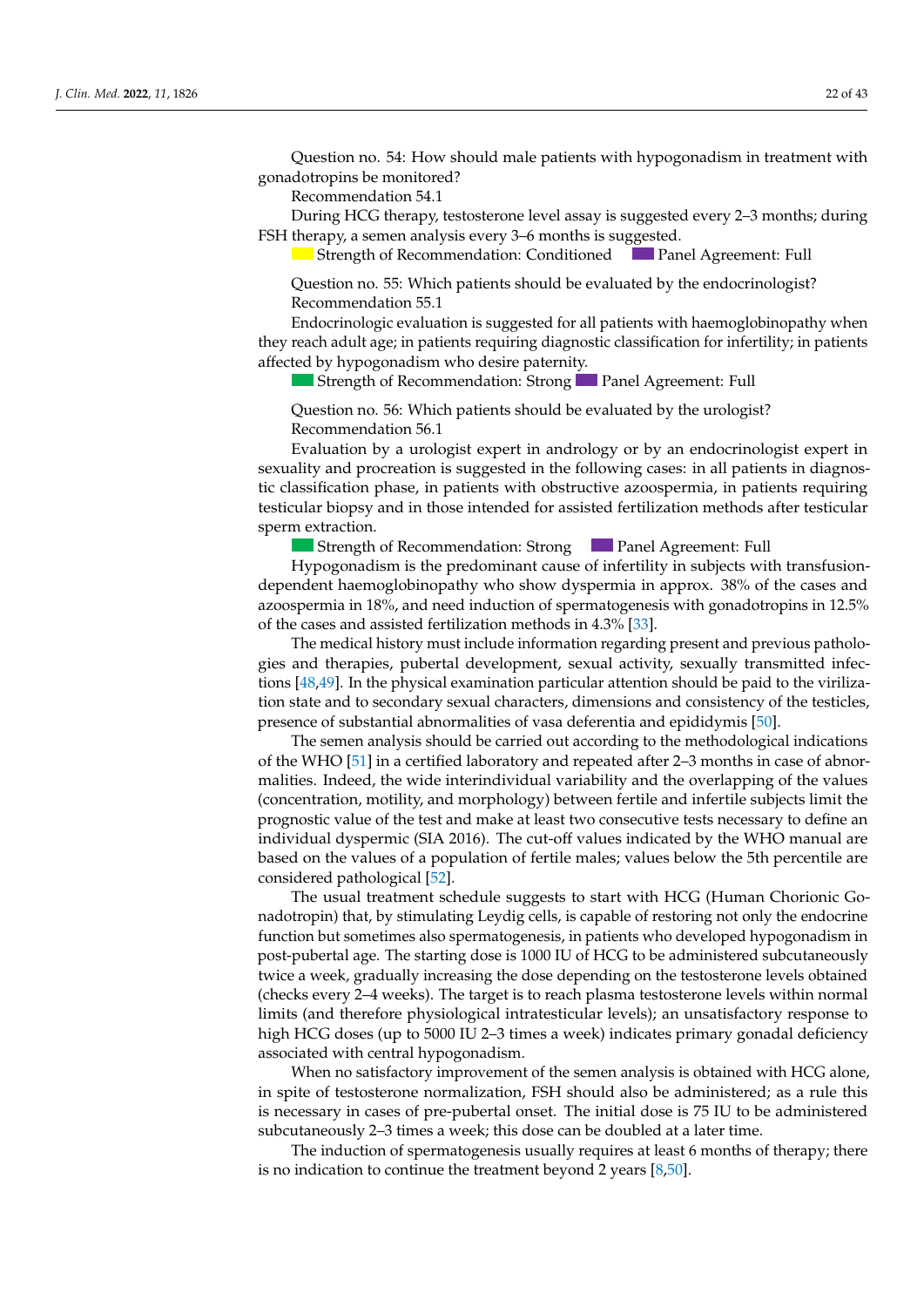Controversial points concern the indication for cryoconservation, that ideally should always be proposed when reaching the adult age, even in patients with sperm quality lower than normal, since the modern techniques of assisted fertilization have definitely increased the possibility of conception even in patients with severe oligoasthenospermia (<1 million spermatozoa/mL) [\[3\]](#page-38-2). It is not known whether the use of bisphosphonates during induction of spermatogenesis can have adverse effects, nor is their extent known. In the absence of data, the panel suggests to discontinue their use at least 6 months before conception.

> In writing these recommendations the panel made reference to the following sources: [\[3,](#page-38-2)[48–](#page-40-1)[50\]](#page-40-3).  $\mathcal{L}^{\text{max}}$  and how often is screening for a height growth disor-and how often is screening for a height growth disor-Recommendation 12.3

**3.8. Glucose Metabolism Disorders** who did not begin public age of 13 in females who did not be age of 13 in females who did not be a get  $\alpha$  in females who did not be a get  $\alpha$  in females who did not be a get  $\alpha$  in f *J. Clin. Med.* **2022**, *11*, x FOR PEER REVIEW 7 of 46

Question no. 57: From what age is screening for glucose metabolism disorders indicated? **Recommendation 57.1** 

Screening for glucose metabolism disorders is recommended starting from 10 years of age. fage. *3.2. Height and Growth Disorder*  **J.** Screening for glucose metabolism disorders is recommended starting from 10 years of age.<br> **2023** Strength of Recommendation: Strong **Panel Agreement: Full** 

Strength of Recommendation: Strong Panel Agreement: Full

Question no. 58: How often should screening for glucose metabolism disorders be performed? Question no. 58: How often should screening for glucose metabolism disorders<br>a performed? Low-dien should screening for gracose metabolism disorders<br>*he performed?* 

Recommendation 58.1

It is recommended to perform screening for glucose metabolism disorders every 2 years from 10 to 18 years of age (at 10, 12, 14, 16, 18), and afterwards, every year.

Strength of Recommendation: Strong Panel Agreement: Full Recommendation 58.2

Strength of Recommendation: StrongPanel Agreement: Full month since the beginning of pregnancy and OGTT at 24–28 weeks of gestation, following the specific criteria of gestational diabetes. For pregnant women, fasting blood glucose level test should be performed every *For pregnant women, fasting blood glucose level test should be performed every month since the beginning of pregnancy and OGTT at 24–28 weeks of gestation, following the specific criteria of gestational diabetes.* 

**A interpretation cases: 1998** Cases: Strong **Cases** Panel Agreement: Full Strength of Recommendation: Strong Panel Agreement: Full

Question no. 59: How should screening for glucose metabolism disorders be performed?  $\frac{2}{1}$  Recommendation 59.1

econfinendation 39.1<br>i is recommended to perform screening for glucose metabolism disorders by assessment of fasting blood glucose or blood glucose during OGTT. It is recommended to perform screening for glucose metabolism disorders by assess-

Strength of Recommendation: Strong **Panel Agreement: Full** Recommendation 59.2

Calculation of HOMA-IR index is suggested as a parameter of insulin resistance.

Strength of Recommendation: Conditioned **Parameters** Panel Agreement: Full Strength of Recommendation: Conditioned Panel Agreement: Full

decommended in the partition and the case of the case of the case of the case of  $\alpha$ here here dispete In the case of constitutional growth and public delay with the spontaneous begin-Question no. 60: Which patients have a glucose metabolism disorder?  $W_{\text{tot}}$  and his parameter  $\omega_{\text{tot}}$  is a carried contribution of  $\omega$  carried checks to be carried checks to be carried contributions. Patients have diabetes if have: Recommendation 60.1 Question no. 60: Which patients have a glucose metabolism disorder?<br>Recommendation 60.1 Question no. 60: Which patients have a glucose metabolism disorder?<br>Recommendation 60.1

Recommendation 5.1 million

- $\lim_{\epsilon \to 0} g$ , even on a single occasion, or grycemia  $>$  200 mg/ dL (independently of 1000 make) in presence of typical symptoms of the disease (poly finding, even on a single occasion, of glycemia > 200 mg/dL (independently of food realize, over on a single occasion, or gr, comando and, and called period. Strength of Recommendation: StrongPanel Agreement: Full  $R = \frac{R}{2}$  $\frac{1}{2}$ . Status  $\frac{1}{2}$ . Status  $\frac{1}{2}$  such an  $\frac{1}{2}$  such an  $\frac{1}{2}$ . So the family target and  $\frac{1}{2}$  or  $\frac{1}{2}$  or  $\frac{1}{2}$ .  $\sum_{r=1}^{\infty}$  are  $\sum_{r=1}^{\infty}$  $\widetilde{\text{R}}$  in presence of typical symptoms of the disease (polyuria, polydipsia, weight  $\frac{1}{2}$  the case of  $\frac{1}{2}$  is recommended to  $\frac{1}{2}$  is recommended to  $\frac{1}{2}$  is recommended to  $\frac{1}{2}$  is recommended to  $\frac{1}{2}$  is recommended to  $\frac{1}{2}$  is recommended to  $\frac{1}{2}$  is recommended to  $\frac$  $\cos$  or  $\frac{1}{2}$  which patients have a height growth disorder?  $\log$ ) or  $\overline{\text{S}}$  is it suggested cases of hypogonalism in males is it suggested in males in males is it suggested in males in  $\overline{\text{S}}$  $\frac{1}{2}$  finding, even on a single occasion, of glycemia > 200 mg/dL (independently of food intake) in presence of typical symptoms of the disease (polyuria, polydipsia, weight<br>loss) or loss) or  $\Delta$  patients who did not begin public development, by the age of 13 in females of 13 in females of 13 in females of 13 in females of 13 in females of 13 in females of 13 in females of 13 in females of 13 in females of 13
	- $\frac{1}{2}$  finding on at loset two occasions of facting blood glucose lovels  $>126$  mg/dJ (facting man, on a teast the ecclesions of histing stock gracese fervers. The mg, all (histing means at least 8 h of abstention from food) or  $\frac{d}{d}$  means of look  $\theta$  h of shots in from food) or  $\frac{d}{d}$  and the state in males  $\frac{d}{d}$  means of look  $\theta$  h of shots in from food) or  $\frac{1}{2}$  finding on at least two occasions of fasting blood glucose levels > 126 mg/dL (fasting
	- glycemia > 200 mg/dL two hours after oral glucose loading (with 75 g of glucose),<br>associated with another diagnostic criterion or reconfirmed physical and construction of urine; and chemical examination of urine; (which is given growth)  $\overline{\phantom{a}}$  and  $\overline{\phantom{a}}$  and  $\overline{\phantom{a}}$  and  $\overline{\phantom{a}}$ grid the secondation of the started the started of the started of the secondary (which is associated with another diagnostic criterion or reconfirmed. associated with another diagnostic criterion or reconfirmed.

 $\frac{1}{\sigma}$  Celiac disease (anti-TG  $\frac{1}{\sigma}$  and subject  $\frac{1}{\sigma}$  and subject  $\frac{1}{\sigma}$  and simple simple simple subject  $\frac{1}{\sigma}$ ultaneous evaluation of IgA); Strength of Recommendation: Strong Panel Agreement: Full  $I_n$  Strongth of Bosommondetian:  $S_{t}$   $I_{t}$   $I_{t}$   $I_{t}$   $I_{t}$   $I_{t}$   $I_{t}$   $I_{t}$   $I_{t}$   $I_{t}$   $I_{t}$   $I_{t}$   $I_{t}$   $I_{t}$   $I_{t}$   $I_{t}$   $I_{t}$   $I_{t}$   $I_{t}$   $I_{t}$   $I_{t}$   $I_{t}$   $I_{t}$   $I_{t}$   $I_{t}$   $I_{t}$   $I_{t}$  $\frac{1}{2}$  compared to the thermal terms for  $\frac{1}{2}$ Strength of Recommendation: Strong Panel Agreement: Full Recommendation 60.2  $\blacksquare$  Suenguron Recomm Strength of Recommendation: Strong Panel Agreement: Full

 $\Gamma$ <sub>Therma</sub>  $C$   $\eta$  and  $A_0$  took is  $\eta$  and  $\eta$ - Phosphorus-calcium metabolism (calcium, phosphorus, alemanic phosphorus, alemanic phosphatase, PTH Recommendation 60.2<br>Plasma C-peptide test is recommended to complete the diagnosis in patients with a In the case that pubertal development development development disorder. In particular when a<br>liagnosis of diabetes. Plasma C-peptide test is recommended to complete the diagnosis in patients with a  $\frac{1}{2}$  diagnosis of diabetes. In female patients with puberty delay, the recommended therapy is low-dose 17β-Plasma C-peptide test is recommended to complete the diagnosis in patients with a<br>iagnosis of diabetes.

Strength of Recommendation: Strong **Panel Agreement: Full** Recommendation 60.2 Strength of Recommendation: Strong Panel Agreement: Full<br>Recommendation 60.2 control of the therapy for the therapy for handle  $\alpha$ Recommendation 60.2  $\frac{1}{\sqrt{2}}$  Recommendation 60.2  $\overline{\phantom{a}}$  ,  $\overline{\phantom{a}}$  ,  $\overline{\phantom{a}}$  ,  $\overline{\phantom{a}}$  ,  $\overline{\phantom{a}}$  ,  $\overline{\phantom{a}}$  ,  $\overline{\phantom{a}}$  ,  $\overline{\phantom{a}}$  ,  $\overline{\phantom{a}}$  ,  $\overline{\phantom{a}}$  ,  $\overline{\phantom{a}}$  ,  $\overline{\phantom{a}}$  ,  $\overline{\phantom{a}}$  ,  $\overline{\phantom{a}}$  ,  $\overline{\phantom{a}}$  ,  $\overline{\phantom{a}}$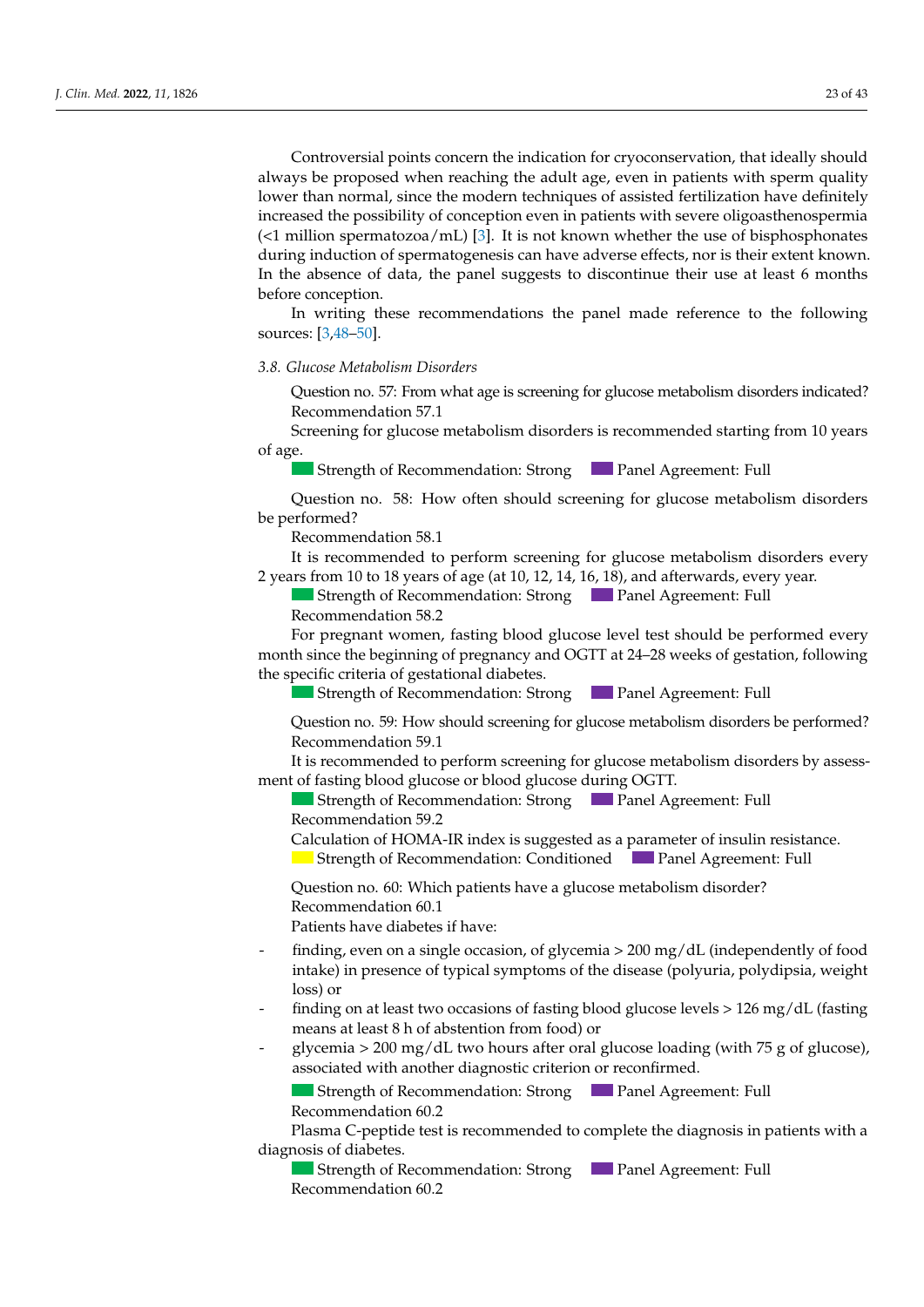To complete the diagnosis it is recommended to perform OGTT in patients with impaired fasting glucose found at least on two occasions. Strength of Recommendation: Strong Panel Agreement: Full  $\alpha$  Recommendation 60.4 Patients with glycemia between  $140$  and  $199$  mg/dJ two bours after oral glucose loading have reduced glucose tolerance or impaired glucose tolerance (IGT). Strength of Recommendation: Strong **Panel Agreement: Full** Question no. 61: What is the therapy for glucose metabolism disorders? Recommendation 61.1 In case of glucose metabolism disorders, it is recommended to intensify iron chelation therapy to reach a negative iron balance and to change lifestyle (appropriate diet, regular physical activity, quitting smoking, adequate amount of sleep) Strength of Recommendation: Strong Panel Agreement: Full - Status ≤ −2 Soommendation bl.2<br>The status at least 6 months at least 6 months application reduced at least 6 months application reduced at le tion of 0.5 Space of 0.5 Space 2 years of 0.5 Space 2 years of 0.5 Space 2 years of 0.5 Space 2 years old; 0.5  $\frac{1}{2}$  is suggested to consider methorium therapy, especially in case of institutive resistance  $\overline{\phantom{a}}$ In patients with diabetes, it is suggested to consider metformin or insulin therapy, epending on the presence of symptoms, catabolic signs, glycemia and C-peptide levels.  $h_{\text{beam}}$  distribution distribution Recommendation 5.1 In patients with disorders, it is recommended to check the optimal of the optimal and optimal agreements with  $\frac{1}{2}$ ose injection therapy.<br>Strenoth of Recommendation: Conditioned **in the Panel Agreement: Full** In Buengar of Recommendation. Conditioned **Figure 1** diter 1 greentent. The Recommendation 61.5 recommendation one<br>Continuous subcutaneous insulin infusion by an insulin pump is the ecommended, therapy: the stocal proteins, and proteins, and protein electrophoresis, in the commended, the stocal laboratory re-evaluation, in the case of the clinical laboratory re-evaluation, in the case of the case of t physical example:<br>Some to the colocted patients who fail to have good management of diabetes in spite of intensive and optimized multiple does injective thereby and (or have cevere or nocturnal hypoglycemia; hypoglycemia; if pogrycernary<br>in paediatric age patients in case of high insulin sensitivity; in pacadiante dige patients in ease of high misulm sensitivity, in partners younger man two years,<br>in case of compromised lifestyle with multiple dose injective therapy strength of Recommendation: Strong Panel Agreement: Full Recommentation 5.2  $\mu$  about the  $\sigma$  that should padelly with glucose the about another be inormored: sistem indication of the performance of performance and a dynamic test for the evaluation of the evaluation of Education in self-monitoring of blood glucose should be performed in diabetic patients; and of ketons, if blood glucose > 250 mg/dL, are recommended. Strength of Recommendation: Strong<br>Recommendation 62.2 Recommendation 62.2 Recommendation 60.3 ents with glycenia between 140 and 199 mg/ dl two hours are  $B_{\text{out}}$  of necessarily matrices of public  $\sum_{i=1}^{\infty}$  and regression, reduced  $\sum_{i=1}^{\infty}$ commentation 01.2 it is suggested to consider metform in therapy, especially in case of insulin resistance Strength of Recommendation: Conditioned **Panel Agreement: Full**<br>Recommendation 61.3 Recommendation 61.3 Strength of Recommendation: Conditioned<br>Recommendation: Conditioned<br>Recommendation 61.4 recommendation of  $\log$ Question no. 62: How should patients with glucose metabolism disorder be monitored?  $\frac{1}{2}$  Recommendation 62.1 for patients on insulin therapy, self-monitoring of blood glucose at least three times a day,<br>and of ketons, if blood glucose  $> 250$  mg/dL, are recommended. Patients with glycemia between 140 and 199 mg/dL two hours after oral glucose Strength of Recommendation: Strong Panel Agreement: Full  $\frac{1}{\sigma}$  , hence  $\frac{1}{\sigma}$  and  $\frac{1}{\sigma}$  arranged out every sixteeper stage. Recommendation 61.2 - In patients with prediabetes (impaired fasting glucose and reduced gluc - Status ≤ Status Status at least 6 months at least 6 months apart, or status for status and status reduced at least 6 months apart, or status and status and status and status and status and status and status and status a tion of 0.5 Suggested to consider in  $\overline{\phantom{a}}$ In the recommended insulin therapy scheme is the basal-bolus regimen through multiple out the condition of the optimal condition of the optimal and the optimal agreement of the optimal Agreement: Full agreement: Full agreement: Conditioned Panel Agreement: Full agreement: Conditioned Panel Agreement: Condit recommended therapy: and optimised multiple dose injective therapy, and/or have severe or nocturnal<br>hypoclycomia: - Strength of Recommendan commentation one epending on the presence of symptoms, catabolic signs, glycemia and C-peptide levels. Recommendation 61.4<br>Females and puberty delay. The constitution of the constitution of the constitution of the constitution of the ning of public of public suggests in watchful waiting, it is suggested to remain in watchful waiting, in concert Strength of Recommendation: Conditioned<br> **Example 2** Panel Agreement: Full Recommendation  $61.5$ in selected patients who fail to have good management of diabetes, in spite of intensive in paediatric age patients in case of high insulin sensitivity;<br>in potients your gor than two years. Strength of Recommendation: Strong Panel Agreement: Full **Example 13.3 Strength of Kecommendation: Strong Pranel Agreement: Full** Strength of Recommendation: StrongPanel Agreement: Full In patients with diabetes, it is suggested to consider metformin or insulin therapy, - Status ≤ Status Status GR ≤ SOD with GR ≤ SOD with GR ≤ 1 Space 6 months at least 6 months apart, or status reduced at least 6 months apart, or status reduced at least 6 months apart, or status reduced at least 6 months tie recommended insulin therapy scheme is the basar-bo. Continuous subcutaneous insulin infusion by an insulin pump is the  $\mathcal{L}$  and example in the case of  $\mathcal{L}$  and  $\mathcal{L}$  are recommended in the case of case of case of case of case of case of case of case of case of case of case of case of case of case of case of case of case of case  $\sum_{i=1}^n a_i$  is recommended to check the optimal to check the optimal to check the optimal to check the optimal to check the optimal to check the optimal to check the optimal to check the optimal to check the optimal to medic of compromise Question no. 61: What is the therapy for glucose metabolism disorders?<br>Recommendation 61.1 In patients with prediabetes (impaired fasting glucose and reduced glucose tolerance), recommendation on +<br>The growth and disorder the growth growth disorder?  $\frac{1}{2}$  dose injection therapy. Strength of Recommendation: Conditioned Panel Agreement: Full Agreement: Full Agreement: Full Agreement: Full Agreement: Full Agreement: Full Agreement: Full Agreement: Full Agreement: Full Agreement: Full Agreement: Full  $\mu$  patients younger than  $W$  very exist, a short  $\mu$  and  $\mu$  are short  $\mu$  and  $\mu$ low-dose of compromised inestyle with maline dose hyeelive aneiapy depending on the presence of symptoms, catabolic signs, glycemia and C-peptide levels. recommended mod. Strongh of Becommondation: Conditioned - If the spanned manple assemption and present, GR status is the service of no construction y poglycemar,<br>2 paediatric age patients in case of high insulin sensitivity:  $\Omega$  and  $\Omega$  is a set of  $\Omega$  is a set of  $\Omega$  and  $\Omega$  are recommended in the case of  $\Omega$ Strength of Recommendation: Strong Panel Agreement: Full  $\text{reconfin}$  and  $\text{reconfin}$   $\text{reconfin}$ **J.** Recommendation 60.4<br>
Patients with glycemia between 140 and 199 mg/dL two hours after oral glucose<br>
loading have reduced glucose tolerance or impaired glucose tolerance (IGT).<br>
Strength of Recommendation: Strong<br>
Pane In patients with diabetes, it is suggested to consider metformin or insulin therapy,  $\frac{1}{2}$  recommended inculin there we chose is the head holys regimen through multiple. males, with a lack of pubertal development and the pubertal development and development and the public of public induction with a lack of public induction with a lack of public induction with a lack of  $\alpha$ Streeted patients with fair to fail good management of diabettes, happie of microsive<br>Ind optimised multiple dose injective therapy, and/or have severe or nocturnal  $\Gamma$  public  $\sigma$  can be calculated and public delay with the spontaneous beginin case of compromised lifestyle with multiple dose injective therapy 14.4  $t_{\text{t}}$  of the commendation  $f(t)$ aediatric age patients in case of nigh insulin sensitivity; r patients younger than The recommended insulin therapy scheme is the basal-bolus regimen through multiple neuropy. Strength of Recommendation: Conditioned **Panel Agreement: Full** commendation 61.5  $m$  and  $\alpha$  becomes one pubertal development after  $\alpha$   $\beta$  can be published there is no published there is no published there is no published the published the published the published the published the published the pu low-dose hormones, have hypogonadotropic hypogonadism. - in paediatric age patients in case of high insulin sensitivity; - in patients younger than two years; Recommendation 14.4 Continuous subcutaneous insulin infusion by an insulin pump is the<br>waves ded there we  $t_{\text{total}}$  and  $t_{\text{total}}$  and  $t_{\text{total}}$  and  $t_{\text{total}}$  and  $t_{\text{total}}$  for the induc-- in selected patients who fail to have good management of diabetes, in spite of intensive and optimised multiple dose injective therapy, and/or have severe or nocturnal males, with a lack of public of public of public of public induction with  $\alpha$  cycles of public with with with with  $\alpha$  induction with  $\alpha$  induction with  $\alpha$  induction with  $\alpha$  induction with  $\alpha$  induction with  $\alpha$  i Strength of Recommendation: Strong Panel Agreement: Full Strength of Recommendation: Strong<br>Recommendation 62.2<br>Appropriate education in the prevention, recognition and treatment of hypoglycaemia - in case of compromised lifestyle with multiple dose injective therapy restribution 02. Thow she Education in self-monitoring of blood glucose should be performed in diabetic patients;  $S$ trength of  $R$ greement:  $S$ trong Panel Agreement:  $S$ Question no. 62: How should patients with glucose metabolism disorder be monitored? *J.* In paediatric age patients in case of high insulin sensitivity;<br> *J.* Clin. Med. So in patients younger than two years;<br> *J.* Clin. Clin. Med. Med. Med. Agreement: Full Strength of Recommendation: Strong **P.** Panel Ag *J. Clin. Med.* **2022**, *11*, x FOR PEER REVIEW 7 of 46 *J. Comparison insum therapy, sen-monitoring of blood glucose at least three times a day,*<br>and of ketons, if blood glucose > 250 mg/dL, are recommended.<br>**2022** Appropriate education in the prevention recognition and treatm

Patients with fasting glucose between 100 and 125 mg/dL have impaired fasting

and 14 in males, a short 3–6-month cycle of low-dose hormone therapy (oestern in the low-dose hormone therapy (

Strength of Recommendation: Strong Panel Agreement: Full

glucose (IFG).  $\overline{a}$ 

ratients with lasting glucose between 100 and 125 ing/uL have impaired lasting<br>*o*lucose (IFG)

Recommendation 2.1

Appropriate education in the prevention, recognition and treatment on Strength of Recommendation: StrongPanel Agreement: Full ppropriate education in the prevention, recognition and treatment of hypoglycaemia<br>mmonded In the case of non-response to the first cycle, it is suggested to consider a second cycle, it is suggested to consider a second cycle, it is suggested to consider a second cycle, it is not consider a second cycle cycle a  $\frac{1}{2}$  is recommended. In the case that the above that the above  $\overline{a}$  are normal, and the growth anomaly per-Appropriate education in the prevention, recognition and treatment of hypoglycaemia Strength of Recommendation: Strong Panel Agreement: Full  $S$ trended. low-dose hormone therapy (oestrogens in females and testosterone in males) is recom-Recommendation 62.2<br>Appropriate education in the prevention, recognition and treatment of hypoglycaemia In all patients who did not begin public  $\mathcal{L}$  in females of 13 in females of 13 in females of 13 in females of 13 in females of 13 in females of 13 in females of 13 in females of 13 in females of 13 in females of 13 i

 $\sum$  of tright of Kecommendation. Strong  $\sum$  1 and 1 greenlent. **Extending 5.3 Strength of Recommendation: Strong Formation Panel Agreement: Furthermore, 1986** Recommendation 62.3 Strength of Recommendation: Strong **and Agreement: Full**<br>
Ranel Agreement: Full  $T_{\text{SUSY}}$   $T_{\text{SUSY}}$   $T_{\text{SUSY}}$   $T_{\text{SUSY}}$  ( $T_{\text{SUSY}}$  $\frac{1}{2}$  show show show show show show  $\frac{1}{2}$  under treatment being  $\frac{1}{2}$ Strength of Recommendation: Strong Panel Agreement: Full<br>ecommendation 62.3 Strength of Recommendation: Strong Panel Agreement: Full Strength of Recommendation: Strong Panel Agreement: Full<br>Recommendation 62.3

Continuous glucose monitoring is recommended in patients with lor entificate gracese montoning is recommended in patients with long mount belongered. Recommendation 62.5<br>Continuous glucose monitoring is recommended in patients with long-lasting insuffi- $\mu$  the case control and for severe hypographical. Recommendation 62.3<br>Continuous glucose monitoring is recommended in patients with long-lasting insuffi-Communous gracose monitoring is recommended in patients with long-lasting fisure<br>cient glucose control and/or severe hypoglycemia.

 $T_{\rm c}$  defines to use GH-RH arginine, glucagon, arginine, glucagon,  $\sigma$ 

 $\sim$  of treatment with an increase of  $\sim$  50 mg compared to the first dose of  $\sim$ Strength of Recommendation: Strong **Panel Agreement: Full**  $\frac{1}{2}$  station of the public station state,  $\frac{1}{2}$  and  $\frac{1}{2}$  and  $\frac{1}{2}$  and  $\frac{1}{2}$ Strength of Recommendation: Strong Panel Agreement: Full  $\sigma$ Strength of Recommendation: Strong Panel Agreement: Full  $\mathcal{Q}$  between growth, levels of total testosterone at levels of total testosterone at least every  $\mathcal{Q}$  $\Box$  backgar of necommentation, bable  $\Box$  and  $\Box$  and  $\Box$  as previously as  $\Box$ ient glucose control and/or severe hypoglycemia.<br>Strength of Recommendation: Strong Panel Agreement: Full  $\frac{1}{\sigma}$  , hence  $\frac{1}{\sigma}$  and  $\frac{1}{\sigma}$  arranged out every sixteeper stage. Strength of Recommendation: Strong **Panel Agreement: Full Strength of Recommendation: Strong Panel Agreement: Full**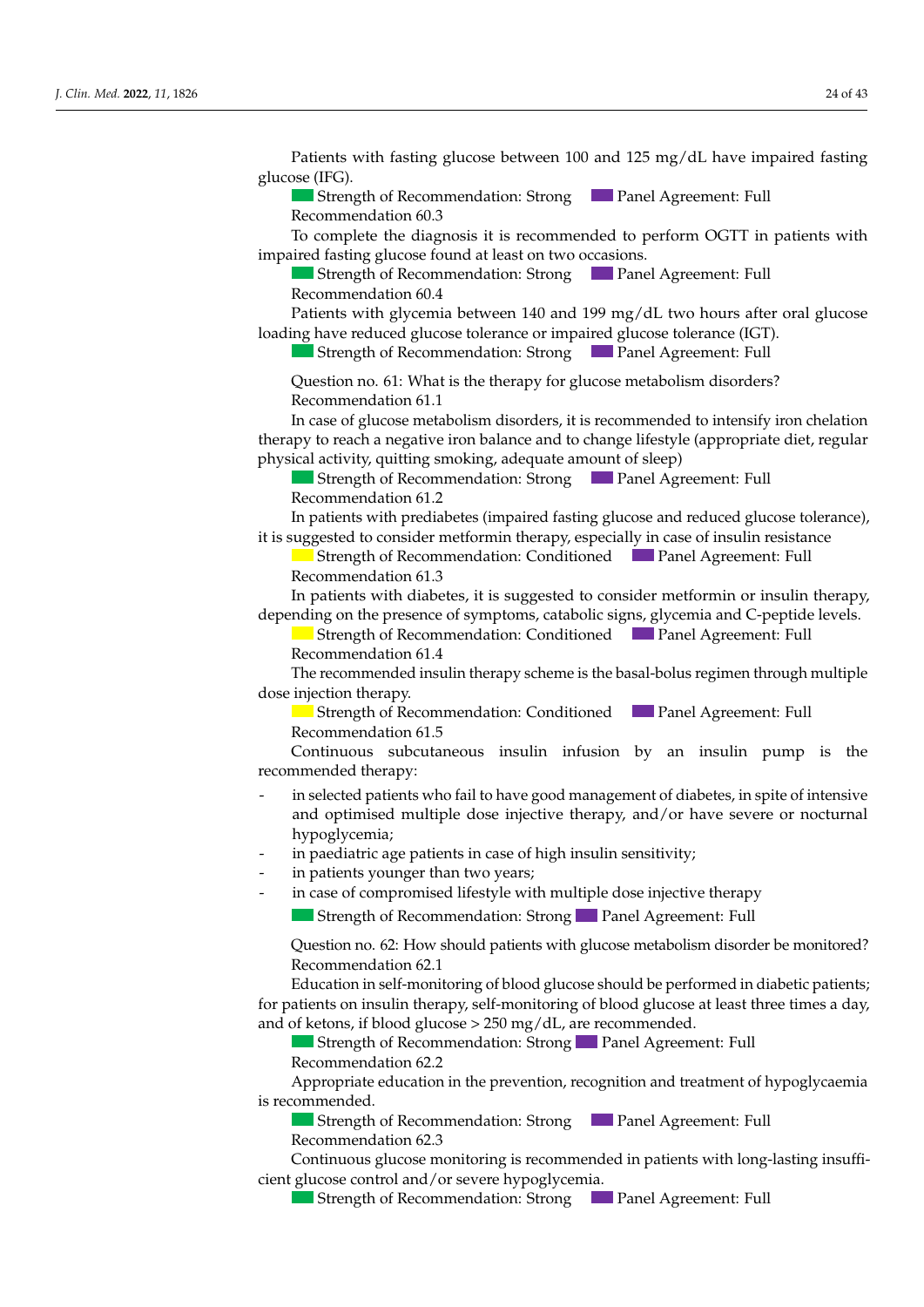Recommendation 62.4  $\alpha$  *J. Clinical Decommendation*  $\alpha$ .  $\alpha$ 

A periodic control of fructosamine is suggested.

Strength of Recommendation: Conditioned<br>Recommendation 62.5 Recommendation: 62.5 **Panel Agreement: Full** 

and 14 in males, a short 3–6-month cycle of low-dose hormone therapy (oesterogens in  $\mathcal{A}$ 

Glycosylated haemoglobin (HbA1c) measurement is not recommended in patients with haemoglobinopathy, either for diabetes diagnosis or for glucose control monitoring.

Strength of Recommendation: Strong Panel Agreement: Full Recommendation 14.4 Recommendation 62.6 **Panel Agreement: Full** 

It is recommended to search for micro- and macroangiopathic complications, as indito consider the use of gonal of gonal of gonal constant the use of  $\Gamma$  and  $\Gamma$  and  $\Gamma$  the induces of  $\Gamma$  the inducrecto guidenco foi die cated in diabetes guidelines for the general population.

 $t_{\text{ref}}$  of the commentation, strong  $t_{\text{ref}}$ Strength of Recommendation: Strong Panel Agreement: Full

Question no. 63: Which patients should be evaluated by an endocrinologist expert  $\mathsf{etology?}$  $\frac{1}{2}$ : which female patients have hypogonadotropic hypogonadotropic hypogonadotropic hypogonadorropic hypogonadism?  $\log$   $\frac{1}{2}$   $\log$  Panel Agreement:  $\log$  Panel Agreement:  $\log$  Panel Agreement: Full  $\log$  Panel Agreement: Full  $\log$  Panel Agreement: Full  $\log$  Panel Agreement: Full  $\log$  Panel Agreement: Full  $\log$  Panel Agreement: Full in diabetology? Question no. 63: Which patients should be evaluated by an endocrinologist expert<br>abetology?

Recommendation 63.1

Il patients with diabetes or impaired glucose metabolism should be evaluate In female patients when the recommended the recommended the recommended therapy is dependent of the recommended the recommended the recommended the recommended the recommended the recommended the recommended the recommende uring the rapy, and monitoring during pregnancy.<br>  $\begin{bmatrix} 1 & 0 \\ 0 & 0 \end{bmatrix}$ All patients with diabetes or impaired glucose metabolism should be evaluated by an endocrinologist expert in diabetology at diagnosis, for a therapeutic approach, controls during therapy, and monitoring during pregnancy.

Strength of Recommendation: Strong **Comment Agreement: Full** Strength of Recommendation: StrongPanel Agreement: Full **Panel Agreement: Full** 

lterations of glucose m progressively increases with age. Reduced glucose tolerance is common and affects 7%  $24\%$  of patients. Diabetes is reported to have a variable incidence from 0% to 10.5% [\[1](#page-38-0)[,53\]](#page-40-0). to 24% of patients. Diabetes is reported to have a variable incidence from 0% to 10.5% [1,53].<br>This wide variability probably depends on age differences in the investigated patients and and the diagnosis of the commendation. Strong on the different chelation possibilities in the countries of origin. erations of glucose metabolism usually start in the second decade al lence progressively increases with age. Reduced glucose tolerance is common and affects 7% Alterations of glucose metabolism usually start in the second decade and their preva-

lucose metabolism disorders connected to iron overload are characterized by specific hysiopathology and course of the disease. Insulin deficiency, similarly to type 2 diabetes, usually relative and not absolute, the onset is generally gradual and insidious and insulin resistance is frequent, like in type II diabetes.<br>The contract of the contract of the contract of the contract of the contract of the contract of the contract o Sucose metabolism disorders connected to iron overload are characterized by specific pathology and course of the casease. Insumi deficiency, similarly to ppe 2 diagency, ry stepartology and course of the disease. Histoire deficiency, similarly to type is usually relative and not absolute, the onset is generally gradual and insidion  $C<sub>l</sub>$  months all values of  $\alpha$  is connected to iron overload are characterized by specific physiopathology and course of the disease. Insulin deficiency, similarly to type 2 diabetes, Glucose metabolism disorders connected to iron overload are characterized by specific is usually relative and not absolute, the onset is generally gradual and insidious and insulin<br>recistores is frequent, like in type II disbetes

Eucharies to requerty, like in type in attacetes.<br>The criteria used for alterations of glucose metabolism in haemoglobinopathies are ne same as those proposed for the gene  $\frac{1}{2}$  strength of  $\frac{1}{2}$  and  $\frac{1}{2}$  and  $\frac{1}{2}$  are  $\frac{1}{2}$  and  $\frac{1}{2}$  and  $\frac{1}{2}$  and  $\frac{1}{2}$  and  $\frac{1}{2}$  and  $\frac{1}{2}$  and  $\frac{1}{2}$  and  $\frac{1}{2}$  and  $\frac{1}{2}$  and  $\frac{1}{2}$  and  $\frac{1}{2}$  and  $\frac$ monthly monitoring of fructosamine is indicated [3]. fused patients for whom the validity of the test remains controversial and its medium-term monitoring is generally advised against. For these patients, instead - Ine criteria used for alterations of glucose metabolism in naemoglobinopathies are he same as those proposed for the general population, with the exception of haemoglobin ric in transfused patients, ro streament verm morntoring to generally an idea against 1 or allege panel agreement use for medium-term monitoring is generally advised against. For these patients, instead, nce is nequent, ince in type it alabetes.<br>he criteria used for alterations of glucose metabolism in haemoglobi  $R_{\text{R}}$ A1c in transfused patients, for whom the validity of the test remains controversial and its For the criteria used for alterations of glucose metabolism in haemoglobinopathies are<br>The criteria used for alterations of glucose metabolism in haemoglobinopathies are the same as those proposed for the general population, with the exception of haemoglobin

ondry monitoring or nactosamine is maleated [9].<br>All patients with glucose metabolism disorders must be adequately instructed on a In patients who glacese included<br>one has be acceptately instructed of a<br>prrect lifestyle (balanced diet, quality of sleep, regular physical activity, quitting smoking). n addition, an intensification of iron chelation therapy is indicated to reach a negative ation of the puberty stage, height growth, and the dimensions of the uterus and ovaries of the uterus and ovaries and ovaries and ovaries of the uterus and ovaries and ovaries and ovaries and ovaries and ovaries and ovari Recommendation 13.3  $\frac{1}{2}$  on balance In particular to the check the optimal of the optimal of Recommendation: Full Agreement: Full Agreement: Full Agreement: Full Agreement: Full Agreement: Full Agreement: Full Agreement: Full Agreement: Full Agreement: Full All patients with glucose metabolism disorders must be adequately instructed on a correct lifestyle (balanced diet, quality of sleep, regular physical activity, quitting smoking). In addition, an intensification of iron chelation therapy is indicated to reach a negative on balance. is present, GR ≤ SD in one year, or ≤−1.5 SD in two consecutive versions of  $\overline{S}$ iron balance.

The pharmacological treatment of diabetes mellitus in patients with haemoglobinopathy must be individualized. Oral hypoglycemic drugs can be considered in the early stages of diabetes, before insulin dependence [53].

The first-choice oral hypoglycemic drug, even in a thalassemic patient with diabetes, is reminded that in patients treated with metformin it is useful to check vitamin B12 concentrations (because its absorption can be reduced), particularly in case of anemia worsening [54]. metformin. Other drugs can be added to metformin, including insulin, when necessary. It is

In the general population with type 2 diabetes it is recommended to introduce new In the general population with type 2 diabetes it is recommended to introduce new<br>classes of drugs, the efficacy of which has emerged in recent years (glucagon-like peptide-1 [GLP-1] receptor agonists], sodium-glucose cotransporter 2 [SGLT-2] inhibitors, peptidyl peptidase-4 inhibitors). In particular, in patients with atherosclerotic cardiovascular disease or at high cardiovascular risk, and in patients with cardiac decompensation or renal disease,<br>SCUE 2 in little manual CUP 1 accordiate and manual and deville manual and increased in the  $\pm$  541. Data are not vet available on their use in the most patients and this is a limitation that should be overcome with appropriate studies, to assess their usefulness also  $\mu$  this population of patients  $\mu$ <sup>11</sup> ism [18,19]*.* The impact of this complication on the quality of life of teenagers and their SGLT-2 inhibitors and GLP-1 agonists are recommended, with proven cardiovascular benefit [54]. Data are not yet available on their use in thalassemic patients, and this is a n this population of patients. In this population of patients.  $\Gamma$  that publishes not begin, it is recommended to start the start theorem is recommended to start the start theorem is recommended to start the start theorem is recommended to start the start theorem is recommended to s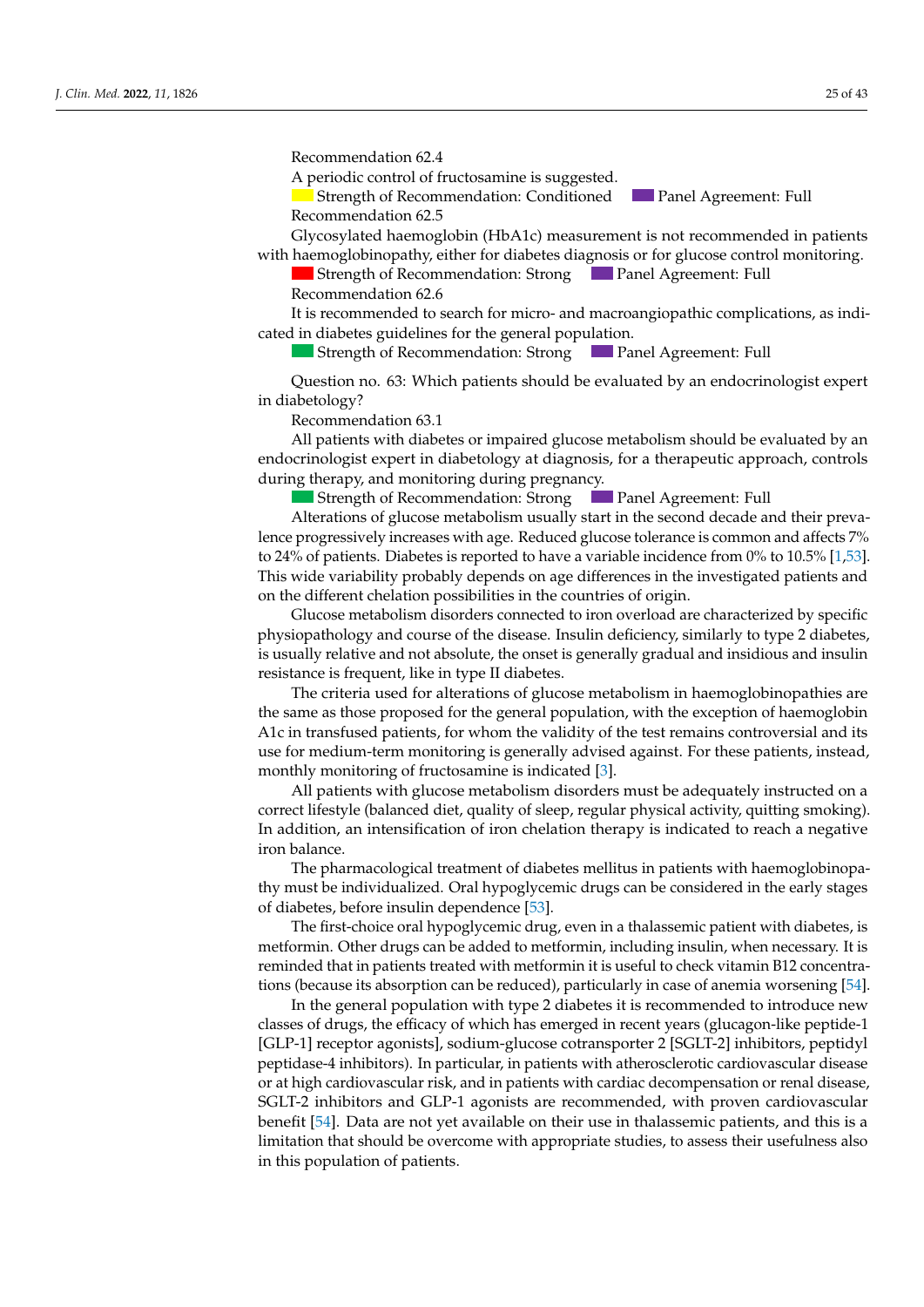The decision to initiate insulin therapy in diabetic patients should consider various aspects, like the presence of symptoms typical of diabetes, blood glucose levels, presence of catabolic signs, and C-peptide values.

Early introduction of insulin should be considered in case of hypercatabolism (weight loss), if blood glucose levels remain high and in case of low/undosable C-peptide, a sign of depletion of the pancreatic insulin secretory capacity.

The recommended insulin therapy scheme is the basal/bolus regimen by means of microinjective therapy or with insulin pump, similarly to what indicated in the guidelines for diabetes therapy in the general population [\[54\]](#page-40-6).

Fasting blood glucose test is the most effective and straightforward method to screen patients on a regular basis. OGTT can be performed in case of impaired fasting glucose or of severe or persistent iron overload or presence of other risk factors like obesity. As far as HOMA-index (glycemia x insulin level/22.5 where glycemia is expressed in mmol/L and insulin in mUL) is concerned, the drawbacks of this test are multiple, in particular lack of standardization in the insulin level test and lack of data showing that insulin resistance markers predict the response to the therapy. However, since the test is very simple to perform and the development of insulin resistance is a very important event in the physiopathology of glucose metabolism disorders, the panel has indicated HOMA-index among the screening tests to assess insulin resistance. The value of HOMA- index needs to be further assessed for usefulness as a routine test, able to predict diabetes progression.

The patient should be instructed in glycaemic self-monitoring, prevention and recognition and treatment of hypoglycaemia [\[54\]](#page-40-6). The evaluation of micro- and macroangiopathic complications is fundamental, as indicated in the guidelines for diabetes in the general population.

Female patients with pre-existing diabetes who become pregnant and those with gestational diabetes should be monitored and treated following the indications contained in the guidelines for pregnant patients [\[54\]](#page-40-6).

In writing these recommendations the panel made reference to the following sources: [\[3,](#page-38-2)[53](#page-40-0)[,55](#page-40-7)[–59\]](#page-40-8)

## 3.9. Hypothyroidism

Recommendations  $\mathbf I$  mendations who did not begin public development, by the age of 13 in females of 13 in  $\mathbf I$ 

Question no. 64: From what age and how often is screening for hypothyroidism indicated? Question no. 64: From what age and how often is screening for hypothyroidism<br>indicated?<br>Recommendation 64.1<br>It is suggested to start screening for hypothyroidism no later than 9 years of age. females and testosterone in males) is recommended, for  $\frac{1}{2}$  the period by a treatment-free period by a treatment-free period by a treatment-free period by a treatment-free period by a trend

Recommendation 64.1

Strength of Recommendation: Conditioned Panel Agreement: Full<br>Question no. 65: How often should screening for hypothyroidism be performed?

 $\mu$ estion no .65: How of Question no. 65: How often should screening for hypothyroidism be performed?<br>Recommendation 65.1  $Recommendation 65.1$ 

It is suggested to repeat screening for hypothyroidism once a year in patients with normal thyroid function, and every six months in patients with non-optimal iron parameters.

Strength of Recommendation: Conditioned Panel Agreement: Full Recommendation 65.2 Recommendation 65.2

It is suggested to perform screening for hypothyroidism in women who seek pregnancy or are planning to undergo assisted fertilization.

Strength of Recommendation: Conditioned **Panel Agreement: Full** commendation 65.3  $\alpha$  Recommendation 65.3

commendation 65.5<br>is suggested to repeat screening for hypothyroidism once a month until the 20th o perform at least another control between the 26th and the 32n  $\mathbf{I}$ gnancy, the recommended the recommended the recommended the recommended therapy is low-dose 17 $\mathbf{I}$  $\omega$  is  $\omega$  in  $\omega$  in  $\omega$  in  $\omega$  is it suggested cases of  $\omega$  is it suggested in  $\omega$  is it suggested in  $\omega$  is it suggested. and to perform at least another control between the 26th and the 32nd week It is suggested to repeat screening for hypothyroidism once a month until the 20th week  $\sum_{i=1}^{n}$  $\alpha$  public development after 1–2 cycles of pubertal induction with low-dose hormones,  $\alpha$ of pregnancy.  $\sum_{n=1}^{\infty}$ 

e pregnancy.<br>**Blue Strength of Recommendation** 12.65 Recommendation: 65.4 Inguis of Recommendation. Conditioned the Transfer expectation. This  $\alpha$ <sup>1</sup> tion of testicular growth, starting from the age of testicular growth, and the age of the age of the age of the age of the age of the age of the age of the age of the age of the age of the age of the age of the age of the  $\epsilon$  and  $\epsilon$  and  $\epsilon$  and  $\epsilon$  in  $\epsilon$  and  $\epsilon$  in  $\epsilon$  in  $\epsilon$  total testosterone in  $\epsilon$  total testosterone in  $\epsilon$  in  $\epsilon$  in  $\epsilon$  is to  $\epsilon$  in  $\epsilon$  is to  $\epsilon$  is the second order in  $\epsilon$  is the second order in  $\epsilon$   $m_{\text{rel}}$  and  $m_{\text{rel}}$  after 1–2 cycles of public  $m_{\text{rel}}$ Strength of Recommendation: Conditioned Panel Agreement: Full ecommendation 65.4  $\overline{\text{C}}$  $\text{Equation 63.4}$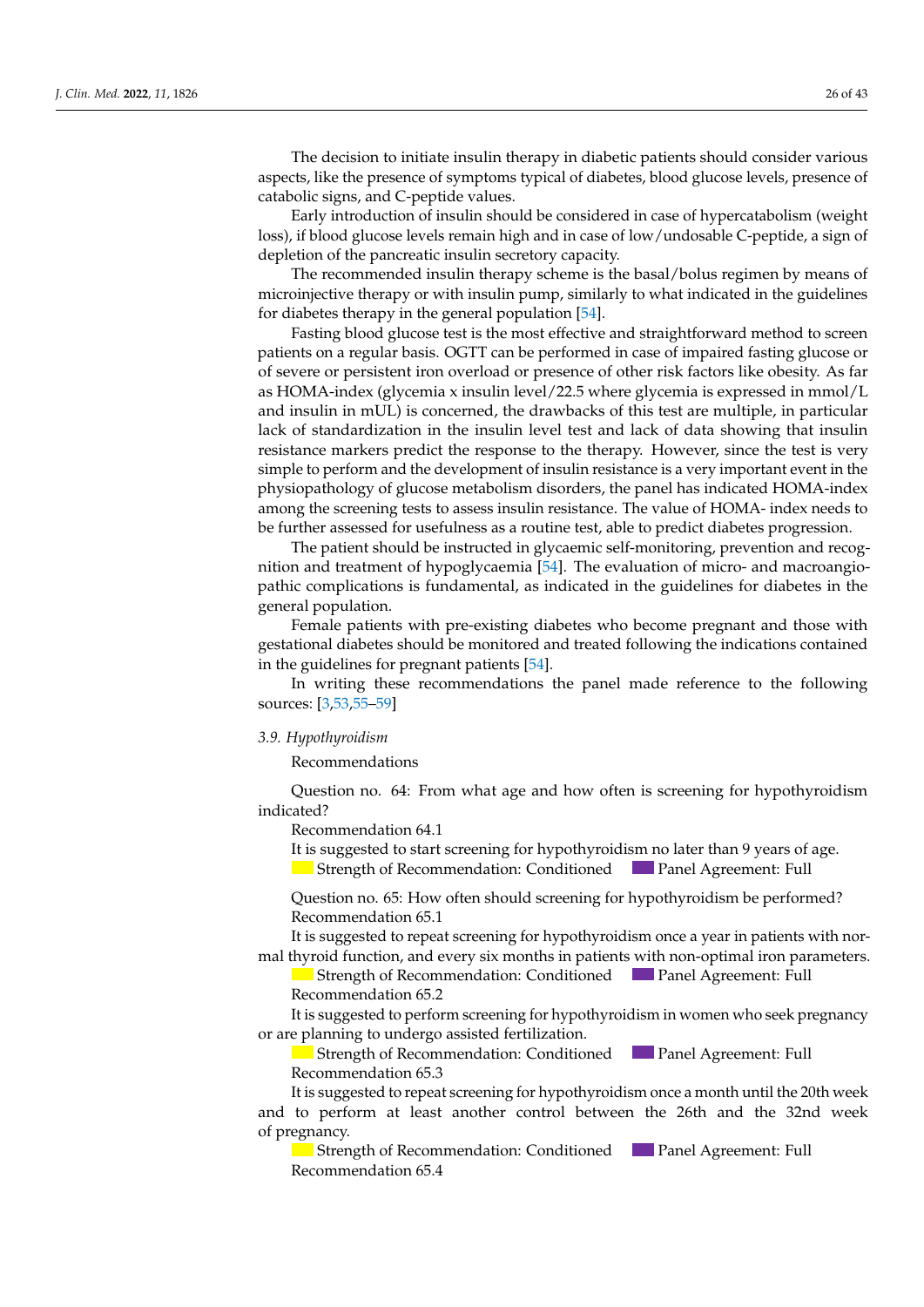Clin. Med. 2022, 11, 1826  $\frac{27 \text{ of } 43}{27 \text{ of } 43}$ patients treated with drugs interfering with thyroid function, in particular amiodarone.

and 14 in males, a short 3–6-month cycle of low-dose hormone therapy (oestern in the low-dose hormone therapy (

Strength of Recommendation: Strong Panel Agreement: Full

Question no. 66: How should screening for hypothyroidism be performed?  $\frac{2}{1}$  Recommendation 66.1 Question no. 66: How should screening for hypothyroidism be performed?<br>Recommendation 66.1 *J. Clien. Metominendation: Strong J. Panel Agreement: Fun*<br>Question no. 66: How should screening for hypothyroidism be performed?<br>Recommendation 66.1<br>The recommended screening mode is TSH and FT4 levels test.

The recommended screening mode is TSH and FT4 levels test.

Strength of Recommendation: Strong Panel Agreement: Full  $\overline{a}$ 

 $\Omega$  destion no 67. Which patients have primary subclinical hypothyroidism?  $\frac{1}{2}$  Recommendation 67.1 Strength of Recommendation: Strong<br>Question no. 67: Which patients have primary subclinical hypothyroidism?<br>Recommendation 67.1<br>Patients with elevated TSH levels and normal FT4, confirmed after 2–3 months, have Question no. 67: Which patients have primary subclinical hypothyroidism?

primary subclinical hypothyroidism.

Question is patients have a height growth.  $=$   $\frac{1}{2}$ ...  $\frac{1}{2}$ ...  $\frac{1}{2}$ ...  $\epsilon$ growth of Recommendation: Strong  $\epsilon$  Panel Agreement: Eully Strength of Recommendation: Strong Panel Agreement: Full

Question no. 68: Which patients have overt primary hypothyroidism? Recommendation 68.1  $\sum_{i=1}^{n}$ Question no. 68: Which patients have overt primary hypothyroidism?

− Statura ≤ −1.5 September 1.5 Sparts and town run target are over primary trypolity roldism. Sueligin of Recommendation. Strong in a diel Agreement. Full <u>Recommendation</u> 1 Question with circuited for reversion of the formation of the primary of the primary of the primary of the primary of the primary of the primary of the primary of the primary of the primary of the primary of the primary of  $=$  strength of necomments. Patients with elevated TSH levels and low FT4 have overt primary hypothyroidism. growth rate, low values of LH, FSH, 17β-estradiol in females, and of total testosterone in Strength of Recommendation: Strong Panel Agreement: Full have a constitutional growth and puberty delay. Strength of Recommendation: Strong Panel Agreement: Full Question no. 68: Which patients have overt primary hypothyroidism?<br>Recommendation 68.1<br>Patients with elevated TSH levels and low FT4 have overt primary hypothyroidism.<br>Strength of Recommendation: Strong

Question no. 69: Which patients have central hypothyroidism? Recommendation  $69.1$  $S$ <sup>t</sup>  $\overline{S}$   $\overline{S}$   $\overline{S}$   $\overline{S}$   $\overline{S}$   $\overline{S}$   $\overline{S}$   $\overline{S}$   $\overline{S}$   $\overline{S}$   $\overline{S}$   $\overline{S}$   $\overline{S}$   $\overline{S}$   $\overline{S}$   $\overline{S}$   $\overline{S}$   $\overline{S}$   $\overline{S}$   $\overline{S}$   $\overline{S}$   $\overline{S}$   $\overline{S}$   $\overline{S}$ Question no. 69: Which patients have central hypothyroidism? Question no. 69: Which patients have central hypothyroidism?<br>Recommendation 69.1 *J. Clinical Commercial Commercial Commercial Commercial Commercial Commercial Commercial Commercial Commercial* 

Patients with low FT4 and low or inappropriately normal TSH levels, confirmed at least to occasions and after excluding possible interferences, have central hypothyroidism -<br>Panel Agreement: Strength of Peacement at least 6 months apart, or statuted at least 6 months apart, or statut<br>Panel Agreement: Full Patients with low FT4 and low or inappropriately normal TSH levels, confirmed at least on two occasions and after excluding possible interferences, have central hypothyroidism (that is due to hypothalamic-pituitary disfunction).

Recommendation 69.2 In the case of commendation: Strong In Panel Agreement: Full Strength of Recommendation: Strong Strength of Recommendation: Strong **Panel Agreement: Full Panel Agreement: Full** *Decommendation 69.2* 

Recommendation 09.2<br>In patients with central hypothyroidism, it is recommended, at the diagnosis, to In patients with centre estosterone in males, estradiol in females and MRI of the hypothalamus-pituitary region, unless contraindicated. In patients with central hypothyroidism, it is recommended, at the di perform the following tests: morning cortisol and ACTH, LH, FSH, prolactin, IGF-1, testosterone in males, estradiol in females and MRI of the hypothalamus-pituitary region, unless contraindicated.  $\frac{1}{2}$  of publication is suggested to reassure and remain in  $\frac{1}{2}$  was concerted to remain in  $\frac{1}{2}$  was concerted to remain in  $\frac{1}{2}$  was concerted to remain in  $\frac{1}{2}$  was concerted to remain in  $\frac{1}{2}$ In patients with central hypothyroidism, it is recommended, at the diagnosis, to testosterone in males, estradiol in females and MRI of the hypothalamus-pituitary region,

 $\blacksquare$  Strength of Kecommendation: Strong  $\blacksquare$  Panel Agreement: Full  $\mathcal{L}_{\text{M}}$  and the case of the case of the case of the case of  $\mathcal{L}_{\text{M}}$  and  $\mathcal{L}_{\text{M}}$  are recommended in the case of the case of the case of the case of the case of the case of the case of the case of the case  $\equiv$  steight graces  $\equiv$ Strength of Recommendation: Strong Panel Agreement: Full Strength of Recommendation: Strong Panel Agreement: Full

Question no. 70: In which patients should hormone replacement therapy for hypothyroidism be initiated? Question no. 70: In which patients should hormone replacement therapy for hypothy-Question no. 70: In which patients should hormone replacement therapy for hypothy-<br>hidism be initiated?

Recommendation 70.1

Recommendation 2.1

It is recommended to always initiate hormone replacement therapy for hypothy-<br>aidian in 2000 of such primary hypothyraidian roidism in case of overt primary hypothyroidism.  $\Gamma$  the constitution  $\Gamma$  of constitutional growth and public delay with the spontaneous begin-It is recommended to always initiate hormone replacement therapy for hypothy-*J. C. I. A. S. FECONDERTHERS CO. COMPRESS THERS HULLER INCREDIBLE PERICAL DETERMINISTICS STEVEN STEVEN STEVEN SUPPORTER STEVEN PARALLER PARALLER AND RECOMMENDATION 70.2<br>
<i>J. S. S. L. S. J. Commendation 70.2*<br> *J. S. L. S.* 

Strength of Recommendation: Strong Panel Agreement: Full Recommendation 70.2 order to differentiate between constitutional growth and published and published and published and hypogonal growth and hypogonal growth and published and hypogonal growth and hypogonal growth and hypogonal growth and hypo  $\frac{1}{2}$   $\frac{1}{2}$   $\frac{1}{2}$   $\frac{1}{2}$   $\frac{1}{2}$   $\frac{1}{2}$   $\frac{1}{2}$   $\frac{1}{2}$   $\frac{1}{2}$   $\frac{1}{2}$   $\frac{1}{2}$   $\frac{1}{2}$   $\frac{1}{2}$   $\frac{1}{2}$   $\frac{1}{2}$   $\frac{1}{2}$   $\frac{1}{2}$   $\frac{1}{2}$   $\frac{1}{2}$   $\frac{1}{2}$   $\frac{1}{2}$   $\frac{1}{2}$   $\frac{1}{2}$  strength of Recommendation: Strength  $\frac{1}{2}$  and  $\frac{1}{2}$  and  $\frac{1}{2}$  and  $\frac{1}{2}$  and  $\frac{1}{2}$  and  $\frac{1}{2}$  and  $\frac{1}{2}$  and  $\frac{1}{2}$  and  $\frac{1}{2}$  and  $\frac{1}{2}$  and  $\frac{1}{2}$  and  $\frac{1}{2}$  and  $\frac{1}{$ Strength of Recommendation: Strong Panel Agreement: Full Full **Panel Agreement: Full** 

It is suggested to evaluate the initiation of therapy in patients with subclinical hyothyroidism case by case, depending on age, 15H levels, clinical picture. production of the second chemical examination of the chemical examination of the chemical examination of the chemical examination of the chemical examination of the chemical examination of the chemical examination of the c <sup>1</sup> It is suggested to evaluate the initiation of therapy in patients with subclimating  $\frac{1}{2}$ n is suggested to ev Economic transfer to evaluate the initiation of therapy in patients with subclinical hy-<br>intervals and the minimum contract the contract of the contract of the contract of the contract of the contract<br>intervals and the con pothyroidism case by case, depending on age, TSH levels, clinical picture. It is suggested to evaluate the initiation of therapy in patients with subclinical hy-

Recommentation 5.2 Strength of Recommendation: Strong Panel Agreement: Full  $\sum_{i=1}^{n}$ ultimide by ease, aepenar  $\frac{1}{\sqrt{2}}$  offer the necessary of  $\frac{1}{\sqrt{2}}$ Strength of Recommendation: Conditioned Panel Agreement: Full Recommendation 70.3 - If no short status is present, GR ≤ SD in one year, or ≤−1.5 SD in two consecutive in two consecutive in two consecutive in two consecutive in two consecutive in two consecutive in two consecutive in two consecutive in Strength of Recommendation: Conditioned<br>Recommendation 70.3

It is recommended to treat subclinical hypothyroidism in patients seeking pregnancy a daing pregnancy. and during pregnancy.  $\frac{1}{2}$ In the commended to treat subclinical hypothyroidism in patients seeking pregnancy  $\text{and during premany}$ It is recommended to treat subclinical hypothyroidism in patients seeking pregnancy It is recommended to treat subclinical hypothyroidism in patients seeking pregnancy - Stature ≤ −1.5 Special target and growth rate (GR) ≤ SD compared to the family target and growth rate (GR) some  $\sim$  5 SD or  $\sim$  5 SD or  $\sim$  5 SD or  $\sim$  5 SD or  $\sim$  5 SD or  $\sim$  5 SD or  $\sim$  5 SD or  $\sim$  5 SD or  $\sim$  $R_{\text{C}}$  and  $R_{\text{C}}$ It is recommended to treat subclinical hypothyroidism in patients seeking pregnancy<br>nd during pregnancy.

Strength of Recommendation: Strong Panel Agreement: Full<br>Recommendation 70.4 Recommendation 70.4  $\blacksquare$  strength of recommendan - Status ≤ Status ≤ Status Grass at least 6 months at least 6 months and status at least 6 months apart, or status reduc-In the case of the commendation: Strong **Full Panel Agreement: Full Strength of Recommendation: Strong Full Panel Agreement: Full** Recommendation 70.4<br>Recommendation 70.4 Strength of Recommendation: Strong Panel Agreement: Full

In case of hypothyroidism, before starting therapy, it is recommended to check the In the case of hyperly collection, service starting there gives the continuous to the pitulitary-adrenal axis and, if a cortisol deficiency is present, to compensate  $\alpha$  it. for it.  $\blacksquare$ unction of the pituitary-adrenal axis and, if a cortisol deficiency is present, to compensate<br>or it  $\frac{1}{\sqrt{2}}$  or the chronological age of 14. - SCREENING for celliac disease (anti-TG  $\sim$  AGA depending on the subjective on the subjective on the subjective on the subjective on the subjective on the subjective on the subjective on the subjective on the subjective  $\sum_{i=1}^{n}$ Necommendation 70.4<br>No. 2000 of burns themselves are four starting, the concert is suggested to reduce and relations he case of hypothyton Recommendation 5.1 out every 3–6 months. - If no short stature is present, GR ≤ −2 SD in one year, or ≤−1.5 SD in two consecutive in case of hypothyroldisht, before starting therapy, it is recommended to check the  $\frac{1}{2}$  case of hypothyroidism, before starting therapy, it is  $\overline{\phantom{a}}$   $\overline{\phantom{a}}$ rease of hypothyroidism, serore starting therupy, it is recommended  $\Box$  and the should hormone therapy be started?  $\Box$  in which patients should hormone therapy be started? A form of the primary disternation and  $\mu$  and  $\mu$  is cornsorder interesting to males a lack of pubertal development after  $\mu$  and  $\mu$  and  $\mu$  and  $\mu$  and  $\mu$  contrast of  $\mu$  contrast of  $\mu$  contrasts of  $\mu$  contrasts of  $\mu$  contrasts of  $\mu$  contrasts of  $\mu$  contrasts of  $\mu$  contrasts of anchon of the phanary autenariasio and, if a confloor deneithcy to present, to compensate rease of hypothypodism, before starting therapy, it is recommended to check the In case of hypothyroidism, before starting therapy, it is recommended to check the rence of the nituitany adv function of the pituitary-adrenal axis and, if a cortisol deficiency is present, to compensate<br>for it.  $\alpha$  public development after 1–2 cycles of public induction with low-dose hormones,  $\alpha$  $\gamma$  it.

**• Strength of Recommendation: Strong • Panel Agreement: Full** Strength of Recommendation: Strong Panel Agreement: Full **Extremgth of Recommendation: Strong Panel Agreement: Full Strength of Recommendation: Strong Panel Agreement: Full** ultaneous evaluation of IgA); Strength of Recommendation: Strong Panel Agreement: Full  $I_{\text{Higgs}}$   $I_{\text{Higgs}}$  growth at Decement detical theory  $I_{\text{Higgs}}$   $I_{\text{Higgs}}$  and  $I_{\text{Higgs}}$  the optimal the optimal the optimal the optimal theory of  $I_{\text{Higgs}}$  $\epsilon$  of  $\epsilon$  of the thermometric of  $\epsilon$  of  $\epsilon$  and the togeth Strength of Recommendation: Conditioned Panel Agreement: Full Recommendation 13.2 The Strength of Recommendation: Strong Panel Agreement: Full  $\mathcal{S}$  strength of  $\mathcal{S}$  $B_0$  and  $\overline{B_0}$  decomposed defined  $\overline{B_0}$  development, as  $\overline{B_0}$  as previously defined, reduced,  $\overline{B_0}$  $\frac{1}{2}$  betain of recommendation belong  $\frac{1}{2}$  and  $\frac{1}{2}$  testoshement in  $\frac{1}{2}$  $\blacksquare$  Strength of Recommendation: Strong,  $\blacksquare$  Panel Agreement: Full Strength of Recommendation: Strong Panel Agreement: Full<br>Question no. 71: How should hypothyroidism be treated?

Question no. 71: How should hypothyroidism be treated? Recommendation 71.1  $S$  and  $S$  Recommendation:  $S$  Recommendation:  $S$  Recommendation:  $S$  Recommendation:  $S$  Recommendation:  $S$  Recommendation:  $S$  Recommendation:  $S$  Recommendation:  $S$  Recommendation:  $S$  Recommendation:  $S$  Recommend  $\alpha$  and  $\alpha$  is the hormone the hormone the hormone the hormone the hormone the hormone the hormone the hormone that  $\alpha$  $\overline{a}$  Ouestion no. 71: How should hypothyroidism be treated? Recommendation 71.1<br> $\frac{1}{2}$ destion no.  $\lambda$ 1. Thow should be  $Keconme$ ndation  $71.1$  $\begin{bmatrix} 1 & 1 \\ 1 & 1 \end{bmatrix}$ Question no. 71: How should hypothyroidism be treated? recommendation  $\lambda$  1.1 Strength of Recommendation: StrongPanel Agreement: Full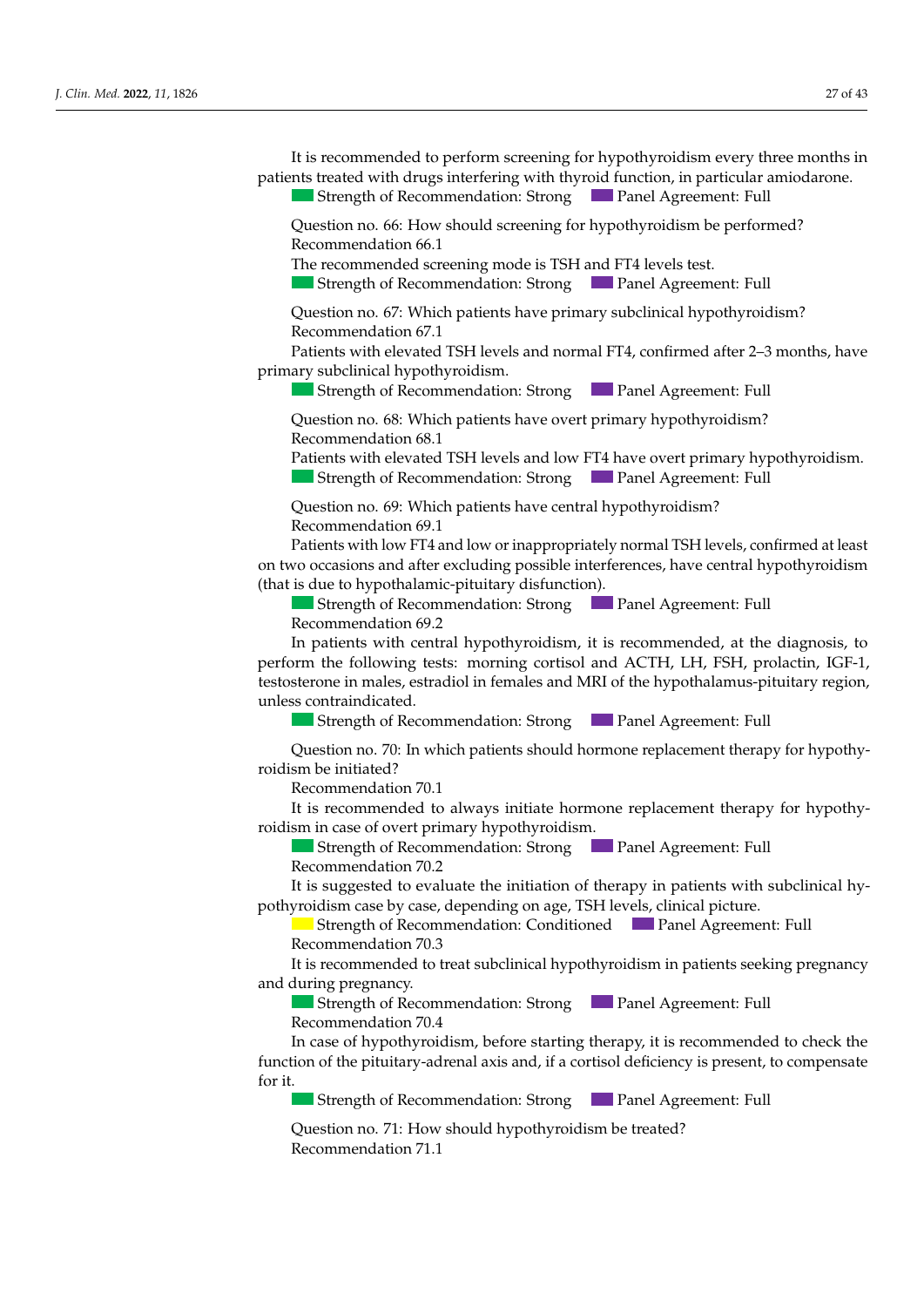L-thyroxine is recommended as treatment of choice for hypothyroidism. It is recommended to initiate the therapy at low dose, in particular in cardiopathic, fragile patients,<br>gradually increasing the dosage until the target is reached.<br>Strength of Recommendation: Strong Panel Agreement: Full<br>Question no gradually increasing the dosage until the target is reached.

In all patients who did not begin pubertal development, by the age of 13 in females

 $\overline{\text{S}}$  Strength of Recommendation: Strong  $\overline{\text{P}}$  Panel Agreement: Full

Question no. 72: How should patients with overt primary hypothyroidism under therapy be monitored? Recommendation 72.1 Question no. 72: How should patients with overt primary hypothyroidism under<br>unv be monitored? Question no. 72. How should patients whill overt primary hypollyroidism under<br>*therapy be monitored?* 

der indicated? In the second control of the second control of the second control of the second control of the

In patients with primary hypothyroidism treated with L-thyroxine it is recommended to perform tests of TSH levels and FT4 every 6 weeks until TSH normalization is reached; then every 6 months. to perform tests of 1311 levels and F14 every 6 weeks until 1311 hormalization is reached,<br>*then every 6 months* 

Strength of Recommendation: Strong Panel Agreement: Full Recommendation 72.2

During pregnancy it is recommended to evaluate TSH and FT4 once a month until the 20th week and to perform at least another control between the 26th and the 32nd week.

20th week and to perform at least another control between the 26th and the 32nd week.<br>Strength of Recommendation: Strong Panel Agreement: Full Recommendation 72.3

During therapies interfering with the metabolism of thyroid hormones, it is suggested  $\overline{S}$  and  $\overline{S}$  are  $\overline{S}$ In the case of diagnosis of  $\sigma$  in the case of  $\sigma$  hypogonal  $\sigma$  is recommended to the commentation of  $\sigma$  is recommended to  $\sigma$  is recommended to  $\sigma$ During there nies interfering with the metabolism of thyroid hormones it is suggested to perform TSH and FT4 level tests every 3 months. ng therapies interfering with the metabolism or thyroid normones, During therapies interfering with the metabolism of thyroid hormones, it is suggested

− Strength of Recommendation: Conditioned at least 6 agreement: Full tion of  $\mathcal{L}$ . So in order  $\mathcal{L}$  in children over 2 years of  $\mathcal{L}$  years of  $\mathcal{L}$ **Carry of Accommendation:** Conditioned **Panel Agreement**: Full and Agreement: Full and Agreement: Full and Agreement: Full and Agreement: Full and Agreement: Full and Agreement: Full and Agreement: Full and Agreement: Full  $\mathcal{L}_{\text{S}}$  with a disorder of public methods of public  $\mathcal{L}_{\text{S}}$  and  $\mathcal{L}_{\text{S}}$  are defined as previously defined as previously defined as previously defined as  $\mathcal{L}_{\text{S}}$  and  $\mathcal{L}_{\text{S}}$  are defined as  $\math$ Strength of Recommendation: Conditioned Panel Agreement: Full<br>Recommendation 72.4 Recommendation 72.4

- If the short stature is suggested, to be repeated according to the stature in one of two consecutives in two consecutives in two consecutives in two consecutives in two consecutives in two consecutives in two consecutiv  $\frac{1}{2}$ gr commendation: 2.4<br>• diagnosis thyroid ultrasound is suggested to be repeated acc  $\alpha$  no. 13: In which patients show the showled hormone therapy be started? Realisation 4.17100  $\frac{1}{2}$  disconois, there is discussed in growth rate of the  $\frac{1}{2}$ males of pubertal development and development after 1–2 cycles of pubertal development after 1–2 cycles of publication with the contract of publication with the contract of publication with the contract of the contract of At diagnosis, thyroid ultrasound is suggested, to be repeated according to the  $\frac{1}{2}$  clinical indication. At diagnosis, thyroid ultrasound is suggested, to be repeated according to the  $indication.$ 

**B** Strength of Kecomm **Extreme in the following cases:** Strength of Recommendation: Conditioned<br> **Extreme in the following Strength of Recommendation: Conditioned Strength of Recommendation: Conditioned Panel Agreement: Full**<br>Puestion no. 73: How should patients with central hypothyroidism be monitored?

Question no. 73: How should patients with central hypothyroidism be monitored? Recommendation 73.1 - Severe short statuse ≤ −2.5 SD, statuse ≤ −2.5 SD, statuse ≤ −2.5 SD, statuse ≤ −2.5 SD, statuse ≤ −2.5 SD, s Strength of Recommendation: Strong Panel Agreement: Full  $\frac{1}{2}$  the case of diagnosis of  $\frac{1}{2}$  is recommended to  $\frac{1}{2}$  is recommended to  $\frac{1}{2}$  is recognized to  $\frac{1}{2}$  is recognized to  $\frac{1}{2}$  is recognized to  $\frac{1}{2}$  is recognized to  $\frac{1}{2}$  is recognize Question no. 73: How should patients with central hypothyroidism be monitored?<br>Recommendation 73.1

In patients with central hypothyroidism treated with L-thyroxine it is recommended<br>
- SD with GR ≤ SD with GR ≤ SD with GR ≤ FD to be carried at least 6 months apart, or statute reducto perform FT4 test every 4 weeks until reaching a normal FT4 value, and afterwards at<br>least every 6 months  $\frac{1}{2}$  least every 6 months.  $\frac{1}{2}$  ast every o months.<br> $\frac{1}{2}$  SD in the status or  $\frac{1}{2}$  in two consecutives or  $\frac{1}{2}$ .5 SD in two consecutives or  $\frac{1}{2}$  in two consecutives or  $\frac{1}{2}$ .5 SD in two consecutives or  $\frac{1}{2}$  in two co Recommendation 73.1<br>In patients with central hypothyroidism treated with L-thyroxine it is recommended<br>and form FT4 test means 4 appels with marking a name of FT4 website and of terms who to  $R_{\text{C}}$   $\frac{1}{2}$ .68

**Control of the the theory is evaluated to the therapy for the to evaluate Street** Panel Agreem Strength of Recommendation: Strong  $\Box$  Panel Agreement: Full Strength of Recommendation: Strong Panel Agreement: Full

Question no. 74: Which patients with hypothyroidism should be evaluated by an endocrinologist? Recommendation 15.1  $I = \frac{1}{2}$ Question no 74; Which patients with hypothyroidism should be evaluated by Strength of Recommendation: Strong Panel Agreement: Full the testical results of the age of 14. The starting from the age of 14. The age of 14. The age of 14. The age of 14. The age of 14. The starting from the age of 14. The starting of 14. The starting of 14. The starting of 1  $R_{\text{R}}$   $R_{\text{R}}$   $R_{\text{R}}$   $R_{\text{R}}$ Question no. 74: Which patients with hypothyroidism should be evaluated by loculogiet? Question no. 74: Which patients with hypothyroidism should be evaluated by<br>2. *endocripelogist*?

Recommendation 74.1

Recommendation 74.1<br>The evaluation by an endocrinologist is recommended in patients with first diagnois of hypothyroidism, difficult-to-compensate hypothyroidism, central hypothyroidism, structural alterations of the thyroid at ultrasound, in patients seeking pregnancy, pregnant patients, patients treated with drugs interfering with thyroid function, cardiopathic and ragile patients. fragile patients.  $\blacksquare$  in the case that public development does not begin does not begin the start theorem  $\blacksquare$  $\mathsf{nts.}$ patients, patients treated with drugs interfering with thyroid function, cardiopathic and The evaluation by an endocrinologist is recommended in patients with first diagno-<br>is of hypothyroidism difficult-to-compensate hypothyroidism central hypothyroidism sis of hypothyroidism, difficult-to-compensate hypothyroidism, central hypothyroidism,  $\mathbf{u}$  the case of diagnosis of  $\mathbf{v}$  is recommended to  $\mathbf{v}$  is recommended to  $\mathbf{v}$  is recommended to  $\mathbf{v}$  is recommended to  $\mathbf{v}$  is recommended to  $\mathbf{v}$  is recommended to  $\mathbf{v}$  is recommended t  $\Phi$  publications with a disorder of public development, as previously development, reduced,  $\Phi$ 

Strength of Recommendation: Strong Panel Agreement: Full

Primary (i.e., of thyroid origin) hypothyroidism is described in  $4-18\%$  of patients with Thalasaemia major. The prevalence of hypothyroidism varies in different clinical studies: over tor manifest, characterized by low FT4 and elevated TSH levels in 4–9%, subclinical elevated TSH, normal FT4) in 12–18%, with a progressive reduction of prevalences in rounger cohorts  $[1,28,60,61]$ . ounger conorts  $[1,20,00,01]$ .<br>The subclinical forms of bypothyroidism, which are the most frequent today, can er cohorts  $\begin{bmatrix} 1 & 28 & 60 & 611 \end{bmatrix}$ - levated TSH, normal FT4) in 12–18%, with a progressive reduction of prevalences in  $\sum_{i=1}^{n} \frac{1}{i} \sum_{j=1}^{n} \frac{1}{j} \sum_{j=1}^{n} \frac{1}{j} \sum_{j=1}^{n} \frac{1}{j} \sum_{j=1}^{n} \frac{1}{j} \sum_{j=1}^{n} \frac{1}{j} \sum_{j=1}^{n} \frac{1}{j} \sum_{j=1}^{n} \frac{1}{j} \sum_{j=1}^{n} \frac{1}{j} \sum_{j=1}^{n} \frac{1}{j} \sum_{j=1}^{n} \frac{1}{j} \sum_{j=1}^{n} \frac{1}{j} \sum_{j=1}^{n} \frac{1}{j$ Recommendation 3.1 ues of LH, FSH, 17β-estradiol in females, and of total testosterone in males, with a restart overt or manifest, characterized by low FT4 and elevated TSH levels in 4–9%, subclinical  $T_{\rm H}$  recommended  $T_{\rm H}$  in 12–18%, with a progressive reduction of provalences in (elevated TSH, normal FT4) in 12–18%, with a progressive reduction of prevalences in<br>voupger coborts [1.28.60.61]

The statement of Report of Report Comments and the method for request team, then the strong part of the agreement of the and vitaming the and vitamin of the and vitaming the and vitaming the and vitaministered and vitamin therapy no earlier they need an adequate follow-up  $[1,62-64]$ . The subclinical forms of hypothyroidism, which are the most frequent today, can<br>- Phosphorus-calcium metabolism (calcium, phosphorus, although the phosphorus, phosphorus, phosphatase, PTH  $\frac{1}{2}$  is over time to overt forms or can recrease with a normalization of thyroid function. The subclinical forms of hypothyroidism, which are the most frequent today, can progress over time to over forms or can regress, with a normalization of thyroid function; erefore they [n](#page-38-0)eed an adequate follow-up  $[1,62-64]$ .  $S_t$  and  $S_t$  are the Recommendation:  $S_t$  and  $S_t$  are  $S_t$  and  $S_t$  and  $S_t$  and  $S_t$  are  $S_t$  and  $S_t$  and  $S_t$  and  $S_t$  are  $S_t$  and  $S_t$  and  $S_t$  and  $S_t$  are  $S_t$  and  $S_t$  and  $S_t$  and  $S_t$  are  $S_t$  and  $S_t$  and  $S_t$ ric subcurried forms of hypothyroidism, which therefore they need an adequate follow-up [1,62–64].  $m<sub>p</sub>$  months, plotting all values of propriate growth curves (control of  $m<sub>p</sub>$  it is explicitly curves of  $m<sub>p</sub>$  it also  $m<sub>p</sub>$  it also  $m<sub>p</sub>$  it also  $m<sub>p</sub>$  it also  $m<sub>p</sub>$  it also  $m<sub>p</sub>$  it also pares over time to over forms or can regress, with a normalization of thyroid function younger cohorts [1,28,60,61].<br>The subclinical forms of hypothyroidism, which are the most frequent today, can progress over time to overt forms or can regress, with a normalization of thyroid function;<br>thanking they need an adaptate follow on  $[1,0,64]$ 

The forms of central hypothyroidism, secondary to pituitary deficiency of TSH, are ore infrequent  $[65]$ . The biochemical diagnosis is based on the finding ow or inappropriately normal TSH for FT4 values. The recognition of these forms is Infrequent [65]. The biochemical diagnosis is based on the finding [of](#page-40-13) low FT4 with  $\frac{1.7671 \times 1.771}{1.7671 \times 1.771}$ owever increasing as the years go by, suggesting that a damage of the TRH-TSH axis<br>we have the lattice in the procedure is not because a ground age the TRH-TSH axis rom hypothalamic-pituitary hemosiderosis can become apparent over the years in older Strength of Recommendations: Full and in subjects with lower ferritin levels than those of patients who have already eveloped primary hypothyroidism. to the enanth at the second that the contract of the contract of the contract of the contract of the administer  $\frac{1}{2}$  The forms of central hypothyr atients and in subjects with lower ferritin levels than those of patients who have already  $\Omega$  the case that the above mentioned tests are normal, and the growth and the growth anomaly perped primary hypothyroidion. with and in the geen with fower refrictive and those of patients who have aready Strength of Recommendation: Strong Panel Agreement: Full the forms of central hypothyroidism, secondary to pituitary deficiency of TSH, are  $\frac{1}{2}$  and  $\frac{1}{2}$  are  $\frac{1}{2}$  and  $\frac{1}{2}$  are  $\frac{1}{2}$  and  $\frac{1}{2}$  are  $\frac{1}{2}$  and  $\frac{1}{2}$  and  $\frac{1}{2}$  are  $\frac{1}{2}$  an hore infrequent [65]. The biochemical diagnosis is based on the finding of low FT4 with ow or inappropriately normal TSH for FT4 values. The recognition of these forms is  $\frac{1}{\sqrt{1}}$  or  $\frac{1}{\sqrt{1}}$  or the bone age of 14 or the bone age of 14 or the bone age of 12 in males; no earlier  $\frac{1}{\sqrt{1}}$ pea primary nypotnyroi ypothalamic-pituitary nemosiderosis can become apparent over the years in older s and in subjects with lower ferritin levels than those or patients who have already  $\alpha$  increasing as the years go by, suggesting that a damage of the case of  $\alpha$  and  $\alpha$ om ny pomanine prima recommendation 5.1 percent with patients with height growth disorders, it is recommendation. The optimal Agreement: Full Agreement: Full Agreement: Full Agreement: Full Agreement: Full Agreement: Full Agreement: Full Agreement: Full Agreement: Full Agree from hypothalamic-pituitary hemosiderosis can become apparent over the years in older patients and in subjects with lower ferritin levels than those of patients who have already more intrequent [60]. The biochemical diagnosis is based on the induity of low 1–1 with low or inappropriately normal TSH for FT4 values. The recognition of these forms is how or mappropriately hormal fort for first varieties. The recognition of these forms is<br>however increasing as the years go by, suggesting that a damage of the TRH-TSH axis developed primary hypothyroidism.  $\mathcal{L}$  Statuse  $\mathcal{L}$  SD with GR  $\mathcal{L}$  such 6 months at least 6 months at least 6 months apart, or statuse reduc-The forms of central hypothyroidism, secondary to pituitary deficiency of TSH, are more infrequent [65]. The biochemical diagnosis is based on the finding of low FT4 with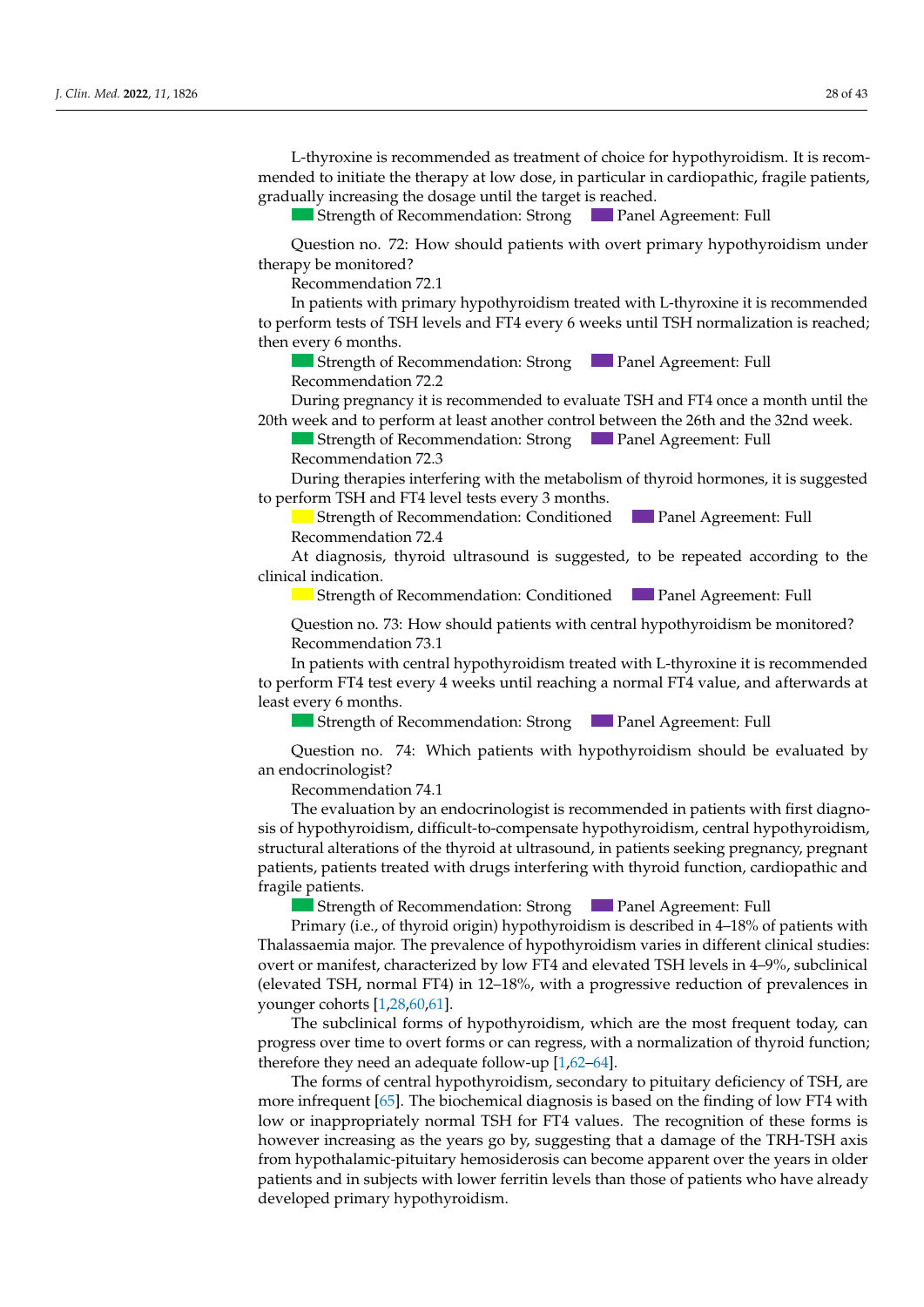Primary hypothyroidism in overt form must always be treated [\[66,](#page-40-14)[67\]](#page-40-15). The therapy objective in primary hypothyroidism is to maintain TSH in the normal range for age, avoiding TSH suppression, a sign of overdosage, that entails an increased risk of atrial fibrillation and osteoporosis.

Subclinical forms, once confirmed, often take advantage of the therapy, in particular in young and adult patients, when TSH  $> 10 \mu U/mL$ , in the presence of subjective symptoms; anyway, the therapy must be assessed individually in the clinical context of the single patient; in any case in untreated patients the thyroid function should be monitored over time (every six months) for the possible evolution of a subclinical hypothyroidism into overt hypothyroidism [\[62\]](#page-40-11). Subclinical hypothyroidism should be treated in female patients seeking pregnancy or during pregnancy. As for subclinical hypothyroidism diagnosed in old patients (see dedicated chapter), in the general population the treatment does not seem to be convenient in patients over 70 years and is contraindicated over 80 [\[62–](#page-40-11)[64\]](#page-40-12)). Anyway, follow-up for the possible evolution into frank hypothyroidism is always indicated.

Replacement therapy of primary hypothyroidism consists in oral administration of synthetic L-thyroxine, starting with low doses, that will be adjusted later on based on TSH levels. In adult patients, initial doses of 25–50 mcg/day are indicated, whereas in cardiopathic patients the dose is of 12.5 mcg/day, with subsequent adjustments based on the test and the clinical response  $[66, 67]$  $[66, 67]$ .

In cases of difficulty in reaching the TSH target, the factors that might affect efficacy, stability and simplicity of the therapy should be evaluated and a possible different drug formulation with less absorption problems (oral liquid thyroxine or soft capsules) should be considered.

In every thalassemic patient seeking pregnancy or planning to enter a medically assisted reproduction program, thyroid function should also be checked. The panel believes that the exposure to the toxic effects of transfusional iron should be considered as a "thyroid fragility" and for pregnant thalassemic women recommends the monitoring scheme provided for by the guidelines on thyropathies during pregnancy [\[68\]](#page-40-16), with monthly control of FT4 and TSH levels until the 20th week of gestation and at least another control between the 26th and the 32nd week.

In patients already treated for hypothyroidism before pregnancy, it is advised to adjust the dosage of L-thyroxine so as to have a TSH value within 2.5  $\mu$ U/mL before conception. To meet the increased needs during pregnancy, the L-thyroxine dosage should be increased already starting from the 4th week, and then adjusted based on the tests, periodically checking FT4 and TSH levels throughout pregnancy (once a month until the 20th week and at least another control between the 26th and the 32nd week). After delivery, the need for L-thyroxin decreases as compared to pregnancy, therefore the therapy should be returned to pre-conception levels and then adjusted depending on TSH and FT4 levels, tested about 6 weeks after delivery [\[68\]](#page-40-16).

In writing these recommendations the panel made reference to the following sources: [\[3,](#page-38-2)[61–](#page-40-10)[63](#page-40-17)[,65](#page-40-13)[–69\]](#page-40-18).

#### 3.10. Hypoparathyroidism *J. Clin. Med.* **2022**, *11*, x FOR PEER REVIEW 7 of 46

Question no. 75: From what age and how often is screening for hypoparathyroidism indicated?

**Recommendation 75.1** *noise* 

It is suggested to perform screening for hypoparathyroidism (hypoPTH) once a year starting from 10 years of age.

Strength of Recommendation: Conditioned Panel Agreement: Full<br>Question no. 76: How should screening for hypoparathyroidism be performed?

nestion no. 76: How sk  $\frac{2}{\sqrt{1}}$  Recommendation 76.1 Question no. 76: How should screening for hypoparathyroidism be performed?<br>Recommendation 76.1

The recommended screening mode is testing of serum calcium, corrected for albumin evel, and serum phosphorus.

**Strength of Recommendation: Strong Panel Agreement: Full** Strength of Recommendation: Strong **Panel Agreement: Full Strength of Recommendation: Strong Panel Agreement: Full** Strength of Recommendation: Strong **Compared Agreement: Full**<br>Panel Agreement: Full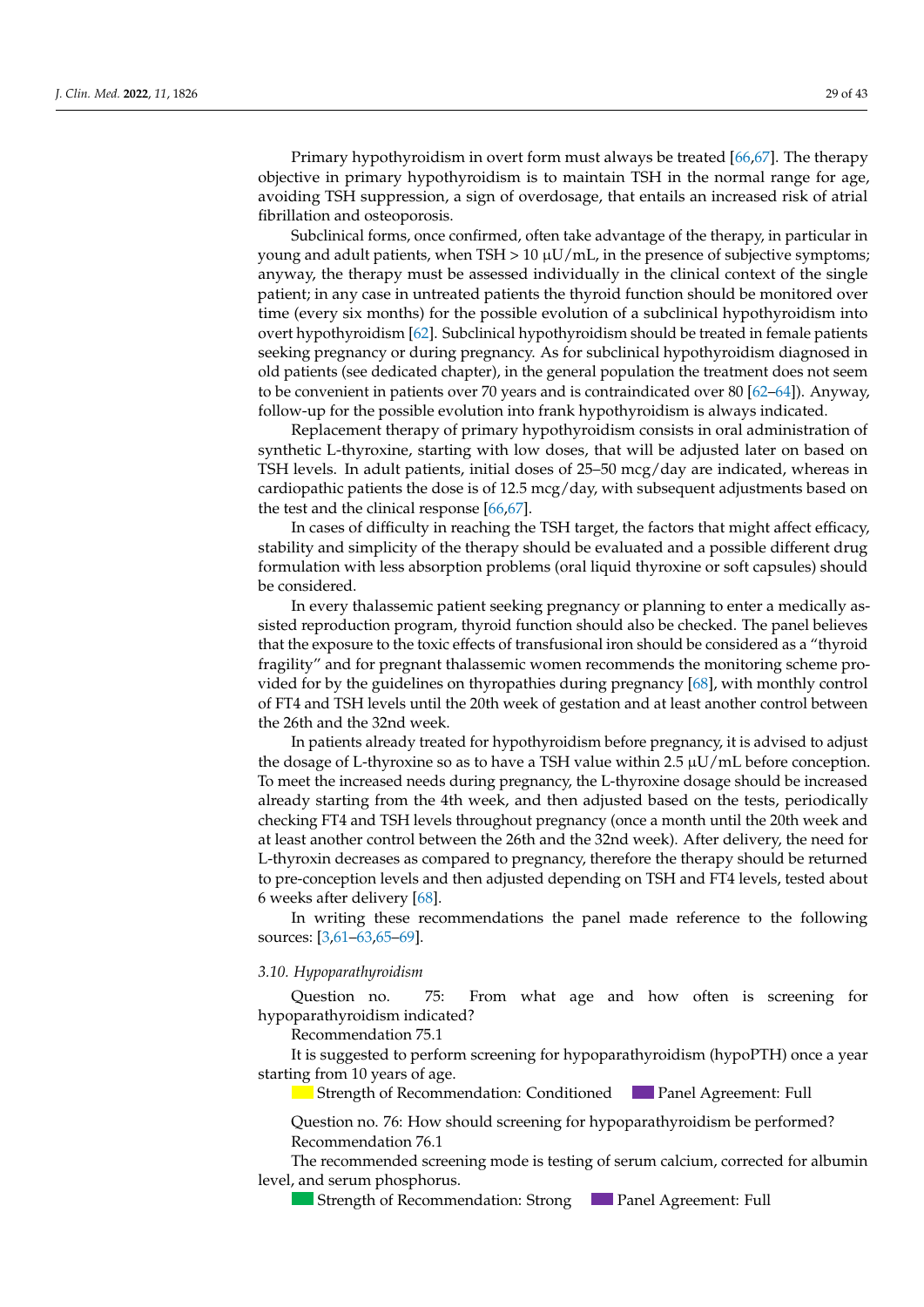Recommendation 76.2 *Recommendation 70.2* 

*3.2. Height and Growth Disorder* 

In patients with hypocalcemia (serum calcium corrected for albumin <  $8 \text{ mg}/\text{dL}$ ), the following tests are recommended to complete the diagnosis: parathormone, serum calcium corrected for albumin value, serum phosphorus, serum magnesium, creatinine and 25OH-vitamin D, 24 h calciuria. development. growth and puberty delay and hypogonadotropic hypogonadism. *3.2. Height and Growth Disorder* 

Strength of Recommendation: Strong Panel Agreement: Full

Question no. 77: Which patients have hypoparathyroidism? Recommendation 77.1

Patients with hypocalcemia (serum calcium corrected for albumin < 8 mg/dL), in combination with reduced or inappropriately normal parathormone levels, found in at least two tests, have hypoparathyroidism.

Strength of Recommendation: Strong Panel Agreement: Full

luestion no. 78: In which patients should therapy be initiated?  $\frac{1}{2}$  is no common and add to initiate the norm in nation to with. Question no. 78: In which patients should therapy be initiated?<br>Recommendation 78.1  $\frac{1}{2}$  is recommended to initiate there is notionto with Recommendation 78.1 Question no. 78: In which patients should therapy be initiated?<br>Recommendation 78.1

Recommendation 4.1 It is recommended to initiate therapy in patients with:

- hypocalcemia symptoms and/or  $\mu_{\rm{D}}$  hormones, have hormonic hypographic hypography
- $\overline{\phantom{a}}$  Severe short status  $\overline{\phantom{a}}$ . So  $\overline{\phantom{a}}$ - serum calcium levels corrected for albumin value <  $2.0 \text{ mmol/L}$  (< $8.0 \text{ mg/dL}$ )

<del>■ Strength of Recommendation: Strong</del> → Panel Agreement: Full **Patients** Strength of Recommendation: Strong **Panel Agreement: Full** Strength of Recommendation: Strong Panel Agreement: Full

luestion no. 79: Which is the therapy for hypoparathyroidism? Recommendation 79.1 Question no. 79: Which is the therapy for hypoparathyroidism? Question no. 79: Which is the therapy for hypoparathyroidism?<br>Recommendation 79.1

It is recommended to use calcium carbonate or calcium citrate, which is preferable in case of side effects, proton-pump inhibitors therapy or achlorhydria (on average 1–2.5  $g$ /day in the adult patient, divided into 2–3 doses).

Strength of Recommendation: Strong Panel Agreement: Full Recommendation 79.2

Recommended to use calcitriol (1,25OH vitamin D), which is the active form of It is recommended to use calcitriol (1,25OH vitamin D), which is the active form of itamin D, at variable doses, on average 0.25 to 2 micrograms per day to be divided into two daily administrations.  $\frac{1}{2}$  it is recommended to use calcurior  $(1,23$ OH vitamin DJ, which is the active form or In the case of diagnosis of hypogonadotropic hypogonadism, it is recommended to Strength of Recommendation: StrongPanel Agreement: Full vitamin D, at variable doses, on average 0.25 to 2 micrograms per day to be divided into It is recommended to use calcitriol (1,25OH vitamin D), which is the active form of vitamin D, at variable doses, on average  $0.25$  to 2 micrograms per day to be divided into<br>two daily administrations. vitalini D, at variable doses, on average 0.29 to 2 inicrograms per day to be divided muo<br>*two daily administrations* 

**Strength of Recommendation: Strong Comment: Panel Agreement: Full** vo dany administrations.<br>- If no short status status is present, Grana is present, Solid in two consecutives of Solid in two consecutiv  $\overline{\phantom{a}}$ two daily administrations.<br>
Strength of Recommendation: Strong<br>
The Panel Agreement: Full Recommendation 79.3

Recommendation 79.3 It is recommended to associate oral supplement of Vitamin D at the dosage of 400–800 IU  $\frac{1}{2}$  Philosophie in the set of  $\frac{1}{2}$   $\frac{1}{2}$   $\frac{1}{2}$   $\frac{1}{2}$   $\frac{1}{2}$   $\frac{1}{2}$   $\frac{1}{2}$   $\frac{1}{2}$   $\frac{1}{2}$   $\frac{1}{2}$   $\frac{1}{2}$   $\frac{1}{2}$   $\frac{1}{2}$   $\frac{1}{2}$   $\frac{1}{2}$   $\frac{1}{2}$   $\frac{1}{2}$   $\frac{1}{2}$   $\frac{1$ low-dose hormone therapy (oestrogens in females and testosterone in males) is recomd Udy.<br><u>no. 5: Which evaluations and examinations are recommended</u> in the case of public waiting, it is supposed to recommended in the case of public was concerted to relate the case of public waves of the case of the case  $\overline{S}$  and  $\overline{S}$  consecutive years;  $S$  ommendation:  $79.3$ B recommended to asset  $I$  case of  $I$  the case of  $I$  diagnosis of  $I$  is recommended to  $I$  is recommended to  $I$  is recommended to  $I$  is recommended to  $I$  is recommended to  $I$  is recommended to  $I$  is recommended to  $I$  is recommended to Recommendation 79.3<br>It is recommended to associate oral supplement of Vitamin D at the dosage of 400–800. References to a  $\frac{1}{2}$  is recommended to associate and symplement of Vitamin D at the desage of 400, 800 I It is recommended to associate oral supplement of Vitamin D at the dosage of 400–800 IU day. The LH, FSH, 178-estradiol in females, and of the testosterone in males, with a restartion in males, with a restartion of the testosterone in males, with a restartion of the testosterone in males, with a restartion of a day. growth and puberty delay and hypogonadotropic hypogonadism.  $\frac{1}{2}$  all patients who did not begin public development, by the age of 13 in females of 13 in females of 13 in females of 13 in females of 13 in females of 13 in females of 13 in females of 13 in females of 13 in fema

- Buengui of Recommendation, Conditioned, the Patiel Agreement, Pun mended, followed by a treatment-free period with a transmitted with a contribution with a contribution of the c<br>order to differentiate between constitutional growth and published and published and published and hypogonal and hypogonal growth and hypogonal growth and hypogonal growth and hypogonal growth and hypogonal growth and hypo Recommendation 79.4 with the patient and his conditions to participate the parents of the periodic conditions to be carried and the carried checks to be carried and the carried checks to be carried and the carried checks to be carried and the − Strength of Recommendation: Conditioned at least 8 months appearent: Full Carry out a pitul to commendation. Conditioned the dianer right y.<br>Chronoth at Pessenmendetion: Conditioned, reduced, research, Erll,  $\frac{1}{\sqrt{1-\frac{1}{\sqrt{1-\frac{1}{\sqrt{1-\frac{1}{\sqrt{1-\frac{1}{\sqrt{1-\frac{1}{\sqrt{1-\frac{1}{\sqrt{1-\frac{1}{\sqrt{1-\frac{1}{\sqrt{1-\frac{1}{\sqrt{1-\frac{1}{\sqrt{1-\frac{1}{\sqrt{1-\frac{1}{\sqrt{1-\frac{1}{\sqrt{1-\frac{1}{\sqrt{1-\frac{1}{\sqrt{1-\frac{1}{\sqrt{1-\frac{1}{\sqrt{1-\frac{1}{\sqrt{1-\frac{1}{\sqrt{1-\frac{1}{\sqrt{1-\frac{1}{\sqrt{1-\frac{1}{\sqrt{1-\frac{1}{\sqrt{1-\frac{1$ Strength of Recommendation: Conditioned Panel Agreement: Full

production  $p$ ,  $p$  and  $p$  and  $p$  is  $p$  of  $p$  urine;  $\frac{1}{100}$  suggested to consider the use of 1 fm analog drugs in cases of severe chronic ultimor compensation by tradin is suggested to co Recommendation 79.4<br>It is succeeded to consider the use of DTH angles drug  $\overline{I}$  is recommended to check the optimal disorders, it is recommended to check the optimal  $\overline{I}$  is  $\overline{I}$  in the commendated to check the optimal conditioned Panel Agreement: Full not commended by traditional th - It is suggested to consider the use of FTH analog drugs in cases of severe chronic I H not compensated by traditional therapy, unless contraindicated. Recommendation 7.5.<br>It is suggested to consider the use of PTH analog drugs in cases of severe chronic hypoPTH not compensated by traditional therapy, unless contraindicated. It is suggested to consider the use of PTH analog drugs in cases of severe chronic

- Suchgut of Recommendan Strength of Recommendation: Conditioned Panel Agreement Recommendation 13.3 Strength of Recommendation: Conditioned Panel Agreement: Full<br>Question no. 80: How should patients with hypoparathyroidism be monitored (how

Question no. 80: How should patients with hypoparathyroidism be monitored (how often and with which therapeutic objective)?  $\sim$  Pretrainsfusion Hb;  $Q$ **uestion** no. 80. 110*w* In all patients who do not begin pubertal development, a short 3–6-month cycle of Question no. 80: How should patients with hypoparathyroldism be monitored (now  $\overline{a}$ <br>Ouestion no. 80: How should patients with hypoparathyroidism be monitored (how  $\mu$ estion no.  $\delta$ <sub>0</sub>. Thow should  $\mu$  $\overline{R}$   $\overline{R}$   $\overline{R}$   $\overline{R}$   $\overline{R}$   $\overline{R}$   $\overline{R}$   $\overline{R}$   $\overline{R}$   $\overline{R}$   $\overline{R}$   $\overline{R}$   $\overline{R}$   $\overline{R}$   $\overline{R}$   $\overline{R}$   $\overline{R}$   $\overline{R}$   $\overline{R}$   $\overline{R}$   $\overline{R}$   $\overline{R}$   $\overline{R}$   $\overline{R}$   $\overline{$ Question no. 80: How should patients with hypoparathyroidism be monitored (how

 $\sim$  Recommendation 80.1 order to differentiate between constitutional growth and published growth and published and published and hypogonal growth and published and hypogonal growth and hypogonal growth and hypogonal growth and hypogonal growth a

requents with hypoparathyroldism it is recommended to perform toring (assessment of hypo/hypercalcemia symptoms) as well as monitoring of calcium<br>levels corrected for ellumin rehershows and magnesium levels, motiving and astimated sistematic to perform IGF1 do perform IGF1 do the evaluation in the evaluation of the evaluation of the evaluation of the evaluation of the evaluation of the evaluation of the evaluation of the evaluation of the evaluation recommendation and the community prosper<br>Recommendation is the contract of the contract of the contract of the contract of the contract of the contract of the contract of the contract of the contract of the contract of the levels corrected for albumin, phosphorus and magnesium levels, creatinine and estimated once a year if the patient is stable. production of urine;  $p_1 + p_2 = 1$  urine;  $p_1 + p_3 = 1$  urine;  $p_2 + p_4 = 1$ - Screening for celiac disease (and the subject of the subject of the subject of the subject of the subject of  $\frac{1}{2}$  and  $\frac{1}{2}$  and  $\frac{1}{2}$  and  $\frac{1}{2}$  and  $\frac{1}{2}$  and  $\frac{1}{2}$  and  $\frac{1}{2}$  and  $\frac{1}{2}$  and  $P$ <sub>phone</sub> calcium metate value every  $\sigma$  o moneto,  $2\pi$  it urine earely and elemente rever rest Recommendation 50.1<br>In patients with hypoparathyroidism it is recommend constant filtrate value every  $3-6$  months, 24-h urine calcium and creatinine level test - In pauerus with hypoparathyroidism it is recommended to perform clinical mone- $\mathcal{L}$  and the product is supplyed in the case of  $\mathcal{L}$  and  $\mathcal{L}$  are recommended in the case of  $\mathcal{L}$  and  $\mathcal{L}$  are recommended in the case of  $\mathcal{L}$  and  $\mathcal{L}$  are recommended in the case of  $\mathcal{L}$  a In patients with hypoparathyroidism it is recommended to perform clinical moni- $\frac{1}{2}$  of  $\frac{1}{2}$  in one year in children over 2 years old; In the case of diagnosis of hypogonadotropic hypogonadism, it is recommended to glomerular filtrate value every  $3-6$  months, 24-h urine calcium and creatinine level test year ir the patient is stable.<br>■ Strength of Recommendation: Strong Panel Agreement: Full

Strength of Recommendation: Strong Panel Agreement: Full Recommendation 80.2 with the patient and his commentation. Strong the parents agreement, run Recommendation  $80.2$ − Suenguron Necommendation. Strong<br>Recommendation 80.2<br>Terms of the status of two consecutive years. Or ≤−1.5 Species years. Strength of Recommendation: Strong Panel Agreement: Full

n case of therapy initiation or changes in the dose of calcium and vitamin D or in ases of poor compliance with therapy, it is recommended to perform a cl ssessment, i.e., weekly or monthly.<br>Sister of Panel and a dynamic test form ISBN dosing and Full of poor compliance with therapy, it is recommended to perform a closer biochemical In the case of non-response to the case of non-response to the first cycle, it is suggested to consider a second cycle, it is suggested to consider a second cycle, it is suggested to consider a second cycle  $\mathbb{R}$  and s of poor computance which alcrapy, it is recommended to perform a closer one<br>recoment: i.e., wookly or monthly - Screening for celebration of changes in the dose of calcium and vitamin D of in  $\alpha$  order to differentiate between constitutional growth and public delay and public delay and hypogonal growth and  $\alpha$ m case of therapy in  $\cos \theta$  thence in it. In the contract  $\mathbf{u}_1$  is recommended to check the optimal disorders with the optimal disorders  $\mathbf{u}_2$  the optimal disorders, it is recommended to conform a close biochemical cocontrol of the therapy for the toof poor compliance with therapy, it is recommended to perform a closer biochemical essment i.e. weekly.or n case of therapy initiation or changes in the dose of calcium and vi ssessment, i.e., weekly or monthly. In the case of diagnosis of diagnosis of diagnosis of  $h$  and  $h$  and  $h$  is recommended to  $\mathbf{p}$  and  $\mathbf{p}$ In case of therapy initiation or changes in the dose of calcium and vitamin D or in cases of poor compliance with therapy, it is recommended to perform a closer biochemical  $\frac{1}{2}$  assessment, i.e., weekly or monthly.

Strength of Recommendation: Strong **Panel Agreement:**<br>Recommendation 20.2 Stecommendation: 80.3 In patients with puberty delay, the hormone therapy recommended in males is tes-- Phosphorus-calcium metabolism (calcium, phosphorus, alkaline phosphatase, PTH to the enanthalterone enanthalterone enanthalterone enanthalterone  $\mathcal{P}_i$ SSESSHERE, E.C., WEEKLY OF HIGHLIFY.<br>Strength of Recommendation: Strong **Commentent are recommended** in the case of the case of the case of the case o **Example the commendation** of order the respectively. The commendation solid in the respectively in the start the start the start of the Recommendation 80.3 Recommendation: 80.3 Strength of Recommendation: Strong Panel Agreement: Full  $\sum$ Strength of Recommendation: Strong Panel Agreement: Full Recommendation 80.3  $\sigma$ Recommendation: 80.3 Question no. 3: How should screening for height growth disorders be performed?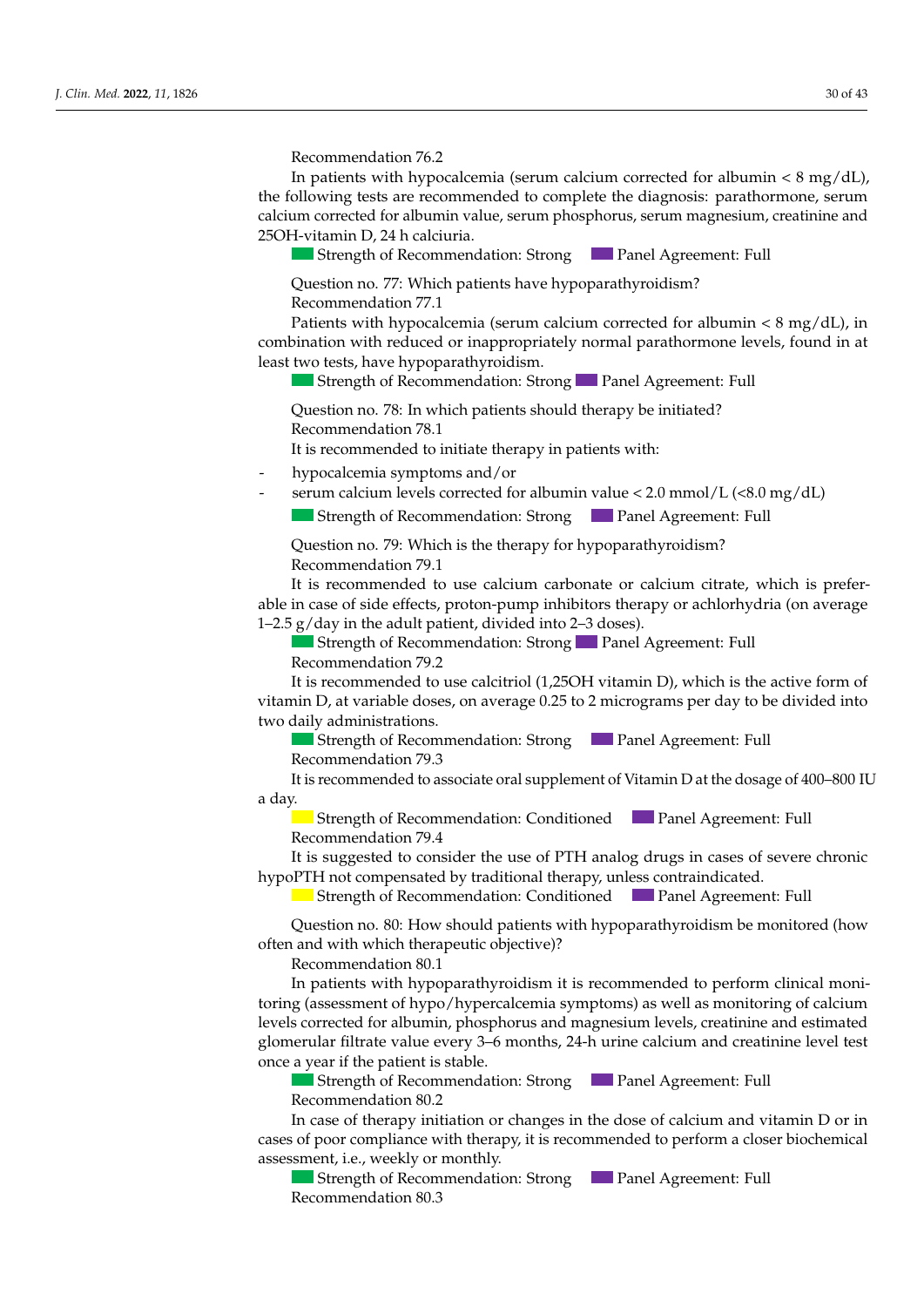It is recommended that calcium value be kept at the lower limits of the range, phosphorus values at the upper limits of the range, a serum calcium-phosphate (both measured in mg/dL) product <  $55 \text{ mg}^2/\text{d}L^2$  (4.4 mmol<sup>2</sup>/L<sup>2</sup>), avoiding hypercalciuria, nephrolithiasis and nephrocalcinosis.  $\sum_{i=1}^{n}$   $\sum_{i=1}^{n}$   $\sum_{i=1}^{n}$   $\sum_{i=1}^{n}$   $\sum_{i=1}^{n}$   $\sum_{i=1}^{n}$   $\sum_{i=1}^{n}$   $\sum_{i=1}^{n}$   $\sum_{i=1}^{n}$   $\sum_{i=1}^{n}$   $\sum_{i=1}^{n}$   $\sum_{i=1}^{n}$   $\sum_{i=1}^{n}$   $\sum_{i=1}^{n}$   $\sum_{i=1}^{n}$   $\sum_{i=1}^{n}$   $\sum_{i=1}^{n}$ 

 $\overline{\phantom{a}}$  , From what age and how often is screening for a height growth disor-

Strength of Recommendation: Strong Panel Agreement: Full Recommendation 80.4

*J. Clin. Med.* **2022**, *11*, x FOR PEER REVIEW 7 of 46

Recommendation 12.3

It is recommended to perform renal and urinary tract ultrasound in patients with References to the hypoPTH on occasion of the abdominal ultrasound control planned for patients affected<br>hy harmogobinopathy by haemogobinopathy. *J. Recommendation 80.4*<br>*It is recommended to perform renal and urinary tract ultrasound in patients with* hypoPTH on occasion of the abdominal ultrasound control planned for patients affected by haemogobinopathy.

Strength of Recommendation: Strong Panel Agreement: Full  $\mathcal{O}$  becomes all values on appropriate growth curves  $\mathcal{O}$ 

Question no. 81: Which patients should be evaluated by the endocrinologist? Strength of Recommendation: StrongPanel Agreement: Full  $\sim$  Recommendation 81.1 Question no. 81: Which patients should be evaluated by the endocrinologist?<br>Recommendation 81.1

therapy planning and monitoring, at least every 6 months-1 year. The endocrinologist should evaluate all patients with hypoPTH at diagnosis, for

Strength of Recommendation: Strong Panel Agreement: Full

Typically, transfusion-dependent patients develop hypoPTH in the second decade of life, with percentages varying between 0.3% and 32% [\[1,](#page-38-0)[70\]](#page-40-19).

A calcium concentration <  $8.0 \text{ mg/dL}$  (<2.0 mM) associated with frankly low or inappropriately normal PTH values (<15 ng/L) are the diagnostic criteria of postoperative<br> $\frac{1}{2}$ hypoPTH [71], that the panel has considered valid also in haemoglobinopathies, since both  $\alpha$  enect of non and the postoperative devascularization. - If no short stature is permanent functional damage to parathyroids.<br>Consecutive in two consecutive in two consecutives in the social in the social in the social in the social in the toxic effect of iron and the postoperative devascularization of the glands left in situ induce a permanent functional damage to parathyroids. the toxic effect of iron and the postoperative devascularization of the glands left in situ

Technical limitations related to measurement of ionized calcium make the use of f 1 g/dL in albumin value, calcium value should be increased by 0.8 mg/dL [72]. The formula utilized to calculate calcium corrected for albumin is: corrected calcium = measured  $h_{\text{max}}$  growth distribution distribution distribution distribution distribution distribution distribution distribution distribution distribution distribution distribution distribution distribution distribution distribut  $\Omega$  and corrected for albumin preferable to diagnose hypocalcemia [72]. For each reduction  $\Omega$ calcului +  $[(4.0 - \text{abunii}) \times 0.0]$   $[25/4]$ .  $\text{HCl}(\text{H}, \text{U}) = \text{HCl}(\text{H}, \text{U}) \times \text{U} \cdot \text{H} \cdot \text{H} \cdot \text{H} \cdot \text{H} \cdot \text{H} \cdot \text{H} \cdot \text{H} \cdot \text{H} \cdot \text{H} \cdot \text{H} \cdot \text{H} \cdot \text{H} \cdot \text{H} \cdot \text{H} \cdot \text{H} \cdot \text{H} \cdot \text{H} \cdot \text{H} \cdot \text{H} \cdot \text{H} \cdot \text{H} \cdot \text{H} \cdot \text{H} \cdot \text{H} \cdot \text{H} \cdot \text{$ formula utilized to calculate calcium corrected for albumin is: corrected calcium = measured  $\frac{1}{100}$  height disorder is calcium + [(4.0 – albumin) × 0.8] [\[73](#page-41-1)[,74\]](#page-41-2). rectation minimized to measurement of formed calcium make the use of<br>calcium corrected for albumin preferable to diagnose hypocalcemia [\[72\]](#page-41-0). For each reduction of 1 g/dL in albumin value, calcium value should be increased by 0.8 mg/dL [\[72\]](#page-41-0). The

ry pocarcentra and cut or paresthesias of the extremities, muscle pain and weakness, anxiety, depression, emopurestries to the extremities, masere pain and weartness, and the purestions of the extremities, and the extremi  $P_{\text{atients}}$  with chronic hypoPTH can develop kidney stones and nephrocalcinosis, brain calcifications (especially of the basal ganglia), calcifications at articular, cutaneous, ocular, and vascular level [71,72]. Hypocalcemia and chronic hyperphosphatemia cause greater neuromuscular and tional lability, concentration difficulty, «brain fog», prolongation of correct QT in the ECG. Patients with chronic hypoPTH can develop kidney stones and nephrocalcinosis, brain<br>califications (amazially of the basel aspelia), salifications at ortizular, whenever a vulge cardiac irritability and neuropsychiatric and cognitive disorders, such as facial paresthesias

Even though hypoPTH in patients with haemoglobinopathy is a chronic condition that develops progressively, the possibility of acute-onset hypocalcaemia should be considered in patients with symptoms of variable severity, from mild paresthesias (typically peribuccal and distal), muscle spasms and cramps, myalgias to tetanic crises, laryngospasm and convulsions [72]. In this case an emergency therapy should be established with i.v. administration of calcium gluconate [72,73], integrated by oral administration of calcium and calcitriol. Even though hypoPTH in patients with haemoglobinopathy is a chronic condition

Calcium carbonate is the first-choice product for calcium supplementation, because it contains 40% elemental calcium and is the most inexpensive. The more expensive calcium citrate, containing 20% elemental calcium, is employed in case of achlorhydria or during citrate, containing 20% elemental calcium, is employed in case of achiornydria or during<br>treatment with proton-pump inhibitors or in case of constipation secondary to intake of calcium carbonate [73].  $\alpha$  sucrement for celling for celling  $\alpha$  and the subjective  $\alpha$  and simple subjective age, with simple subjective  $\alpha$ 

The dosage of supplemental calcium varies greatly from subject to subject, generally from 1 to 3 g altogether, divided into two or three daily doses [\[73\]](#page-41-1). Since a dose of 500 mg of calcium saturates intestinal calcium uptake, it is not useful to prescribe very high single  $\frac{1}{\sqrt{1-\frac{1}{\sqrt{1-\frac{1}{\sqrt{1-\frac{1}{\sqrt{1-\frac{1}{\sqrt{1-\frac{1}{\sqrt{1-\frac{1}{\sqrt{1-\frac{1}{\sqrt{1-\frac{1}{\sqrt{1-\frac{1}{\sqrt{1-\frac{1}{\sqrt{1-\frac{1}{\sqrt{1-\frac{1}{\sqrt{1-\frac{1}{\sqrt{1-\frac{1}{\sqrt{1-\frac{1}{\sqrt{1-\frac{1}{\sqrt{1-\frac{1}{\sqrt{1-\frac{1}{\sqrt{1-\frac{1}{\sqrt{1-\frac{1}{\sqrt{1-\frac{1}{\sqrt{1-\frac{1}{\sqrt{1-\frac{1}{\sqrt{1-\frac{1$ doses, whereas dose splitting is more beneficial [\[74\]](#page-41-2). The dosage of supplemental calcium varies greatly from subject to subject, generally<br> $\frac{1}{2}$ recommendation 13.33 of calcium saturates intestinal calcium uptake, it is not useful to prescribe very high single<br>doses, whereas does splitting is more boneficial [74]

The formulation of choice in hypoparathyroidism is the active form of vitamin D,  $\frac{1}{2}$  training  $\frac{1}{2}$  and  $\frac{1}{2}$  mg compared to the first dose. calcitriol (1.25-OH vitamin D), which is insufficient due to the deficiency of PTH-dependent renal 1x-hydroxylation of 25OH vitamin D. Calcitriol should be preferred to vitamin D2 or gocalciferol or cholecalciferol), because these latter agents should be used at very high clonidine tests as dynamic tests, depending on the centre's experience. D3 (ergocalciferol or cholecalciferol), because these latter agents should be used at very high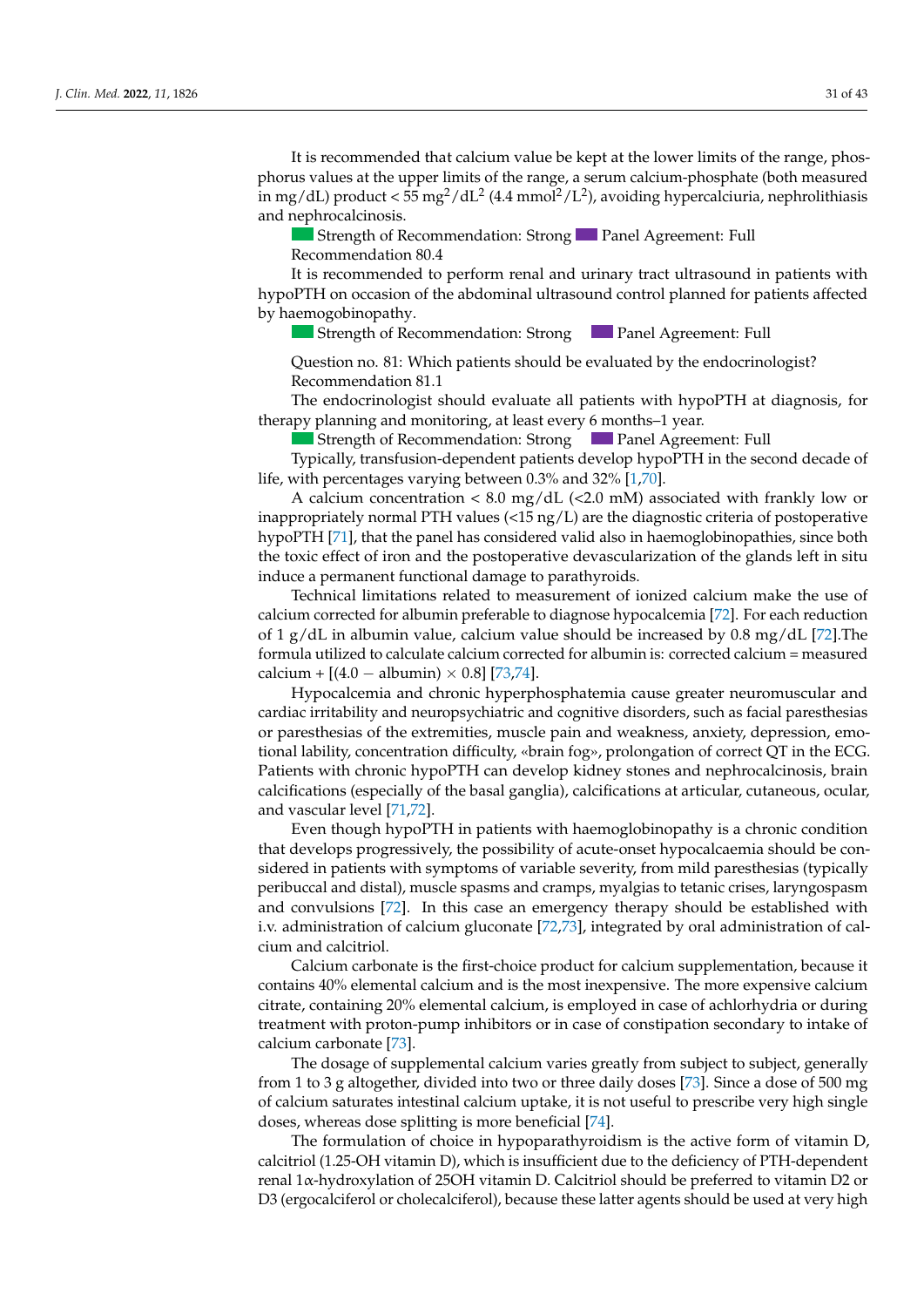dosages with the risk of severe intoxication even in the long term, due to their long halflife [\[73\]](#page-41-1). Calcitriol (1.25OH vitamin D), does not cross-react in dosages of 25OH vitamin D. In addition to calcitriol, it is suggested to utilize also oral formulations of vitamin D2 (ergocalciferol) or D3 (cholecalciferol) with physiological dosage, in order to keep the dosage of 25OH vitamin D at the lower limits of the normal range, because of the beneficial effects on the skeletal and other body tissues.

The use of higher doses of calcitriol can reduce the calcium dosages necessary to prevent hypocalcaemia [\[72\]](#page-41-0).

Recombinant PTH analogs are indicated in severe chronic hypoparathyroidism with inadequate control of calcaemia, in spite of therapy with high doses of calcium (>2.5 g a day) and calcitriol (>1.5 micrograms a day), development of hypercalciuria, urinary stone disease, nephrocalcinosis, reduction of glomerular filtrate, hyperphosphatemia, gastrointestinal disorders associated with absorption, reduced quality of life. In 2015 FDA and in 2017 EMA approved the use of PTH intact analog (1–84) for the treatment of hypoPTH not controlled by conventional therapy, in the absence of contraindications (hypersensitivity to the active substance or to one of the excipients, ongoing or previous skeletal radiotherapy, malignant neoplasms of the skeleton or bone metastases, patients with increased risk of osteosarcoma, such as patients with Paget disease or with genetic bone diseases, patients with unexplained increase in bone alkaline phosphatase).

In writing these recommendations the panel made reference to the following sources: [\[3,](#page-38-2)[72](#page-41-0)[,73](#page-41-1)[,75–](#page-41-3)[77\]](#page-41-4).

## 3.11. Adrenal Insufficiency

**Recommendations**  $\mathbf I$  mendations who did not begin public development, by the age of 13 in females of 13 in  $\mathbf I$ 

Question no. 82: From what age and how often is screening for indicated? Recommendation 82.1

Screening for adrenal insufficiency is suggested in adult patients with a history of iron accumulation and other endocrine deficiencies.

Strength of Recommendation: Conditioned Panel Agreement: Full<br>Question no. 83: How should screening for hypocorticosurrenalism he performed?

 $R_{\rm Hoch}$  no  $R_{\rm 3}$ . How sh Question no. 83: How should screening for hypocorticosurrenalism be performed?<br>Recommendation 83.1 Recommendation 83.1

The recommended screening mode includes clinical evaluation, sodium and potassium tests, serum cortisol level at  $8$  a.m. and ACTH test.

Strength of Recommendation: Strong Panel Agreement: Full

 $\alpha$  of  $\alpha$  in  $\alpha$  . Which are stimuly toots to discusse advant in with  $\alpha$  and when to consider the use of gonal of gonal of gonal or gonal of the use of gonal or the induc-Recommendation 84.1 Strength of Recommendation: Strong Panel Agreement: Full should they be performed?  $\mathbf{B}$  discrete of  $\mathbf{B}$  develops with a discrete  $\mathbf{B}$  defense of public  $\mathbf{B}$  defined, reduced, reduced,  $\mathbf{B}$ Question no. 84: Which are stimulus tests to diagnose adrenal insufficiency and when *J. Clin. Med. P. C. P. Clinical*,

It is suggested to perform stimulus test in patients with confirmed values of serum  $\frac{1}{2}$   $\frac{1}{2}$   $\frac{1}{2}$   $\frac{1}{2}$   $\frac{1}{2}$   $\frac{1}{2}$   $\frac{1}{2}$   $\frac{1}{2}$   $\frac{1}{2}$   $\frac{1}{2}$   $\frac{1}{2}$   $\frac{1}{2}$   $\frac{1}{2}$   $\frac{1}{2}$   $\frac{1}{2}$   $\frac{1}{2}$   $\frac{1}{2}$   $\frac{1}{2}$   $\frac{1}{2}$   $\frac{1}{2}$   $\frac{1}{2}$   $\frac{1}{2}$   $\frac{1}{2}$  cortisol < 10 mcg/dL (<275 nmol/L) and in the absence of interfering drugs.

 $R_{\text{eff}}$  of  $R_{\text{eff}}$ In female patients with public the recommended the recommended the recommended the record theory is low-dose 17 Strength of Recommendation: Conditioned Panel Agreement: Full<br>Recommendation 84.2 Recommendation 84.2

Recommendation 04.2<br>It is suggested to evaluate whether to perform stimulus test in patients w picture and to the coexistence of other deficiencies of the hypothalamic-pituitary function. values of serum cortisol between 10 and 15 mcg/dL, according to the clinical and anamnestic It is suggested to evaluate whether to perform stimulus test in patients with confirmed

Strength of Recommendation: Conditioned  $\Box$  Panel Agreement: Full Recommendation 84.3 only in verified cases of hypogonadism in the suggested cases of the comment of the comment of the comment of  $\sigma$ 

Recommended stimuls tests are ACHT test, low dose (1 mcg i.v.) or standard dose ncg i.v.), and glucagon test, to be chosen depending on the familiarity of the center  $\Omega$  and  $\Omega$  is the male patients with public matter  $\Omega$  matter  $\Omega$  is the public matter treatment behavior for  $\Omega$  $\Box$  Stron  $\sum_{k=1}^{\infty}$  in the spontaneous begin-spontaneous begin-spontaneous begin-spontaneous begin-spontaneous begin-spontaneous begin-spontaneous begin-spontaneous begin-spontaneous begin-spontaneous begin-spontaneous begin-s (possible with glucagon test). to consider the use of gona dots as an alternative to test go the use of the induction of the induc- $\omega$  the age of  $\eta$  and  $\eta$  are constant  $\omega$ , so the age of  $\eta$  and  $\eta$  and  $\eta$  and  $\eta$  and  $\eta$  is the age of  $\eta$ with the test itself, on the availability of the drugs and on the need to test other axes<br>(possible with cluse can test)  $\mathbb{R}$  than the development after  $\mathbb{R}$  cycles of public  $\mathbb{R}$  cycles of public  $\mathbb{R}$  cycles of pubertal induction  $\mathbb{R}$  in  $\mathbb{R}$  cycles of public  $\mathbb{R}$  cycles of public  $\mathbb{R}$  cycles of public  $\mathbb{$ Recommended stimuls tests are ACHT test, low dose (1 mcg i.v.) or standard dose (250 mcg i.v.), and glucagon test, to be chosen depending on the familiarity of the center Recommendation 14.47

 $\mathcal{C}$ ne with grucagon test).<br>■ Strength of Recommendation: Strong △ ■ Panel Agreement: Full <del>−−</del> Strength of Recommendation: Strong −−− Panel Agreement, Pull Strength of Recommendation: Strong Panel Agreement: Full Strength of Recommendation: Strong  $\Box$  in fame agreement: Full low-dose hormones, have hypogonadotropic hypogonadism. Strength of Recommendation: Strong **Panel Agreement: Full** 

uestion no. 85: Which patients have adrenal insufficiency?  $\overline{a}$   $\overline{b}$   $\overline{c}$   $\overline{c}$  months. Question no. 85: Which patients have adrenal insufficiency?  $\mathbf{B}$  disorders of public development, as previously described, low values of public described, low values of  $\mathbf{B}$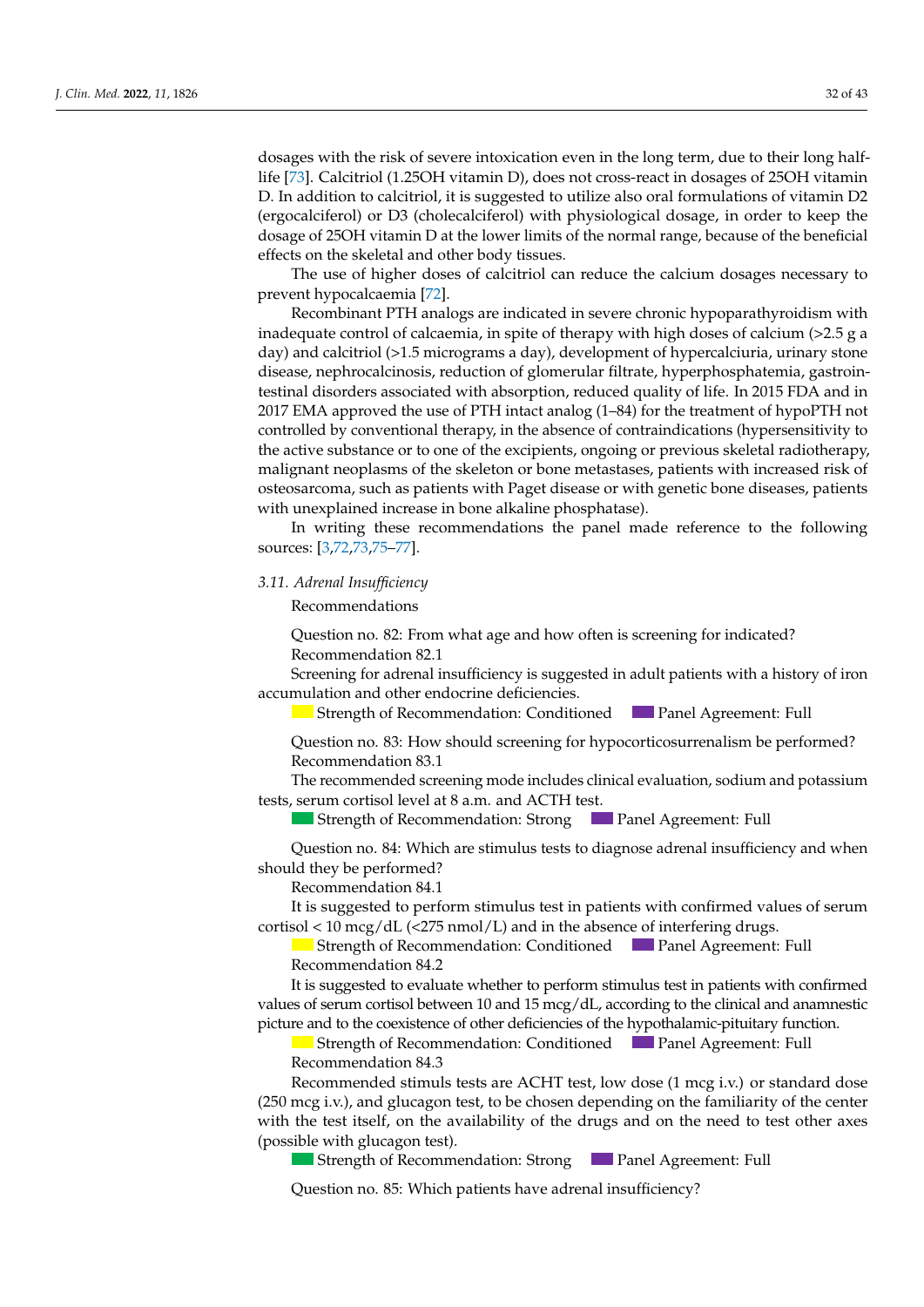Recommendation 85.1 Patients with:  $\sum_{i=1}^{n}$  and  $\sum_{i=1}^{n}$  in females who did not begin public development, by the age of 13 in females who did not 13 in females who did not 13 in females who did not 13 in females who did not 13 in females who did no *Patients with vertice with vertice with vertice with vertice with vertice with vertice with vertice with vertice with vertice with vertice*  $\frac{1}{2}$ 

- basal cortisol levels at 8 a.m. lower than 80 nmol/L (<3 mcg/dL), in the absence of corticosteroid therapy and with associated clinical picture, or
	- cortisol peak lower than 400–500 nmol/L (15–18 mcg/dL) at stimulus tests (ACTH or glucagon) have adrenal insufficiency. Who did not begin pubertal development of 13 in females who did not begin

Strength of Recommendation: Conditioned **Panel Agreement: Full Recommendation 85.2** Recommendation 85.2

Adrenal insufficiency can be excluded in patients with cortisol values in the morning higher than  $400 \text{ nmol/L}$  (15 mcg/dL) *Recommendation 85.2*<br>*Adrenal insufficiency can be excluded in patients with cortisol values in the morning higher than 400 nmol/L (15 mcg/dL)*<br>*J. Strength of Recommendation: Conditioned Panel Agreement: Full* 

Strength of Recommendation: Conditioned Panel Agreement: Full **Panel Agreement: Full** 

uestion no. 86: Which patients have secondary adre Only in verified cases of hypogonadotropic hypogonadism in males is it suggested pituitary origin)? Recommendation 86.1  $\mathbf{E}(\mathbf{R})$ In verified cases of  $\frac{1}{2}$  is recommended to increase to increase to increase to increase to increase to increase to increase to increase the set of  $\frac{1}{2}$  is recommended to increase the set of  $\frac{1}{2}$  is recomme Question no. 86: Which patients have secondary adrenal insufficiency (of hypothalamic-<br>pituitary origin)? *J. Clin. Med.* **2022**, *11*, x FOR PEER REVIEW 11 of 46  $\alpha$  origin)?

Patients with reduced cortisol and reduced or inappropriately normal ACTH levels have secondary adrenal insufficiency.

Recommendation 86.2 Strength of Recommendation: Conditioned **Department** Panel Agreement: Full

In the presence of secondary adrenal insufficiency, a pituitary RMI with contrast agent (unless contraindicated) and tests of the other hormone axes (FSH, LH, FT4, TSH, prolactin, testosterone in males and estradiol in females, IGF-1) are recommended.

Strength of Recommendation: Strong Panel Agreement: Full In the case of diagnosis of  $\mathcal{L}$  is recommended. testosterone in males and estradiol in females, IGF-1) are recommended.<br>
Strength of Recommendation: Strong<br>
Panel Agreement: Full

uestion no. 87: Which patients have primary adrenal insufficiency (of adrenal o  $\sim$  Recommendation 87.1  $\overline{R}$ Question no. 87: Which patients have primary adrenal insufficiency (of adrenal origin)? Question no. 87: Which patients have primary adrenal insufficiency (of adrenal origin)?<br>Recommendation 87.1

Recommendation 07.1<br>Patients with reduced cortisol and high ACTH levels have primary adrenal insufficiency. Strength of Recommendation: Strong Panel Agreement: Full

Recommendation 87.2

In the presence of primary adrenal insufficiency, adrenal imaging (CT or RMI) is suggested. with the patient and his/her parents, with periodic clinical laboratory checks to be carried control of  $\alpha$  $\frac{1}{\sqrt{2}}$  , in which patients showledge behavior than  $\frac{1}{\sqrt{2}}$  , in which patients showledge behavior than  $\frac{1}{\sqrt{2}}$ Strength of Recommendation: StrongPanel Agreement: Full In the presence of primary adrenal insufficiency, adrenal imaging (CT or RMI) is suggested  $\mathsf{P}$ growth and hypogonadotropic hypogonadotropic hypogonadotropic hypogonadotropic hypogonadotropic hypogonadism.  $\Omega_{\rm c}$  are seed.  $\Omega_{\rm c}$  is screening for a height growth disor-seed isor-seed isom-seed.

ers<br>Referancies of Recomm  $\sigma$ gesteα.<br>■ Strength of Recommendation: Conditioned ■ Panel Agreement: Full rigui of Recommendation **The Strength of Recommendation: Conditioned 1996 Panel Agreement: Full** Strength of Recommendation: Conditioned Panel Agreement: Full<br>Question no. 88: In which patients should be mone replacement therapy be initiated?

Question no. 88: In which patients should hormone replacement therapy be initiated? Recommendation 88.1  $\frac{1}{\sqrt{2}}$  the case of constitutional growth and published begin-the spontaneous begin-the spontaneous beginresubit no. of the which patients should normone replacement therapy be initiated: with the patient and his-her parents, with periodic clinical laboratory checks to be carried control laboratory checks to be carried control laboratory checks to be carried control laboratory checks to be carried control l Question no. 88: In which patients should hormone replacement therapy be initiated?

Tecommended to miliate corrisone replacement therapy in an path is recommended to initiate cortisone replacement therapy in all patients with confirmed adrenal insufficiency.  $\frac{1}{2}$   $\frac{1}{2}$   $\frac{1}{2}$   $\frac{1}{2}$   $\frac{1}{2}$   $\frac{1}{2}$   $\frac{1}{2}$   $\frac{1}{2}$   $\frac{1}{2}$   $\frac{1}{2}$   $\frac{1}{2}$   $\frac{1}{2}$   $\frac{1}{2}$   $\frac{1}{2}$   $\frac{1}{2}$   $\frac{1}{2}$   $\frac{1}{2}$   $\frac{1}{2}$   $\frac{1}{2}$   $\frac{1}{2}$   $\frac{1}{2}$   $\frac{1}{2}$  It is recommended to initiate cortisone replacement therapy in all patients w It is recommended to initiate cortisone replacement therapy in all patients with con-<br>until  $\mathcal{L}$  $\alpha$  adread insufficiency It is recommended to initiate cortisone replacement therapy in all patients with con-It is recommended to midate corusone replacement dierapy in an patients whilf con-<br>*firmed adrenal insufficiency* 

Strength of Recommendation: Strong **Panel Agreement: Full** Recommendation 88.2

is recommended to administer replacement therapy in 2-3 daily doses,  $\frac{1}{2}$  dose in the morning upon awakening. ommended to administer replacement therapy in 2–3 daily doses, with a higher  $\alpha$  the morning unon suploming It is recommended to administer replacement therapy in 2–3 daily doses, with a higher

Strength of Recommendation: Strong **Panel Agreement: Full** Recommendation  $88.3$ 

It is recommended to increase therapy dosage in case of acute events, to an extent ppropriate to the seriousness of the situation. It is recommended to increase therapy dosage in case of acute events, to an extent appropriate to the seriousness of the situation. Tecommended to increase therapy dosage in case of active events It is recommended to increase therapy dosage in case of acute events, to an extent

Strength of Recommendation: Strong Panel Agreement: Full<br>Peasures of driver 28.4 Strength of Recommendation: Strong Panel Agreement: Full  $\frac{1}{2}$  decompanishes of  $\frac{1}{2}$  and  $\frac{1}{2}$  decompanishes of  $\frac{1}{2}$  and  $\frac{1}{2}$  decompanishes  $\frac{1}{2}$  decompanishes  $\frac{1}{2}$ Strength of Recommendation: Strong Panel Agreement: Full

It is recommended to give the patient a card documenting his/her condition of adrenal insufficiency. Recommendation 88.4  $\frac{1}{\sqrt{2}}$ Chron order to differentiate between constitutional growth and published growth and published published and hypogonal growth and hypogonal growth and hypogonal growth and hypogonal growth and hypogonal growth and hypogonal growt In the case of diagnosis of  $\mathbf{u}$  is recommended to the comment of the comment of  $\mathbf{u}$  is recommended to the comment of  $\mathbf{u}$  is recommended to the comment of  $\mathbf{u}$  is recommended to the comment of  $\mathbf{u}$  i commented to five the patient a card docum  $\alpha$  are a height patients of  $\alpha$  here are a height growth disorder.  $R_{\text{re}}$  Recommended to  $\frac{1}{2}$  is used model in  $\frac{1}{2}$  is  $\frac{1}{2}$  in females, and of the testoric in females, and  $\frac{1}{2}$  the testoric in  $\frac{1}{2}$ males, with a lack of public of public of public order induction of the public of public order in the cycles of public order in the distribution of the public order in the state in the state of public order in the state of It is recommended to give the patient a card documenting bis/her condition of  $S$  recommended to give the patient a card documenting his/here  $\mathscr{C}$ . It is recommended to give the patient a card documenting his/her condition of

**Strength of Recommendation: Strong Comment Agreement: Full Strength of Recommendation: Strong Comment Agreement: Full** Strength of Recommendation: Strong Panel Agreement: Full Strength of Recommendation: Strong Panel Agreement: Full  $B_{\text{out}}$  of necessarily matrices of  $\alpha$  development as previously dependent, reduced  $\alpha$  $T_{\text{Stronorth}}$  of Recommended ion:  $\text{Stron}\alpha$  and  $\text{A grown}$   $\text{Foul}\beta$ Strength of Recommendation: Strong Panel Agreement: Full

 $\theta$ uestion no. 89: How should patients with cortisol deficiency be monitored? Recommendation 89.1 Question no. 89: How should patients with cortisol deficiency be monitored?<br>Recommendation 89.1 Question no. 89: How should patients with cortisol deficiency be monitored? Strength of Recommendation: Strong Panel Agreement: Full Question no. 89: How should patients with cortisol deficiency be monitored? Question no. 89: How should patients with cortisol deficiency be monitored?<br>Recommendation 89:1

In patients with adrenal insufficiency on replacement therapy, it is recommended Full Comment of Recommendations with an agreement of Panel Agreement: Full Procession 18.1 and the hormone therapy recommended in males in the discrete solution 18.1 and 19.1 and 19.1 and 19.1 and 19.1 and 19.1 and 19.1 an  $\mathcal{L}$  develops of publications in the most frequent complications in the most frequent complications in the most frequent complications in the most frequent complications in the most frequent complications in the most  $\mathbf{f}_{\mathbf{R}}$  is recommended to an endocrinol-independent of an endocrinol-independent of an endocrinol-independent of an endocrinol-independent of an endocrinol-independent of an endocrinol-independent of an endocrinolperform clinical monitoring and to test sodium and potassium levels at least every<br>months every 4 weeks, with an initial dose of 50 mg, for a period of 3–6 months.  $R_{20}$  $\mathsf{ns.}$  $\blacksquare$  second for cells  $\blacksquare$  and the subjective  $\blacksquare$ months.  $I$  all patients who do not begin public development, a short  $3-6$ -month cycle of  $\alpha$  $6$  months. Recommendation 16.1 with the patient and his/her parents, with periodic clinical laboratory checks to be carried control of  $\alpha$  $\overline{\text{I}}$  if no short status is present,  $\overline{\text{I}}$ . SD in two consecutive consecutive consecutive consecutive consecutive consecutive consecutive consecutive consecutive consecutive consecutive consecutive consecutive c Recommendation 89.1<br>In patients with adrenal insufficiency on replacement therapy, it is recommended car patients with acterial modificiency on replace perform clinical monitoring and to test sodium and potassium levels at least every  $-$  Status $\sim$  Status  $\sim$  SD compared to the family target and  $\sim$  $R_{\text{R}}$  $\mathsf{u}_s$  is the matrix have a height growth disorder. Here a height growth disorder?  ${\rm months.}$ months, plotting all values on appropriate growth curves (curves of Caucasian patients) and comparing them to the<br>Them to them to them to them to them to them to them to the genetic target. The genetic target in the geneti  $\frac{1}{\text{months}}$ to perform clinical monitoring and to test sodium and potassium levels at least every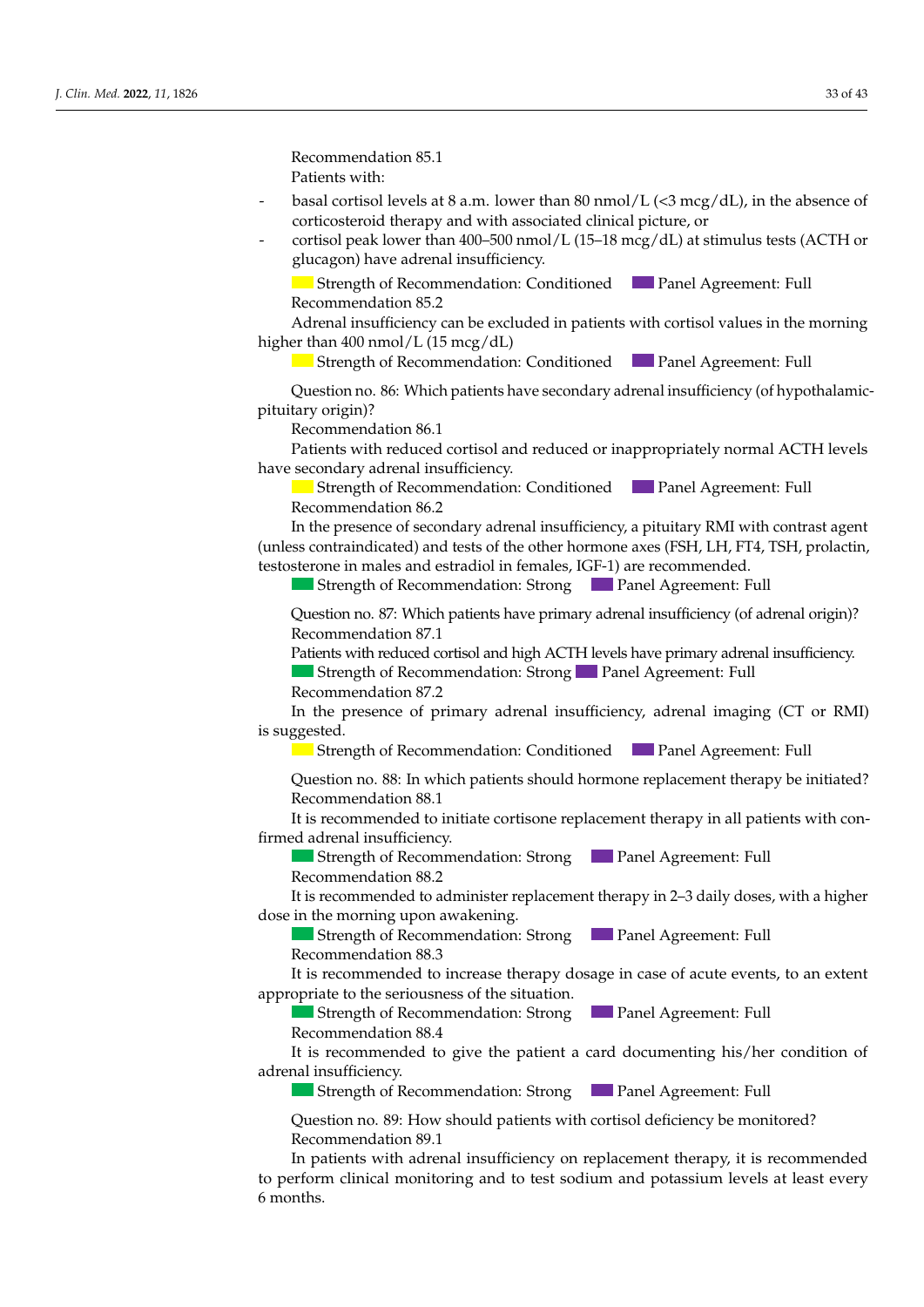Strength of Recommendation: StrongPanel Agreement: Full Strength of Recommendation: Strong Strength of Recommendation: Strong Panel Agreement: Full Panel Agreement: Full Question no. 2: From what age and how often is screening for a height growth disor-*J. Clin. Med.* **2022**, *11*, x FOR PEER REVIEW 10 of 46 Recommendation 12.3

Question no. 90: Which patients should be evaluated by the endocrinologist?  $\frac{1}{2}$  Recommendation 90.1

months starting from patient intervals from patient intervals of height growth growth growth growth growth and

with a clinical laboratory re-evaluation, in order to differentiate between constitution, in order to differen

It is suggested that all patients with suspected symptoms of adrenal insufficiency, in particular if adult, with history of iron accumulation and presence of other endocrine deficiencies, be referred to the endocrinologist.

Strength of Recommendation: Strong Panel Agreement: Full Adrenal insufficiency in patients affected by haemoglobinopathy is mainly secondary the adrenal cortex [78]. The studies published so far report highly variable prevalences (from  $4\%$  to 50%), because of the variability in the cohorts observed and in the meth-ods of diagnosis [\[33](#page-39-18),79-[81\]](#page-41-7). Recent data indicate that the diagnostic criteria for adrenal sufficiency identified in the general population are not suitable for subjects affected y naemoglobinopatny and for polytransfused patients, since they are not related to a<br>Comparison in the family target and growth rate (GRI) ≤ SD or ≤−1.5 SD or ≤−1.5 SD or ≤−1.5 SD or ≤−1.5 SD or ≤−1.5 SD or ≤−1.5 SD or ≤− significant clinical impact [\[81\]](#page-41-7). For this reason, with reference to the acquired clinical expeence and to the lack of conclusive scientific evidence, the panel suggests to use a cortisol  $\sim$  to meg/  $\mu$  to mentate summas test with  $\Lambda$ CTH. The  $\frac{1}{2}$  If  $\frac{1}{2}$  is  $\frac{1}{2}$  in order is particle in order to statue or  $\frac{1}{2}$ . So in the consecutive consecutive consecutive consecutive consecutive consecutive consecutive consecutive consecutive consecutive c e, in relation to the anamnestic picture, in particular history of Iron over the started in the started of the of reduction of physical performance and blood pressure. Adrenal insufficiency in patients affected by haemoglobinopathy is mainly secondary<br>to iron accumulation in the pituitary gland and, to a probably less relevant extent, in editor s to meg, als to marche summars test which critically the participate ensured constanting a stimulus test with ACTH in patients with cortisol values between 10 and 15 mcg/dL case coexistence of other hypothalamic-pituitary deficiencies, and to the clinical picture, in case by haemoglobinopathy and for polytransfused patients, since they are not related to a by case, in relation to the anamnestic picture, in particular history of iron overload and by case, in relation to the anamnestic picture, in particular history of iron overload and insufficiency identified in the general population are not suitable for subjects affected Boystance and to the lack of conclusive scientific evidence, the panel suggests to use a cortisol rate, and to the later of conclusive selections cytatrice, are parter suggests to the a corrisor cutoff < 10 mcg/dL to indicate stimulus test with ACTH. The panel suggests considering a **Panel Agreement: Full** 

The therapy for adrenal insufficiency consists of the administration of glucocorticoids. here *he believes* die *naam* 0.15–25 mg a day of hydrocortisone or 20–35 mg of cortisone acetate in adults [82]. Adrenal production is influenced by age, gender, and body composition, with average values recognized in approx.  $5-8$  mg/m<sup>2</sup> a day, corresponding to an oral dose of about

The therapy must be individualized, especially based on the clinical response (quality Fire dividend the thermal and mood) blood pressure value levels. The evaluation must pay particular attention to a precise individualization of the therapy, in order to avoid a dangerous overtreatment that can have important repercussions, especially on metabolism and bones, and in consideration of the chronicity of the therapy itself. To better reproduce the physiological curve of endogenous production, a first administration is recommended at awakening, followed by a second dose (approx. 50% of the first one) early in the afternoon. Usual treatment schedules consist in hydrocortisone, 10-15 mg/day, or cortisone acetate, 25-37.5 mg/day, divided into at least 2 daily doses. In some selected cases, it might be beneficial to divide it into three doses, the third of which, lower than the previous ones, late in the afternoon, but not too close to evening rest time. of life, improvement of asthenia and mood), blood pressure values, and serum electrolyte

In order to prevent the onset of adrenal insufficiency crises, it is fundamental to instruct patients and relatives on the need to increase cortisone replacement therapy (temporarily doubling or tripling the habitual dose) in case of intercurrent diseases, fever, vomit, gastroenteritis, drop in blood pressure, stressful situations, resorting to injectable hydroortisone in emergency situations or in the impossibility to adequately take/absorb the parenteral hydrocortisone in case of surgical interventions and during labor. In particular with public with public delay and the hormone of the hormone therapy recommended in the males is tes-<br>And virtual produce the magnetic stess-commended in terms of the single delay in a laboratory of the singl Recommendation 13.3 cortisone in emergency situations or in the impossibility to adequately take/absorb the oral drug (for example in case of acute gastroenteritis), and on the need for coverage with

Still controversial points concern the most reliable stimulus test for diagnosis and the most effective diagnostic cut-off values for the population with haemoglobinopathy.

In writing these recommendations the panel made reference to strength of Recommendial [Str](#page-41-8)[eng](#page-41-9)th of Panel Agreement: Full sister for the evaluation of the evaluation of the evaluation of the evaluation of the evaluation of the evaluation of the evaluation of the evaluation of the eval n writing these recommendations the panel made reference to the following  $\mathbf{S}$ .  $\left[02-07\right]$ . In writing these recommendations the panel made reference to the following<br>[82, 87] sources: [82–87]. Recommendation 12.3

# 3.12. GH Deficiency in the Adult

uestion no. 91: From p Ferommendation 91.1  $\Omega$ tostier ne  $\Omega$ t. From substancie enantino for  $\Omega$ I deficier printieted? Question no. 91: From what age is screening for GH deficiency indicated?<br>Reserves and time 01.1

It is suggested to perform screening for GH deficiency in all subjects from  $\geq$ 25 years of age growth and puberty delay and hypogonadotropic hypogonadism.

Strength of Recommendation: Conditioned **Panel Agreement: Full Strength of Recommendation: Conditioned First dose. Panel Agreement: Full Strength of Recommendation: Conditioned Figure 2014**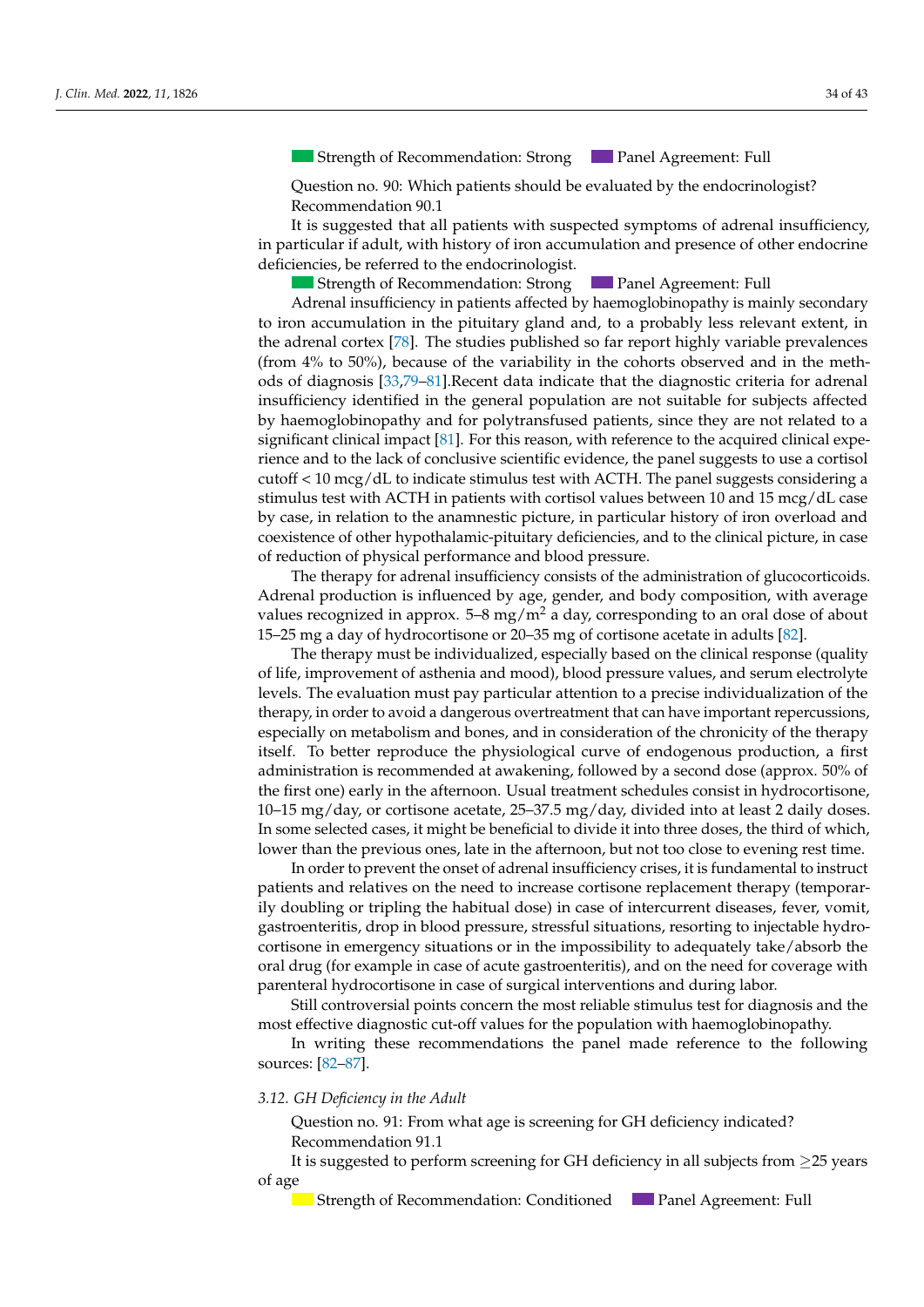Question no. 92: How often should screening for GH deficiency be performed? Recommendation 92.1 *Clinical laboratory respectively. J. Clin. Med. <b>PEER REVIEW 10 of 26.3 <i>Clin* It is suggested to perform screening for GH deficiency every year.  $\blacksquare$  Strength of Recommendation: Conditioned  $\blacksquare$  Panel Agreement: Full rection no. 93: How sk In verified cases of hypogonadotropic hypogonadism, it is recommended to increase The suggested screening mode is anamnestic and clinical evaluation and IGF1 dosage. Strength of Recommendation: Conditioned Panel Agreement: Full Recommendation 93.2 Recommendation 93.2 GH basal dosage is not recommended. Strength of Recommendation: Strong Panel Agreement: Full Recommendation 93.3 patients with low IGF1 levels, it is recommended to perform stimulus test with **Summer is the hormone thormone in females.** The hypogonal in the delay in the superteent of  $\blacksquare$  and  $\blacksquare$  and  $\blacksquare$  are experiment: Full  $\ddot{\phantom{1}}$ Question no. 94: Which patients have GH deficiency? Adult patients with GH peak after GHRH-arginine test < 9 mcg/L if BMI < 29.9; GH peak < 4 mcg/L if BMI > 30 kg/m<sup>2</sup> have GH deficiency<br>
Strength of Recommendation: Strong Strength of Recommendation: Strong Panel Agreement: Full Recommendation 94.2 Recommendation 74.2<br>In patients with GH deficiency, a pituitary RMI with contrast agent (unless contr cated) and control of the remaining hormonal axes are recommended  $\frac{1}{2}$  . The shock matrix matrix  $\frac{1}{2}$  and  $\frac{1}{2}$  under treatment belongs with public  $\frac{1}{2}$ Question Recommendation 95.1 is suggested to initiate replacement therapy with biosynthetic GH only in presence of GH deficiency within an appropriate clinical context, proven according to the parameters indicated and in the absence of contraindications. Strength of Recommendation: Strong Panel Agreement: Full It is recommended not to initiate GH therapy in the presence of active malignant eoplasm and of proliferative diabetic retinopathy.  $\frac{1}{2}$  neoplasm and of proliferative diabetic retinopathy. Strength of Recommendation: Strong **Panel Agreement: Full Recommendation 95.3** Recommendation 95.3 Recommendation 95.5<br>It is recommended to begin with low doses of biosynthetic GH (0.2–0.4 mg/day) to be<br>directed based are directed assessmes assessible side offects and IGE 1 largels. djusted based on clinical response, possible side effects and IGF-1 levels. **Strength of Recommendation: Strong Panel Agreement: Full Panel Age** Question no. 96: How should patients with GH deficiency be monitored? Recommendation 96.1 In patients with GH deficiency in replacement therapy it is recommended to perform<br>linical monitoring (evaluation of BML blood pressure, abdominal circumference, side metabolic monitoring (elveemia, lipid profile) and IGF-1 dosage every 2 mon the initial phase, then every 6 months.  $\blacksquare$  Strength of Recommendation: Strong  $\blacksquare$  Panel Agreement: Full Recommendation 96.2  $\mathbf{R}$  and  $\mathbf{R}$ . How should Question no. 93: How should screening for GH deficiency be performed?<br>Recommendation 93.1 GHRH-arginine as the first choice Recommendation 94.1 In the Strength of Recommendation: Strong Internal Agreement: Full ning of puberty, it is suggested to reassure and remain in watchful waiting, in concert Question no. 95: In which patients should hormone replacement therapy be initiated? It is suggested to initiate replacement therapy with biosynthetic GH only in presence Strength of Recommendation: Conditioned Panel Agreement: Full Recommendation 95.2 Recommendation 95.2 of the win on achievely in replacement inerapy is to recommended to perform effects), metabolic monitoring (glycemia, lipid profile) and IGF-1 dosage every 2 months in<br>the initial phase, then every 6 months  $\epsilon$  commendation 96.2 Recommendation 93.1  $\sum_{i=1}^{n}$  $t_{\text{total}}$  of recommendation strong  $t_{\text{total}}$  and represented the inducmonitored bubble Strength of Recommendation: Strong Panel Agreement: Full In patients with GH deficiency in replacement therapy it is recommended to perform<br>clinical monitoring (evaluation of BMI, blood pressure, abdominal circumference, side Strength of Recommendation: Strong **Panel Agreement: Full** In patients with low IGF1 levels, it is recommended to perform stimulus test with  $\mathbb{R}$  as the first choice  $R_{\rm eff}$  of Recommendation In patients with GH deficiency, a pituitary RMI with contrast agent (unless contraindiand control of the remaining normonal axes are recon-Strength of Recommendation: Strong Panel Agreement: Full  $\blacksquare$  Strength of Recommendation: Strong  $\blacksquare$  Panel Agreement: Full Ouestion no. 94: Which patients have GH deficiency?  $\mathcal{C}$  and sitting, growth,  $\mathcal{C}$  and  $\mathcal{C}$  and  $\mathcal{C}$  out every sixteed out every sixteed out of  $\mathcal{C}$ **Panel Agreement: Full** A height growth distribution of the following cases. commondation 96.1 Question no. 95: In which patients should hormone replacement therapy be initiated?  $\frac{1}{2}$  ortion no  $\frac{0}{6}$ . How should patients with CH deficiency be menitored? *Recommendation 75.2*  $\frac{1}{\sigma}$  , hence  $\frac{1}{\sigma}$  and  $\frac{1}{\sigma}$  arranged out every sixteeper stage. the of 0.5 Second of 0.5 Second of 0.5 Second of 0.5 Second of 0.5 Second 2 years of 0.6 Second 2 years of 0.6 Second 2 years of 0.6 Second 2 years of 0.6 Second 2 years of 0.6 Second 2 years of 0.6 Second 2 years of 0.6 S Question no. 96: How should patients with GH deficiency be monitored? complementary MRI to complete the diagnosis. djusted based on clinical response, possible side effects and IGF-1 levels. Strength of Recommendation: StrongPanel Agreement: Full  $\sim$  Severe short status status status status status status status status status status status status status status status status status status status status status status status status status status status status status It is recommended not to initiate GH therapy in the presence of active malignant Recommendation 14.4 Strecommended to begin with low doses of blosymmetic GTT (0.2–0.4 mg/day) to be to consider the use of gona do the use of good and the use of the use of the induc-testosterone, only for the induc $t_{\text{total}}$  of Recommendation, strong  $t_{\text{total}}$ rection comment deposite  $B_{\text{eff}}$  of recommendation, busing  $\sum_{i=1}^{\infty}$  dier regression, reduced  $\sum_{i=1}^{\infty}$  $\frac{1}{2}$  diagnosis of  $\frac{1}{2}$  of  $\frac{1}{2}$  is recommended to  $\frac{1}{2}$  is recommended to  $\frac{1}{2}$  is recommended to  $\frac{1}{2}$  is recommended to  $\frac{1}{2}$  is recommended to  $\frac{1}{2}$  is recommended to  $\frac{1}{2}$  is reco Strength of Recommendation: Strong Panel Agreement: Full It is recommended to begin with low doses of biosynthetic GH (0.2–0.4 mg/day) to be adjusted based on clinical response, possible side effects and IGF-1 levels.  $T_{\text{strench}}$  of Recommended screening mode is an accurate clinical and accommending  $\epsilon$ Strength of Recommendation: Strong **Panel Agreement: Full** Question no. 96: How should patients with GH deficiency be monitored?<br>Recommendation 96.1

In all patients who did not begin pubertal development, by the age of 13 in females

*J. Clin. Med.* **2022**, *11*, x FOR PEER REVIEW 10 of 46

In patients with GH deficiency in replacement therapy it is recommended to perform functional reevaluation of the pituitary-adrenal axis and possible adjustment of replacement therapy with glucocorticoids in patients with adrenal insufficiency.

herapy with glucocorticoids in patients with adrenal insufficiency.<br>Strength of Recommendation: Strong Panel Agreement: Full Recommendation 96.3  $\qquad \qquad$  $\text{m}$ ation:  $\mathcal{S}_0$ Strength of Recommendation: StrongPanel Agreement: Full  $\sum_{i=1}^{\infty}$  $S_{\text{S}}$  $\sum_{n=1}^{\infty}$  published to reassure and remain in watchful waiting, in  $\sum_{n=1}^{\infty}$ - If no short status status status is present, GR ≤ SD in two consecutive in two consecutive in two consecutive in two consecutive in two consecutive in two consecutive in two consecutive in two consecutive in two consecut Recommendation 96.3  $\sum_{i=1}^{\infty}$  $\mathcal{L}$  and  $\mathcal{L}$  is how shown discrepance for  $\mathcal{L}$  how show  $\mathcal{L}$  and  $\mathcal{L}$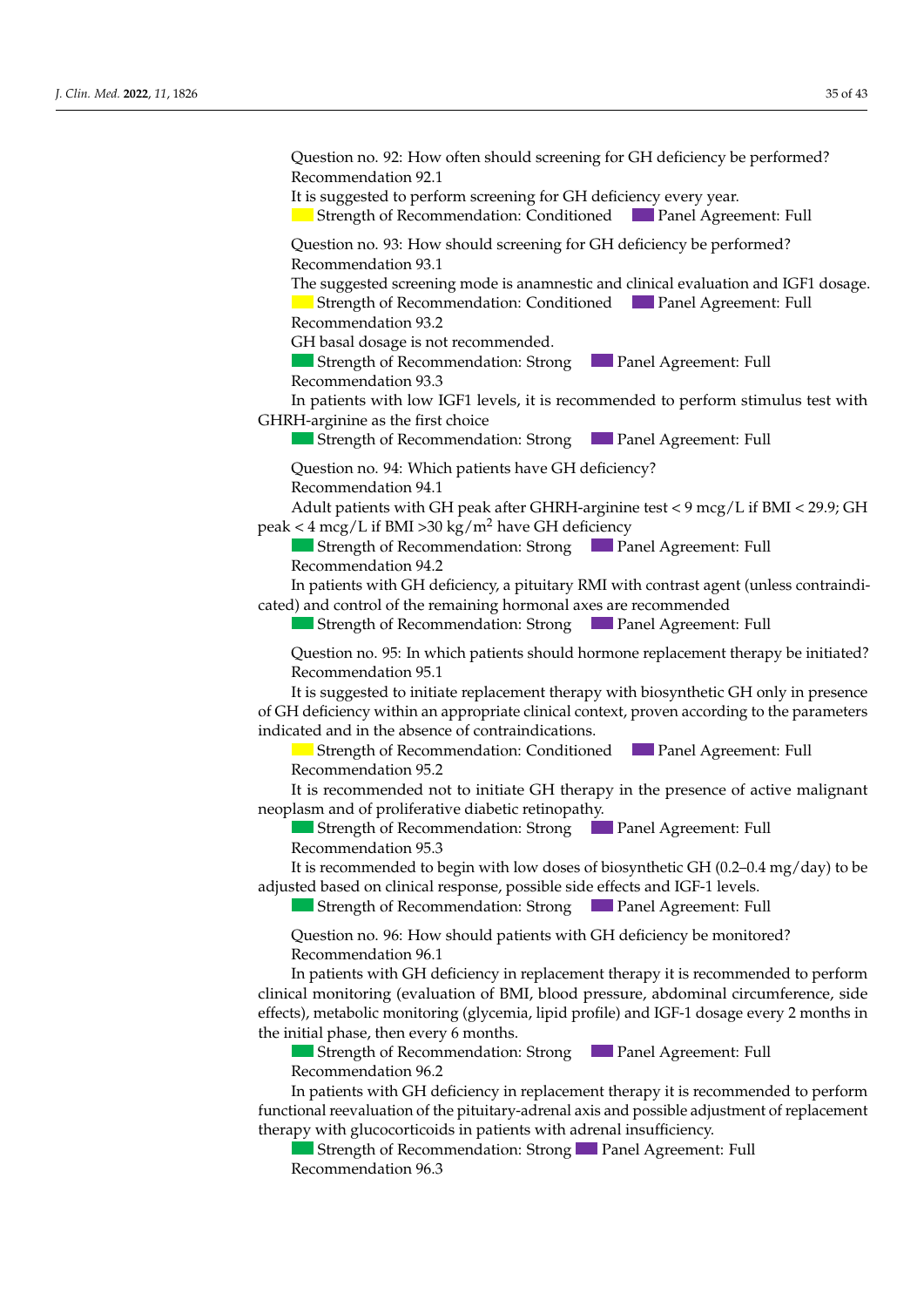In patients with GH deficiency in replacement therapy it is recommended to perform thyroid function assessment 6 months after the beginning or the change of GH therapy.

and 14 in males, a short 3–6-month cycle of low-dose hormone therapy (oestern in the low-dose hormone therapy (

Strength of Recommendation: Strong Panel Agreement: Full

Recommendation 2.1

Question no. 97: Which patients should be evaluated by the endocrinologist? Recommendation 97.1 Question no. 97: Which patients should be evaluated by the endocrinologist?<br>Recommendation 97.1

It is recommended that all patients with screening for pathologic GH deficiency be referred to the endocrinologist for the initial diagnosis and treatment planning and for monitoring of replacement therapy at least every six months.

Strength of Recommendation: Strong Panel Agreement: Full **Panel Agreement: Full** 

The reported frequency of GH deficiency in adult patients with thalassaemia major<br>s from 8% to 44% [88] varies from 8% to 44% [88].

IGF-1 dosage is the first biochemical screening test for GH deficiency, even if its result is altered also for other reasons, such as hepatopathy (due to both iron accumulation and hepatitis viruses), chronic anemia, increase in inflammatory cytokines, malnutrition and H resistance. In case of significanty reduced IGF-1, indicatively  $\lt -2$  SD as compared to ormal values for age and gender, for the dosage method used [89], stimulus test for GH is<br>District and growth rate (GR) stimulation of the family of the family of the family of the family of the famil  $\mathbf{R}$  and  $\mathbf{R}$  consecutive  $\mathbf{R}$  consecutive  $\mathbf{R}$  $p_{\text{normal values}}$  for age and gender for the dosage method used  $[89]$  stimulus test for  $GH$ Strength of Recommendation: StrongPanel Agreement: Full GH resistance. In case of significanty reduced IGF-1, indicatively  $\lt -2$  SD as compared to normal values for age and gender, for the dosage method used [\[89\]](#page-41-11), stimulus test for GH is<br>indicated indicated.

- Stature are no indications establishing the modality and frequency to assess GH/IGF-1 tion of 0.5 Superior of 0.5 Species with none of 0.5 Species explicitly one - If no short stature is consecutive in the status of two consecutives in the security, with status in two consecutives in two consecutives in two consecutives in two consecutives in two consecutives in two consecutives i  $\frac{1}{1}$ ated.<br>There are no indications establishing the modality and frequency to assess GH/IGF-1 axis in adult subjects with haemoglobinopathy explicitly and univocally. The panel has suggested an annual evaluation of IGF-1 in all patients with haemoglobinopathy, with quent stimulus test in case of abnormal  $I\mathsf{G}\mathrm{F}\text{-}1$  value. subsequent stimulus test in case of abnormal IGF-1 value.

this is not much used because of the risks related to the induction of hypoglycaemia, in particular in fragile subjects. The most widely used test is the stimulus test with height growth, whose DIME THE STIMET TEGRIL COLLS AT VELY POWER IN SIMILARIS, ARE ALSO ACLS CHECHY AT PITULARY LEVELY THE POLITICAL TEGRIL OF THE POLITICAL TEGRIL OF THE POLITICAL TEGRIL OF THE POLITICAL TEGRIL OF THE POLITICAL TEGRIL OF THE The traditional stimulus test for GH has been the insulin hypoglycaemia test; today GHRH + Arginine, whose results should be interpreted considering the patient's age and BMI. The GHRH + Arginine test is a very powerful stimulus, that also acts directly at

Anyway, in case of GH deficiency, it is advised to check global pituitary functionality rify way, in case of STT acheency, it is advised to check globe<br>and to perform hypothalamic-pituitary imaging (preferably RMI) and to perform hypothalamic-pituitary imaging (preferably RMI).

In adult patients with GHD the therapy improves cardiovascular function, physical exercise capacity and quality of life, increases lean body mass and bone mineral density [34].

GH dosage must be individualized; since a possible side effect is liquid retention that is dose-dependent, it is advisable to start with low doses to be increased later on depending on clinical response, possible side effects, and IGF-1 levels. The initial suggested dose in the adult is 0.2 mg/day subcutaneously in males (in the evening) and 0.3 mg/day in females.

The subsequent dosage increments should be individualized based on clinical and biochemical response, with the aim of maintaining IGF-1 in the lower half of the normal range for age and gender  $[34,90]$  $[34,90]$ .

In writing these recommendations the panel made reference to the following sources:  $[33,34,88,90-92]$  $[33,34,88,90-92]$  $[33,34,88,90-92]$  $[33,34,88,90-92]$  $[33,34,88,90-92]$ .

#### $I_1$  the case that the above of Late additioned tests are not the growth and the growth and the growth anomaly per- $\mathcal{L}$ sistem IGF1 dosing and a dynamic test form IGF1 dosing and a dynamic test for the evaluation of the evaluation of the evaluation of the evaluation of the evaluation of the evaluation of the evaluation of the evalu Endocrine Pathology of Late Adulthood  $\frac{1}{2}$   $\frac{1}{4}$ ,  $\frac{1}{4}$ 3.13. Endocrine Pathology of Late Adulthood

Question no. 98: How should endocrinopathies be managed and monitored in subjects e adulthood affected by haemoglobinopathies?<br>Passaures with the <sup>00-1</sup> Question no. 98: How should endocrinopathies be managed and monitored in subjects in late adulthood affected by haemoglobinopathies?

Recommendation 98.1

Recommendation 14.2

It is suggested to continue with hormone testing to recognize the onset of new endocrine complications even in middle/late adulthood, according to what described in  $\frac{1}{2}$  characters for the various hormonal axes previous chapters for the various hormonal axes.

Strength of Recommendation: Conditioned **Panel Agreement: Full** Recommendation 98.2 Strength of Recommendation: Conditioned Panel Agreement: Full ecommendation 98.2

Recommendation 50.2<br>It is suggested to modulate hormone replacement therapies in middle/late adulthood adjust the dosages de what described for the general population. to the dispersion of the depoted with  $\mu$  and  $\mu$  and  $\mu$  and  $\mu$  and  $\mu$  and  $\mu$  and  $\mu$  and  $\mu$  and  $\mu$  and  $\mu$  and  $\mu$  and  $\mu$  and  $\mu$  and  $\mu$  and  $\mu$  and  $\mu$  and  $\mu$  and  $\mu$  and  $\mu$  and  $\mu$  and  $\mu$ and to adjust the dosages depending on the patients' age and clinical picture, similarly to It is suggested to modulate hormone replacement therapies in middle/late adulthood

Strength of Recommendation: Conditioned Panel Agreement: Full Panel Agreement: Full Panel Agreement: Full Panel Agreement: Full Panel Agreement: Full Panel Agreement: Full Panel Agreement: Full Panel Agreement: Full Panel Strength of Recommendation: Conditioned Panel Agreement: Full **Strength of Recommendation: Conditioned First dose. Panel Agreement: Full Strength of Recommendation: Conditioned Figure 2014**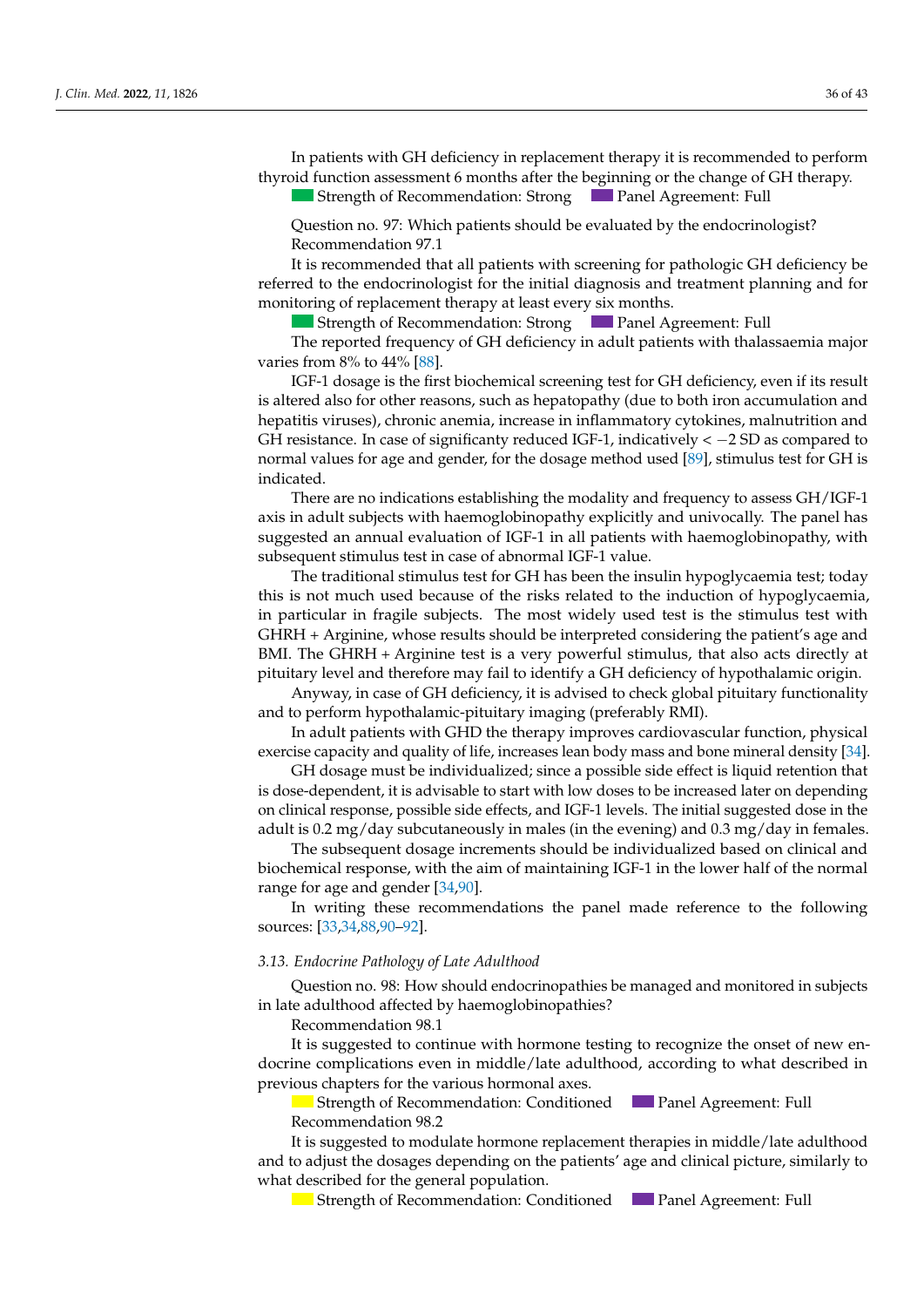Recommendation 98.3 *Recommendation 98.3 J. Clin. Med.* **2022**, *11*, x FOR PEER REVIEW 11 of 46

It is suggested to continue follow up and therapy controls, similarly to what is done for adult patients (see chapters dedicated to the various hormonal axes).

In all patients who did not begin pubertal development, by the age of 13 in females

Strength of Recommendation: Conditioned Panel Agreement: Full Recommendation 98.4

It is suggested to assess the possible interference of other drugs, taken by patients for concurrent pathologies, on the various hormonal axes and on endocrine replacement therapies.

Strength of Recommendation: Conditioned Panel Agreement: Full

Strength of Recommendation: Conditioned<br>The clinical history of thalassemic patients has changed over time thanks to the improvement of specific therapies; thus, patients can reach advanced adulthood and<br>thelecommic has been assessed was applicational discose to consider the use of gona do use of gonal consideration and the use of going is the use of the inducthalassaemia has become an "open"-prognosis disease.

 $t_1$  is the starting to the contract of  $t_1$ . The age of  $t_2$  is the starting from the age of  $t_2$  is the second of  $t_1$  is the second of  $t_2$  is the second of  $t_1$  is the second of  $t_2$  is the second of  $t_1$  is  $\frac{1}{2}$ life at a younger age [\[93\]](#page-41-14). lassemic patients may develop the pathologies usually affecting general population later in<br>life at a vey near age [92] a younger age [90].<br>Intimite already affected by known endocrine pathologies, it is necessary to continue. Ageing is therefore a new frontier for thalassemic patients. Moreover, adult tha-

i patients alleaux allected by Khown endocrine pathologies, it is hecessary to con ap and therapy contro dedicated to the various hormonal axes). Hormone replacement therapies in late adulthood shall be modulated and the dosages adjusted based on patients' age and clinical picture, Strength of Recommendation: Strong Panel Agreement: Full carry out a pituitary MRI to complete the diagnosis. Recommendation 15.1 panel suggests to follow the directions known for general population. follow up and therapy controls, similarly to what is done for adult patients (see chapters rly to what described in the Guidelines for general population. As there are currently similarly to what described in the Guidelines for general population. As there are currently similarly to what described in the Guidelines for general population. As there are currently elocation-dose hormones in the contractive term of general performance the three incomediation, the properties studies on changes in hormone therapies in old thalassemic population, the In patients already affected by known endocrine pathologies, it is necessary to continue

 $\mu$  is recommended to a produced the appearance of  $\mu$  concurrent pluripathologies the patient takes more and more drugs, and the possible interference of the other drugs taken for concurrent pathologies on the various hormonal axes and on endocrine replacement therapies have to be considered. Furthermore, with advancing age and the presence of concurrent pluripathologies, the

In writing these recommendations the panel made reference to the following  $\frac{11}{18.32}$  $\frac{1}{2}$ .  $\frac{1}{2}$ .  $\frac{1}{2}$ .  $\frac{1}{2}$ .  $\frac{1}{2}$ .  $\frac{1}{2}$ .  $\frac{1}{2}$ .  $\frac{1}{2}$ .  $\frac{1}{2}$ .  $\frac{1}{2}$ .  $\frac{1}{2}$ .  $\frac{1}{2}$ .  $\frac{1}{2}$ .  $\frac{1}{2}$ .  $\frac{1}{2}$ .  $\frac{1}{2}$ .  $\frac{1}{2}$ .  $\frac{1}{2}$ .  $\frac{1}{2}$ .  $\frac{1}{2}$ . sources:  $[8,32,33,67,69,81,93-98]$  $[8,32,33,67,69,81,93-98]$  $[8,32,33,67,69,81,93-98]$  $[8,32,33,67,69,81,93-98]$  $[8,32,33,67,69,81,93-98]$  $[8,32,33,67,69,81,93-98]$  $[8,32,33,67,69,81,93-98]$  $[8,32,33,67,69,81,93-98]$ .

## 3.14. Endocrine Pathology in Non-Transfusion Dependent Haemoglobinopathies Question no. 16: How should male patients with puberty delay under treatment be

Question no. 99: How should scre on dependent naemoglobinopathies be performed: transfusion dependent haemoglobinopathies be performed? ning of puberty, it is suggested to reassure and remain in watchful waiting, in concert Question no. 99: How should screening for endocrinopathies in subjects with non-

Recommendation 99.1  $\Omega$ 

It is suggested to evaluate:

- oo<br>every six months, starting from patient intake: weight, height, BMI, height when overy *one morthers, statting from panelic target, recomments*, *panel*, sitting, growth rate, Tanner stage, genetic target; - every six months, starting from patient intake: weight, height, BMI, height when
- long, grow in face, fanner slage, genene larger,<br>verv vear starting from 10 vears of age: fasting blood sugar levels. TSH. FT4. serum calcium corrected for albumin value, serum phosphorus; - every year starting from 10 years of age: fasting blood sugar levels, TSH, FT4, serum<br>- exhitive servation for allowing value, server rhaspharus.
- every six months in females starting from menarche: menstrual calendar in women;
	- every sex months in tending starting from incriments. Increased an electronic in women,<br>every year in males starting from 18 years of age: testosterone, FSH, LH;
- in cases of history of iron accumulation and other endocrine deficiencies: sodium, potassium, ACTH, cortisol levels in the morning (8 a.m.);
- in women with oligo/amenorrhea, hypogonadism or failure to conceive after 12 months pelvic ultrasound, hysterosalpingography, PAP test; of unprotected sexual intercourse: FSH, LH, oestradiol, prolactin, gynaecological visit, in women with oligo/amenorrhea, hypogonadism or failure to conceive after 12 months<br>of unprotected sexual intercourse: FSH, LH, oestradiol, prolactin, gynaecological visit,<br>pelvic ultrasound, hysterosalpingography, PAP tes
	- in men with hypogonadism or failure to conceive after 12 months of unprotected sexual intercourse: semen analysis on an adequately collected sample

 $\blacksquare$  Strength of Recommendation: Conditioned  $\blacksquare$  Panel Agreement: Full Recommendation 99.2 Strength of Recommendation: Conditioned Panel Agreement: Full Recommendation 99.2

In case of altered first-level screening, it is recommended to perform diagnostic completion according to what reported in the present document for subjects in regular transfusion regimen.

Strength of Recommendation: Strong **Panel Agreement:** Full Strength of Recommendation: Strong Panel Agreement: Full

p<br>Chiestion po 100: Which is the therapy for endocripopathies in subjects with pop  $\frac{1}{1}$   $\frac{1}{2}$   $\frac{1}{2}$   $\frac{1}{2}$   $\frac{1}{2}$   $\frac{1}{2}$   $\frac{1}{2}$   $\frac{1}{2}$   $\frac{1}{2}$   $\frac{1}{2}$   $\frac{1}{2}$   $\frac{1}{2}$   $\frac{1}{2}$   $\frac{1}{2}$   $\frac{1}{2}$   $\frac{1}{2}$   $\frac{1}{2}$   $\frac{1}{2}$   $\frac{1}{2}$   $\frac{1}{2}$   $\frac{1}{2}$   $\frac{1}{2}$   $p = \frac{1}{2}$  on  $\frac{1}{2}$  development of further complications, is of greater complications, is of greater complications, is of greater complications, is of greater complications, is of greater complications, is of greater  $S$  and  $R$  agreement of  $R$  and  $R$  and  $P$  are  $R$  .  $S$  $\mathbf{P}_{\text{intra}}$ Strength of Recommendation: Strong Panel Agreement: Full Question no. 100: Which is the therapy for endocrinopathies in subjects with non transfusion-dependent haemoglobinopathy?  $\frac{1}{1}$ , FSH, FSH, 17 $\frac{1}{2}$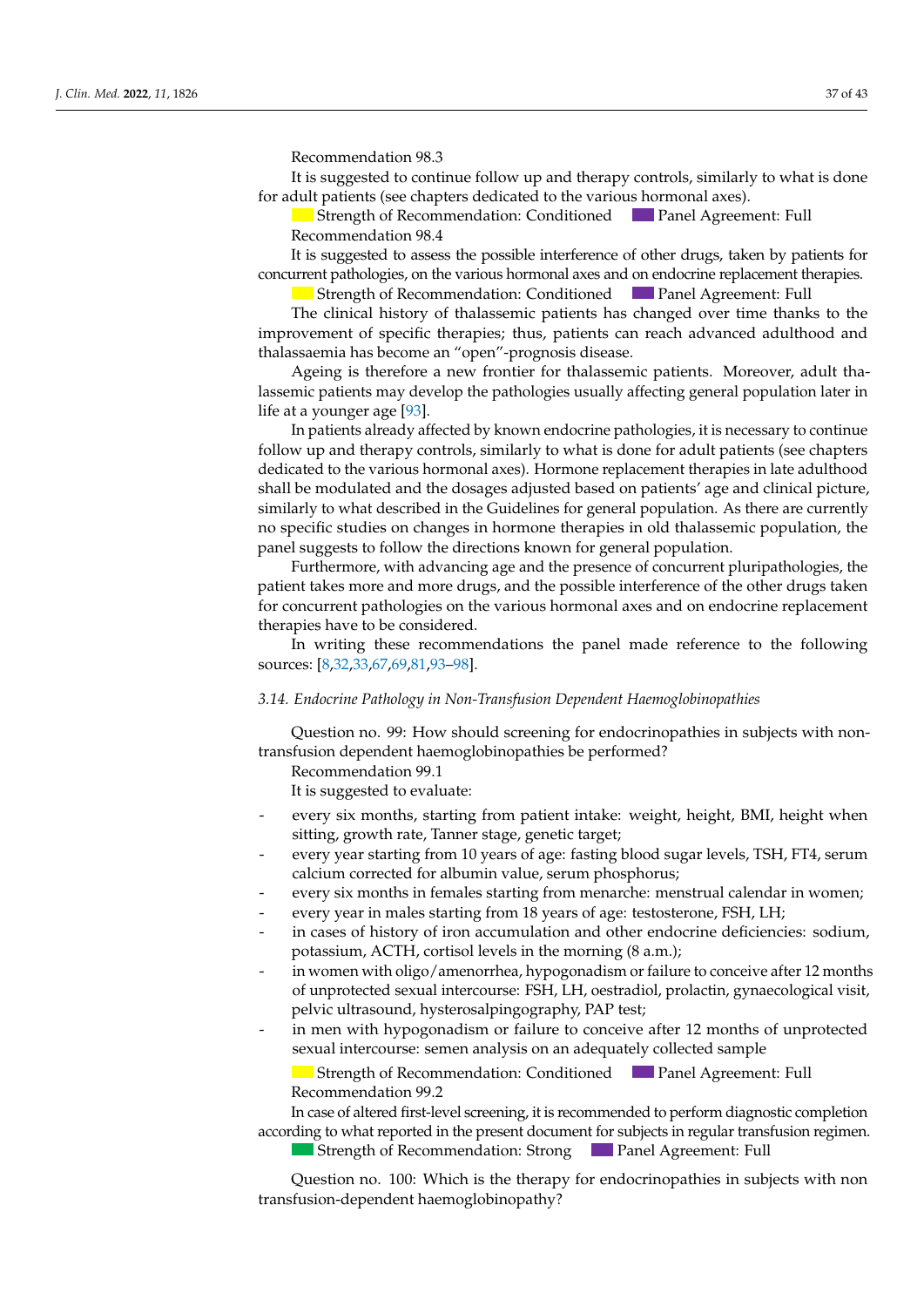Recommendation 100.1

der indicated? In the second control of the second control of the second control of the second control of the

It is recommended to perform the therapy and clinical and laboratory monitoring provided for in the present document for transfusion-dependent subjects.

In all patients who did not begin pubertal development, by the age of 13 in females

Strength of Recommendation: Strong **Panel Agreement: Full** 

dependent thalassaemias (NTDT) and sickle cell disease (SCD), prevalence data of endocrine complications are not conclusive and indications on screening and monitoring modalities are not clearly established. In haemoglobinopathies not on a regular transfusion regimen, like non transfusion-

Although in non transfusion-dependent haemoglobinopathies endocrine complica- $\frac{1}{2}$  are less frequent than in subjects on a regular transfusion regimen from the first vears of their lives, it is however evident that the prevalence of these complications is higher than of their lives, it is nowever evident that the prevalence of these compiled to is replacitions in the general population, with a further increase linked to advancing age [99[,100\]](#page-42-2). tions are less frequent than in subjects on a regular transfusion regimen from the first years  $\mathbf{F}_{\text{eff}}$  given the disorder of public development, as previously development, as  $\mathbf{F}_{\text{eff}}$  and  $\mathbf{F}_{\text{eff}}$  and  $\mathbf{F}_{\text{eff}}$  and  $\mathbf{F}_{\text{eff}}$  and  $\mathbf{F}_{\text{eff}}$  and  $\mathbf{F}_{\text{eff}}$  and  $\mathbf{F}_{\text{eff}}$  and  $\mathbf{F}_{\text$ 

or and reader also have a height dispersed a height growth growth disorder For this reason also non transfusion-dependent subjects should be monitored regularly<br>at the ence of endeavine disorders for the onset of endocrine disorders.

For NTDT an annual screening for major endocrine deficiencies is recommended starting from 10 years of age [\[100\]](#page-42-2). There are no specific indications for monitoring of endocrinopathies in subjects with SCD [\[101](#page-42-3)[–103\]](#page-42-4).

According to what reported in the present document, first-level screening for endocrinopathies is based on clinical and laboratory tests that can be performed during routine checks for the primary disease. The panel recommends regular first-level screening in non-transfusion dependent subjects, similarly to what indicated for transfusion-dependent patients, considering the poor specificity of signs and symptoms of endocrine complications, the asymptomaticity of some disorders and the negative evolution of the primary disease when some endocrine complications are present.

the same therapy and clinical monitoring as non transfusion-dependent ones, as indicated in the present document. With periodic clinical laboratory checks to be carried to be carried to be carried to be carried to be carried to be carried to be carried to be carried to be carried to be carried to be carried to In case of an endocrine complication, non transfusion-dependenti subjects must receive

In writing these recommendations the panel made reference to the following  $\text{sources: } [99,100,103-110].$ 

**Supplementary Materials:** The following supporting information can be downloaded at: [https:](https://www.mdpi.com/article/10.3390/jcm11071826/s1) //www.mdpi.com/article/10.3390/jcm11071826/s1**, growth curves.** 

Author Contributions: Conceptualization, G.L.F. and M.C.; methodology, A.G. (Antonia Gigante) and M.M.; all of the authors formulated the questions, shared and voted for the recommendations in multiple online meetings. All authors have read and agreed to the published version of the manuscript.  $S$ trengthe of  $R$ 

Funding: No external funding has been received for writing these Good Clinical Practice.

- Phosphorus-calcium metabolism (calcium, phosphorus, alkaline phosphatase, PTH **Institutional Review Board Statement:** Not applicable.

**Informed Consent Statement:** Not applicable. therapy no earlier than the chronological age of 14 or the bone age of 14 or the bone age of 12 in males; no earlier than  $\mathcal{L}$ 

Data Availability Statement: Not applicable.

 $\mu$  dedoments: Authors thank the two independent experts who revised the document. Maria sists as a determinist in the performance of a deterministic form IGF and the evaluation of the evaluation of the evaluation of the evaluation of the evaluation of the evaluation of the evaluation of the evaluation of the Lotta alla Talassemia Rino Vullo. **Acknowledgments:** Authors thank the two independent experts who revised the document, Maria<br> Rosaria Ambrosio, Maria Domenica Cappellini, and the patient representative of Associazione per la<br>Lucalita El  $\overline{\text{max}}$  recommended in  $\overline{\text{max}}$ .

Conflicts of Interest: The authors declared not to have any financial, professional or other kinds of conflicts of interest related to the topics dealt with in the present document.

Note for Users: The present Good Pratice (GP) document is the tool through which the knowledge ore for Oscis. The present Good France (Gr ) document is the tool modifier with national standards of analysis to which they refer in a critical and contextualized manner: these developed by biomedical research is transferred to daily clinical practice. GP is based on the interstandards must be able to express themselves, for each individual case, on the basis of available<br>in the comparison of a vailable clinical information, preferences expressed by patients and other contextual situations, accurately examined in light of the expertise of healthcare professionals. It is therefore up to the expertise and judgement of the professionals, who carefully listen to particular requests and consider the values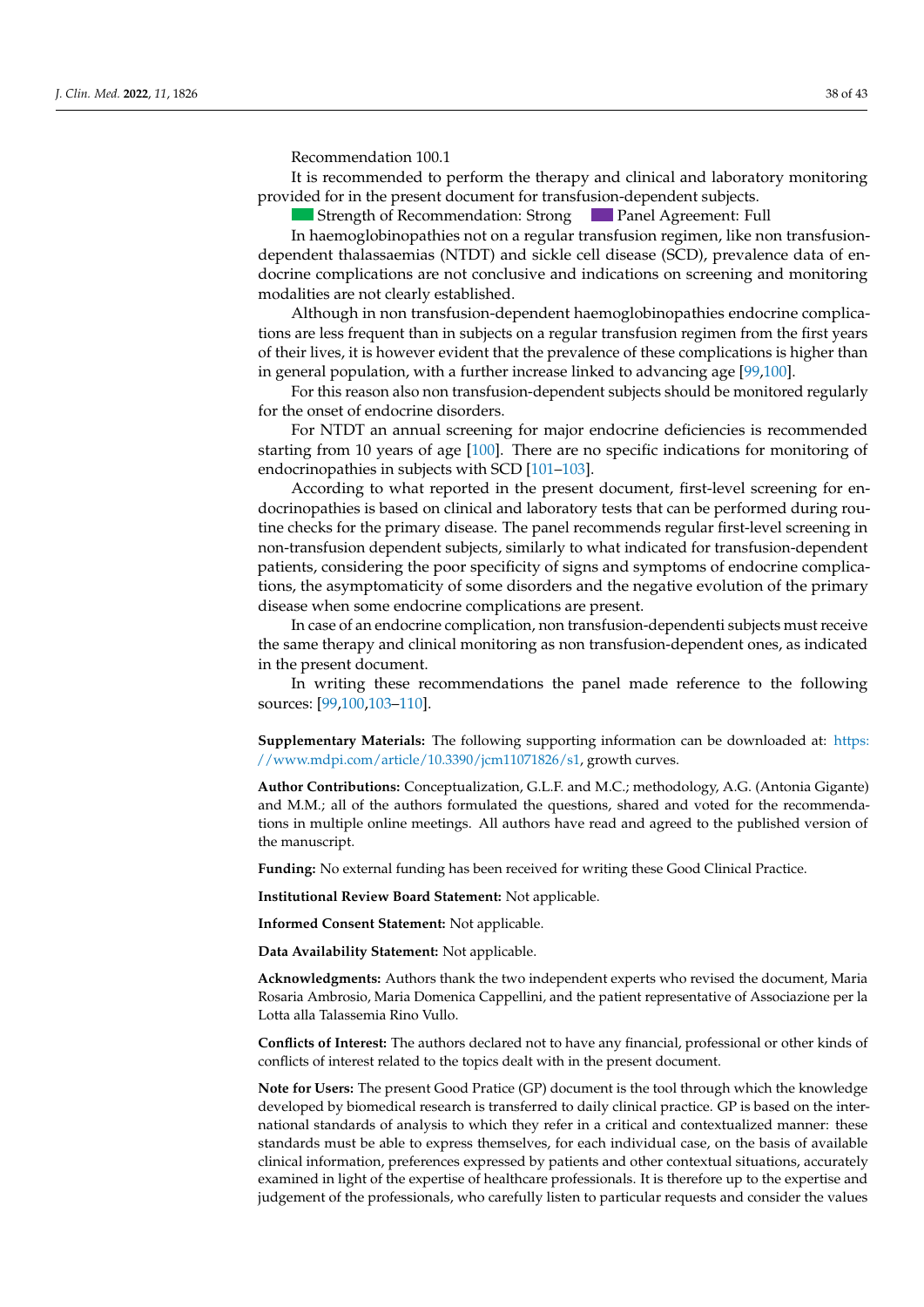expressed by patients, to establish which procedures or treatments are more appropriate to manage individual clinical cases.

### **References**

- <span id="page-38-0"></span>1. Casale, M.; Forni, G.L.; Cassinerio, E.; Pasquali, D.; Origa, R.; Serra, M.; Campisi, S.; Peluso, A.; Renni, R.; Cattoni, A.; et al. Risk factors for endocrine complications in transfusion-dependent thalassemia patients on chelation therapy with deferasirox: A risk assessment study from a multi-center nation-wide cohort. *Haematologica* **2021**, *107*, 467–477. [\[CrossRef\]](http://doi.org/10.3324/haematol.2020.272419) [\[PubMed\]](http://www.ncbi.nlm.nih.gov/pubmed/33406815)
- <span id="page-38-1"></span>2. Forni, G.L.; Barella, S.; Cappellini, M.; Maggio, A.; Piga, A. Architettura Della Rete Italiana Talassemie Ed Emoglobinopatie. 2018. Available online: [http://www.siteitalia.org/forza\\_download.php?file=Architettura\\_Rete\\_Italiana.pdf](http://www.siteitalia.org/forza_download.php?file=Architettura_Rete_Italiana.pdf) (accessed on 2 May 2021).
- <span id="page-38-2"></span>3. Cappellini, M.D.; Farmakis, D.; Porter, J.; Taher, A. (Eds.) *Guidelines for the Management of Transfusion Dependent Thalassaemia (TDT)*, 4th ed.; Thalassaemia International Federation: Nicosia, Cyprus, 2021.
- <span id="page-38-3"></span>4. Chatterjee, R.; Bajoria, R. Critical appraisal of growth retardation and pubertal disturbances in thalassemia: Growth and pubertal disturbances in thalassemia. *Ann. N. Y. Acad. Sci.* **2010**, *1202*, 100–114. [\[CrossRef\]](http://doi.org/10.1111/j.1749-6632.2010.05589.x) [\[PubMed\]](http://www.ncbi.nlm.nih.gov/pubmed/20712780)
- <span id="page-38-4"></span>5. Casale, M.; Marsella, M.; Ammirabile, M.; Spasiano, A.; Costantini, S.; Cinque, P.; Ricchi, P.; Filosa, A. Predicting factors for liver iron overload at the first magnetic resonance in children with thalassaemia major. *Blood Transfus.* **2019**, *17*, 165. [\[CrossRef\]](http://doi.org/10.2450/2018.0092-18) [\[PubMed\]](http://www.ncbi.nlm.nih.gov/pubmed/30036179)
- <span id="page-38-5"></span>6. Casale, M.; Meloni, A.; Filosa, A.; Cuccia, L.; Caruso, V.; Palazzi, G.; Rita Gamberini, M.; Pitrolo, L.; Caterina Putti, M.; Giuseppe D'Ascola, D.; et al. Multiparametric Cardiac Magnetic Resonance Survey in Children with Thalassemia Major: A Multicenter Study. *Circ. Cardiovasc. Imaging* **2015**, *8*, 8. [\[CrossRef\]](http://doi.org/10.1161/CIRCIMAGING.115.003230) [\[PubMed\]](http://www.ncbi.nlm.nih.gov/pubmed/26253625)
- <span id="page-38-6"></span>7. Pepe, A.; Meloni, A.; Filosa, A.; Pistoia, L.; Borsellino, Z.; D'Ascola, D.G.; Lisi, R.; Putti, M.C.; Allò, M.; Gamberini, M.R.; et al. Prospective CMR Survey in Children with Thalassemia Major. *JACC Cardiovasc. Imaging* **2020**, *13*, 1284–1286. [\[CrossRef\]](http://doi.org/10.1016/j.jcmg.2019.12.015)
- <span id="page-38-7"></span>8. De Sanctis, V.; Soliman, A.; Elsedfy, H.; Skordis, N.; Kattamis, C.; Angastiniotis, M.; Karimi, M.; Yassin, M.A.D.; El Awwa, A.; Stoeva, I.; et al. Growth and endocrine disorders in thalassemia: The international network on endocrine complications in thalassemia (I-CET) position statement and guidelines. *Indian J. Endocrinol. Metab.* **2013**, *17*, 8. [\[CrossRef\]](http://doi.org/10.4103/2230-8210.107808)
- 9. Murray, P.G.; Dattani, M.T.; Clayton, P.E. Controversies in the diagnosis and management of growth hormone deficiency in childhood and adolescence. *Arch. Dis. Child.* **2016**, *101*, 96–100. [\[CrossRef\]](http://doi.org/10.1136/archdischild-2014-307228)
- 10. Ngim, C.F.; Lai, N.M.; Hong, J.Y.; Tan, S.L.; Ramadas, A.; Muthukumarasamy, P.; Thong, M.-K. Growth hormone therapy for people with thalassaemia. *Cochrane Database Syst. Rev.* **2020**, *5*, 1–31. [\[CrossRef\]](http://doi.org/10.1002/14651858.CD012284.pub3)
- <span id="page-38-8"></span>11. Collett-Solberg, P.F.; Ambler, G.; Backeljauw, P.F.; Bidlingmaier, M.; Biller, B.M.K.; Boguszewski, M.C.S.; Cheung, P.T.; Choong, C.S.Y.; Cohen, L.E.; Cohen, P.; et al. Diagnosis, Genetics, and Therapy of Short Stature in Children: A Growth Hormone Research Society International Perspective. *Horm. Res. Paediatr.* **2019**, *92*, 1–14. [\[CrossRef\]](http://doi.org/10.1159/000502231)
- 12. Grimberg, A.; DiVall, S.A.; Polychronakos, C.; Allen, D.B.; Cohen, L.E.; Quintos, J.B.; Rossi, W.C.; Feudtner, C.; Murad, M.H. Guidelines for Growth Hormone and Insulin-Like Growth Factor-I Treatment in Children and Adolescents: Growth Hormone Deficiency, Idiopathic Short Stature, and Primary Insulin-Like Growth Factor-I Deficiency. *Horm. Res. Paediatr.* **2016**, *86*, 361–397. [\[CrossRef\]](http://doi.org/10.1159/000452150)
- 13. GH Research Society. Consensus Guidelines for the Diagnosis and Treatment of Growth Hormone (GH) Deficiency in Childhood and Adolescence: Summary Statement of the GH Research Society. *J. Clin. Endocrinol. Metab.* **2000**, *85*, 3990–3993. [\[CrossRef\]](http://doi.org/10.1210/jcem.85.11.6984)
- 14. Human Growth Hormone (Somatropin) for the Treatment of Growth Failure in Children—Technology Appraisal Guidance [TA188]; Published on 26 May 2010. Available online: <https://www.nice.org.uk/guidance/ta188> (accessed on 1 March 2022).
- <span id="page-38-9"></span>15. Wu, K.H.; Tsai, F.J.; Peng, C.T. Growth hormone (GH) deficiency in patients with β-thalassemia major and the efficacy of recombinant GH treatment. *Ann. Hematol.* **2003**, *82*, 637–640. [\[CrossRef\]](http://doi.org/10.1007/s00277-003-0712-3) [\[PubMed\]](http://www.ncbi.nlm.nih.gov/pubmed/12898188)
- <span id="page-38-10"></span>16. Casale, M.; Citarella, S.; Filosa, A.; De Michele, E.; Palmieri, F.; Ragozzino, A.; Amendola, G.; Pugliese, U.; Tartaglione, I.; Della Rocca, F.; et al. Endocrine function and bone disease during long-term chelation therapy with deferasirox in patients with β-thalassemia major: Endocrine function during DFX therapy in TM. *Am. J. Hematol.* **2014**, *89*, 1102–1106. [\[CrossRef\]](http://doi.org/10.1002/ajh.23844) [\[PubMed\]](http://www.ncbi.nlm.nih.gov/pubmed/25197009)
- <span id="page-38-11"></span>17. De Sanctis, V.; Eleftheriou, A.; Malaventura, C. Thalassaemia International Federation Study Group on Growth and Endocrine Complications in Thalassaemia. Prevalence of endocrine complications and short stature in patients with thalassaemia major: A multicenter study by the Thalassaemia International Federation (TIF). *Pediatr. Endocrinol. Rev.* **2004**, *2*, 249–255.
- <span id="page-38-12"></span>18. Kyriakou, A.; Skordis, N. Thalassaemia and aberrations of growth and puberty. *Mediterr. J. Hematol. Infect. Dis.* **2009**, *1*, e2009003. [\[CrossRef\]](http://doi.org/10.4084/MJHID.2009.003) [\[PubMed\]](http://www.ncbi.nlm.nih.gov/pubmed/21415985)
- <span id="page-38-13"></span>19. Srisukh, S.; Ongphiphadhanakul, B.; Bunnag, P. Hypogonadism in thalassemia major patients. *J. Clin. Transl. Endocrinol.* **2016**, *5*, 42–45. [\[CrossRef\]](http://doi.org/10.1016/j.jcte.2016.08.001)
- <span id="page-38-14"></span>20. De Sanctis, V.; Soliman, A.T.; Yassin, M.A.; Di Maio, S.; Daar, S.; Elsedfy, H.; Soliman, N.; Kattamis, C. Hypogonadism in male thalassemia major patients: Pathophysiology, diagnosis and treatment. *Acta Biomed. Atenei Parm.* **2018**, *89*, 6–15. [\[CrossRef\]](http://doi.org/10.23750/abm.v89i2-S.7082)
- 21. De Sanctis Vincenzo, T.; Shahina, D.; Di Maio Salvatore, A.; Duran, C.; Joan-Lluis, V.C.; Heba, E.; Antonios, K.; Christos, K. The experience of a tertiary unit on the clinical phenotype and management of hypogonadism in female adolescents and young adults with transfusion dependent thalassemia. *Acta Bio Med. Atenei Parm.* **2019**, *90*, 158–167. [\[CrossRef\]](http://doi.org/10.23750/abm.v90i1.8143)
- 22. Dye, A.M.; Nelson, G.B.; Diaz-Thomas, E.A. Delayed Puberty. *Pediatr. Ann.* **2018**, *47*, 1. [\[CrossRef\]](http://doi.org/10.3928/19382359-20171215-01)
- 23. Howard, S.R.; Dunkel, L. Management of hypogonadism from birth to adolescence. *Best Pract. Res. Clin. Endocrinol. Metab.* **2018**, *32*, 355–372. [\[CrossRef\]](http://doi.org/10.1016/j.beem.2018.05.011)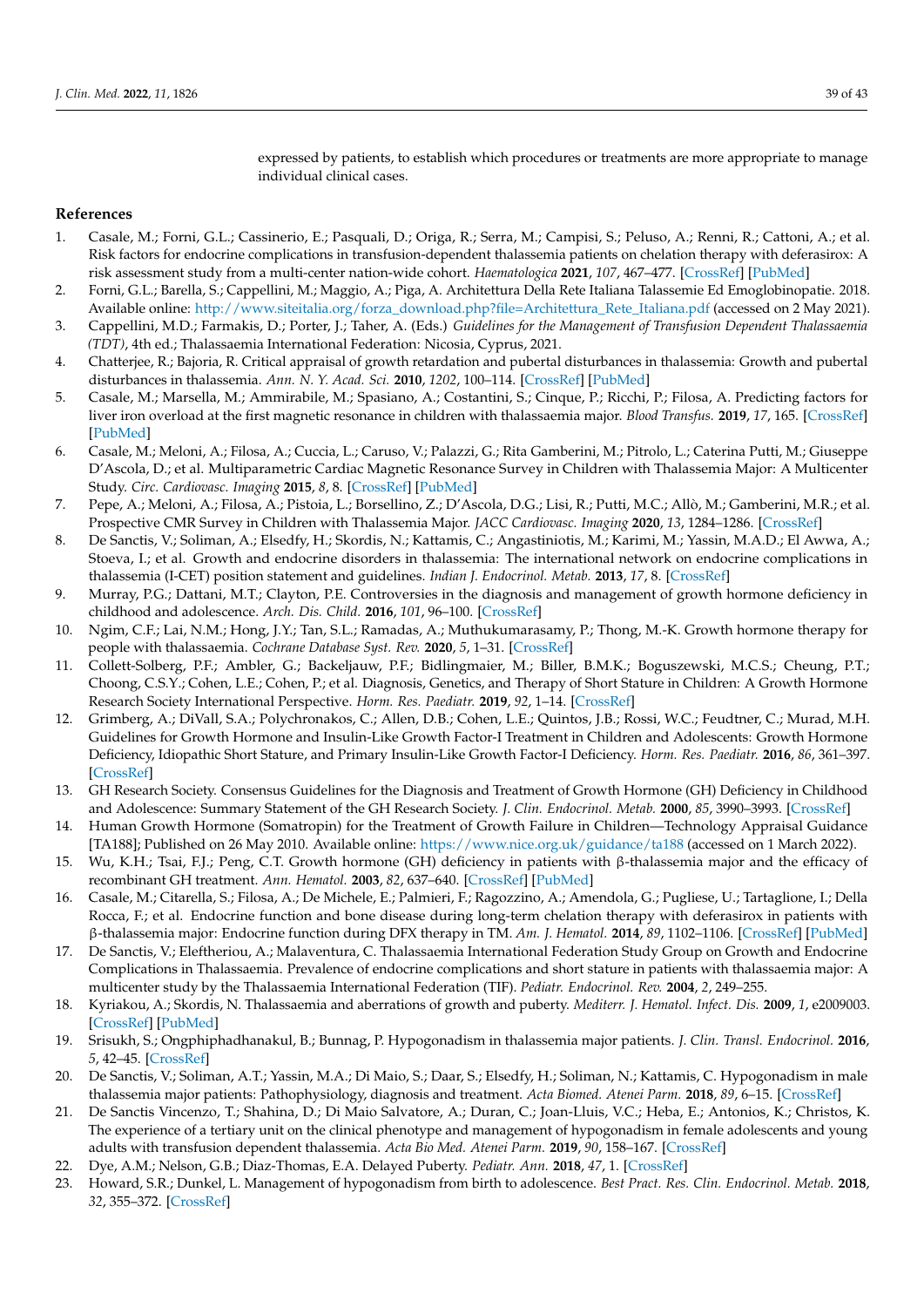- 24. Mason, K.A.; Schoelwer, M.J.; Rogol, A.D. Androgens during Infancy, Childhood, and Adolescence: Physiology and Use in Clinical Practice. *Endocr. Rev.* **2020**, *41*, 421–456. [\[CrossRef\]](http://doi.org/10.1210/endrev/bnaa003) [\[PubMed\]](http://www.ncbi.nlm.nih.gov/pubmed/32115641)
- 25. Palmert, M.R.; Dunkel, L. Delayed Puberty. *N. Engl. J. Med.* **2012**, *366*, 443–453. [\[CrossRef\]](http://doi.org/10.1056/NEJMcp1109290) [\[PubMed\]](http://www.ncbi.nlm.nih.gov/pubmed/22296078)
- <span id="page-39-16"></span>26. Salonia, A.; Rastrelli, G.; Hackett, G.; Seminara, S.B.; Huhtaniemi, I.T.; Rey, R.A.; Hellstrom, W.J.; Palmert, M.R.; Corona, G.; Dohle, G.R.; et al. Paediatric and adult-onset male hypogonadism. *Nat. Rev. Dis. Primer* **2019**, *5*, 38. [\[CrossRef\]](http://doi.org/10.1038/s41572-019-0087-y) [\[PubMed\]](http://www.ncbi.nlm.nih.gov/pubmed/31147553)
- <span id="page-39-0"></span>27. Tubman, V.N.; Fung, E.B.; Vogiatzi, M.; Thompson, A.A.; Rogers, Z.R.; Neufeld, E.J.; Kwiatkowski, J.L. Guidelines for the Standard Monitoring of Patients with Thalassemia: Report of the Thalassemia Longitudinal Cohort. *J. Pediatr. Hematol. Oncol.* **2015**, *37*, e162–e169. [\[CrossRef\]](http://doi.org/10.1097/MPH.0000000000000307)
- <span id="page-39-1"></span>28. Gamberini, M.R.; De Sanctis, V.; Gilli, G. Hypogonadism, diabetes mellitus, hypothyroidism, hypoparathyroidism: Incidence and prevalence related to iron overload and chelation therapy in patients with thalassaemia major followed from 1980 to 2007 in the Ferrara Centre. *Pediatr. Endocrinol. Rev. PER* **2008**, *6* (Suppl. 1), 158–169.
- <span id="page-39-2"></span>29. Sullivan, S.D.; Sarrel, P.M.; Nelson, L.M. Hormone replacement therapy in young women with primary ovarian insufficiency and early menopause. *Fertil. Steril.* **2016**, *106*, 1588–1599. [\[CrossRef\]](http://doi.org/10.1016/j.fertnstert.2016.09.046) [\[PubMed\]](http://www.ncbi.nlm.nih.gov/pubmed/27912889)
- <span id="page-39-3"></span>30. Hamoda, H. The British Menopause Society and Women's Health Concern recommendations on the management of women with premature ovarian insufficiency. *Post Reprod. Health* **2017**, *23*, 22–35. [\[CrossRef\]](http://doi.org/10.1177/2053369117699358)
- 31. Young, J.; Xu, C.; Papadakis, G.E.; Acierno, J.S.; Maione, L.; Hietamäki, J.; Raivio, T.; Pitteloud, N. Clinical Management of Congenital Hypogonadotropic Hypogonadism. *Endocr. Rev.* **2019**, *40*, 669–710. [\[CrossRef\]](http://doi.org/10.1210/er.2018-00116) [\[PubMed\]](http://www.ncbi.nlm.nih.gov/pubmed/30698671)
- <span id="page-39-4"></span>32. De Sanctis, V. Review and Recommendations on Management of Adult Female Thalassemia Patients with Hypogonadism based on Literature Review and Experience of Icet—A Network Specialists. *Mediterr. J. Hematol. Infect. Dis.* **2017**, *9*, e2017001. [\[CrossRef\]](http://doi.org/10.4084/mjhid.2017.001)
- <span id="page-39-18"></span>33. De Sanctis Vincenzo, T.; Duran, C.; Ploutarchos, T.; Shahina, D.; Di Maio Salvatore, E.H.; Mohamed, A.Y.; Aldo, F.; Nada, S.; Mehran, K.; Forough, S.; et al. An ICET-A survey on occult and emerging endocrine complications in patients with β-thalassemia major: Conclusions and recommendations. *Acta Bio Med. Atenei Parm.* **2019**, *89*, 481–489. [\[CrossRef\]](http://doi.org/10.23750/abm.v89i4.7774)
- <span id="page-39-17"></span>34. Fleseriu, M.; Hashim, I.A.; Karavitaki, N.; Melmed, S.; Murad, M.H.; Salvatori, R.; Samuels, M.H. Hormonal Replacement in Hypopituitarism in Adults: An Endocrine Society Clinical Practice Guideline. *J. Clin. Endocrinol. Metab.* **2016**, *101*, 3888–3921. [\[CrossRef\]](http://doi.org/10.1210/jc.2016-2118) [\[PubMed\]](http://www.ncbi.nlm.nih.gov/pubmed/27736313)
- 35. Silveira, L.F.G.; Latronico, A.C. Approach to the Patient with Hypogonadotropic Hypogonadism. *J. Clin. Endocrinol. Metab.* **2013**, *98*, 1781–1788. [\[CrossRef\]](http://doi.org/10.1210/jc.2012-3550) [\[PubMed\]](http://www.ncbi.nlm.nih.gov/pubmed/23650335)
- <span id="page-39-5"></span>36. Stuenkel, C.A.; Davis, S.R.; Gompel, A.; Lumsden, M.A.; Murad, M.H.; Pinkerton, J.V.; Santen, R.J. Treatment of Symptoms of the Menopause: An Endocrine Society Clinical Practice Guideline. *J. Clin. Endocrinol. Metab.* **2015**, *100*, 3975–4011. [\[CrossRef\]](http://doi.org/10.1210/jc.2015-2236) [\[PubMed\]](http://www.ncbi.nlm.nih.gov/pubmed/26444994)
- <span id="page-39-6"></span>37. Nourollahpour Shiadeh, M.; Cassinerio, E.; Modarres, M.; Zareiyan, A.; Hamzehgardeshi, Z.; Behboodi Moghadam, Z. Reproductive health issues in female patients with beta-thalassaemia major: A narrative literature review. *J. Obstet. Gynaecol.* **2020**, *40*, 902–911. [\[CrossRef\]](http://doi.org/10.1080/01443615.2019.1692802) [\[PubMed\]](http://www.ncbi.nlm.nih.gov/pubmed/31999213)
- <span id="page-39-8"></span>38. ESHRE PGT Consortium Steering Committee; Carvalho, F.; Coonen, E.; Goossens, V.; Kokkali, G.; Rubio, C.; Meijer-Hoogeveen, M.; Moutou, C.; Vermeulen, N.; De Rycke, M. ESHRE PGT Consortium good practice recommendations for the organisation of PGT. *Hum. Reprod. Open* **2020**, *2020*, hoaa021. [\[CrossRef\]](http://doi.org/10.1093/hropen/hoaa021) [\[PubMed\]](http://www.ncbi.nlm.nih.gov/pubmed/32524036)
- 39. Supramaniam, P.R.; Mittal, M.; Hay, D.; Narvekar, N.; Lim, L.N.; Becker, C.M. Haemoglobinopathy: Considerations for reproductive health. *Obstet. Gynaecol.* **2018**, *20*, 253–259. [\[CrossRef\]](http://doi.org/10.1111/tog.12513)
- <span id="page-39-9"></span>40. National Collaborating Centre for Women's and Children's Health (UK). *Fertility: Assessment and Treatment for People with Fertility Problems*; National Institute for Health and Clinical Excellence: Guidance; Royal College of Obstetricians & Gynaecologists: London, UK, 2013. Available online: <http://www.ncbi.nlm.nih.gov/books/NBK247932/> (accessed on 28 February 2022).
- <span id="page-39-7"></span>41. Norme in Materia di Procreazione Medicalmente Assistita. Legge 40/2004. Available online: [https://www.normattiva.it/uri](https://www.normattiva.it/uri-res/N2Ls?urn:nir:stato:legge:2004-02-19;40!vig)[res/N2Ls?urn:nir:stato:legge:2004-02-19;40!vig](https://www.normattiva.it/uri-res/N2Ls?urn:nir:stato:legge:2004-02-19;40!vig) (accessed on 1 March 2022).
- <span id="page-39-10"></span>42. Castaldi, M.A.; Cobellis, L. Thalassemia and infertility. *Hum. Fertil.* **2016**, *19*, 90–96. [\[CrossRef\]](http://doi.org/10.1080/14647273.2016.1190869)
- <span id="page-39-11"></span>43. Origa, R.; Comitini, F. Pregnancy in Thalassemia. *Mediterr. J. Hematol. Infect. Dis.* **2019**, *11*, e2019019. [\[CrossRef\]](http://doi.org/10.4084/mjhid.2019.019)
- <span id="page-39-12"></span>44. De Sanctis, V.; Soliman, A.T.; Elsedfy, H.; Di Maio, S.; Canatan, D.; Soliman, N.; Karimi, M.; Kattamis, C. Gonadal dysfunction in adult male patients with thalassemia major: An update for clinicians caring for thalassemia. *Expert Rev. Hematol.* **2017**, *10*, 1095–1106. [\[CrossRef\]](http://doi.org/10.1080/17474086.2017.1398080)
- <span id="page-39-13"></span>45. Bhasin, S.; Brito, J.P.; Cunningham, G.R.; Hayes, F.J.; Hodis, H.N.; Matsumoto, A.M.; Snyder, P.J.; Swerdloff, R.S.; Wu, F.C.; Yialamas, M.A. Testosterone Therapy in Men with Hypogonadism: An Endocrine Society Clinical Practice Guideline. *J. Clin. Endocrinol. Metab.* **2018**, *103*, 1715–1744. [\[CrossRef\]](http://doi.org/10.1210/jc.2018-00229)
- <span id="page-39-14"></span>46. Morgentaler, A.; Traish, A.; Hackett, G.; Jones, T.H.; Ramasamy, R. Diagnosis and Treatment of Testosterone Deficiency: Updated Recommendations from the Lisbon 2018 International Consultation for Sexual Medicine. *Sex. Med. Rev.* **2019**, *7*, 636–649. [\[CrossRef\]](http://doi.org/10.1016/j.sxmr.2019.06.003) [\[PubMed\]](http://www.ncbi.nlm.nih.gov/pubmed/31351915)
- <span id="page-39-15"></span>47. Corona, G.; Goulis, D.G.; Huhtaniemi, I.; Zitzmann, M.; Toppari, J.; Forti, G.; Vanderschueren, D.; Wu, F.C.; Corona, G.; Goulis, D.G.; et al. European Academy of Andrology (EAA) guidelines on investigation, treatment and monitoring of functional hypogonadism in males: Endorsing organization: European Society of Endocrinology. *Andrology* **2020**, *8*, 970–987. [\[CrossRef\]](http://doi.org/10.1111/andr.12770) [\[PubMed\]](http://www.ncbi.nlm.nih.gov/pubmed/32026626)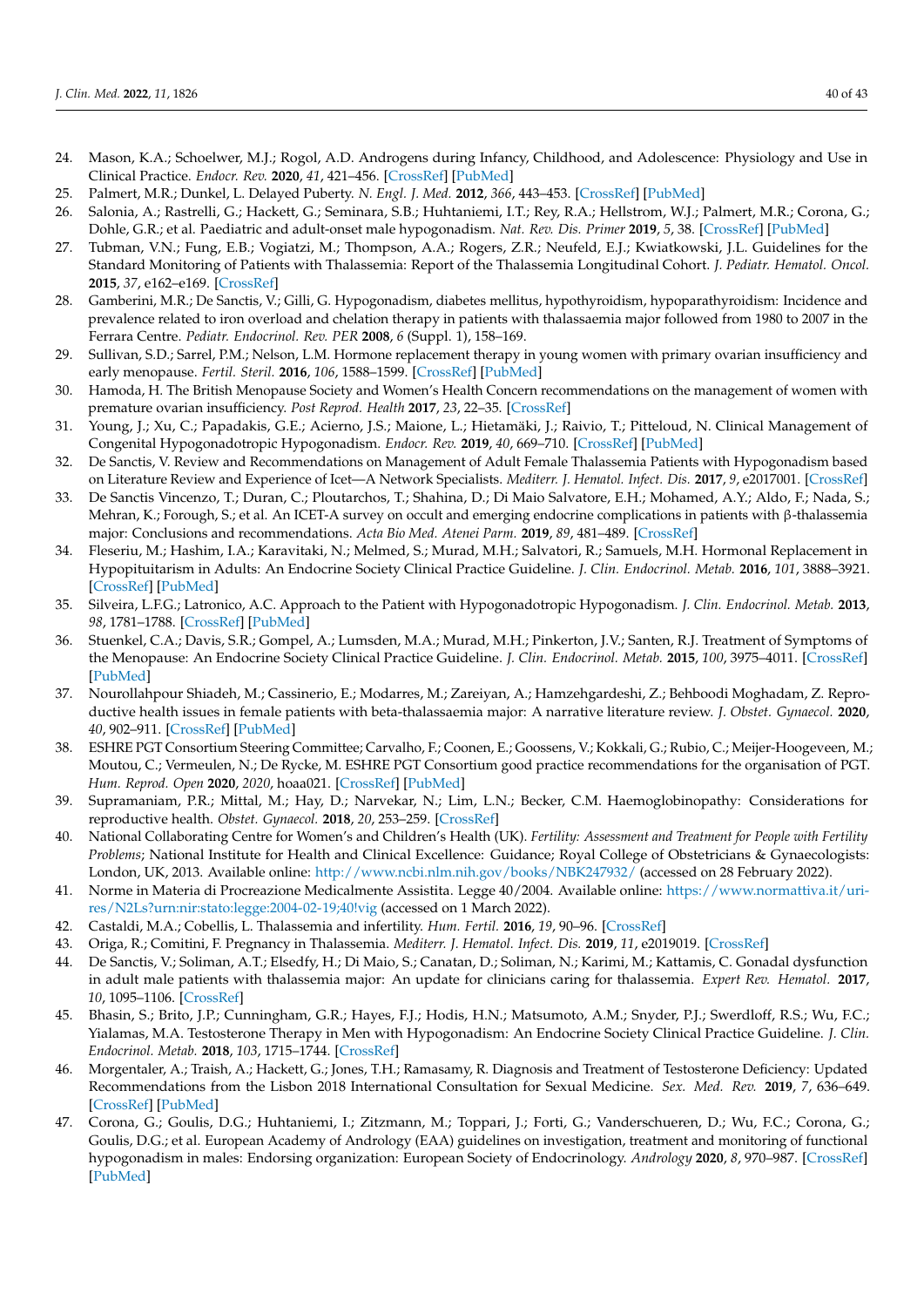- <span id="page-40-1"></span>48. Schlegel, P.N.; Sigman, M.; Collura, B.; De Jonge, C.J.; Eisenberg, M.L.; Lamb, D.J.; Mulhall, J.P.; Niederberger, C.; Sandlow, J.I.; Sokol, R.Z.; et al. Diagnosis and treatment of infertility in men: AUA/ASRM guideline part I. *Fertil. Steril.* **2021**, *115*, 54–61. [\[CrossRef\]](http://doi.org/10.1016/j.fertnstert.2020.11.015) [\[PubMed\]](http://www.ncbi.nlm.nih.gov/pubmed/33309062)
- <span id="page-40-2"></span>49. Schlegel, P.N.; Sigman, M.; Collura, B.; De Jonge, C.J.; Eisenberg, M.L.; Lamb, D.J.; Mulhall, J.P.; Niederberger, C.; Sandlow, J.I.; Sokol, R.Z.; et al. Diagnosis and Treatment of Infertility in Men: AUA/ASRM Guideline PART II. *J. Urol.* **2021**, *205*, 44–51. [\[CrossRef\]](http://doi.org/10.1097/JU.0000000000001520)
- <span id="page-40-3"></span>50. Salonia, A.; Bettocchi, C.; Boeri, L.; Capogrosso, P.; Carvalho, J.; Cilesiz, N.C.; Cocci, A.; Corona, G.; Dimitropoulos, K.; Gül, M.; et al. European Association of Urology Guidelines on Sexual and Reproductive Health—2021 Update: Male Sexual Dysfunction. *Eur. Urol.* **2021**, *80*, 333–357. [\[CrossRef\]](http://doi.org/10.1016/j.eururo.2021.06.007)
- <span id="page-40-4"></span>51. Cao, X.-W.; Lin, K.; Li, C.-Y.; Yuan, C.-W. A review of WHO Laboratory Manual for the Examination and Processing of Human Semen. *Natl. J. Androl.* **2011**, *17*, 1059–1063.
- <span id="page-40-5"></span>52. Sikka, S.; Hellstrom, W. Current updates on laboratory techniques for the diagnosis of male reproductive failure. *Asian J. Androl.* **2016**, *18*, 392. [\[CrossRef\]](http://doi.org/10.4103/1008-682X.179161)
- <span id="page-40-0"></span>53. De Sanctis, V.; Soliman, A.T.; Elsedfy, H.; Pepe, A.; Kattamis, C.; El Kholy, M.; Yassin, M. Diabetes and Glucose Metabolism in Thalassemia Major: An Update. *Expert Rev. Hematol.* **2016**, *9*, 401–408. [\[CrossRef\]](http://doi.org/10.1586/17474086.2016.1136209)
- <span id="page-40-6"></span>54. Association, A.D. 1. Improving Care and Promoting Health in Populations: Standards of Medical Care in Diabetes—2020. *Diabetes Care* **2020**, *43*, S7–S13. [\[CrossRef\]](http://doi.org/10.2337/dc20-S001)
- <span id="page-40-7"></span>55. Introduction: Standards of Medical Care in Diabetes—2020. *Diabetes Care* **2020**, *43*, S1–S2. [\[CrossRef\]](http://doi.org/10.2337/dc20-Sint)
- 56. Introduction: Standards of Medical Care in Diabetes—2021. *Diabetes Care* **2021**, *44*, S1–S2. [\[CrossRef\]](http://doi.org/10.2337/dc21-Sint) [\[PubMed\]](http://www.ncbi.nlm.nih.gov/pubmed/33298409)
- 57. Standard di Cura Diabete Mellito 2018 AMD-SID. Available online: [https://www.siditalia.it/pdf/Standard%20di%20Cura%20](https://www.siditalia.it/pdf/Standard%20di%20Cura%20AMD%20-%20SID%202018_protetto2.pdf) [AMD%20-%20SID%202018\\_protetto2.pdf](https://www.siditalia.it/pdf/Standard%20di%20Cura%20AMD%20-%20SID%202018_protetto2.pdf) (accessed on 1 March 2022).
- 58. Buse, J.B.; Wexler, D.J.; Tsapas, A.; Rossing, P.; Mingrone, G.; Mathieu, C.; D'Alessio, D.A.; Davies, M.J. 2019 Update to: Management of Hyperglycemia in Type 2 Diabetes, 2018. A Consensus Report by the American Diabetes Association (ADA) and the European Association for the Study of Diabetes (EASD). *Diabetes Care* **2020**, *43*, 487–493. [\[CrossRef\]](http://doi.org/10.2337/dci19-0066) [\[PubMed\]](http://www.ncbi.nlm.nih.gov/pubmed/31857443)
- <span id="page-40-8"></span>59. Garber, A.J.; Handelsman, Y.; Grunberger, G.; Einhorn, D.; Abrahamson, M.J.; Barzilay, J.I.; Blonde, L.; Bush, M.A.; DeFronzo, R.A.; Garber, J.R.; et al. Consensus Statement by the American Association of Clinical Endocrinologists and American College of Endocrinology on the Comprehensive Type 2 Diabetes Management Algorithm—2020 Executive Summary. *Endocr. Pract.* **2020**, *26*, 107–139. [\[CrossRef\]](http://doi.org/10.4158/CS-2019-0472)
- <span id="page-40-9"></span>60. Chirico, V.; Antonio, L.; Vincenzo, S.; Luca, N.; Valeria, F.; Basilia, P.; Luciana, R.; Carmelo, S.; Teresa, A. Thyroid dysfunction in thalassaemic patients: Ferritin as a prognostic marker and combined iron chelators as an ideal therapy. *Eur. J. Endocrinol.* **2013**, *169*, 785–793. [\[CrossRef\]](http://doi.org/10.1530/EJE-13-0627) [\[PubMed\]](http://www.ncbi.nlm.nih.gov/pubmed/24014554)
- <span id="page-40-10"></span>61. De Sanctis, V. Guest Editor: Raffaella Origa Thyroid Disorders in Homozygous β-Thalassemia: Current Knowledge, Emerging Issues and Open Problems. *Mediterr. J. Hematol. Infect. Dis.* **2019**, *11*, e2019029. [\[CrossRef\]](http://doi.org/10.4084/mjhid.2019.029)
- <span id="page-40-11"></span>62. Pearce, S.H.S.; Brabant, G.; Duntas, L.H.; Monzani, F.; Peeters, R.P.; Razvi, S.; Wemeau, J.-L. 2013 ETA Guideline: Management of Subclinical Hypothyroidism. *Eur. Thyroid J.* **2013**, *2*, 215–228. [\[CrossRef\]](http://doi.org/10.1159/000356507)
- <span id="page-40-17"></span>63. Biondi, B.; Cappola, A.R.; Cooper, D.S. Subclinical Hypothyroidism: A Review. *JAMA* **2019**, *322*, 153. [\[CrossRef\]](http://doi.org/10.1001/jama.2019.9052)
- <span id="page-40-12"></span>64. Simon, C.; Weidman-Evans, E.; Allen, S. Subclinical hypothyroidism: To treat or not to treat? *J. Am. Acad. Physician Assist.* **2020**, *33*, 21–26. [\[CrossRef\]](http://doi.org/10.1097/01.JAA.0000660120.03250.55)
- <span id="page-40-13"></span>65. Persani, L.; Brabant, G.; Dattani, M.; Bonomi, M.; Feldt-Rasmussen, U.; Fliers, E.; Gruters, A.; Maiter, D.; Schoenmakers, N.; van Trotsenburg, A.S.P. 2018 European Thyroid Association (ETA) Guidelines on the Diagnosis and Management of Central Hypothyroidism. *Eur. Thyroid J.* **2018**, *7*, 225–237. [\[CrossRef\]](http://doi.org/10.1159/000491388)
- <span id="page-40-14"></span>66. Garber, J.R.; Cobin, R.H.; Gharib, H.; Hennessey, J.V.; Klein, I.; Mechanick, J.I.; Pessah-Pollack, R.; Singer, P.A.; Woeber, K.A. Clinical Practice Guidelines for Hypothyroidism in Adults: Cosponsored by the American Association of Clinical Endocrinologists and the American Thyroid Association. *Endocr. Pract.* **2012**, *18*, 988–1028. [\[CrossRef\]](http://doi.org/10.4158/EP12280.GL)
- <span id="page-40-15"></span>67. Jonklaas, J.; Bianco, A.C.; Bauer, A.J.; Burman, K.D.; Cappola, A.R.; Celi, F.S.; Cooper, D.S.; Kim, B.W.; Peeters, R.P.; Rosenthal, M.S.; et al. Guidelines for the Treatment of Hypothyroidism: Prepared by the American Thyroid Association Task Force on Thyroid Hormone Replacement. *Thyroid* **2014**, *24*, 1670–1751. [\[CrossRef\]](http://doi.org/10.1089/thy.2014.0028) [\[PubMed\]](http://www.ncbi.nlm.nih.gov/pubmed/25266247)
- <span id="page-40-16"></span>68. Alexander, E.K.; Pearce, E.N.; Brent, G.A.; Brown, R.S.; Chen, H.; Dosiou, C.; Grobman, W.A.; Laurberg, P.; Lazarus, J.H.; Mandel, S.J.; et al. 2017 Guidelines of the American Thyroid Association for the Diagnosis and Management of Thyroid Disease during Pregnancy and the Postpartum. *Thyroid* **2017**, *27*, 315–389. [\[CrossRef\]](http://doi.org/10.1089/thy.2016.0457) [\[PubMed\]](http://www.ncbi.nlm.nih.gov/pubmed/28056690)
- <span id="page-40-18"></span>69. Bartalena, L.; Bogazzi, F.; Chiovato, L.; Hubalewska-Dydejczyk, A.; Links, T.P.; Vanderpump, M. 2018 European Thyroid Association (ETA) Guidelines for the Management of Amiodarone-Associated Thyroid Dysfunction. *Eur. Thyroid J.* **2018**, *7*, 55–66. [\[CrossRef\]](http://doi.org/10.1159/000486957) [\[PubMed\]](http://www.ncbi.nlm.nih.gov/pubmed/29594056)
- <span id="page-40-19"></span>70. De Sanctis, V.; Soliman, A.T.; Canatan, D.; Elsedfy, H.; Karimi, M.; Daar, S.; Rimawi, H.; Christou, S.; Skordis, N.; Tzoulis, P.; et al. An ICET—A survey on Hypoparathyroidism in Patients with Thalassaemia Major and Intermedia: A preliminary report. *Acta Biomed. Atenei Parm.* **2018**, *88*, 435–444. [\[CrossRef\]](http://doi.org/10.23750/abm.v88i4.6837)
- <span id="page-40-20"></span>71. Shoback, D.M.; Bilezikian, J.P.; Costa, A.G.; Dempster, D.; Dralle, H.; Khan, A.A.; Peacock, M.; Raffaelli, M.; Silva, B.C.; Thakker, R.V.; et al. Presentation of Hypoparathyroidism: Etiologies and Clinical Features. *J. Clin. Endocrinol. Metab.* **2016**, *101*, 2300–2312. [\[CrossRef\]](http://doi.org/10.1210/jc.2015-3909)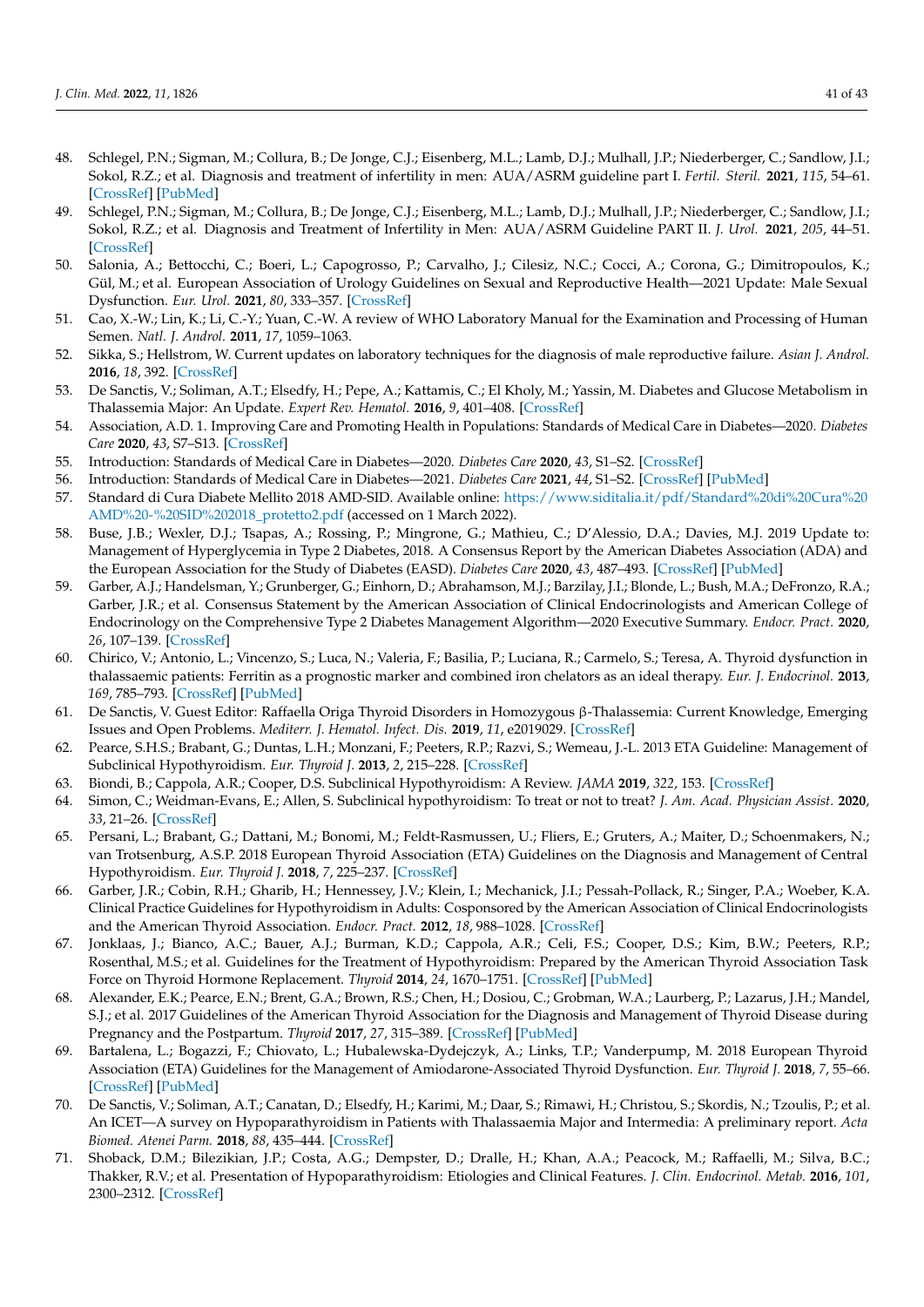- <span id="page-41-0"></span>72. Brandi, M.L.; Bilezikian, J.P.; Shoback, D.; Bouillon, R.; Clarke, B.L.; Thakker, R.V.; Khan, A.A.; Potts, J.T. Management of Hypoparathyroidism: Summary Statement and Guidelines. *J. Clin. Endocrinol. Metab.* **2016**, *101*, 2273–2283. [\[CrossRef\]](http://doi.org/10.1210/jc.2015-3907)
- <span id="page-41-1"></span>73. Maeda, S.S.; Moreira, C.A.; Borba, V.Z.C.; Bandeira, F.; de Farias, M.L.F.; Borges, J.L.C.; de Paula, F.J.A.; Vanderlei, F.A.B.; Montenegro, F.L.d.M.; Santos, R.O.; et al. Diagnosis and treatment of hypoparathyroidism: A position statement from the Brazilian Society of Endocrinology and Metabolism. *Arch. Endocrinol. Metab.* **2018**, *62*, 106–124. [\[CrossRef\]](http://doi.org/10.20945/2359-3997000000015)
- <span id="page-41-2"></span>74. Tecilazich, F.; Formenti, A.M.; Frara, S.; Giubbini, R.; Giustina, A. Treatment of hypoparathyroidism. *Best Pract. Res. Clin. Endocrinol. Metab.* **2018**, *32*, 955–964. [\[CrossRef\]](http://doi.org/10.1016/j.beem.2018.12.002)
- <span id="page-41-3"></span>75. Bollerslev, J.; Rejnmark, L.; Marcocci, C.; Shoback, D.M.; Sitges-Serra, A.; van Biesen, W.; Dekkers, O.M. European Society of Endocrinology Clinical Guideline: Treatment of chronic hypoparathyroidism in adults. *Eur. J. Endocrinol.* **2015**, *173*, G1–G20. [\[CrossRef\]](http://doi.org/10.1530/EJE-15-0628)
- 76. Khan, A.A.; Koch, C.A.; Van Uum, S.; Baillargeon, J.P.; Bollerslev, J.; Brandi, M.L.; Marcocci, C.; Rejnmark, L.; Rizzoli, R.; Shrayyef, M.Z.; et al. Standards of care for hypoparathyroidism in adults: A Canadian and International Consensus. *Eur. J. Endocrinol.* **2019**, *180*, P1–P22. [\[CrossRef\]](http://doi.org/10.1530/EJE-18-0609)
- <span id="page-41-4"></span>77. Orloff, L.A.; Wiseman, S.M.; Bernet, V.J.; Fahey, T.J.; Shaha, A.R.; Shindo, M.L.; Snyder, S.K.; Stack, B.C.; Sunwoo, J.B.; Wang, M.B.; et al. American Thyroid Association Statement on Postoperative Hypoparathyroidism: Diagnosis, Prevention, and Management in Adults. *Thyroid* **2018**, *28*, 830–841. [\[CrossRef\]](http://doi.org/10.1089/thy.2017.0309)
- <span id="page-41-5"></span>78. Scacchi, M.; Danesi, L.; Cattaneo, A.; Valassi, E.; Pecori Giraldi, F.; Radaelli, P.; Ambrogio, A.; D'Angelo, E.; Mirra, N.; Zanaboni, L.; et al. The pituitary-adrenal axis in adult thalassaemic patients. *Eur. J. Endocrinol.* **2010**, *162*, 43–48. [\[CrossRef\]](http://doi.org/10.1530/EJE-09-0646)
- <span id="page-41-6"></span>79. Poomthavorn, P.; Isaradisaikul, B.; Chuansumrit, A.; Khlairit, P.; Sriphrapradang, A.; Mahachoklertwattana, P. High prevalence of "biochemical" adrenal insufficiency in thalassemics: Is it a matter of different testings or decreased cortisol binding globulin? *J. Clin. Endocrinol. Metab.* **2010**, *95*, 4609–4615. [\[CrossRef\]](http://doi.org/10.1210/jc.2010-0205)
- 80. Matin, S.; Jahromi, M.G.; Karemizadeh, Z.; Haghpanah, S.; De Sanctis, V.; Soliman, A.; Dehbozorgian, J.; Majd, Z.; Rezaei, N.; Karimi, M. The Frequency of Adrenal Insufficiency in Adolescents and Young Adults with Thalassemia Major versus Thalassemia Intermedia in Iran. *Mediterr. J. Hematol. Infect. Dis.* **2015**, *7*, e2015005. [\[CrossRef\]](http://doi.org/10.4084/mjhid.2015.005)
- <span id="page-41-7"></span>81. Poggi, M.; Samperi, I.; Mattia, L.; Di Rocco, A.; Iorio, C.; Monti, S.; Pugliese, G.; Toscano, V. New Insights and Methods in the Approach to Thalassemia Major: The Lesson from the Case of Adrenal Insufficiency. *Front. Mol. Biosci.* **2020**, *6*, 162. [\[CrossRef\]](http://doi.org/10.3389/fmolb.2019.00162)
- <span id="page-41-8"></span>82. Bornstein, S.R.; Allolio, B.; Arlt, W.; Barthel, A.; Don-Wauchope, A.; Hammer, G.D.; Husebye, E.S.; Merke, D.P.; Murad, M.H.; Stratakis, C.A.; et al. Diagnosis and Treatment of Primary Adrenal Insufficiency: An Endocrine Society Clinical Practice Guideline. *J. Clin. Endocrinol. Metab.* **2016**, *101*, 364–389. [\[CrossRef\]](http://doi.org/10.1210/jc.2015-1710)
- 83. De Sanctis, V. The Icet-A Survey on Current Criteria Used by Clinicians for the Assessment of Central Adrenal Insufficiency in Thalassemia: Analysis of Results and Recommendations. *Mediterr. J. Hematol. Infect. Dis.* **2016**, *8*, e2016034. [\[CrossRef\]](http://doi.org/10.4084/mjhid.2016.034)
- 84. Yanase, T.; Tajima, T.; Katabami, T.; Iwasaki, Y.; Tanahashi, Y.; Sugawara, A.; Hasegawa, T.; Mune, T.; Oki, Y.; Nakagawa, Y.; et al. Diagnosis and treatment of adrenal insufficiency including adrenal crisis: A Japan Endocrine Society clinical practice guideline [Opinion]. *Endocr. J.* **2016**, *63*, 765–784. [\[CrossRef\]](http://doi.org/10.1507/endocrj.EJ16-0242)
- 85. Cortet, C.; Barat, P.; Zenaty, D.; Guignat, L.; Chanson, P. Group 5: Acute adrenal insufficiency in adults and pediatric patients. *Ann. Endocrinol.* **2017**, *78*, 535–543. [\[CrossRef\]](http://doi.org/10.1016/j.ando.2017.10.008)
- 86. Castinetti, F.; Guignat, L.; Bouvattier, C.; Samara-Boustani, D.; Reznik, Y. Group 4: Replacement therapy for adrenal insufficiency. *Ann. Endocrinol.* **2017**, *78*, 525–534. [\[CrossRef\]](http://doi.org/10.1016/j.ando.2017.10.007)
- <span id="page-41-9"></span>87. Chanson, P.; Guignat, L.; Goichot, B.; Chabre, O.; Boustani, D.S.; Reynaud, R.; Simon, D.; Tabarin, A.; Gruson, D.; Reznik, Y.; et al. Group 2: Adrenal insufficiency: Screening methods and confirmation of diagnosis. *Ann. Endocrinol.* **2017**, *78*, 495–511. [\[CrossRef\]](http://doi.org/10.1016/j.ando.2017.10.005) [\[PubMed\]](http://www.ncbi.nlm.nih.gov/pubmed/29174200)
- <span id="page-41-10"></span>88. Soliman, A.; De Sanctis, V.; Elsedfy, H.; Yassin, M.; Skordis, N.; Karimi, M.; Sobti, P.; Raiola, G.; El Kholy, M. Growth hormone deficiency in adults with thalassemia: An overview and the I-CET recommendations. *Georgian Med. News* **2013**, *222*, 79–88.
- <span id="page-41-11"></span>89. Chanson, P.; Arnoux, A.; Mavromati, M.; Brailly-Tabard, S.; Massart, C.; Young, J.; Piketty, M.-L.; Souberbielle, J.-C.; VARIETE Investigators. Reference Values for IGF-I Serum Concentrations: Comparison of Six Immunoassays. *J. Clin. Endocrinol. Metab.* **2016**, *101*, 3450–3458. [\[CrossRef\]](http://doi.org/10.1210/jc.2016-1257) [\[PubMed\]](http://www.ncbi.nlm.nih.gov/pubmed/27167056)
- <span id="page-41-12"></span>90. Molitch, M.E.; Clemmons, D.R.; Malozowski, S.; Merriam, G.R.; Vance, M.L. Evaluation and Treatment of Adult Growth Hormone Deficiency: An Endocrine Society Clinical Practice Guideline. *J. Clin. Endocrinol. Metab.* **2011**, *96*, 1587–1609. [\[CrossRef\]](http://doi.org/10.1210/jc.2011-0179) [\[PubMed\]](http://www.ncbi.nlm.nih.gov/pubmed/21602453)
- 91. Soliman, A.T.; De Sanctis, V.; Yassin, M.; Adel, A. Growth and Growth hormone—Insulin Like Growth Factor—I (GH-IGF-I) Axis in Chronic Anemias. *Acta Bio Med. Atenei Parm.* **2017**, *88*, 101. [\[CrossRef\]](http://doi.org/10.23750/abm.v88i1.5744)
- <span id="page-41-13"></span>92. Yuen, K.C.J.; Biller, B.M.K.; Radovick, S.; Carmichael, J.D.; Jasim, S.; Pantalone, K.M.; Hoffman, A.R. American Association of Clinical Endocrinologists and American College of Endocrinology Guidelines for Management of Growth Hormone Deficiency in Adults and Patients Transitioning from Pediatric to Adult Care. *Endocr. Pract.* **2019**, *25*, 1191–1232. [\[CrossRef\]](http://doi.org/10.4158/GL-2019-0405)
- <span id="page-41-14"></span>93. Pinto, V.M.; Poggi, M.; Russo, R.; Giusti, A.; Forni, G.L. Management of the aging beta-thalassemia transfusion-dependent population—The Italian experience. *Blood Rev.* **2019**, *38*, 100594. [\[CrossRef\]](http://doi.org/10.1016/j.blre.2019.100594)
- 94. Bordbar, M.; Bozorgi, H.; Saki, F.; Haghpanah, S.; Karimi, M.; Bazrafshan, A.; Zekavat, O.R. Prevalence of endocrine disorders and their associated factors in transfusion-dependent thalassemia patients: A historical cohort study in Southern Iran. *J. Endocrinol. Investig.* **2019**, *42*, 1467–1476. [\[CrossRef\]](http://doi.org/10.1007/s40618-019-01072-z)